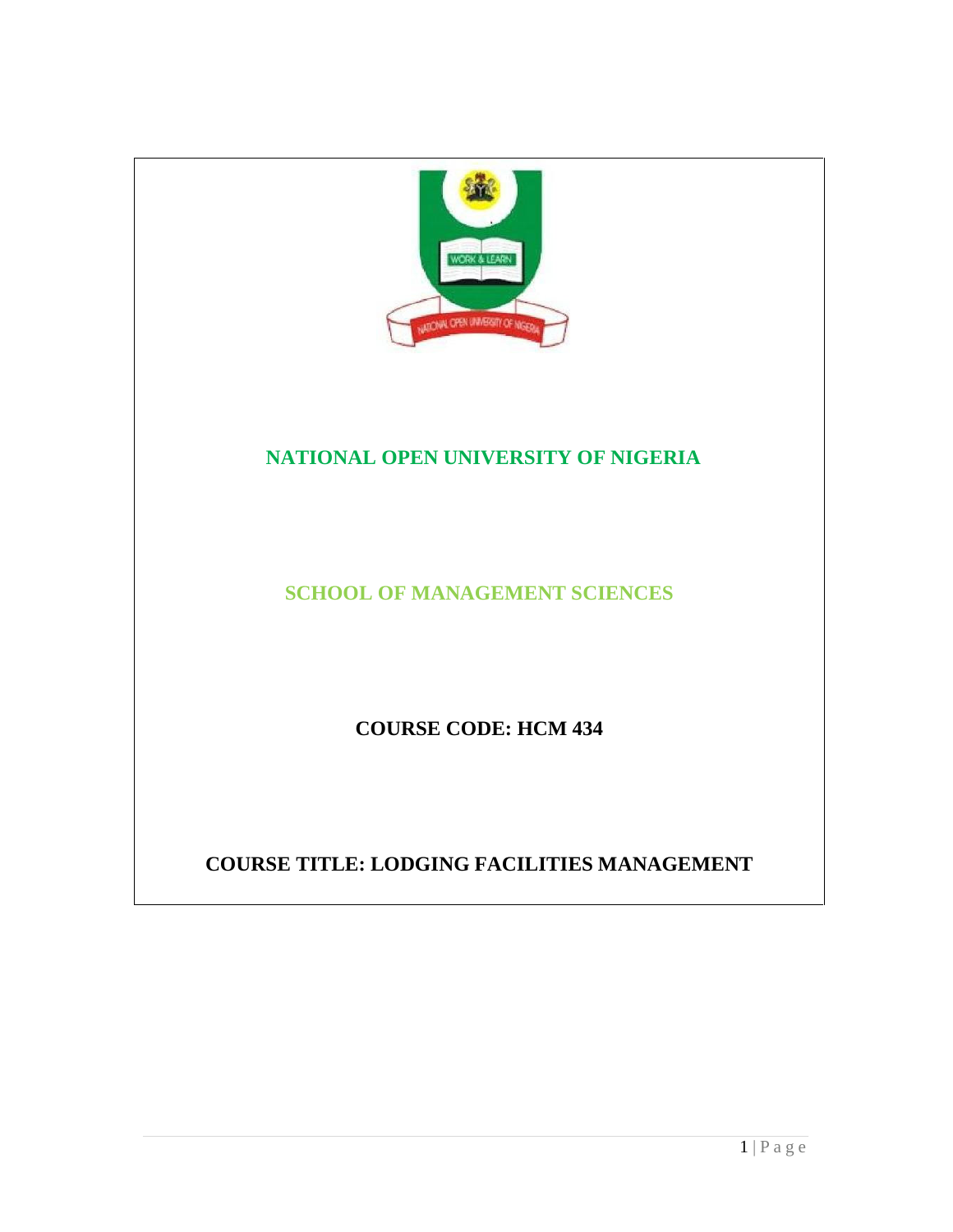# **HCM 434 LODGING FACILITIES MANAGEMENT**

# **COURSE GUIDE**

| <b>Course Writer/Developer:</b> | <b>Adenike Olusola Lawal</b>                |  |
|---------------------------------|---------------------------------------------|--|
|                                 | <b>Olabisi Onabanjo University,</b>         |  |
|                                 | <b>Yewa Campus, Ogun State</b>              |  |
| <b>Course Editor:</b>           | Dr. O. O. Onabanjo                          |  |
|                                 | <b>Federal University of Agriculture</b>    |  |
|                                 | <b>Abeokuta</b>                             |  |
|                                 |                                             |  |
| <b>Programme Leader:</b>        | Dr (Mrs.) A. O. Fagbemi                     |  |
|                                 | <b>School of Management Sciences,</b>       |  |
|                                 | National Open University of Nigeria,        |  |
|                                 | Lagos.                                      |  |
|                                 |                                             |  |
| <b>Course Coordinator:</b>      | Mr. S. O. Israel-Cookey                     |  |
|                                 | <b>School of Management Sciences,</b>       |  |
|                                 | <b>National Open University of Nigeria,</b> |  |
|                                 | Lagos.                                      |  |
| <b>TABLE OF CONTENTS</b>        |                                             |  |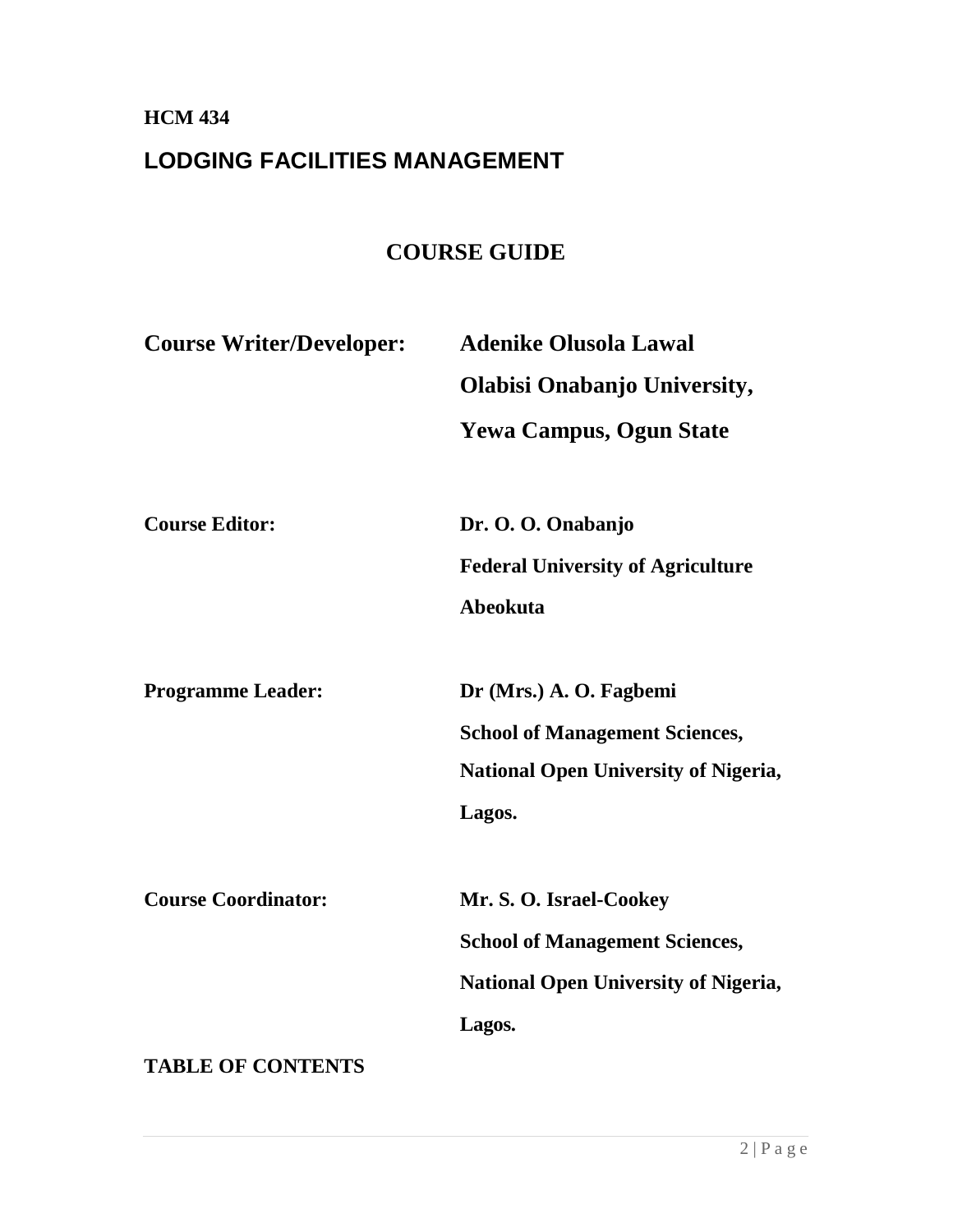National Open University of Nigeria **Headquarters**  University Village Plot 91, Cadastral Zone, Nnamdi Azikiwe Express way Jabi, Abuja

Lagos Office 14/16 Ahmadu Bello Way Victoria Island, Lagos

e-mail: centralinfo@noun.edu.ng website: www.nouedu.net

Published by National Open University of Nigeria

Printed

ISBN:

All Rights Reserved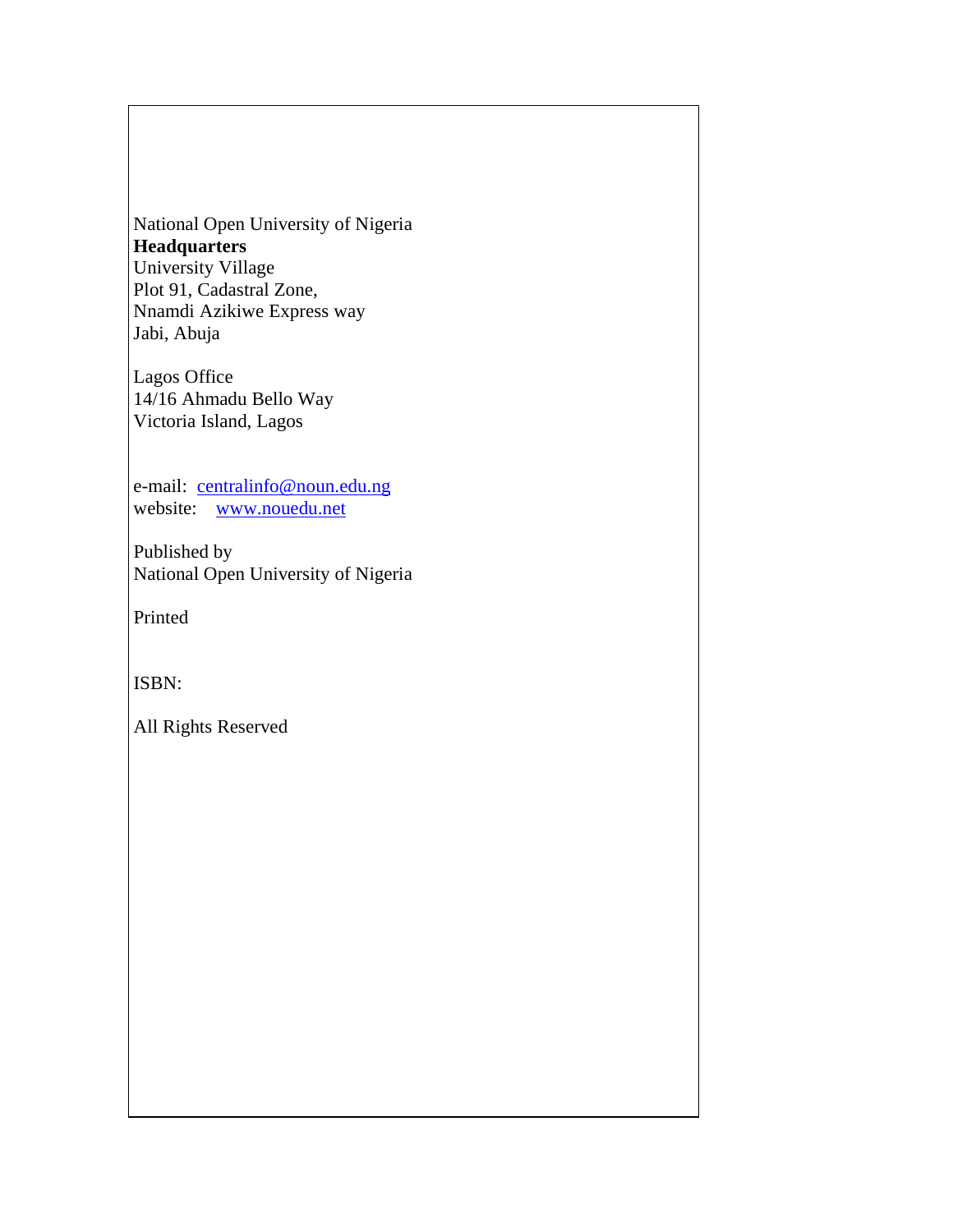# HCM 434: **LODGING FACILITIES MANAGEMENT**

# **INTRODUCTION**

Lodging facilities includes every building or structure, or any part thereof, which is kept, used, maintained, or held out to the public as a place where sleeping accommodations are furnished for pay to transient guests. The term does not include a facility providing personal care services directly or through contract services.

The lodging industry is a very competitive market. Clean, well-run facilities are necessary to satisfy today's clients. Keeping a facility in peak condition ensures better occupancy and optimal operating costs.

A good general description of a lodging facility is: "An establishment which provides - for reward - accommodation, meals and other refreshments for travelers and in general for temporary residents".

The primary function of hotels is: "to provide accommodation for those away from home, and to supply such people with at least their basic needs".

Any business (and a lodging facility is no exception) is established and run with the intention of gaining a "return" for its owner(s) for the money, time and work "invested" in that business. That return will be a proportion of the profits made by the business from its activities.

# **COURSE CONTENTS**

The course contents consist of Introduction to Lodging facility Management, Economics forces behind planning and provision of leisure facilities, Political forces behind planning and provision of leisure facilities, the impact and result from staging of special events and the planning and provision on leisure facilities, management strategies, facilities management, staging a special event, operational requirements related to staging a special event in a leisure facility, evaluation technique for facilities and special events, control system for good and beverages in lodging facilities management, food cost in lodging facilities management, Planning, design and management issues in keeping with current practice and trends, planning and management needs of facilities and special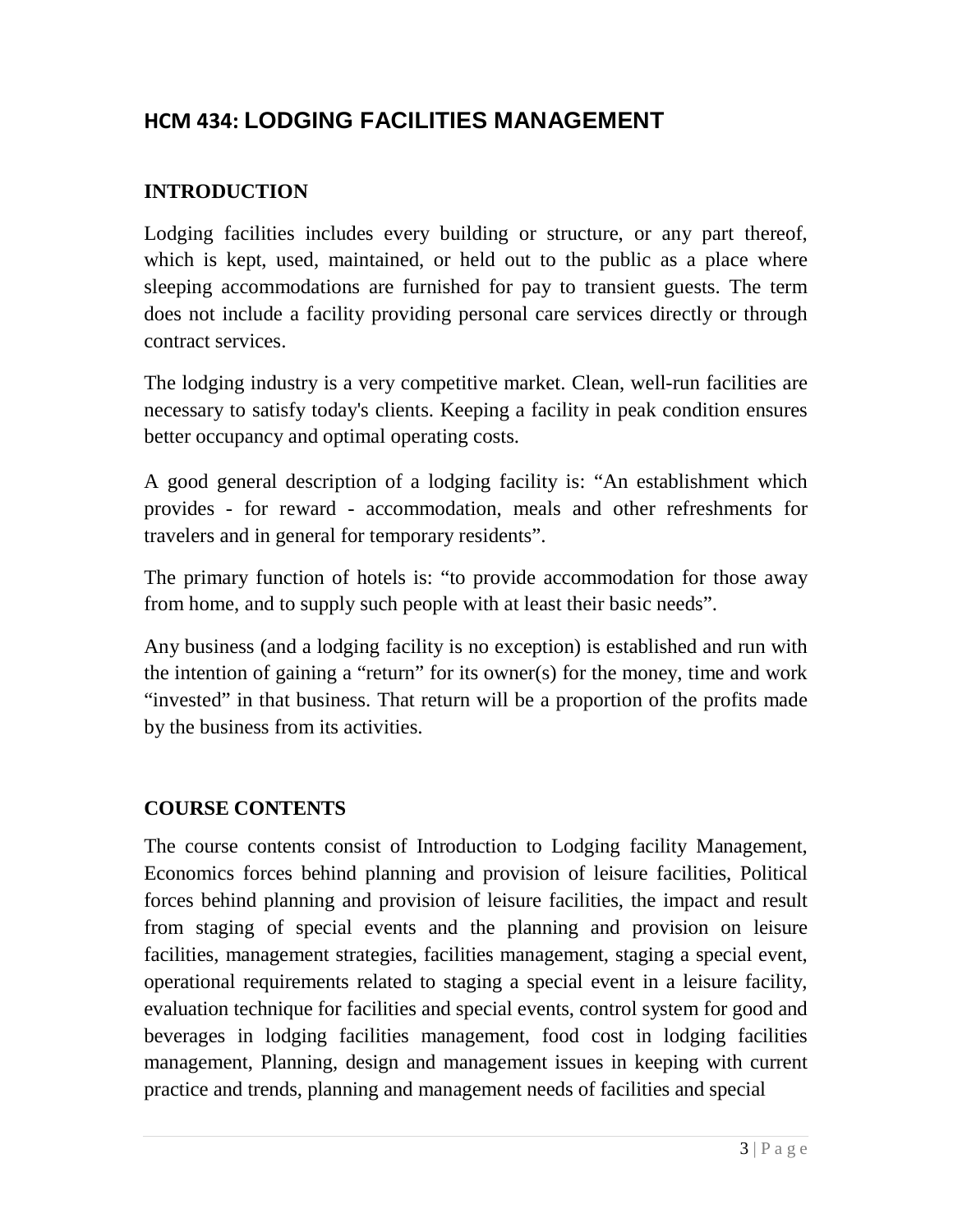events (large scale, sport, cultural and community recreation), event evaluation and cost benefit analysis (recreation).

# **COURSE AIMS**

The aims of this course are to expose the learner to the application of management knowledge to the specific area of facilities and event and aims to equip students with a working knowledge of facility and event management processes and the skills required to design, plan and manage facilities and special events.

The aims shall be achieved through the following:

- Defining the scope of facilities management
- Evaluating facilities management and functions
- Explaining factors influencing facilities management
- Explaining the political forces on the leisure facilities
- Describing the effect COJA in Nigeria on leisure facilities around Abuja.
- Explaining the negative of events on leisure facilities.
- Describing the activities performed by facilities management
- Mentioning the three distinct and inter-related areas in facilities management.
- Explaining staging an event.
- Explaining why Insurance is important in planning and organizing of events.

# **COURSE OBJECTIVES**

To achieve the broad aims as set above, the course is divided into Units and each of the separate unit of the course also has its objectives at the beginning of the unit to help you focus better.

Once you have successfully completed this course, it is expected that you will have a vivid understanding of the concept termed Lodging facilities management.

Upon completion of this course HCM 434 – Lodging Facilities Management, you will be able to:

1. Describe in general, the concept of management in lodging facilities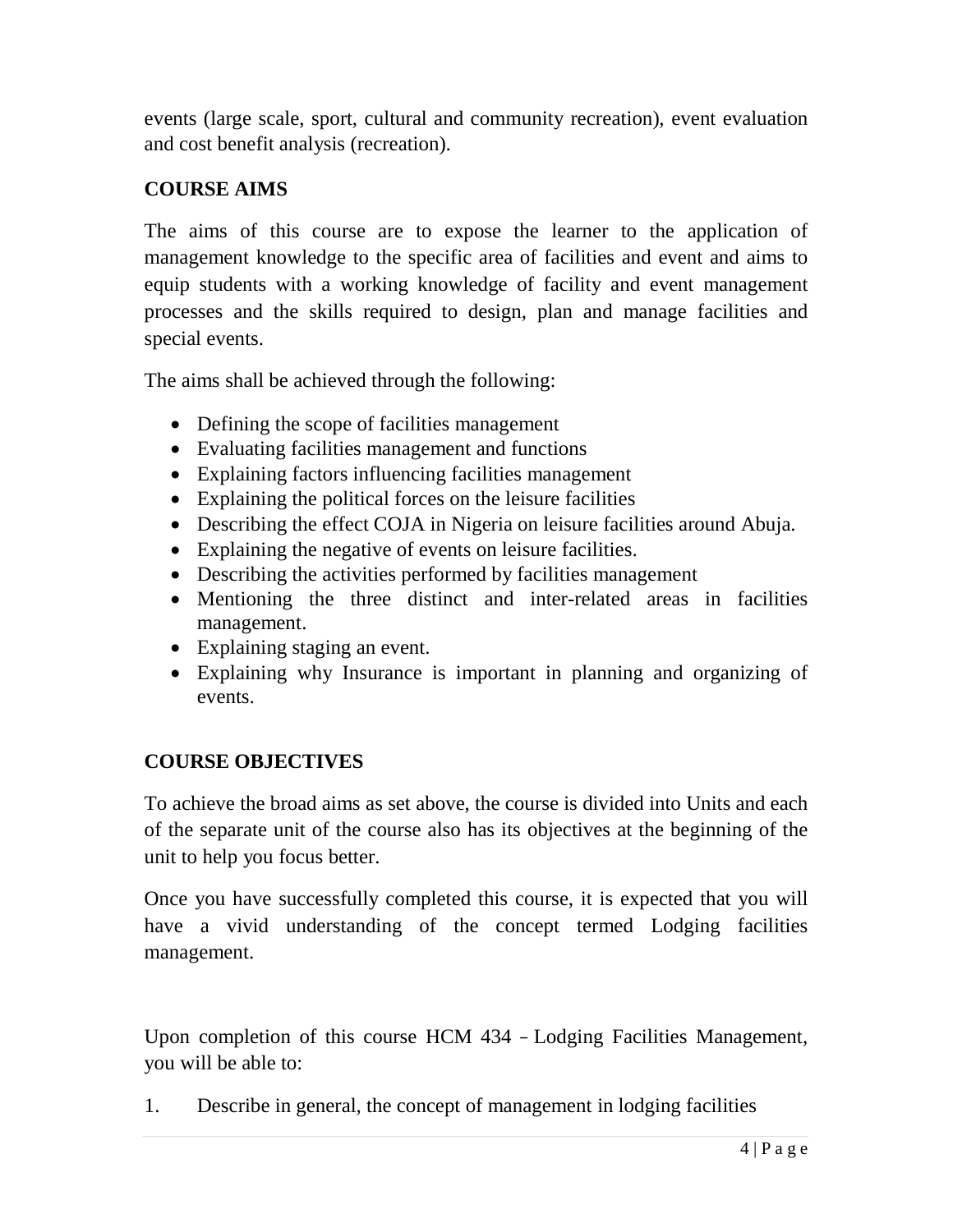- 2. Describe the function of a lodging facility manager
- 3. Describe the design and management issues that are in keeping with current practice and trends.
- 4. Explain the function of chain management
- 5. Describe the factors affecting and influencing the bankruptcy rate in leisure facility industry.
- 6. Understand the effect of the economy on the leisure facilities.
- 7. Explain the economic benefit of a small special event which operated within the existing resource capacity of a local economy on leisure facilities.
- 8. Mention the disadvantages of special events on the planning and provision of leisure facilities.
- 9. Describe the management strategies needed in a leisure facility
- 10. Describe the method of coordination in a leisure facility management.
- 11. Define facilities management
- 12. Identified and broke down twelve business areas of Facilities management
- 13. Explain reasons for staging events
- 14. Mention two primary benefits of staging a special event
- 15. Identify the importance of operational management in staging special events.
- 16. Identify the essential issues within the organization, planning and implementation of events and the relevance to their particular roles and responsibilities.
- 17. Learn in a mutually supportive environment that values the experience of participants and enables them to reflect upon, evaluate and value their own experiences.
- 18. Examine and understand a range of theoretical perspectives that can be applied to improve practice and enable participants to be more effective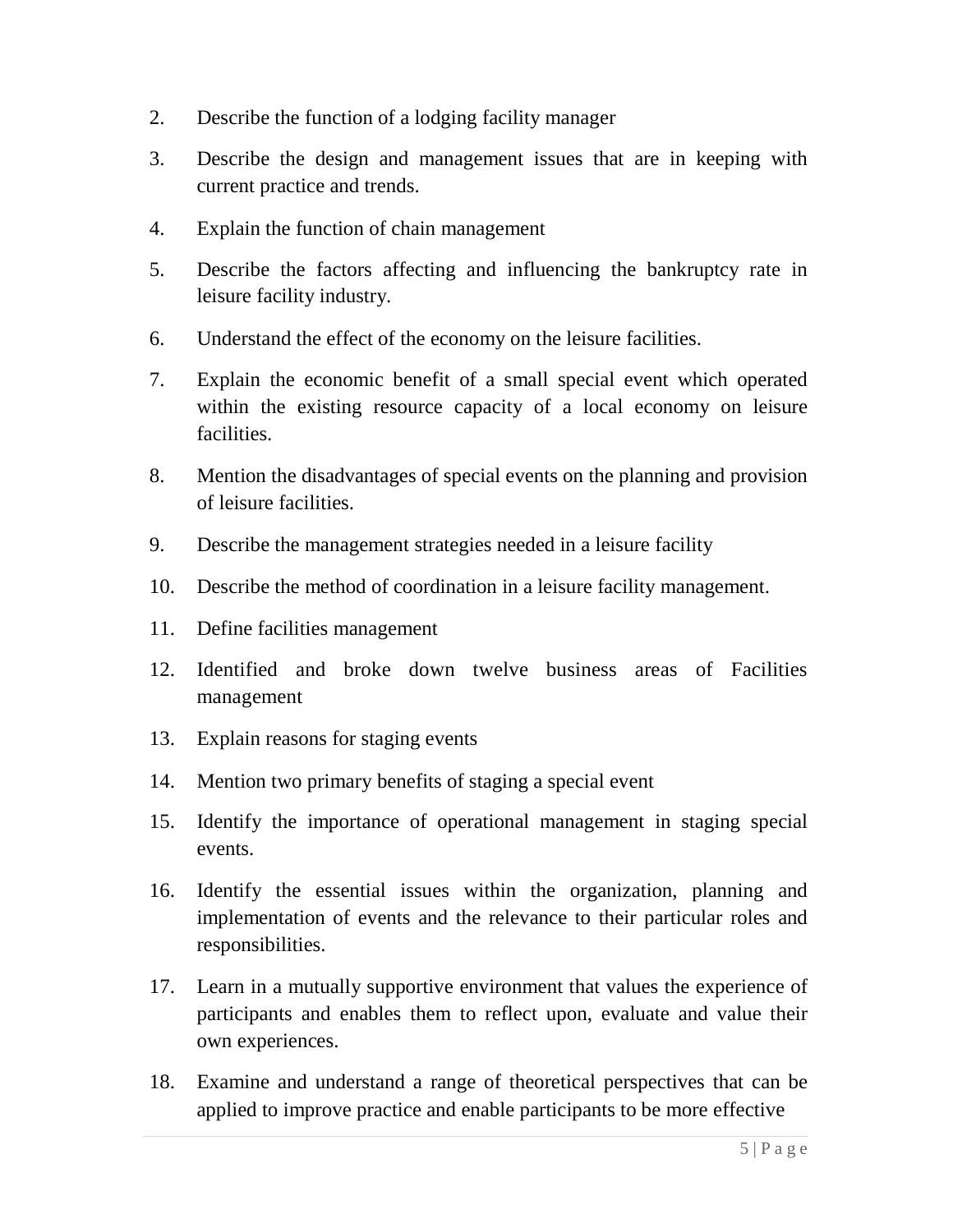practitioners in Events Planning, organization and implementation within both their own organizations and countries.

- 19. Develop skills, knowledge and experience in organization, planning and implementation of events and through analysis, develop programmes of actions that are responsive to and anticipate changing circumstances within their own real world environments.
- 20. Mention occupational standards linked to the core of this curriculum to understand control system for food and beverages.

# **STRUCTURE OF THE COURSE**

The course you are studying has modules with units which you are expected to study carefully. These are

**Module 1 ..........................................................................................** 

Unit 1: Introduction to lodging facilities management I

Unit 2: Introduction to lodging facilities management II

Unit 3: Economical forces behind planning and provision of leisure facilities

Unit 4: Political forces behind planning and provision of leisure facilities

**Module 2 .......................................................................................** 

Unit 1: the Impact and result from staging of special events and the planning and provision on leisure facilities

- Unit 2: Management strategies
- Unit 3: Facilities management
- Unit 4: Staging a special events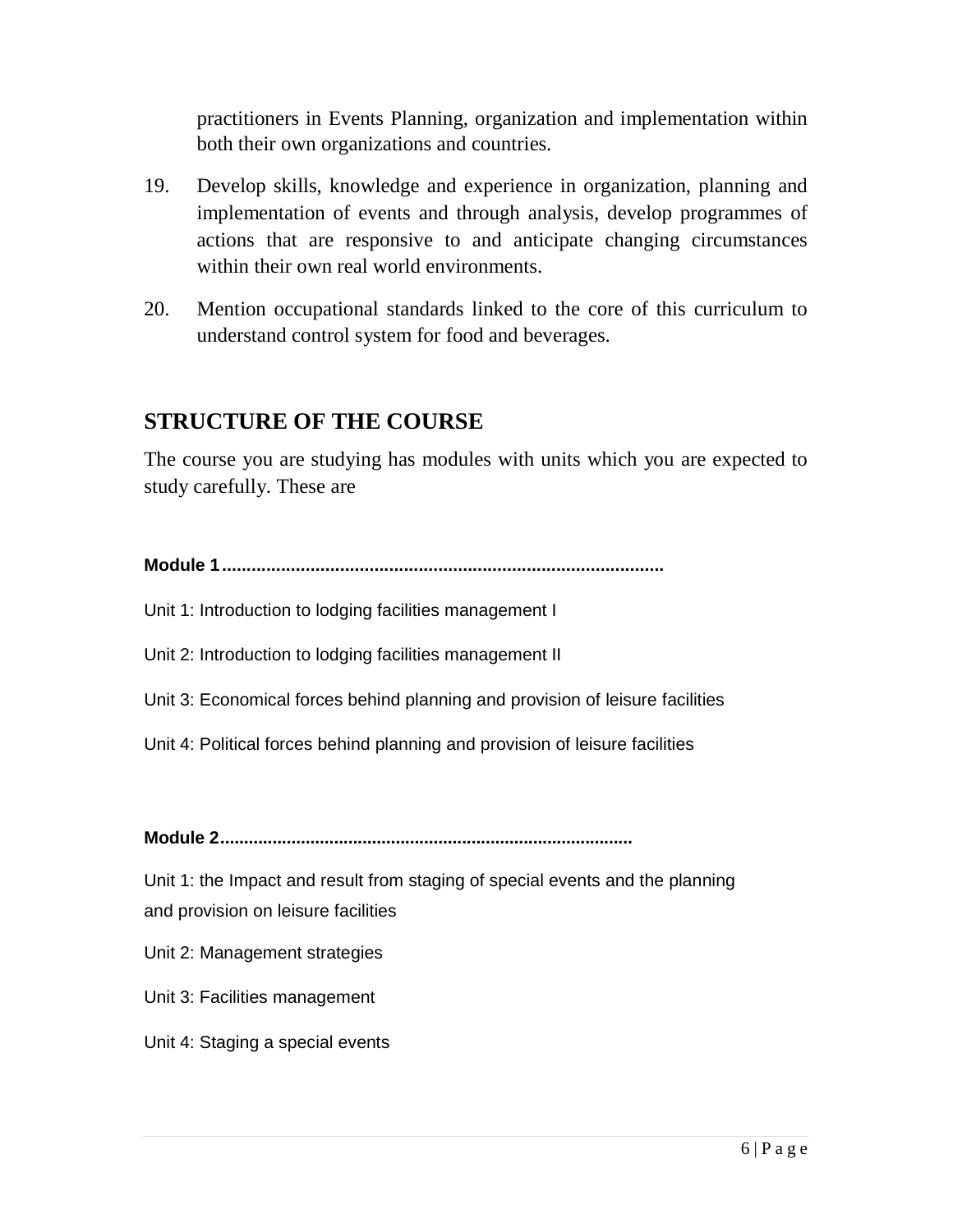**Module 3 ...............................................................................** 

Unit 1: Operational requirements related to staging a special event in a leisure facility

Unit 2: Evaluation technique for facilities and special events

Unit 3: control system for food and beverages in lodging facilities management

Unit 4: Food cost in lodging facilities management

**Module 4 ...............................................................................** 

Unit 1: Planning, design and management issues in keeping with current practice and trends

Unit 2: Planning and Management needs of fertilities and special events (large scale sport, cultural and community recreation)

Unit 3: Event evaluation

Unit 4: Cost benefit analysis (evaluation)

Each study unit as enumerate above shall take you about three hours of intensive study. Each unit starts with an introduction to it, the objectives and what you are expected to gain as knowledge and then the main content. The main content aside from having the details of the course unit shall give you some selfassessment exercise (SAEs) and self-assessment questions (SAQs). It is highly recommended that you study the unit carefully, do all the SAEs and the SAQs to be able to assess your ability yourself before your contact with

your facilitator. The unit has also conclusion, summary and Tutor-Marked Assignments (TMAs). You are again required to practice the TMAs to further your understanding and greater comprehension of the course. There are texts and references for further reading and broader understanding. By following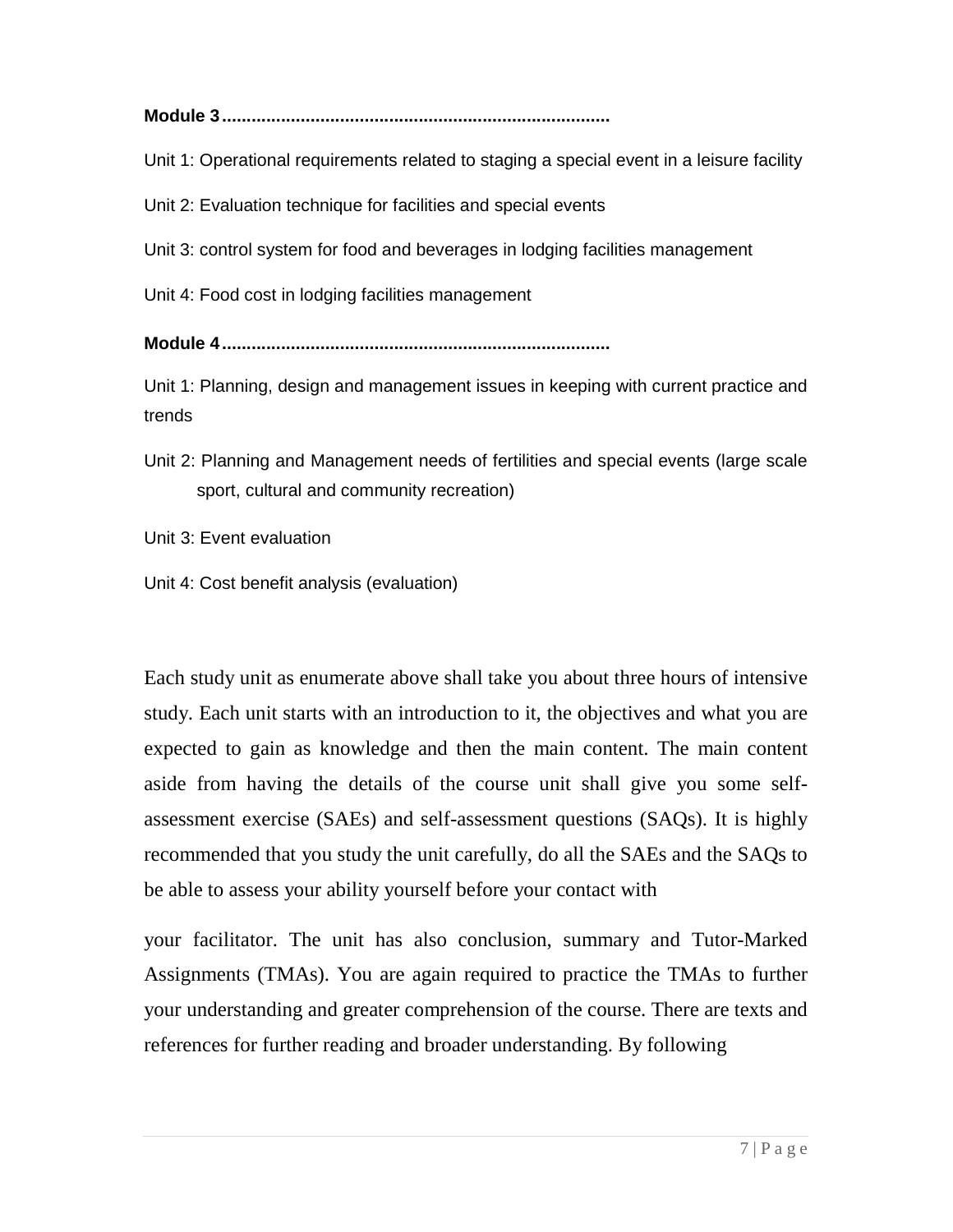these guidelines, your learning objectives and expectations will be greatly achieved.

# **ASSIGNMENT**

Each unit shall have at least two to three assignments. You are expected to attempt all as you complete studying this unit.

# **TUTOR MARKED ASSESSMENT (TMAs)**

Your doing the Tutor-marked Assignments, you are assessing your comprehension ability of the unit and also getting yourself ready for the final examinations. The TMAs, which form part of your final grade are expected to be turned in to your tutor/facilitator at the study centre for grading.

At the end of the sources, you will be expected to write the final examination. The score you make in the examination together with that of your submitted TMAs will form your final score/grade.

# **EXAMINATION**

The final examination for the course will be of two to three hours duration and has the value of 70% and the continuous assessment- 30%. All areas of the course will be examined and it is very important you read through the whole course material as many times as possible, you might find it useful to review your self-tests, TMA assignments and comments on them before the exam period.

# **SUMMARY**

The Course introduction to Lodging Facilities Management (HCM 434) has tried to expose you to The departments of a full-service hotel and lodging establishment include rooms, food and beverage, marketing and sales, human resources, and accounting. These departments report directly to the general manager or to a resident manager who is responsible to the general manager. In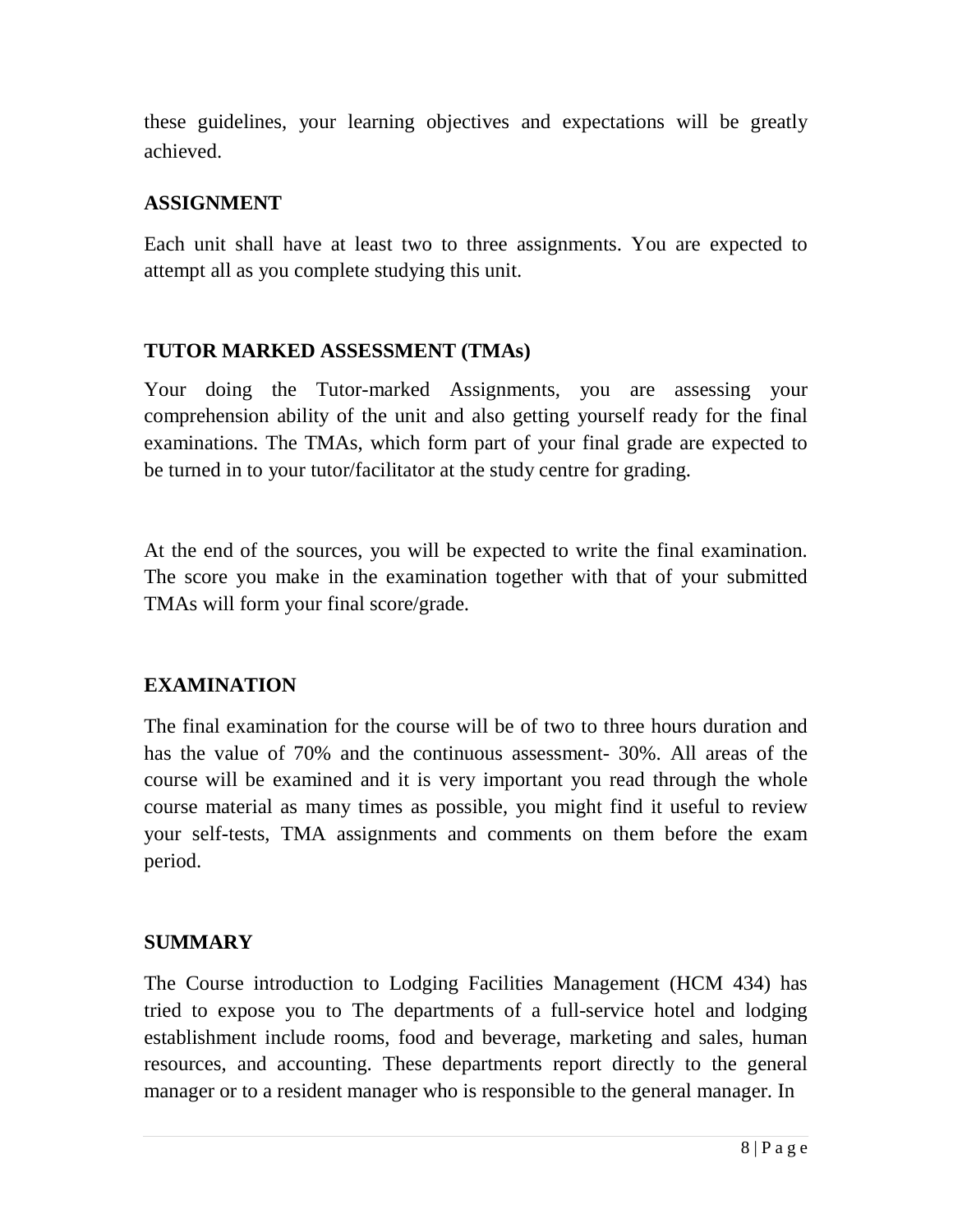smaller hotel or lodging businesses, the audit, front desk, housekeeping, maintenance, and sales departments all might report directly to the general manager.

The level of coordination and communication between departments can be increased by the activities of committees. The executive operating committee includes the general manager and designated department heads. Other committees include operations, staff, sales forecasting and marketing, departmental, sub departmental, credit, safety, and energy conservation. Larger organizations conduct an annual meeting for all employees of the organization, to discuss company performance and to distribute awards.

# **FINAL ADVICE**

Organize how to manage your time. Do everything to stick to it. The major reason many students fail is that they take things for granted and delay in taking decisions, only to be rushing unnecessarily towards exam period. If you get into difficulties with your schedule, do not waste time to let your tutor know before it is too late to help you. When you are confident and satisfied that you have achieved a unit's objectives, you can then move on to the next unit. Proceed, unit by unit, through the course, pacing your studies and making the whole exercise easy for yourself.

Wishing you a happy and enjoyable reading time.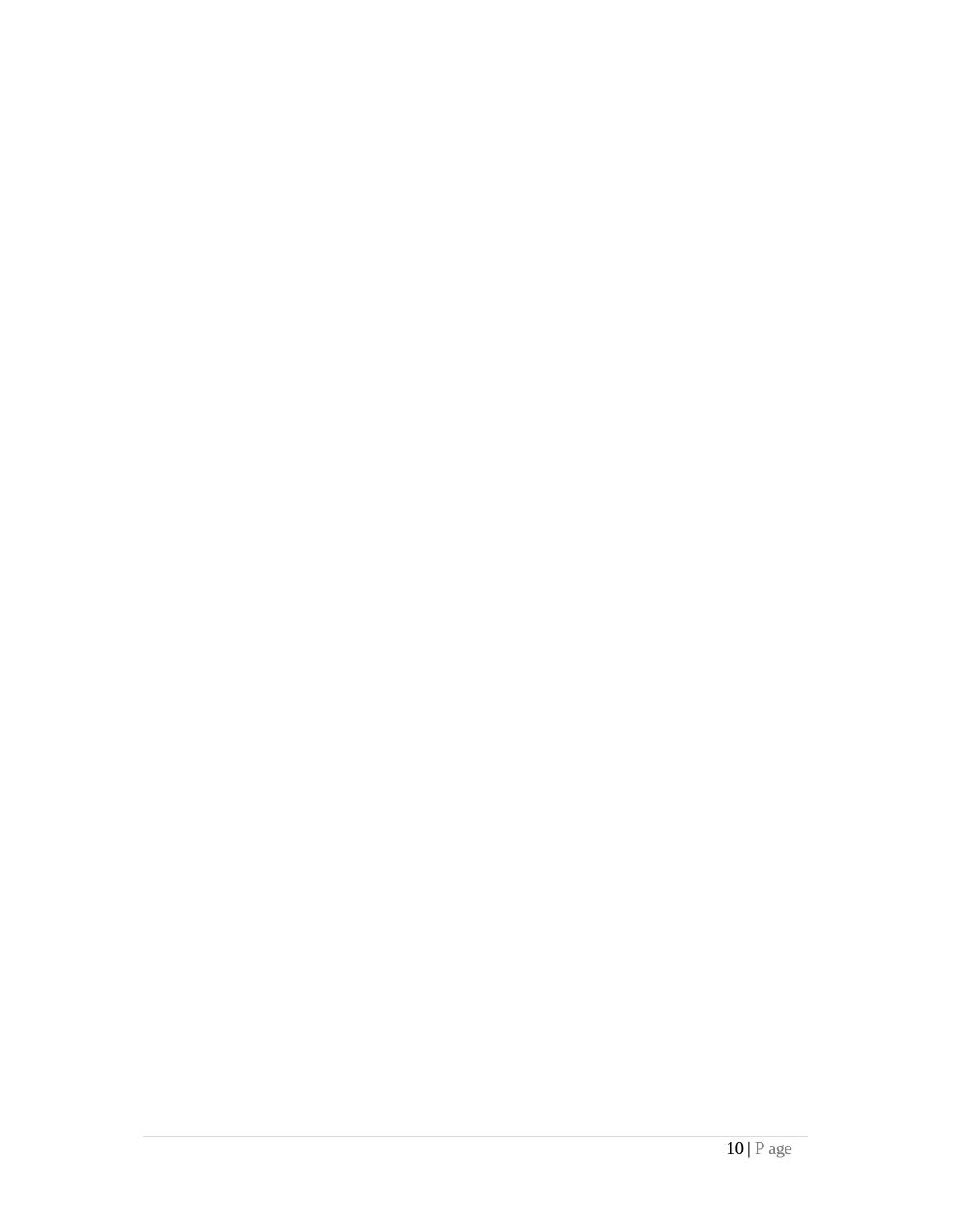# **HCM 434 LODGING FACILITY MANAGEMENT COURSE DEVELOPMENT**

# **Course Writer/Developer: Adenike Olusola Lawal**

**Olabisi Onabanjo University, Yewa Campus, Ogun State** 

**Course Editor: Dr. O. O. Onabanjo Federal University of Agriculture Abeokuta** 

**Programme Leader: Dr (Mrs.) A. O. Fagbemi School of Management Sciences, National Open University of Nigeria, Lagos.** 

**Course Coordinator: Mr. S. O. Israel-Cookey School of Management Sciences, National Open University of Nigeria, Lagos.**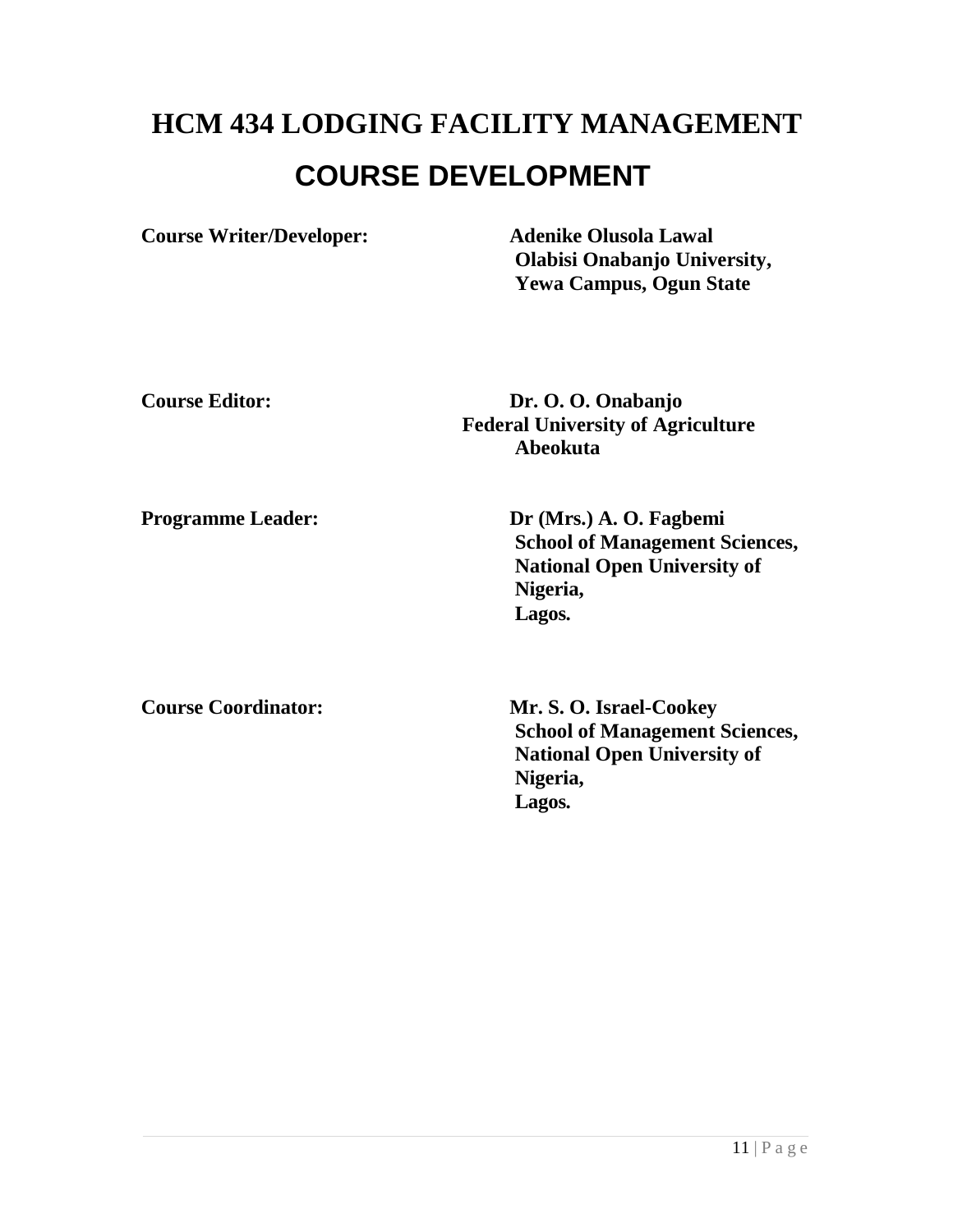# **HCM 434 LODGING FACILITY MANAGEMENT**

# **CONTENT PAGE**

| Unit 1: Introduction to lodging facilities management I                                             |       |  |
|-----------------------------------------------------------------------------------------------------|-------|--|
| Unit 2: Introduction to lodging facilities management II                                            |       |  |
| Unit 3: Economical forces behind planning and provision of leisure facilities                       |       |  |
| Unit 4: Political forces behind planning and provision of leisure facilities                        |       |  |
|                                                                                                     |       |  |
| Unit 1: Hospitality Service                                                                         |       |  |
| Unit 2: Management strategies                                                                       |       |  |
| Unit 3: Facilities management                                                                       |       |  |
| Unit 4: Staging a special events                                                                    |       |  |
|                                                                                                     |       |  |
| Unit 1: Operational requirements related to staging a special event in a leisure facility 47-53     |       |  |
| Unit 2: Evaluation technique for facilities and special events                                      | 54-58 |  |
| Unit 3: control system for food and beverages in lodging facilities management 59-63                |       |  |
| Unit 4: Food cost in lodging facilities management                                                  |       |  |
|                                                                                                     |       |  |
| Unit 1: Planning, design and management issues in keeping with current practice 69-74<br>and trends |       |  |
| Unit 2: Planning and Management needs in special events (large scale sport, cultural and            |       |  |
| community recreation)                                                                               |       |  |
| Unit 3: Training staffs in lodging facilities management                                            |       |  |
| Unit 4: Event evaluation and Cost benefit analysis                                                  |       |  |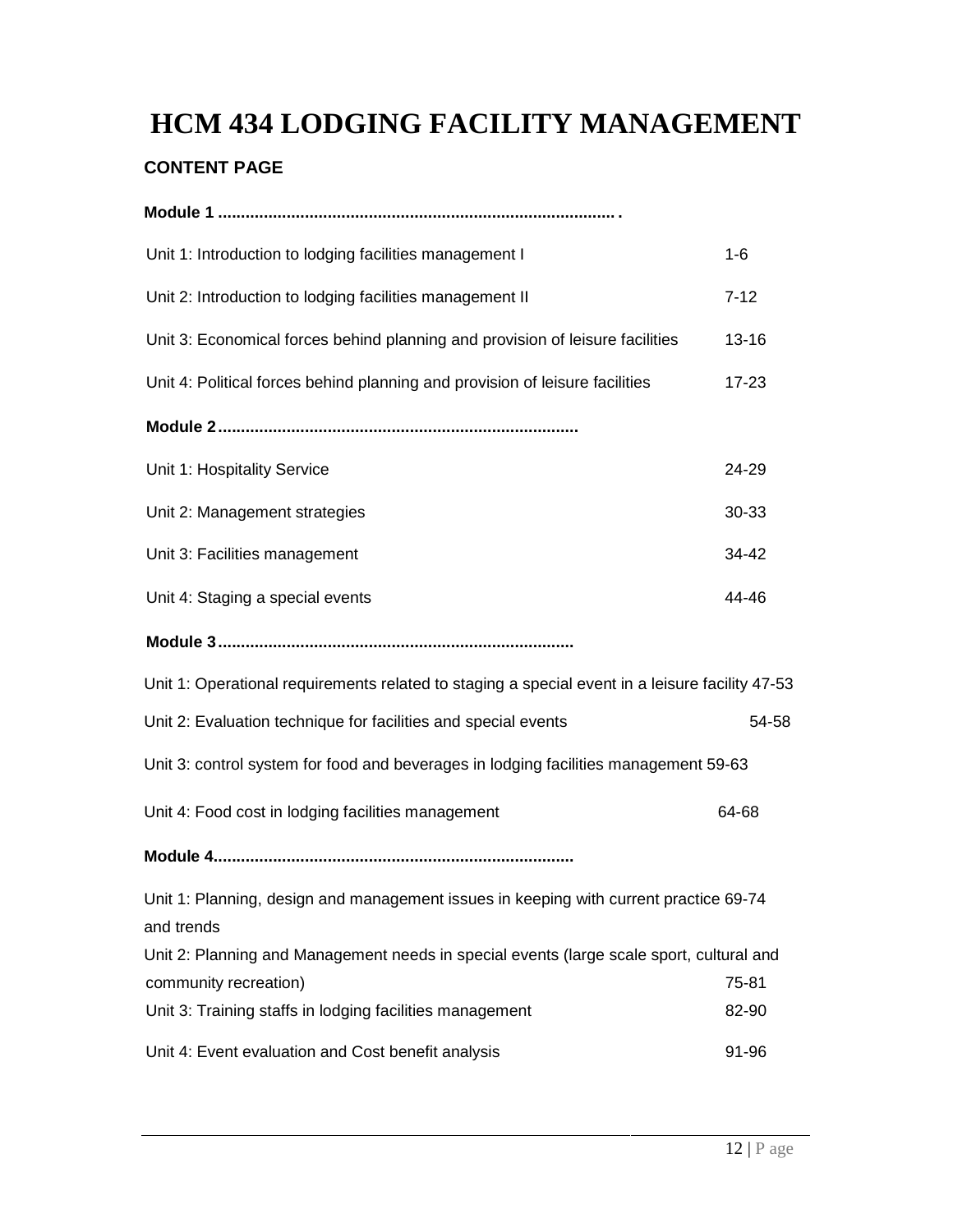# **MODULE 1**

## **UNIT 1: INTRODUCTION TO LODGING FACILITIES MANAGEMENT**

## **CONTENTS**

1.0 INTRODUCTION 2.0 OBJECTIVES 3.0 MAIN CONTENT 3.1 THE ORGANIZATION OF LODGING FACILITIES 3.1.1 ROOMS DEPARTMENT 3.1.2 FOOD AND BEVERAGE DEPARTMENT 3.1.3 MARKETING AND SALES DEPARTMENT 3.1.4 HUMAN RESOURCES DEPARTMENT 3.1.5 ACCOUNTING DEPARTMENT 3.1.6 GENERAL MANAGER 3.1.7 RESIDENT MANAGER 4.0 CONCLUSION 5.0 SUMMARY 6.0 TUTOR MARKED ASSIGNMENT 7.0 REFERENCES

#### 1.0 **INTRODUCTION**

Lodging facilities includes every building or structure, or any part thereof, which is kept, used, maintained, or held out to the public as a place where sleeping accommodations are furnished for pay to transient guests. The term does not include a facility providing personal care services directly or through contract services.

The lodging industry is a very competitive market. Clean, well-run facilities are necessary to satisfy today's clients. Keeping a facility in peak condition ensures better occupancy and optimal operating costs.

In its simplest sense, lodging facilities is taken to be the provision of shelter, that is, four walls and a roof.

Thus lodging facilities management is taken to include:

- (a) The provision of lodging to suit the purpose and the needs of the users.
- (b) The selling, marketing and promoting of lodging facilities.
- (c) The care, maintenance and security of the Lodging facilities lodging facilities
- (d) The care, well-being, satisfaction and comfort of the Lodging facilities user. 11

#### 2.0 **OBJECTIVES**

It is expected that at the end of this unit you should be able to

- I. Describe in general, the concept of management in lodging facilities
- II. Describe the functions of a lodging facility manager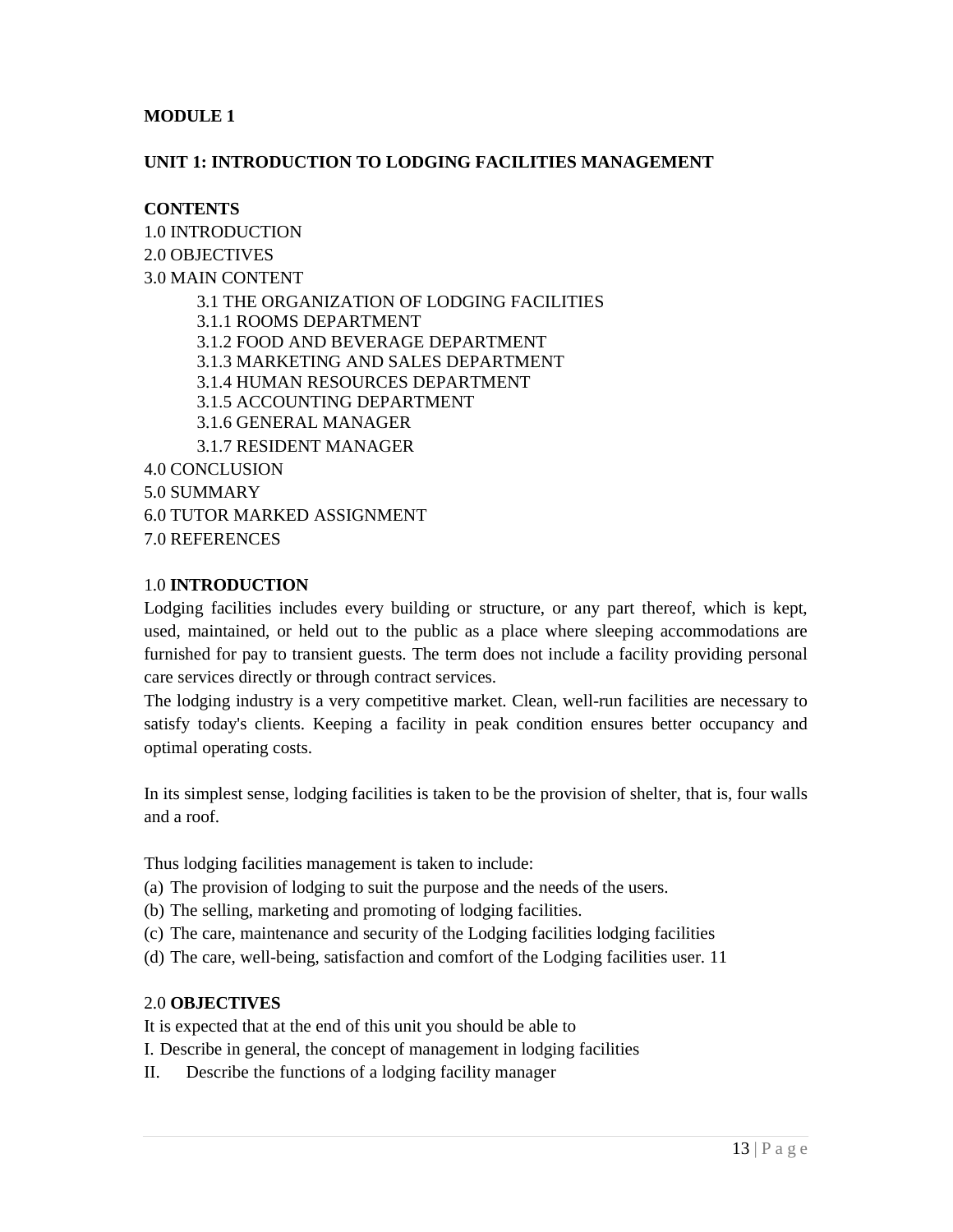# 3.0 **MAIN CONTENT**

- 3.1 The Organization of lodging facilities
- Rooms Department
- Food and Beverage Department
- Marketing and Sales Department
- Human Resources Department
- Accounting Department
- General Manager
- **Resident Manager**

As their facilities grow in size, lodging managers are faced with the need to group certain jobs in order to ensure efficient coordination and control of activities. These job groupings are usually called departments.

In general, departments might be grouped as front of the house (those departments in which employees have guest contact, such as front desk), and back of the house (where employees have little guest contact, such as accounting). However, separating departments by function is the most common method of organizing a hotel or a lodging business

In a very small lodging business, such as a bed-and-breakfast, the owner can supervise each department. However, as the lodging business increases in size (i.e., above 20 rooms), it is most effective to create managerial positions within departments.

#### 3.1.1 **ROOMS DEPARTMENT**

Typically, the rooms department (called the front desk department in a limited-service facility) includes reservations, the front office, housekeeping, and telephone or PBX. In smaller full service hotels, security and engineering might also be included in the rooms department.

Responsibilities of the rooms department include reservations, guest reception, room assignment, tracking the status of rooms (available or occupied), prompt forwarding of mail and phone messages, security, housekeeping of guest rooms and public spaces such as lobbies, and answering guests' questions. To perform these many duties effectively, the rooms department may be divided into a number of specialized subunits. To complicate matters, in many instances these subunits are also referred to as departments.

A hotel's front office is where guests are greeted when they arrive, where they are registered and assigned to a room, and where they check out. Usually, the telephone operator, other guest communications functions, and the bell staff or those employees responsible for delivering luggage and messages and attending to special guest requests also fall under the front office umbrella. The reservations department takes and tracks the hotel's future bookings. The housekeeping department is responsible for cleaning guest rooms and public spaces. Because of their specialized nature, the security and engineering departments are discussed in separate sections.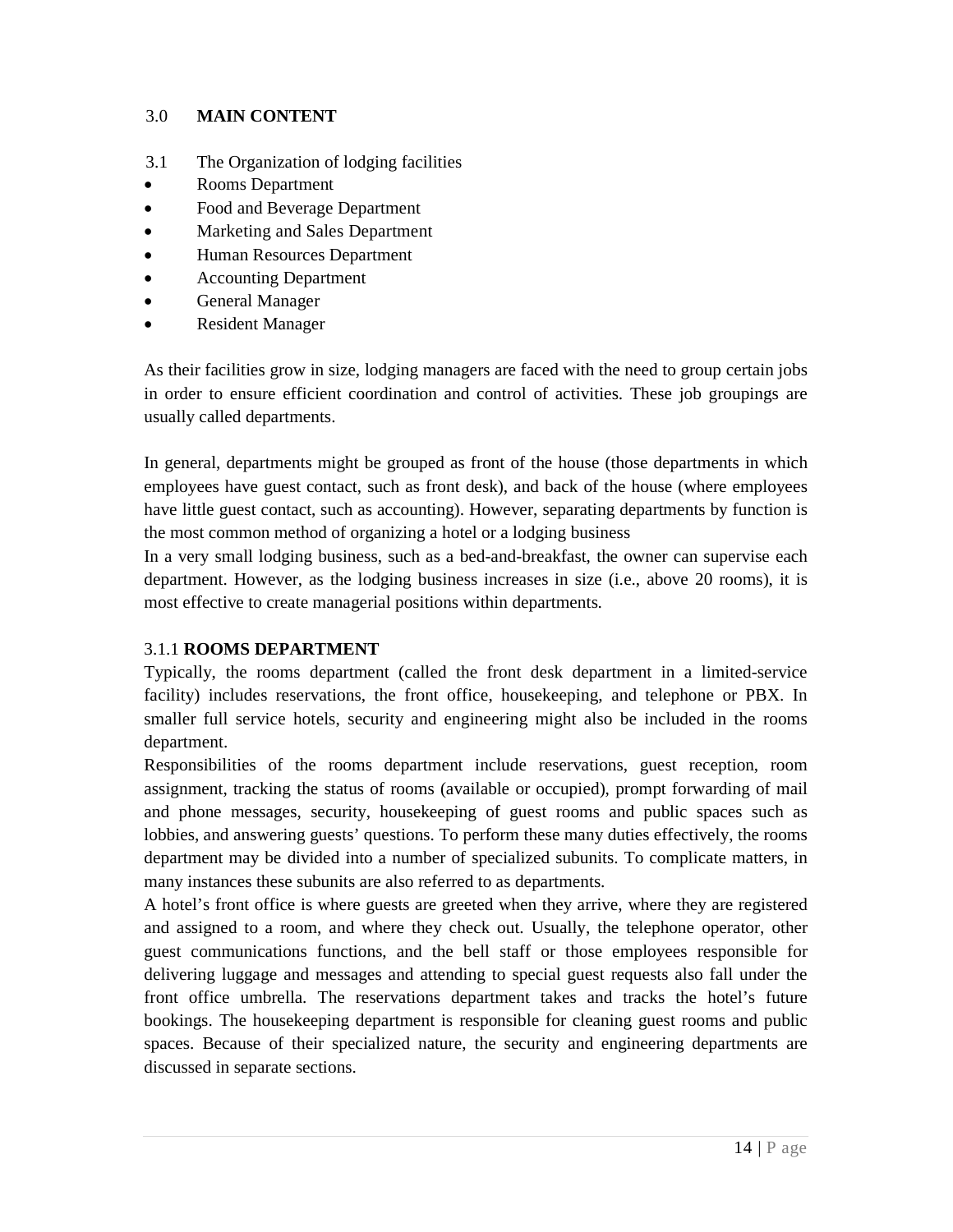A great deal of interdependence exists among the subunits of the rooms department. For example, reservations must inform the front office of the number of presold rooms each day to ensure that a current inventory of salable rooms is always available. On the other hand, the front office must let reservations know whenever walk-in guests (those who do not have reservations) register. A similar level of cooperation is required between the front office and housekeeping.

When a guest checks out, the front office must inform housekeeping so that the room may be cleaned. Once a room is cleaned, housekeeping must inform the front office so that the room may be sold. Certain tasks within the rooms department must occur in a specific order. For example, housekeeping cannot properly provision a guest room if the laundry does not supply enough clean towels or bed sheets. Engineering cannot replace a defective light switch in a guest room if housekeeping does not report the problem. Effective management of this busy department calls for standardized plans, procedures, schedules, and deadlines, as well as frequent direct communication between the executives who manage the key operating units of the rooms department.

## 3.1.2 **FOOD AND BEVERAGE DEPARTMENT**

The primary function of the food and beverage department is to provide food and drink to a hotel's guests. In earlier times, an inn had a single dining room that could hold a limited number of guests, this was a fairly simple task. Today, however, providing food and drink is much more complicated. A large hotel might well have a coffee shop, a gourmet restaurant, a poolside snack bar, room service, two banquet halls, and ten function rooms where food and beverages are served. It might also have a lounge, a nightclub, and a lobby bar. On a busy day (or night), it's quite likely that functions will be booked in many outlets at the same time. In addition, some outlets may have multiple events scheduled for a single day.

It is only through continuous cooperation and coordination that a hotel's food service function can be carried out effectively. A guest who is dining in a hotel restaurant requires the joint efforts of the kitchen, food service, beverage, and stewarding departments. A convention banquet cannot be held without the efforts of the convention and catering department along with the food production, beverage, and stewarding departments. The sequence of events and cooperation required among the food and beverage staff is even more important than in the rooms department, thus increasing the importance of communication between managers and employees alike. Another challenge faced by management is the diversity of the employees in the food and beverage department; the dishwasher in the stewarding department is at a dramatically different level than the sous chef in the kitchen.

# 3.1.**3 MARKETING AND SALES DEPARTMENT**

Coordination is not as important an issue in the marketing and sales department, which is generally much smaller than the food and beverage department. The primary responsibility of the sales managers who make up the marketing and sales department is sales, or the selling of the hotel facilities and services to individuals and groups. Sales managers sell rooms, food, and beverages to potential clients through advertising, attendance at association and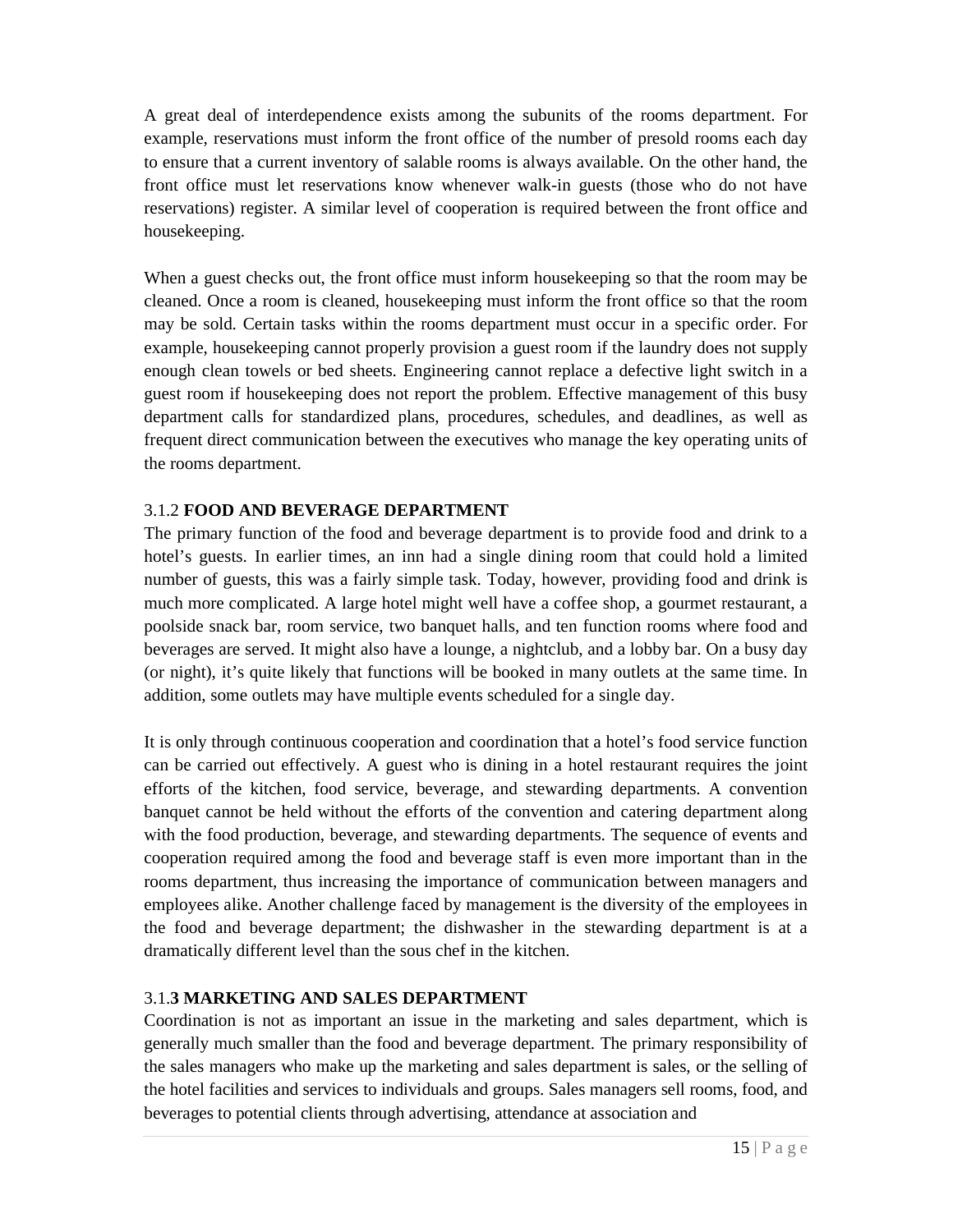conference meetings, and direct contacts. The marketing and sales department is also removed from most of the day-to-day operational problems faced by other departments. The division of work among the sales managers is based on the type of customers a hotel is attempting to attract. Individual sales managers often specialize in corporate accounts, conventions, or tour and travel markets. Sales managers' accounts are sometimes subdivided along geographical lines into regional or national accounts. The sales staff of the largest full-service hotels usually does not exceed a dozen or so.

These sales managers work more or less independently in their particular market segments.

#### 3.1.4 **HUMAN RESOURCES DEPARTMENT**

The human resources department serves no customers, books no business, and prepares no meals, yet it plays a vital role in a hotel's efficient operation. The three functions of the human resources department are employee recruitment, benefits administration, and training. The director of human resources is also expected to be an expert on federal and state labor laws and to advise managers in other departments on these topics. The human resources department's major challenge is in its interactions with other hotel departments. Although the human resources department recruits, interviews, and screens prospective employees, the final hiring decision rests within the department in which the potential employee will be working. The same is true of promotion and disciplinary decisions; the human resources department's input is, in most cases, limited to advice and interpretation of legal questions. The human resources department's effectiveness depends on its manager's ability to form effective working relationships with managers of other departments.

# 3.1.5 **ACCOUNTING DEPARTMENT**

In many hotels, the accounting department combines staff functions and line functions, or those functions directly responsible for servicing guests. The accounting department's traditional role is recording financial transactions, preparing and interpreting financial statements, and providing the managers of other departments with timely reports of operating results (line functions). Other responsibilities, carried out by the assistant controller for finance, include payroll preparation, accounts receivable, and accounts payable (staff functions). Another dimension of the accounting department's responsibilities deals with various aspects of hotel operations, cost accounting, and cost control throughout the hotel. The two areas of central concern to the accounting department are rooms and food and beverage. The accounting department's front office cashier is responsible for tracking all charges to guest accounts. At the close of each business day, which varies by hotel but typically occurs at midnight or after the bulk of guests' transactions have been completed (i.e., check-in, restaurant charges, retail charges, etc.), the night auditor is responsible for reconciling all guest bills with the charges from the various hotel departments. Although the front office cashier and the night auditor physically work at the front desk and, in the case of the cashier, have direct contact with guests, they are members of the accounting department and report to the assistant controller of operations. The food and beverage department may be responsible for food preparation and service, but the accounting department is responsible for collecting revenues. The food and beverage controller and the food and beverage cashiers keep track of both the revenues and expenses of the food and beverage department. The food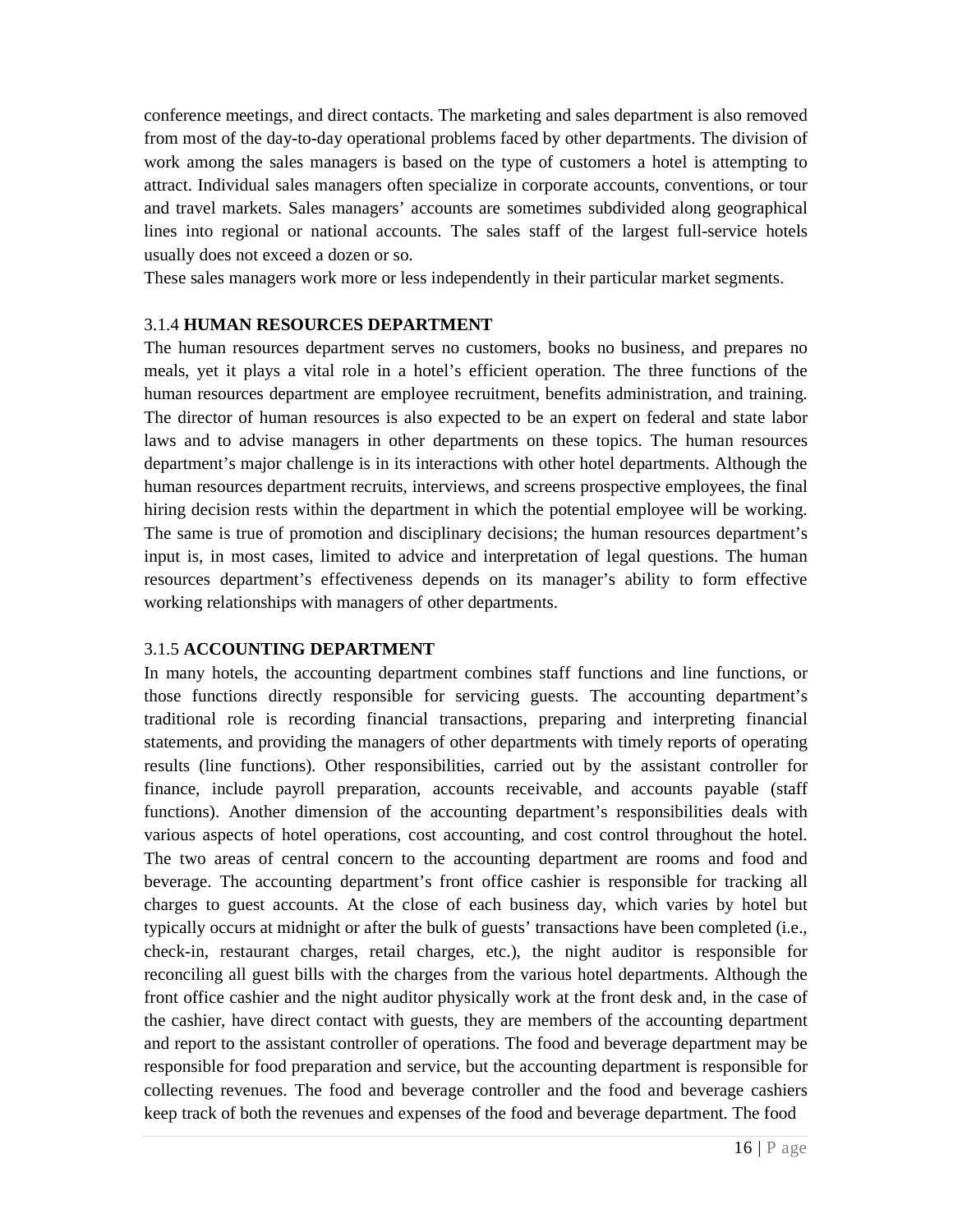and beverage controller's job is to verify the accuracy and reasonableness of all food and beverage revenues.

#### 3.1.6 **GENERAL MANAGER**

In addition to being in charge of overseeing all of the departments that we have discussed, the hotel's general manager (GM) is responsible for defining and interpreting the policies established by top management. The general manager serves as a liaison to the hotel's owner or corporate parent, sets (or communicates) the overall strategic course of the hotel, sets hotelwide goals, coordinates activities between departments, and arbitrates interdepartmental disputes. It is common practice in a large, full-service hotel for a director of public relations to report directly to the GM. The GM also has corporate-level responsibilities, participates on civic boards and committees, and engages in industry-related activities such as serving on the local tourism commission or hotel-motel association.

In addition to possessing a high level of technical skill (i.e., a thorough understanding of each operating department in the hotel), the general manager must also be decisive, analytical, and skilled with both computers and people. He or she must be able to see the big picture and how all of the parts of the hotel fit into the overall organization.

## 3.1.7 **RESIDENT MANAGER**

An executive may be promoted to relieve the general manager of some operational duties. This is often accomplished by elevating the duties and responsibilities of one particular department head without relieving that person of regular departmental duties. The title of this position is usually resident manager. It is quite common (and logical) for the general manager to select the manager of the rooms department to be resident manager. Responsibilities of the resident manager include serving as acting GM in the GM's absence, representing the GM on interdepartmental hotel committees, and taking responsibility for important special projects such as major hotel renovations, VIP guests, and operating reports that require in-depth analysis for the regional or corporate offices.

#### **SELF ASSESSMENT EXERCISE**

- 1. Mention the departments in Lodging facilities
- 2. Explain the function of Marketing and sales department

#### 4.0 **CONCLUSION**

In this unit, you have learned about introduction to Lodging facilities management, the organization of a Lodging facility, departments in lodging facilities such as; Rooms department, Food and beverage department, Marketing and sales department, Human resources department, Accounting department, General manager and Resident manager

#### 5.**0 SUMMARY**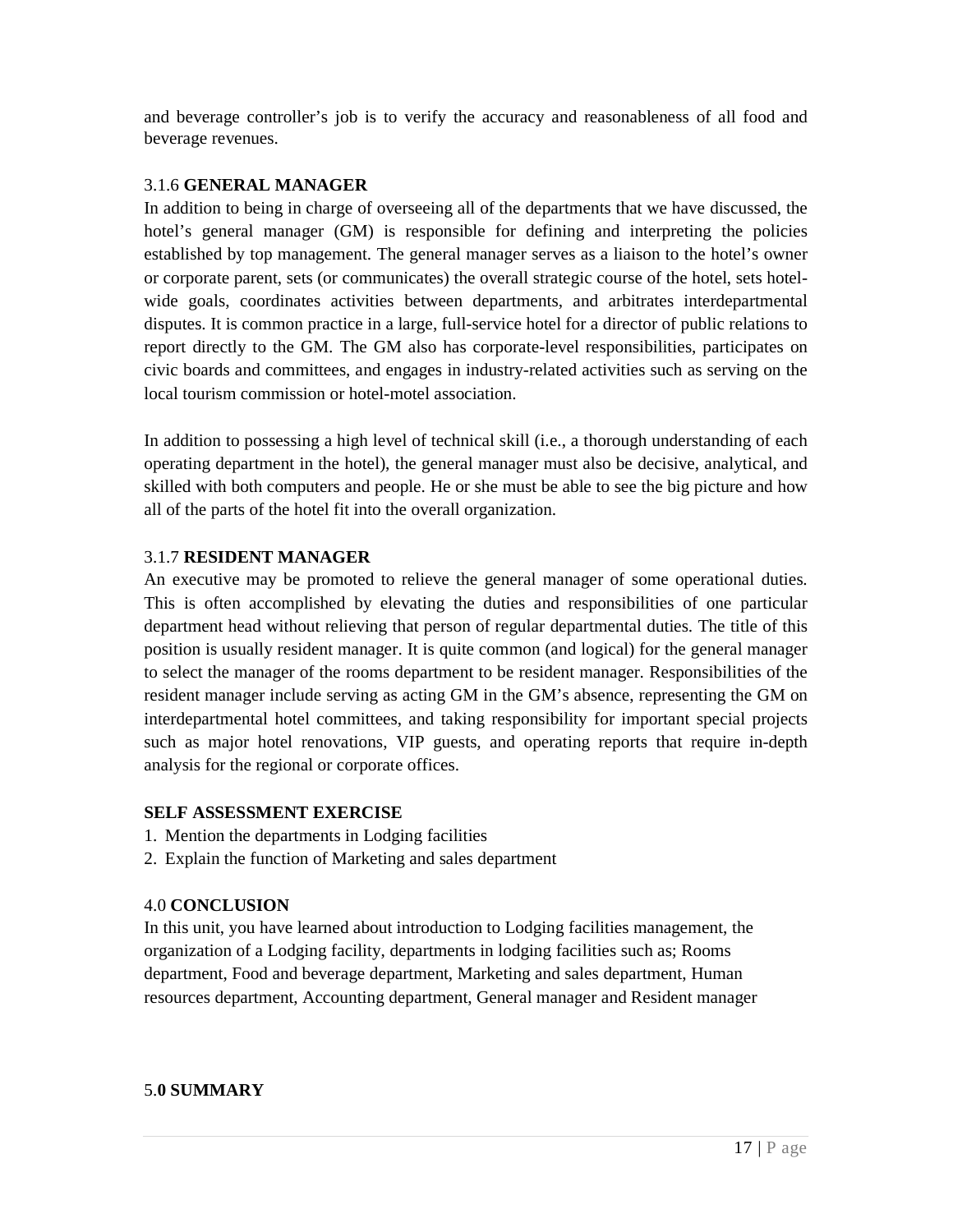As explained in this unit, the Lodging industry is a very competitive market. Clean, well-run facilities are necessary to satisfy today's clients. Keeping a facility in peak condition ensures better occupancy and optimal operating costs.

Thus Lodging facilities management is taken to include:

- The provision of lodging to suit the purpose and the needs of the users.
- The selling, marketing and promoting of lodging facilities.
- The care, maintenance and security of the Lodging facilities lodging facilities
- The care, well-being, satisfaction and comfort of the Lodging facilities user

## 6.0 **TUTOR MARKED ASSIGNMENT**

- I. List the principal functions of each major department of a full service hotel
- II. Should a first-line manager delegate more or less responsibility than a top manager? Explain your answer

III. A customer notifies the front desk that a table in her room has a broken leg and that when she set her room service tray on it, it tipped over and scattered the food on the floor. List the departments to which this information must be conveyed and the actions they must take

## 7.**0 REFERENCE**

- 1. John M. Ivancevich, Peter Lorenzi, and Steven J. Skinner, with Philip B. Crosby, Management: Quality and Competitiveness (Boston: Richard D. Irwin, 1996), 254.
- 2. Raymond J. Aldag and Timothy M. Stearns, Management (Cincinnati: Southwestern, 1987).
- 3. Frank Shippes and Charles C. Manz, "Employee Self-Management Without Formally Designated Teams: An Alternative Road to Empowerment," Organizational Dynamics (Winter 1992): 48–61. 17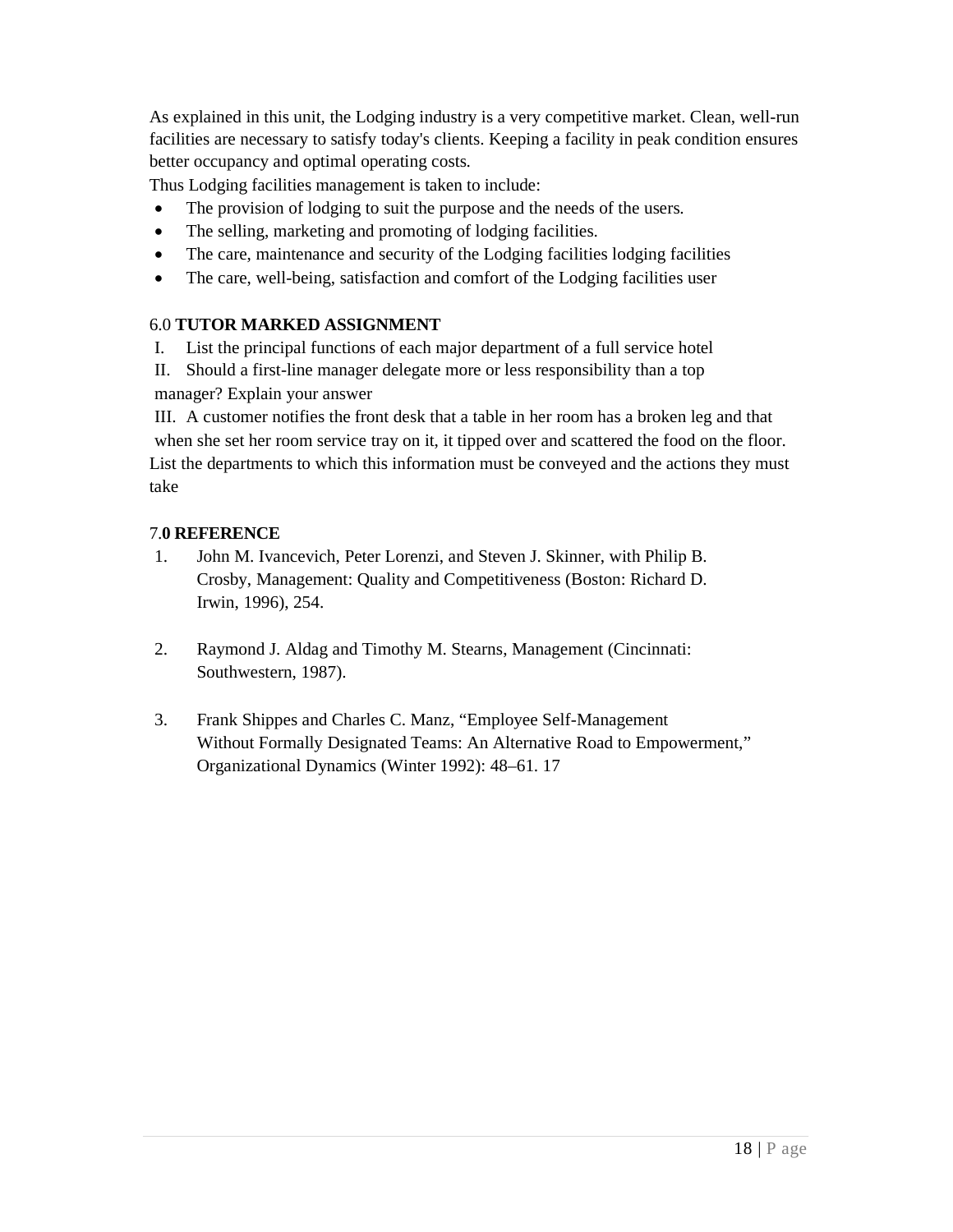#### **MODULE 1**

## **UNIT 2: INTRODUCTION TO LODGING FACILITIES MANAGEMENT II**

#### **CONTENTS**

1.0 INTRODUCTION 2.0 OBJECTIVES 3.0 MAIN CONTENT 3.1 SPAN OF CONTROL 3.2 THE PROS AND CONS OF FUNCTIONAL ORGANIZATION DESIGN 3.3 THE FUTURE ORGANIZATION OF LODGING FACILITIES 3.4 THE HOTEL STAFFING SYSTEM 4.0 CONCLUSION 5.0 SUMMARY 6.0 TUTOR MARKED ASSIGNMENT 7.0 REFERENCES

#### 1.0 **INTRODUCTION**

A good general description of a lodging facility is: "An establishment which provides - for reward - accommodation, meals and other refreshments for travelers and in general for temporary residents".

The primary function of hotels is: "to provide accommodation for those away from home, and to supply such people with at least their basic needs".

Any business (and a lodging facility is no exception) is established and run with the intention of gaining a "return" for its owner(s) for the money, time and work "invested" in that business. That return will be a proportion of the profits made by the business from its activities.

A hotel can only make profits if:-

- It satisfies its customers, by providing efficiently and courteously the services they require, at prices they can afford to pay; and
- Its resources (its buildings, furniture and equipment, and its staff) are utilized in the most effective ways, without wastage of money, materials or time. And unless a hotel (like any other business) does make profits, it will not prosper, and might not even survive without a proper chain of management.

#### 2.0 **OBJECTIVES**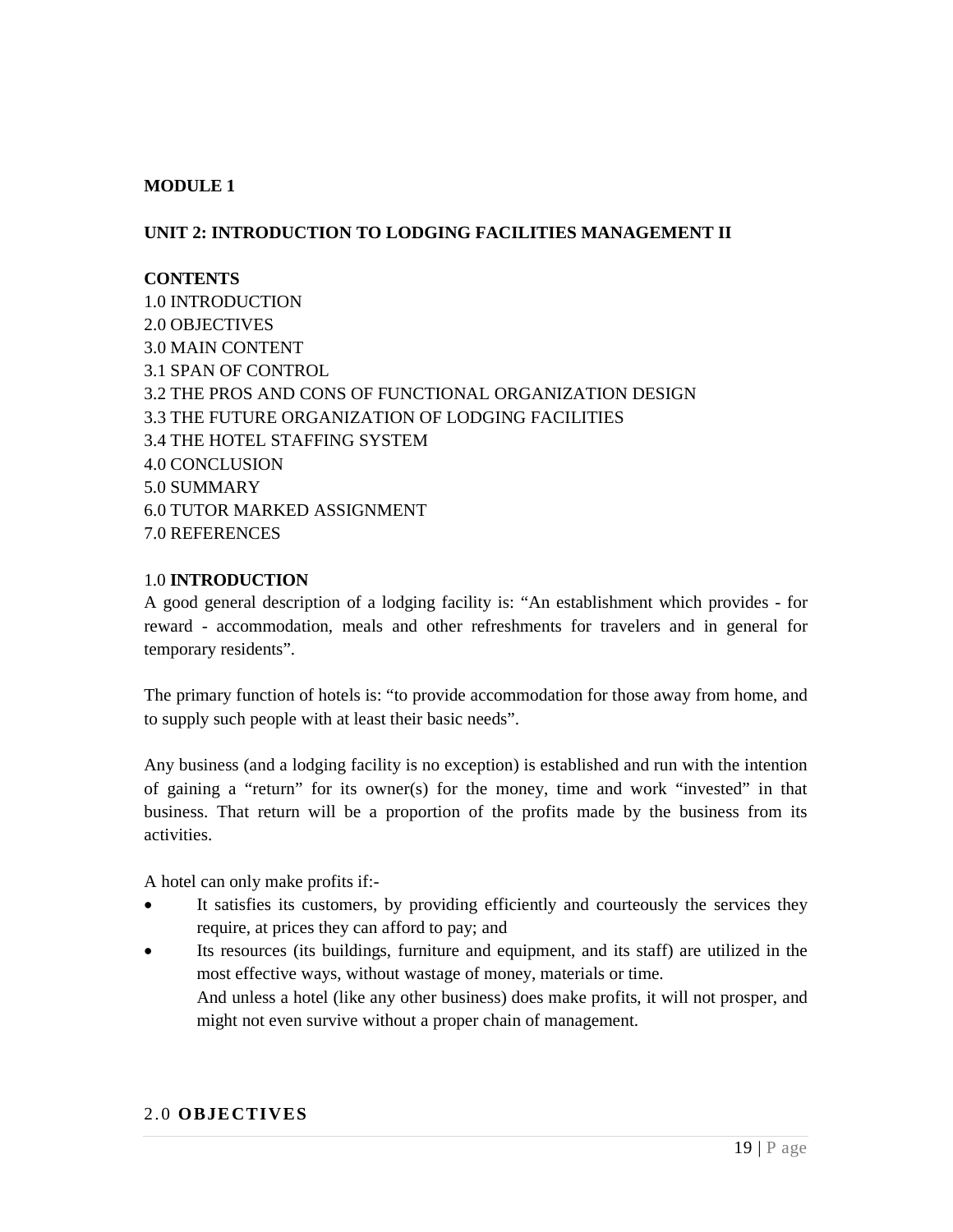It is expected that at the end of this unit you should be able to:

I. Explain the function of chain management

II. Differentiate between centralization and decentralization.

#### 3.0 **MAIN CONTENT**

The delegation of authority creates a chain of command, the formal channel that defines the lines of authority from the top to the bottom of an organization. As shown in the chat below the chain of command consists of a series of relationships from the highest position in the organization to the lowest. The chain of command specifies a clear reporting relationship for each person in the organization and should be followed in both downward and upward communication. Following the chain of command enables each new employee, no matter what his or her position, to know exactly for whom and to whom he or she is responsible.

| <b>Board of Directors</b> |
|---------------------------|
| <b>General Manager</b>    |
| Residen Manager           |
| Rooms Division Manager    |
| Front Office Manager      |

Front Desk Agent - Courtesy Van Driver - Bell Captain - Concierge - Doorman - Auto Valet When designing an organizational structure, managers must consider the distribution of authority. Defined simply, authority is the organizationally sanctioned right to make a decision. Authority can be distributed throughout an organization or held in the hands of a few select employees. Decentralization is the process of distributing authority throughout an organization. In a decentralized organization, an organization member has the right to make a decision without obtaining approval from a higher-level manager.

Centralization is the retention of decision-making authority by a high-level manager. Traditionally, hotel and lodging management has been very centralized, probably due to its roots in small, owner-operated lodging. In recent years, as the hotel and lodging industry has expanded, decentralization has become a more frequent style of operation.

Decentralization has several advantages. Managers are encouraged to develop decisionmaking skills, which help them advance in their careers. The autonomy afforded by this style of operation also increases job satisfaction and motivation. When employees are encouraged to perform well the profitability of the organization increases

Many hotel and lodging organizations have begun to empower employees and supervisors to make decisions that typically have been made by managers. One example that we have already discussed is the use of the quality circle. For example, if a front desk agent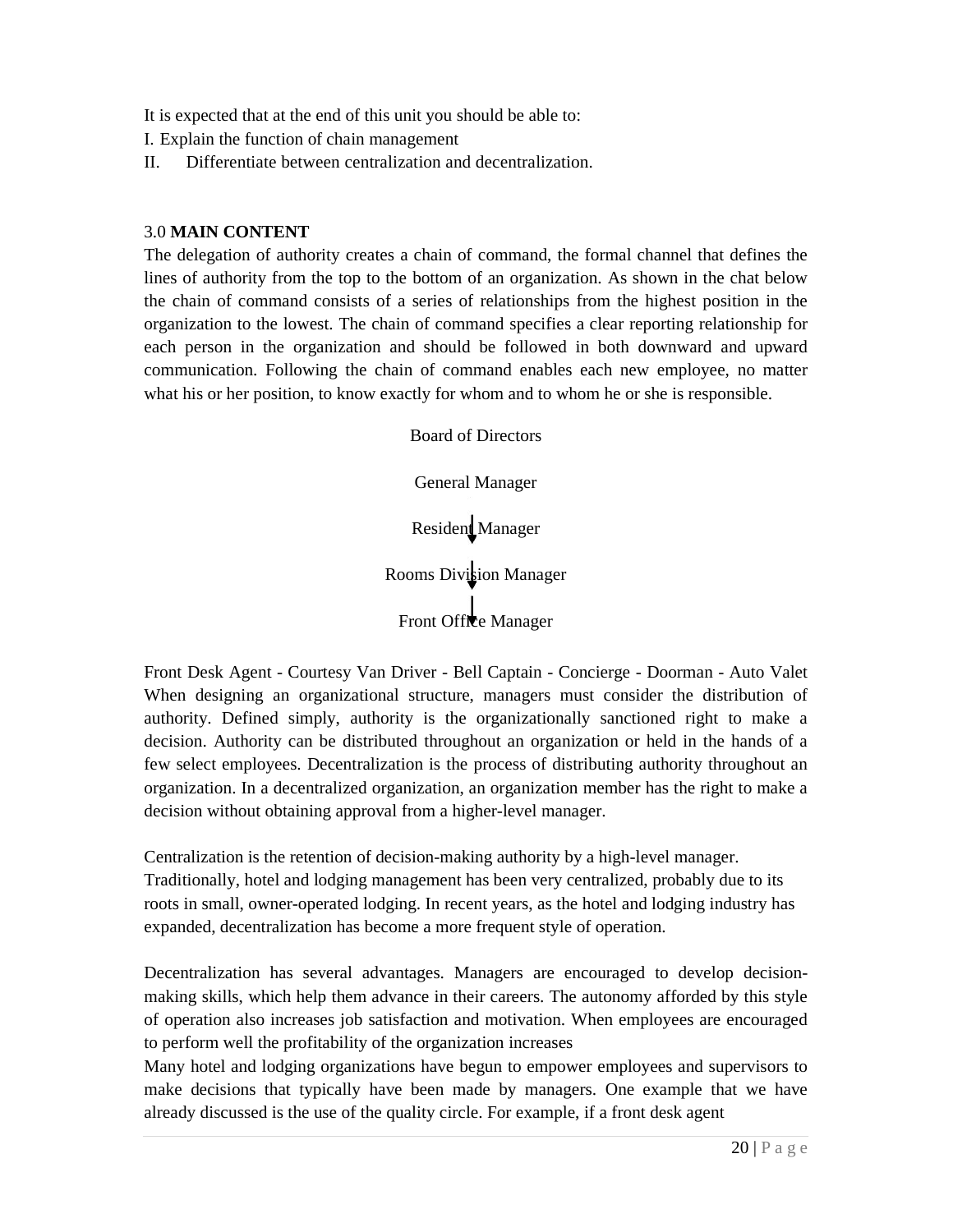determines that a guest's bill is incorrect; in a decentralized organization the agent has the power to make the correction immediately. If that same front desk agent determines that a guest's stay has been unsatisfactory, he or she has the power to reduce the guest's bill by an amount previously specified by management. Additional challenges, control of the process, and quality assessment become part of everyone's job, and each employee is given the authority to take positive actions that will lead to high quality and improved performance.

#### 3.1 **SPAN OF CONTROL**

Span of control refers to the number of people who report to one manager or supervisor. A wide span of control results in a flat organization—that is, a large number of employees reporting to one supervisor. A narrow span of control results in a tall organization, in which a small number of employees report to a supervisor, necessitating a larger number of supervisors. No formula exists for determining the ideal span of control. The following factors determine the most appropriate span of control: task similarity, training and professionalism, task certainty, frequency of interaction, task integration, and physical dispersion. When a large number of employees perform similar tasks, the span of control can be increased. When the employees perform very different tasks, the supervisor must give each subordinate more individual attention in order to keep in touch with the different types of tasks; this requires a narrower span of control. For example, the rooms' department manager might easily manage the front desk agents and housekeepers until the brand standards for check-in or checkout of a guest increase in complexity and the standards for the various types of rooms and their cleaning procedure increase in detail. At this time, the rooms' department manager's span of control must be narrowed.

The better trained and more skilled a subordinate is, the less supervision is required. For example, a front desk agent might require a higher level of training and skill than a room service waiter. Thus, a front desk supervisor can supervise more employees (wider span of control) than the room service supervisor (narrower span of control).

Task certainty refers to the predictability of a task. Routine tasks allow management to devise standard procedures for subordinates to follow, minimizing questions about the job and widening the span of control. On the other hand, close supervision is called for when tasks are ambiguous and uncertainty is great. For example, the task of checking a guest in or out of the hotel can be documented and standard procedures can be created, so the front desk manager can have a relatively wide span of control over the front desk agents. However, because of the diversity of customers the sales manager encounters, the tasks of a hotel sales manager are less certain. The director of sales is responsible for coaching the sales managers, observing sales calls, and ensuring deal closings; these tasks require a hands-on approach that limits the number of employees the director of sales can handle, narrowing the span of control.

#### 3.2 **THE PROS AND CONS OF FUNCTIONAL ORGANIZATION DESIGN**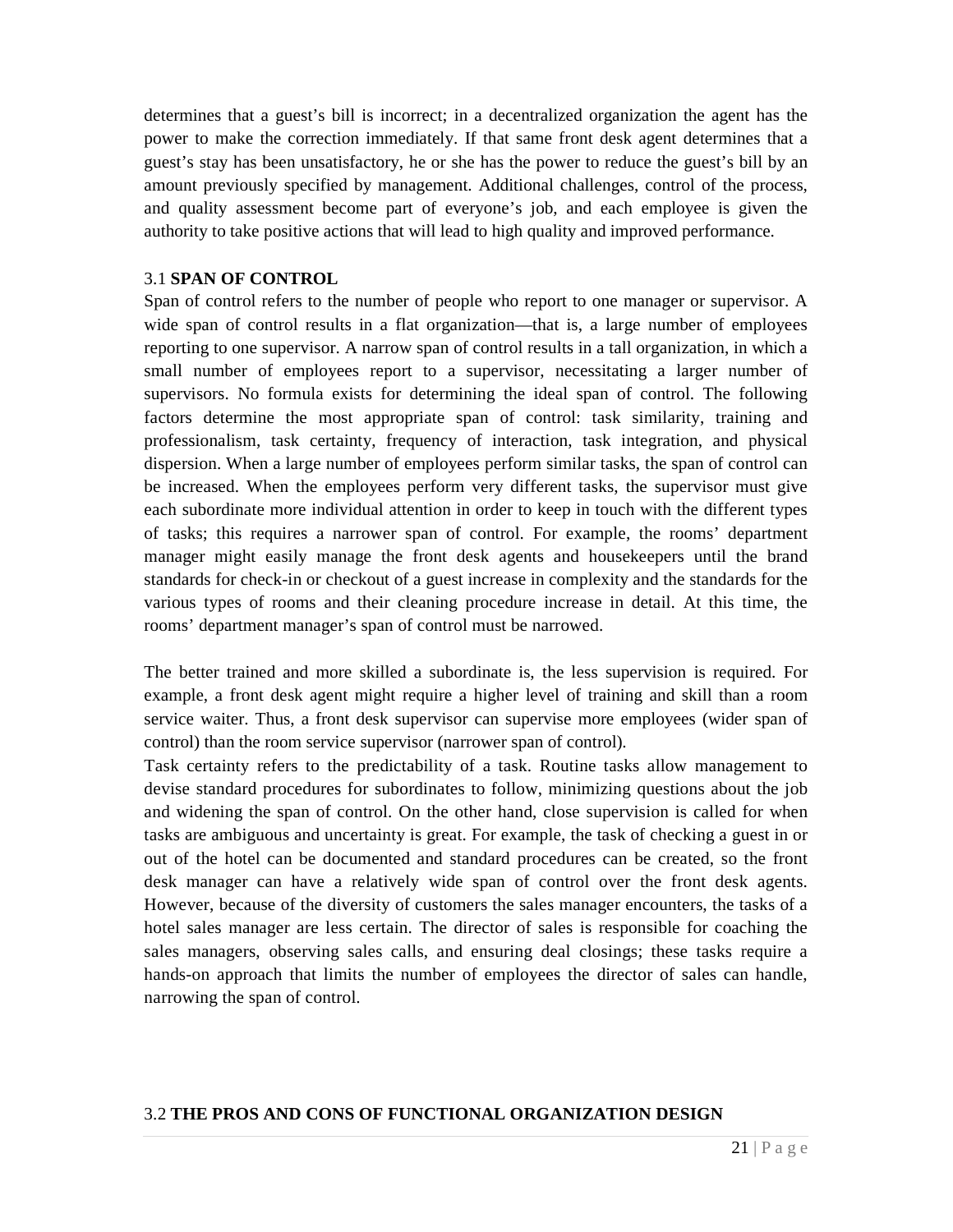The most important strength of a functional organizational design is efficiency. The performance of common tasks allows for work specialization, which increases overall productivity. Workers develop specialized skills and knowledge more rapidly. Training is easier because of the similarity of tasks and the resulting opportunities for inexperienced workers to learn from experienced workers. This helps new employees quickly learn the kinds of behavior that lead to success and promotion. Coordination of activities within functional departments is easier than in more broadly based organizations.

A functional organization fosters efficiency, teamwork, and coordination of activities within individual units. However, the functional organization's most important strength is also the source of its greatest shortcoming. The success of a hotel as a business is measured by its overall performance and not by the performance of any one department.

A hotel with spotless guest rooms will not be successful if guests' front desk experiences are not up to par. Even if guests' dining experiences are superb, the hotel will fall flat on its face if its rooms are dismal. It is sometimes difficult for each department to fully appreciate its role in the overall success of the organization. It is vital that each department keep in mind the hotel-wide goals of customer service and profitability rather than focus narrowly on its own concerns. Some means must be found to coordinate the activities of functional departments and to set hotel-wide strategies and goals. A hotel's functional organization demands strong leadership. New initiatives in hotels often require cooperation and coordination between functional departments.

New ideas tend to be stillborn if department heads lack a hotel-wide perspective or have difficulty coordinating their activities. The tendency to concentrate on doing things right often overshadows the organization's ability to do the right thing.

The GM, as the chief executive of the hotel, emerges as the single person capable of providing the overall organizational direction, decision making, coordination, and arbitration needed to 21 make a hotel's functional departments work together effectively. A hotel simply cannot run itself from the departmental level. Thus, the GM must be a strong leader to be effective.

# 3.3 **THE FUTURE ORGANIZATION OF LODGING FACILITIES**

As new business practices are evolving as fast as our technologies, resistance to change has become a primary cause of business failure. The future success of a hotel will be driven in large part by the ability to foresee and capitalize on change. As we go through global transitions, the successful lodging facility will examine the key factors that will not only define success but also the ability to survive in coming years. These key organizational trends must be acknowledged by the successful hotel organization: visionary leadership, globalization, diversity, flexibility, flat structure, customer focus, zero defects, network orientation, and being in the information fast lane.

The organization must be able to respond to increasingly globalized sales, the movement to maintaining sales offices in many countries and lodging facilities across the globe, and an increasingly globalized labor market. Intercontinental Hotels Group recently introduced a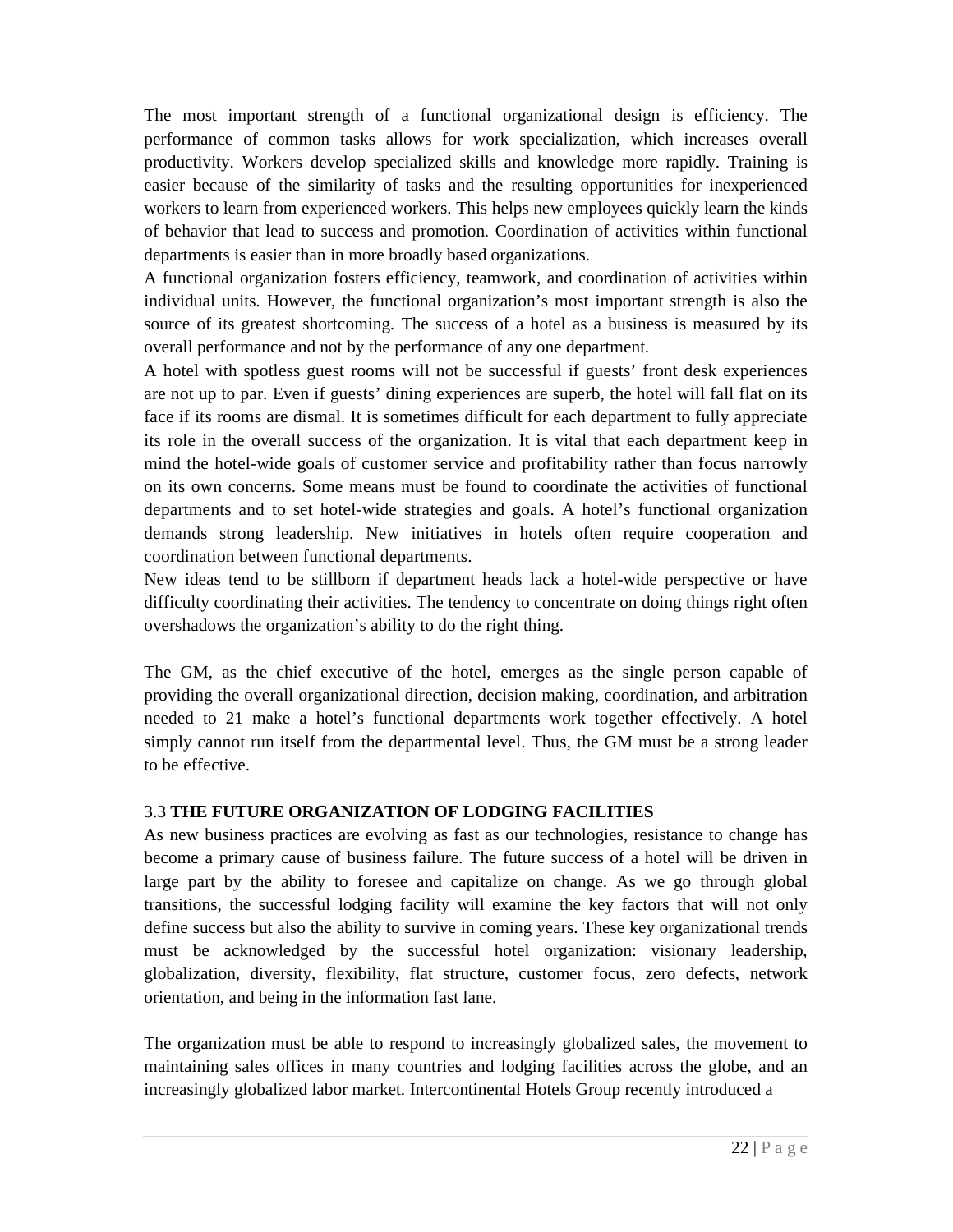new organization structure to more efficiently use regional and global resources to drive higher levels of innovation, customer focus, and revenues.

Diversity means the organization must respond to a workforce that is heterogeneous sexually, racially, and chronologically; innovation and Conflict/communication issues; and different styles of interaction, dress, presentation, and physical appearance.

Flexibility in the modern lodging facility organization means assuring that systems, processes, and people can respond differently to different situations; fewer detailed rules and procedures; greater autonomy and encouragement of initiative; customizing employment relationships to include telecommuting and job-sharing; and lifetime employability rather than lifetime employment.

The trend toward flatness in lodging facility organizations means fewer levels of management; workers empowered to make decisions, and fewer differences in responsibility. The organization's employees need to believe in a sense of entrepreneurship that reacts proactively to market diversity. Traditional organizations that follow well-documented rules must give way to leaders who can balance a sense of discipline with one of flexibility.

If the customer is king or queen in the 21st century, hotel organizations will be best served by focusing less on their hotel assets as measures of success and more on their customers. This involves a fundamental shift from viewing the real estate asset as the wealth creator to seeing the customer as the key to building shareholder wealth. A customer focus must reflect business decisions at all levels of developing and operating a hotel organization. Pursuing such a course will inevitably impact shareholder wealth.

## 3.4 **THE HOTEL STAFFING SYSTEM**

Staffing, which is one of a hotel's most important management functions, is an ongoing challenge because of the high rate of employee and manager turnover. Full-service hotels can experience annual turnover rates in excess of 100 percent in certain employee classifications. Some managers consider an annual employee turnover rate of 33 percent low. (In other words, in a single year, one-third of a hotel's employees must be replaced.) At this rate, the entire hotel must be completely re-staffed every three years. The higher the turnover rate, the larger the number of employees who must be replaced, for example, if a lodging facility with 450 employees has a 75 percent annual turnover rate, it will be completely re-staffed every 16 months. Staffing is the responsibility of the human resources department.

In an attempt to reduce employee turnover, hotel and lodging businesses are giving increasing attention to job design, seeking to enhance those job characteristics that give the employee the greatest satisfaction and motivation. Good job design must take into account the needs of employees as well as the demands of the job. Well-thought-out job design begins when management conducts a job analysis—that is, a thorough evaluation of the specific tasks performed for a particular job and the time required performing them. Job analysis is an ongoing process, as many jobs change with improvements in technology and pressure to improve product quality.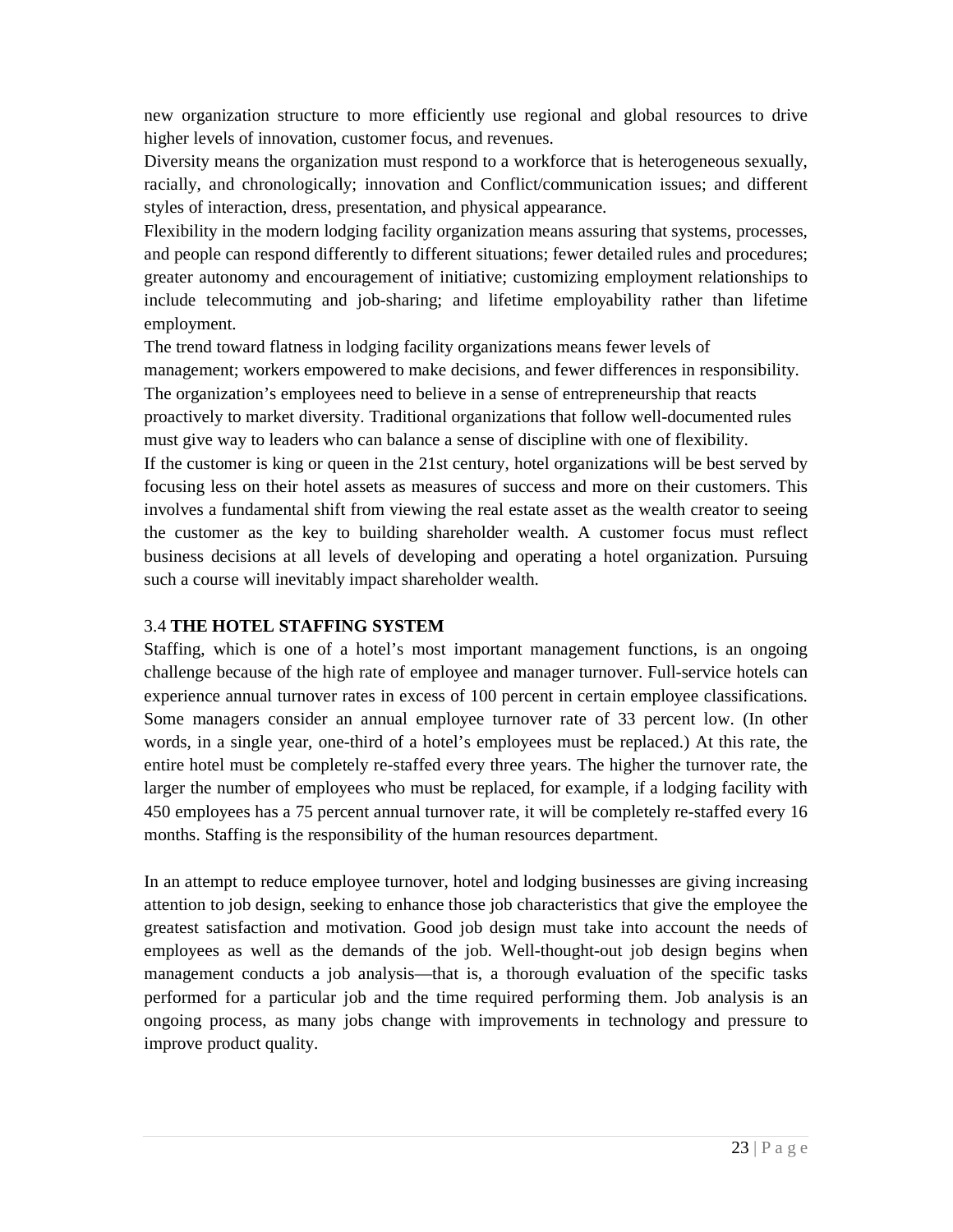The job analysis is the basis for the job description and job specification. A job description includes the job title, pay, a brief statement of duties and procedures, working conditions, and hours. The job specification is an outline of the qualifications necessary for a particular job.

In response to the limits of specialization, organizations can redesign jobs to improve coordination, productivity, and product quality while responding to an employee's needs for learning, challenge, variety, increased responsibility, and achievement. Such job redesign often involves job rotation, the systematic movement of employees from one job to another; job enlargement, an increase in the number of tasks an employee will do in the job; job enrichment, the attempt to give the employee more control over job-related activities; and flextime, a flexible work schedule that permits employee input in establishing work schedules. In team-driven job redesign, a concept similar to job rotation, employees can transfer back and forth among teams that provide different services or products.

## **SELF ASSESSMENT EXERCISE**

- 1. Explain what you understand by pros and cons of functional organization design
- 2. Describe how an hotel can make profits

## 4.0 **CONCLUSION**

In this unit, you have learned about introduction to lodging facilities management, span of control, the pros and cons of functional organization design, the future organization of lodging facilities and the hotel staffing system

#### 5.0 **SUMMARY**

As explained in this unit, a good general description of a lodging facility is" An establishment which provides - for reward - accommodation, meals and other refreshments for travelers and in general for temporary residents".

Span of control refers to the number of people who report to one manager or supervisor. A wide span of control results in a flat organization—that is, a large number of employees reporting to one supervisor. A narrow span of control results in a tall organization, in which a small number of employees report to a supervisor, necessitating a larger number of supervisors. No formula exists for determining the ideal span of control. The following factors determine the most appropriate span of control: task similarity, training and professionalism, task certainty, frequency of interaction, task integration, and physical dispersion.

#### 6.0 **TUTOR MARKED ASSIGNMENT**

- I. Explain span of control
- II. Explain hotel management staffing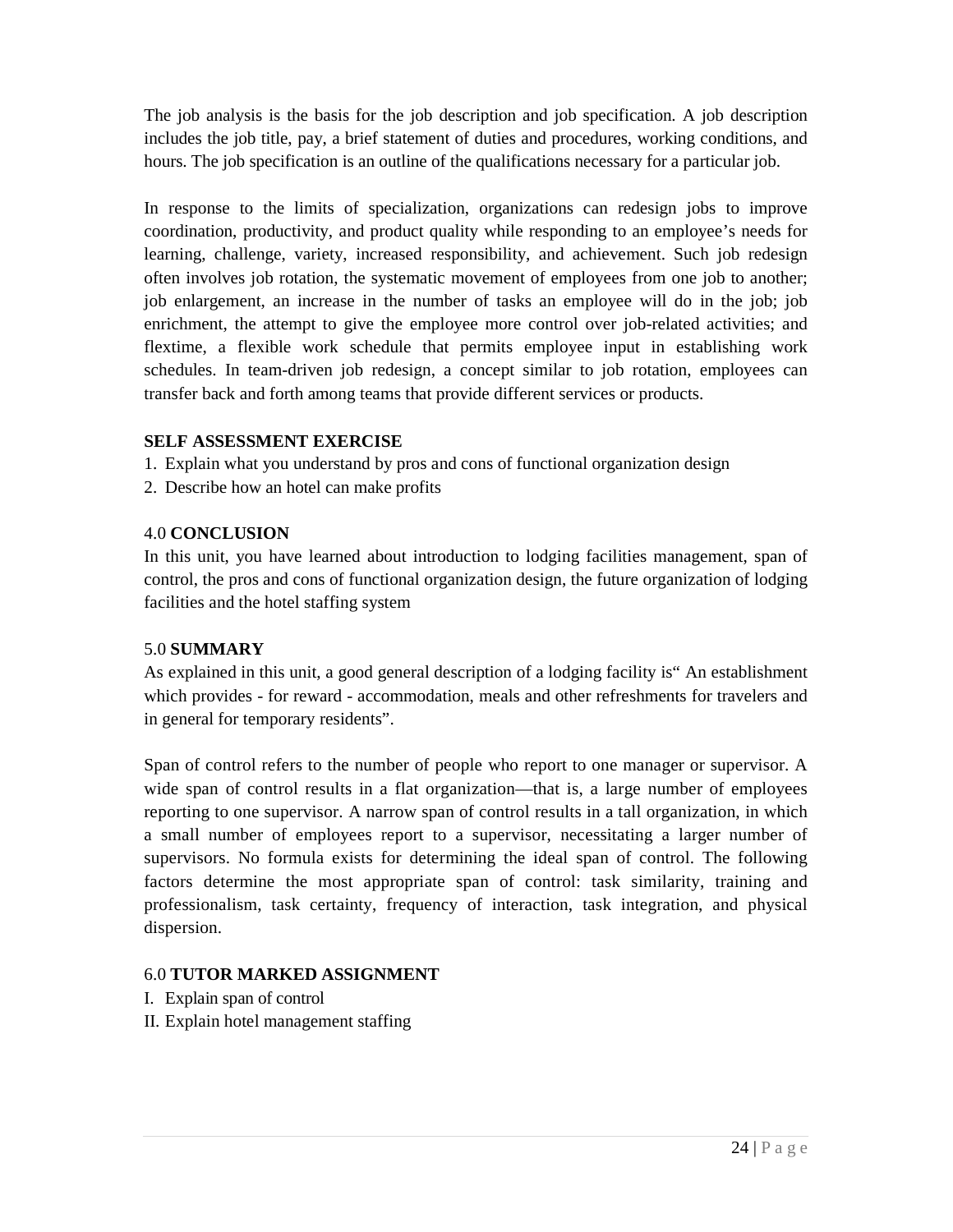## 7.0 **REFERENCE**

Robert D. Dewar and Donald P. Simet, "A Level-Specific Prediction of Spans of Control Examining the Effects of Size, Technology, and Specialization," Academy of Management Journal (March 1981): 5.

J. Barton Cunningham and Ted Eberle, "A Guide to Job Enrichment and Redesign," Personnel (February 1990): 56–61.

D. Dann and Timothy Hornsey, "Towards a Theory of Interdepartmental Conflict in Hotels," International Journal of Hospitality Management, 5 (1986): 23.

Brian Dumaine, "The New Non-Managers," Fortune, February 22, 1993, pp. 80–84; and "A Checklist of Qualities That Make a Good Boss," Nation's Business (November 1984): 100. 24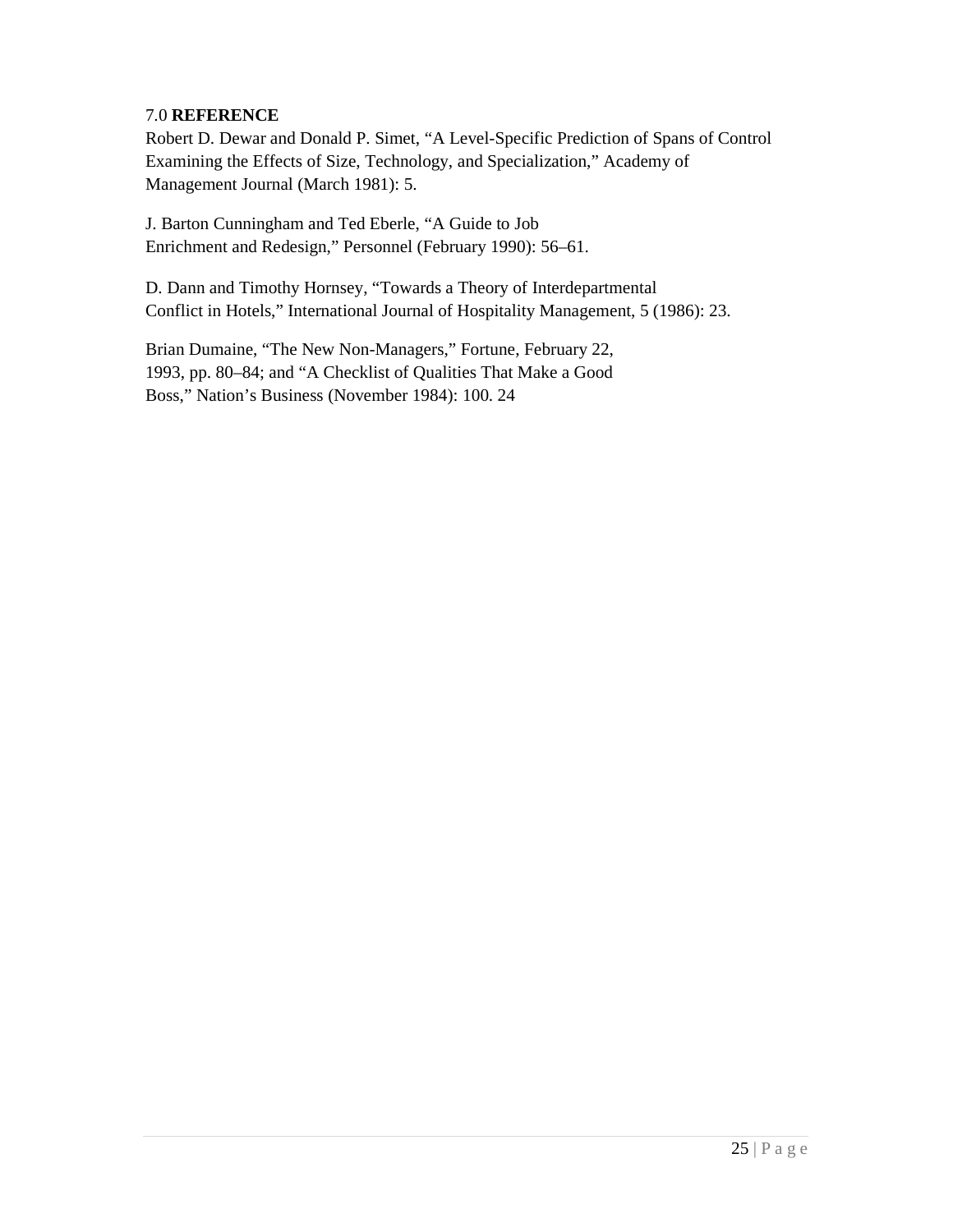## **MODULE 1**

# Unit 3: **ECONOMIC FORCES BEHIND PLANNING AND PROVISION OF LEISURE FACILITIES**

## **CONTENTS**

1.0 INTRODUCTION 2.0 OBJECTIVES 3.0 MAIN CONTENT 3.1 ORGANIZATIONAL LIFE CYCLE 3.2 LEISURE FACILITY DENSITY 3.3 FIRM SIZE 3.4 EXTERNAL FACTORS 3.5 COMPETITIVE ENVIRONMENT 4.0 CONCLUSION 5.0 SUMMARY 6.0 TUTOR MARKED ASSIGNMENT 7.0 REFERENCES

#### 1.0 **INTRODUCTION**

Past research on leisure facilities failures has focused mostly on quantitative factors and bankruptcy rates. The leisure facilities industry and its analysts have long pondered the enigmatic question of why leisure facilities fail. Leisure facilities failures have been attributed to economic and social factors, to competition and legal restrictions, and even to government intervention. In the current complex environment of the restaurant business, we believe that it is imperative that prospective and current owners understand why restaurants fail.

Most hospitality research has focused on the relative financial performance of existing leisure facilities instead of examining the basic nature of leisure facilities failures, and most of these studies considered only bankruptcy reports.

Most bankruptcy studies are limited in their scope, however, because many leisure facilities closures result from change-of-ownership actions, rather than bankruptcies. These change-of ownership transactions are treated as legal matters instead of actual bankruptcy procedures and may not be included in public records. Furthermore, because the focus of academic research has remained primarily on bankruptcy studies, the qualitative aspects of business failures have received little attention. In writing this article, we hope to determine the underlying factors that determine the viability of a leisure facility.

This category includes leisure facilities that failed for economic reasons such as decreased profits from diminished revenues; depressed profits resulting from poor controls; and voluntary and involuntary bankruptcies, involving foreclosures, takeover by creditors, receiverships, or frozen assets for nonpayment of receipts.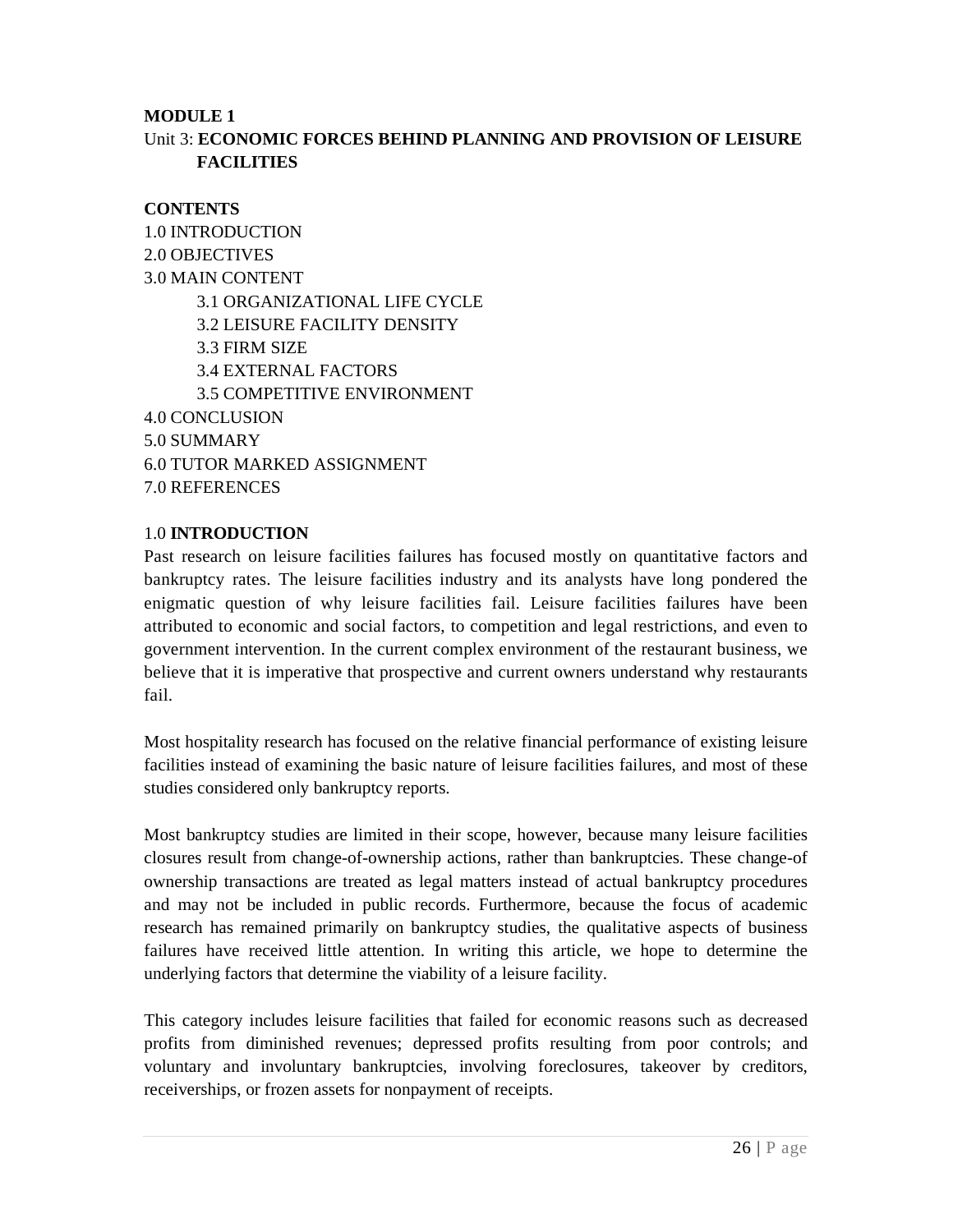## 2.0 **OBJECTIVES**

It is expected that at the end of this unit you should be able to

I. Describe the factors affecting and influencing the bankruptcy rate in leisure facility industry

II. Explain the effect of the economy on the leisure facilities

# 3.0 **MAIN CONTENT**

# 3.1 **ORGANIZATIONAL LIFE CYCLE**

As with all business organizations, restaurants follow certain stages in a life cycle. At any point along these life-cycle stages, a business can suffer setbacks catastrophic enough to lead to failure. Throughout the life cycle, the first stages are the most vulnerable, which is why the highest proportion of businesses that close is relatively new. This "liability of newness" has linked organizational adolescence to increased organizational mortality rates. One reason for early failure is that new businesses typically have limited resources that would allow them to be flexible or adapt to changing conditions. Following that logic, it is believed that the longer a company is in business, the less likely it is to fail. Prior research has found that as each year of survival goes by, the failure rate is likely to go down, and by the fourth, fifth, and sixth years, only a modest, but steady, number fail each year. After seven years, the propensity for failure drops dramatically.

## 3.2 **LEISURE FACILITY DENSITY**

A leisure facility's location in its market and its ability to differentiate itself from its competition also help determine whether it will survive. While a leisure facility can benefit from close proximity to competition and leisure facilities are often located in clusters to attract more traffic, as in a "Hotel row," an operation could find itself in a cluster of restaurants within which it cannot compete effectively. In that regard, a restaurant's inability to differentiate itself from its competition can be fatal. The restaurant's reaction to competitive pressures from excess density depends in part on the nature of its ownership.

#### 3.3 **FIRM SIZE**

In addition to the age of the firm, research has found a correlation between size and survival. In this regard, the larger firms are more likely to remain in business than small operations. Richardson stated that "both suppliers and bankers are prejudiced against smaller firms. They tend to take longer to act against a slow-paying . . . large enterprise than they do against a smaller26 firm, because they equate bigness with safety and security." That said, small firms tend to be positioned for growth, but if that growth occurs too rapidly, a leisure facility's propensity to fail actually increases because of the ensuing financial stresses. These financial stresses include a high cost of goods sold, debt, and relatively small profit margins. Blue, Cheatham, and Rushing discussed how, at each stage of expansion, there is increased financial risk for a small operation, which increases the likelihood of failure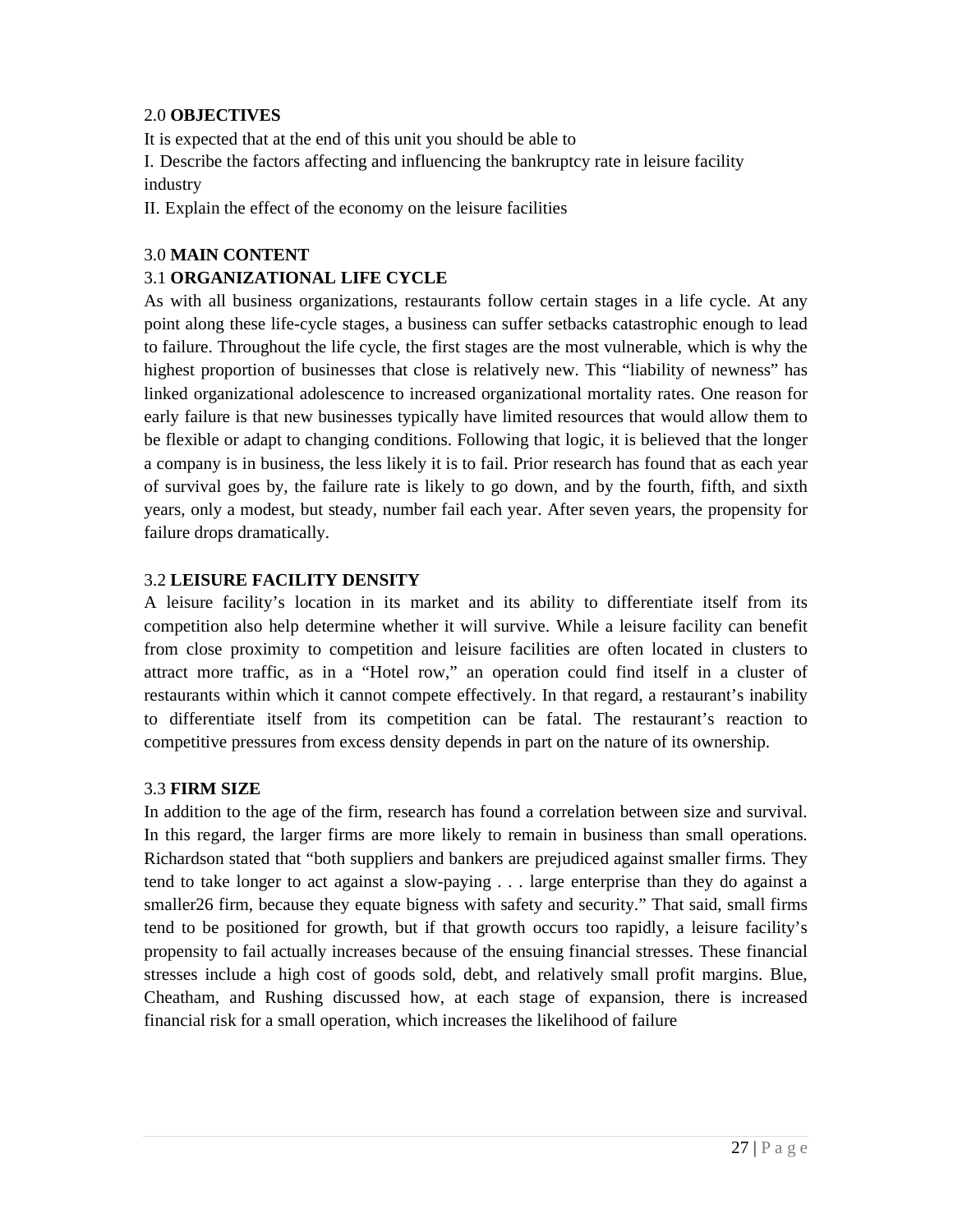#### 3.4 **EXTERNAL FACTORS**

Management capabilities are of primary concern in preventing leisure facility failure. Haswell and Holmes reported "managerial inadequacy, incompetence, inefficiency, and inexperience to be a consistent theme, explaining small business failures." Poor management can be connected to "poor financial conditions, inadequate accounting records, limited access to necessary information, and lack of good managerial advice." Other internal factors affecting failure rates of leisure facility include poor product, internal relationships, financial volatility, organizational culture, internal and external marketing, and the physical structure and organization of the business. Managers' "inability to manage rapid growth and change" can lead to business failure, concluded Hambrick and Crozier. Sharlit wrote, "The root causes of many business problems and failures lie in the executives' own personality traits," while Sull commented that managers may suffer from "active inertia." Makridakis believes that corporations fail due to "organizational arteriosclerosis," overutilization or underutilization of new technology, poor judgment in risk taking, overextending resources and capabilities, being overly optimistic, ignoring or underestimating competition, being preoccupied with the short term, believing in quick fixes, relying on barriers to entry, and overreacting to problems.

## 3.5 **COMPETITIVE ENVIRONMENT**

The environment in which the restaurant operates helps to determine its success or failure. Some attributes of the competitive environment that can influence a restaurant's failure are the business's physical location, its speed of growth, and how it differentiates itself from other restaurants in the market. In addition to the problem of having less cash to handle restaurant row," an operation could find itself in a cluster of restaurants within which it cannot compete effectively. In that regard, a restaurant's inability to differentiate itself from its competition can be fatal. The restaurant's reaction to competitive pressures from excess density depends in part on the nature of its ownership.

# **SELF ASSESSMENT EXERCISE**

- 1. Mention factors affecting failure rate of leisure facilities
- 2. Explain how a restaurant can be successful.

# 4.0 **CONCLUSION**

In this unit, you have learned about economic forces behind planning and provision of leisure facilities, organizational life cycle, leisure facility density, firm size, external factors, and competitive environment

# 5.0 **SUMMARY**

As explained in this unit, the leisure facility failure rate is affected more by internal factors than by external factors, although both apply. Such attributes as leisure facility density, firm size, and managerial characteristics are important to success. In particular, the manager's ability to balance family matters with the development of the organization is critical. Along with that balance, it is important for the owner-manager to have the requisite skills to run a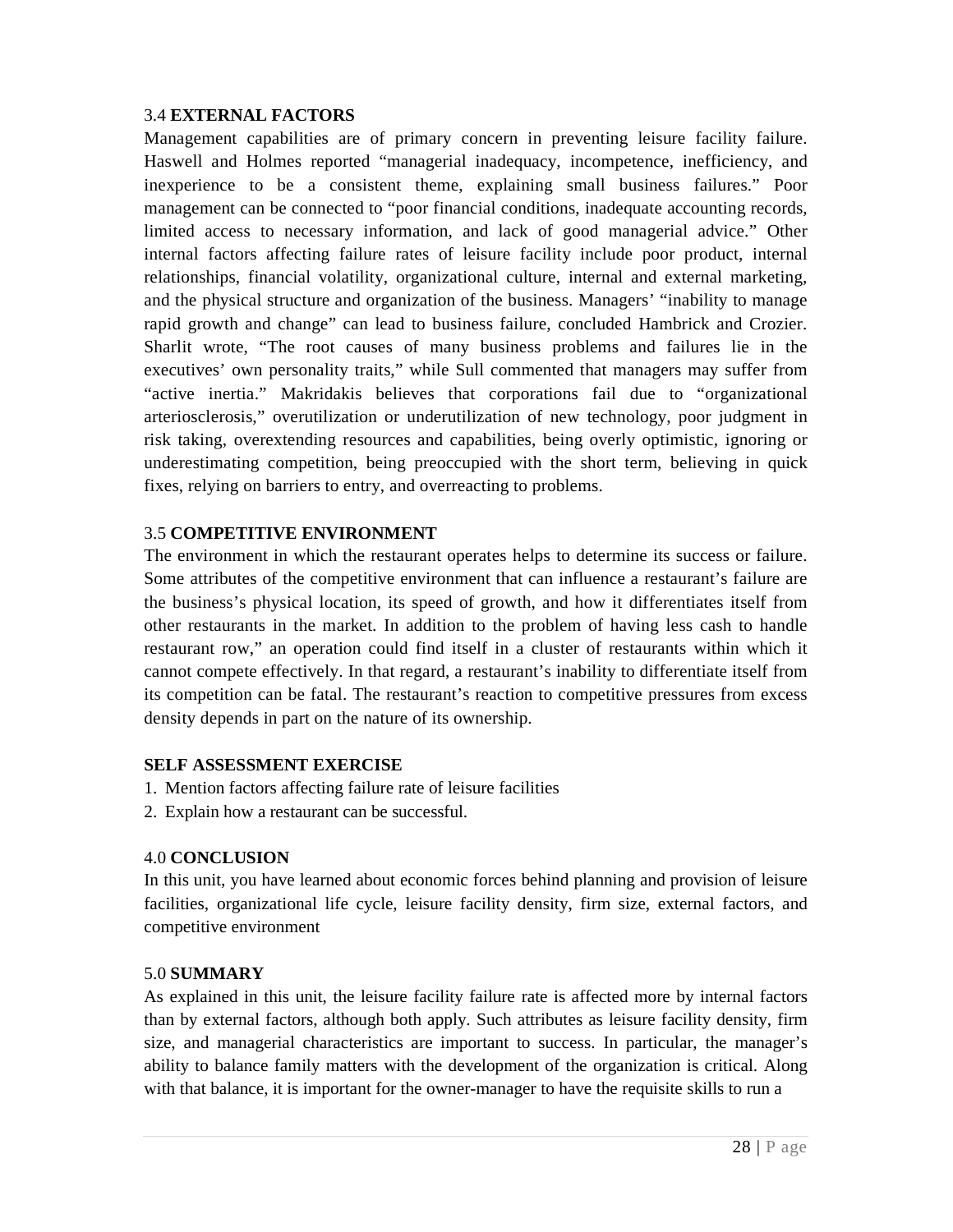restaurant. While the restaurateur should plan carefully in growing the business, she or he should be ready at any time to alter plans in response to changes in external factors.

#### 6.0 **TUTOR MARKED ASSIGNMENT**

I. Explain why leisure facilities failed

II. Explain leisure facility density

## 7.0 **REFERENCE**

A. L. Stinchcombe, "Social Structure and Organizations," in Handbook of Organizations (Chicago: Rand McNally, March 1965), 142-93.

Josef Bruderl and Rudolf Schussler, "Organizational Mortality: The Liabilities of Newness and Adolescence," Administrative Science Quarterly 35 (1990): 530-47.

Elaine Romanelli, "Environments and Strategies of Organization Start-Up: Effects on Early Survival," Administrative Science Quarterly 34 (1989): 369-87.

L. Richardson, "The Mechanics of Failure," Asian Business, November 1991, p. 85. S. Venkataraman, Andrew Van de Ven, Jeanne Buckeye, and Roger Hudson, "Starting Up in a Turbulent Environment: A Process Model of Failure Among Firms with High Customer Dependence," Journal of Business Venturing 5 (1990): 277-95. 28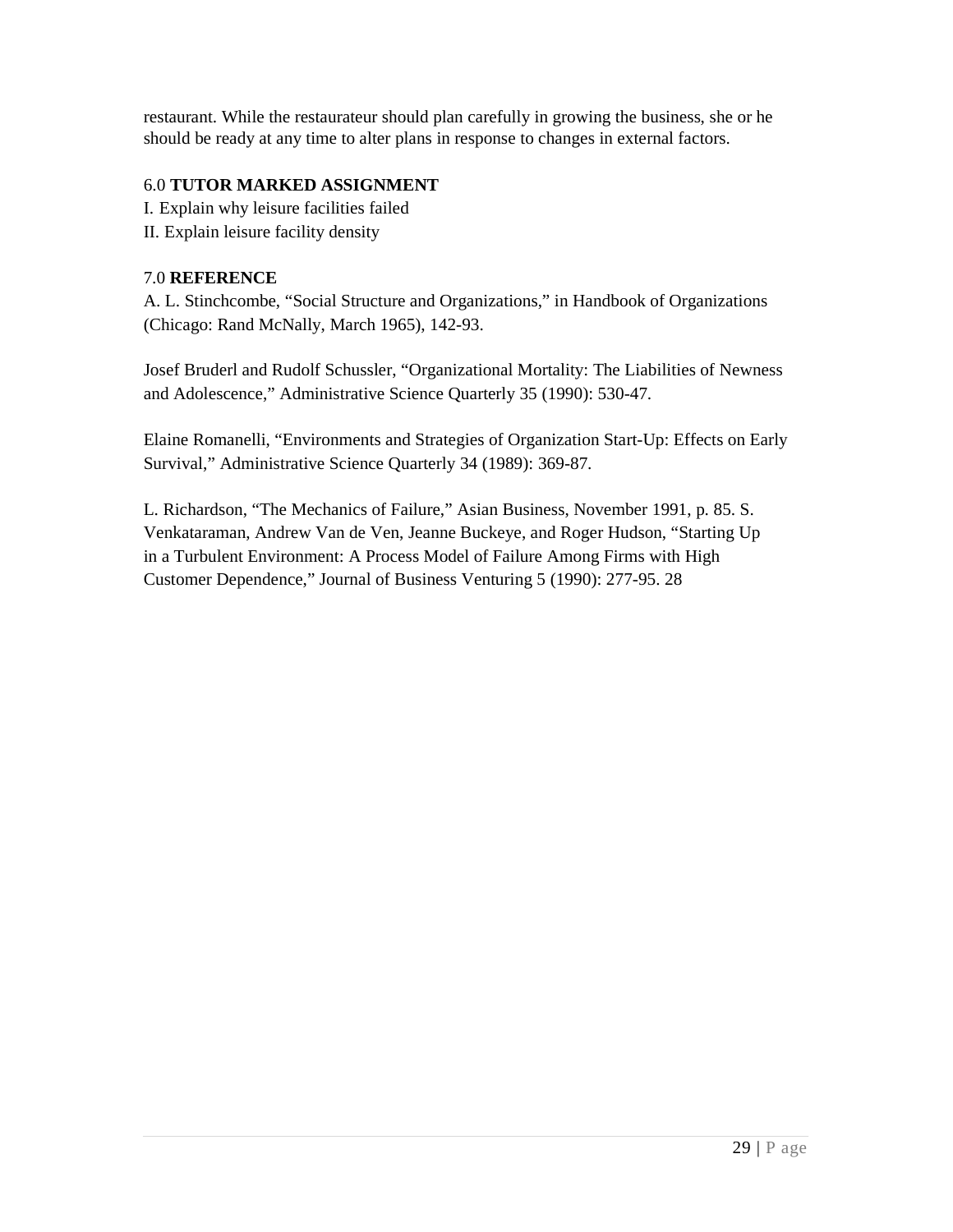## **MODULE 1**

# **Unit 4: POLITICAL FORCES BEHIND PLANNING AND PROVISION OF LEISURE FACILITIES AND THE IMPACT OF STAGING SPECIAL EVENTS**

#### **CONTENTS**

1.0 INTRODUCTION

2.0 OBJECTIVES

#### 3.0 MAIN CONTENT

3.1 Political forces behind planning and provision of leisure facilities

3.2 The impact and result from staging of special events and the planning and provision on leisure facilities

3.3 The need for proactive management in hotel businesses 3.4 Hotel Leadership 4.0 CONCLUSION 5.0 SUMMARY 6.0 TUTOR MARKED ASSIGNMENT 7.0 REFERENCES

#### 1.0 **INTRODUCTION**

In Nigeria, a good number of facts and incidents aid the development of leisure facilities. First is the public sector involvement, which had been predominant at least up to the late nineties.

Leisure facilities were established for providing accommodation for government visitors and patrons. Examples include Zaranda Hotel in Bauchi, Owena Hotels in Akure and Maiduguri International Hotel in Maiduguri. In some cases, hotels were established for prestige and business reasons.

Despite the fact that special events have become key components of the tourism development strategy for many regions, the amount of research that has been conducted within the field of special events does not reflect its importance. It is unlikely that the substantial growth rate that the field of special events has experienced in recent years is sustainable and an understanding of consumer patronage in relation to special events will be crucial for the development and promotion of events in the future. This study seeks to help address these shortcomings.

#### **2.0 OBJECTIVES**

It is expected that at the end of this unit you should be able to

i. Explain the economic benefit of a small special event which operated within the existing resource capacity of a local economy on leisure facilities

ii.Explain the effect of the political forces on the leisure facilities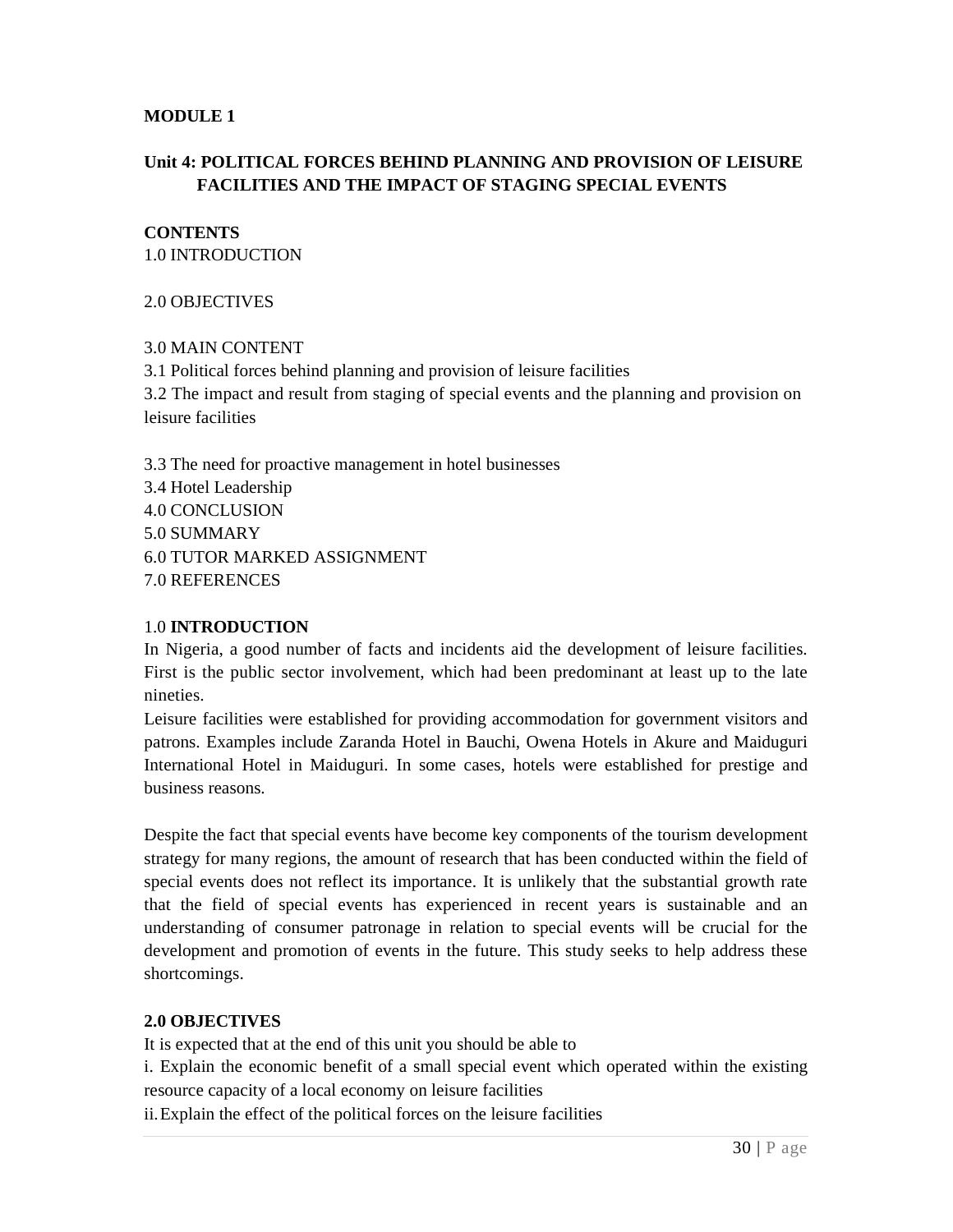# **3.0 MAIN CONTENT**

# 3.1 **POLITICAL FORCES BEHIND PLANING AND PROVISION OF LEISURE FACILITIES**

Facilities management is a relatively new area with origin in United States of America and spreading to the United Kingdom in the late eighties. Little or nothing had been written about the management of leisure facility properties generally in Nigeria and in particular facilities management as a strategic estate management tool to meet organizational objectives. Most of the current literature in Nigeria are therefore preliminary and pedagogic addressing issues such as definitions and scope [Odiete (1998), Ojo (2002)], facilities management tools [Mbamali and Adebayo (2006), Opaluwah (2005)] and which of the professionals within the environmental setting is best suited to serve as facilities manager or to handle what within the facilities management field [ Odiete (1998), Ahmad (1998), Ojo (2002)].

In Nigeria, a good number of facts and incidents aid the development of leisure facilities. First is the public sector involvement, which had been predominant at least up to the late nineties.

Leisure facilities were established for providing accommodation for government visitors and patrons. Examples include Zaranda Hotel in Bauchi, Owena Hotels in Akure and Maiduguri International Hotel in Maiduguri. In some cases, hotels were established for prestige and business reasons. Examples include Premier Hotel in Ibadan, a colossus of the former Western Region of Nigeria with its thriving cocoa business and Hamdala Hotel in Kaduna catering for the need of the then Northern Regional Government. Second, international occasions and requirements may warrant the establishment of the hotel. Examples are the defunct Durbar Hotels in Lagos and Kaduna, which came into existence as a result of Festac 77. There is also Nicon Noga Hilton Hotel at Abuja (now Transcorp Hilton). This came into being as a result of the establishment of Abuja as the capital city of Nigeria. Such leisure facilities are owned and managed by the government appointed representatives on behalf of the public. However, many of these leisure facilities are bedeviled by mismanagement leading to facilities decay, which caused their gradual collapse Bode-Thomas (2003). Third, there are privately owned leisure facilities but usually at a lower scale compared to government owned leisure facilities. Examples include Green spring Hotel, Ibadan; D'Rovan Hotel Ibadan, Kilo Hotel, Lagos; Bagauda Lake Hotel, Kano and so many others. Even though they might have declined one way or the other due to age, level of use or effluxion of time yet they are still thriving.

# 3.2 **THE IMPACT AND RESULT FROM STAGING OF SPECIAL EVENTS AND THE PLANNING AND PROVISION ON LEISURE FACILITIES**

Special events or hallmark events are generally thought of as huge 'mega' events. The Olympic Games, World fairs, historic milestones and other similar events fit neatly into Ritchie's definition of hallmark events as:"one-time or recurring events of limited duration,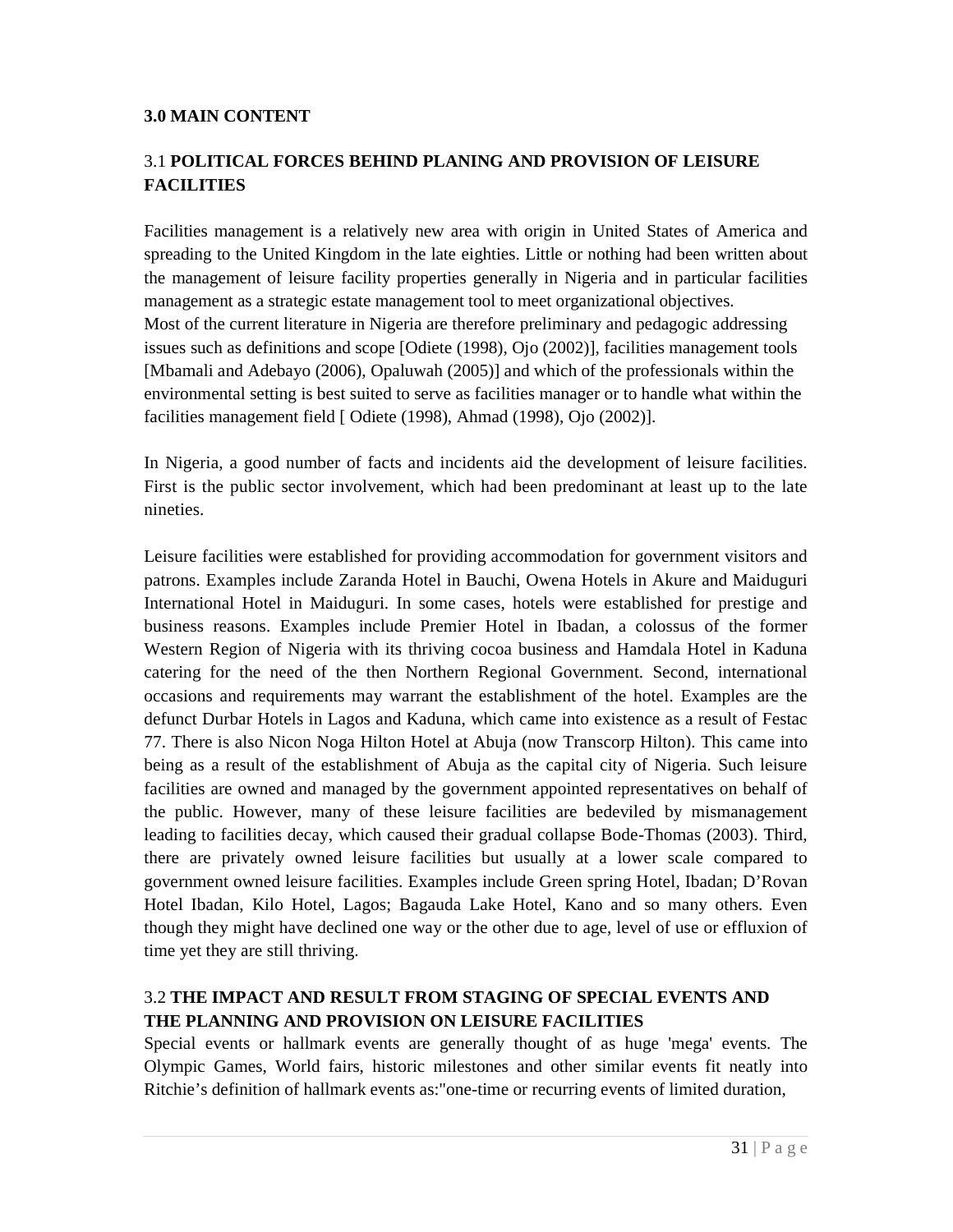developed primarily to enhance the awareness, appeal and profitability of a tourism destination in the short and/or long term" (Ritchie, 1984).

These large international special events have tended to attract huge marketing fees, dominate media time and are obvious tourism research opportunities. By contrast, local sports carnivals, cultural festivals and community fairs generally attract no marketing fees and have a low media profile. Nevertheless these local fairs and carnivals can be special events:"in relation to their regional and local significance".

Governments at all levels have increasingly turned to special events to promote tourism. Regional tourism agencies generally include events, attractions and exhibitions as a large part of their tourism development strategy (Getz, 1989). Marketing of the event is expected to bring social, physical and economic benefits to the host community or nation at the same time influencing the leisure facilities. The anticipation of tourists and increased expenditure in the destination area is a common feature of any special event (Murphy and Carmichael, 1991).

There is an expectation that visitor spending will contribute significantly to the local economy. These strategies can be unrealistic with benefits over- estimated unless the region has a combination of factors conducive to tourism growth

#### 3.3 **The Need for Proactive Management in Hotel Businesses**

The trend in Nigeria today is that facilities maintenance and sustenance must be geared up in all the sectors of the economy, hotels inclusive (Bode-Thomas, 2003; Okungbowa, 2005; OlusolaObasa, 2005). Thus, in order for business to be conducted in any hotel, it is essential for constructed assets to be appropriately managed if the business is to maintain the capital invested, enhance its value and sustain reasonable return (Hanford, 1970). If we are to give fillip to the tourism sector of the economy as a veritable and dependable source of foreign exchange; the backbone of which is the hotel and hospitality industry, then there is the need to explore every available strategy to make this sector of the economy more vibrant.

Hotels, just like any other investment outlets are established for profit purposes apart from the fact that they are facilitators to other sectors of the economy like tourism. Being an investment, they must be managed effectively. This is because the business of every business is to remain in business and to achieve this; business must make profit by obtaining customers and retaining them (Bevan, 1991). However, the business world of today is demand led as against supply led prompting attention to determining what customers want, how they want it and where they want it and at what price. A cursory look at the Nigerian Hotels clearly shows that they still believe in a supply led economy. Customers will come. The present circumstances had clearly shown that customers might not come. They will only come if and only if their needs are met and met effectively.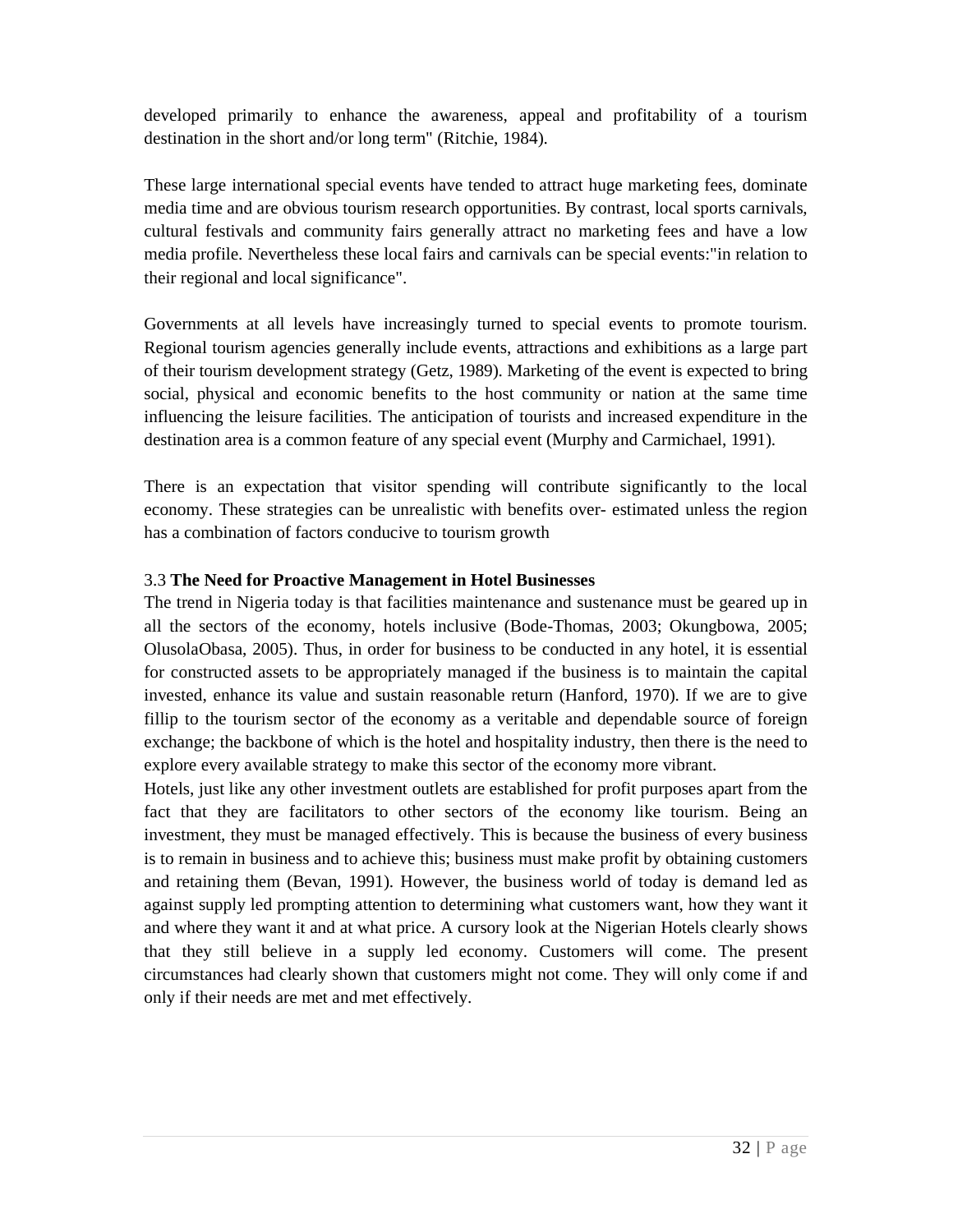#### 3.4 **Hotel Leadership**

Leadership and objectivity is in the realms of management particularly the hotel general manager (GM). The GM is the link between the board (if any) and the operational staff and the customers they are supposed to serve. He is responsible for interpreting and implementing policy objectives. The GM is the key implementer of the business strategy for the property and the behavioral role model for the entire management team. It can thus be argued that the GM is the central management figure in the hotel business. Objectives are the end points or some things that one aims for and tries to reach. In business generally, hotel business inclusive, areas that need objectives include public and social responsibility, worker performance and attitudes, manager performance and development, innovation, profitability, market standing, productivity and physical and financial resources (College of Estate Management, 1994: 10)

Most organizations have a set of multiple objectives which involve "trade – offs" if the objectives are to be accomplished. These "trade-offs" in turn cause conflicts in the ends and means, which are necessary for goal accomplishment. In short, the multiplicity of goals lays the groundwork for the need for conflict management. If objectives are realistically set, they will provide the basis for individual motivation. Objectives, if they are too low will not provide a challenge; if they are too high they may not be accepted or may lead to frustration. Objectives, which are achieved, lead to a sense of accomplishment. The tangling objectives necessitate objectivity in objectives and goals setting. In addition, for effective operational excellence, management needs to be flexible to accommodate changing circumstances and to meet the needs of different people also; different managers have different styles of management. The same manager may also have a number of different styles depending on the different situations. What is becoming clear is that a manager armed with only one style of management may be ill-equipped for the variety of different tasks and people to be handled (Torkildsen, 1992).

According to Torkildsen (1992) good management is largely the result of good managers. They are the individuals who are responsible and have the ability to move it towards its goals. Managers are therefore directly responsible for much of the success or failure of an organization. Management, to be effective, needs to be flexible enough to accommodate changing circumstances and to meet the different needs of different people. Managers, therefore, have substantial influence not only in what they do, but in the way they do it. They have influence on the objectives and targets, programmes, activities and the results; their style of management can influence dramatically both staff and customers. Therefore, managers can be assessed through goals achievement and the meeting of the needs of customers. This work clearly shows the dynamic relationship between leadership, workers and customers, which help to accentuate excellence in the organization. For hotel businesses, the crucial role that hotel general managers play cannot be over emphasized and this is crucial to this present work in that it helps to fashion out the conceptual framework.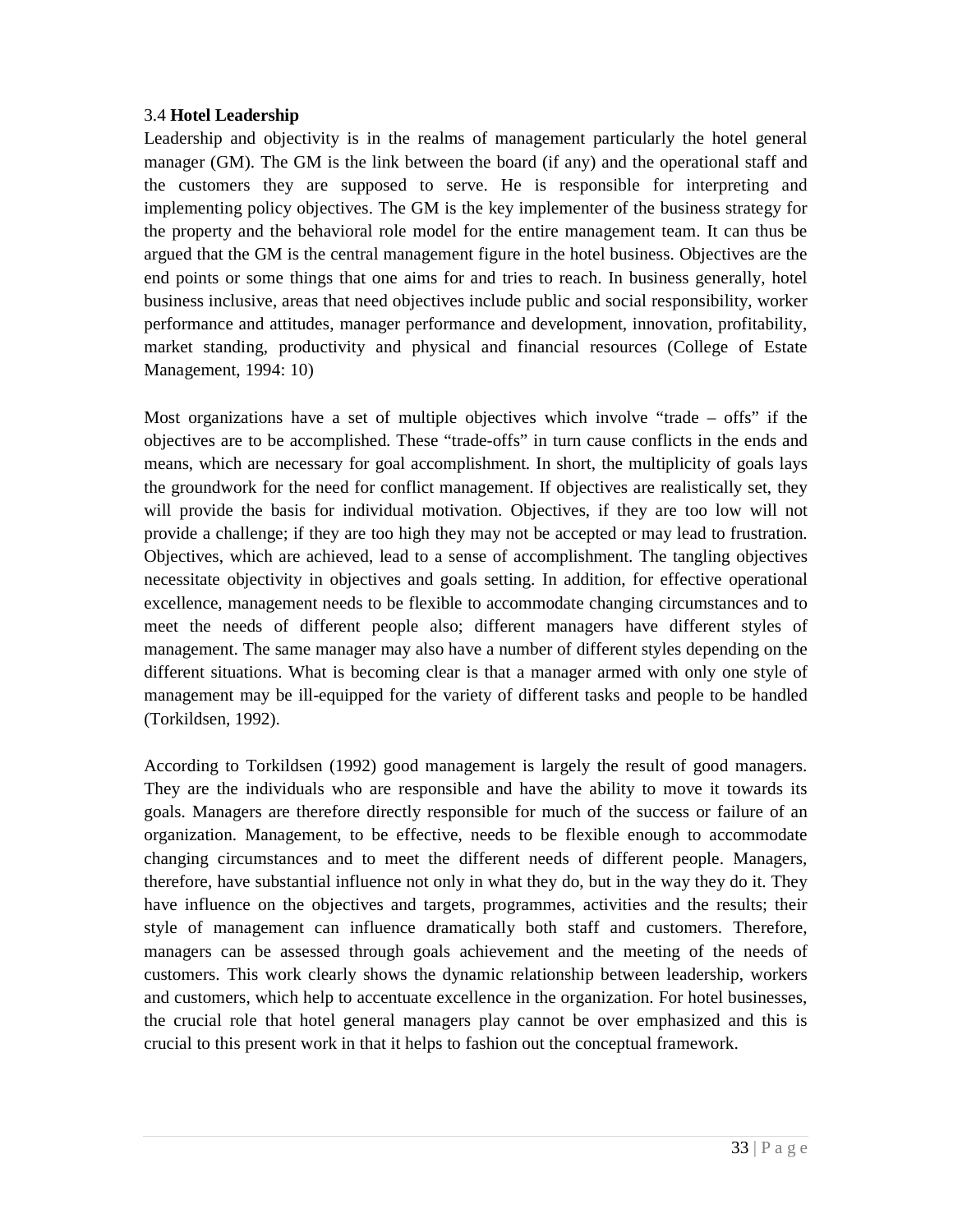Nebel and Ghei (2002) argued that hotel GM is the central management figure in the hotel business today. They tried to develop a conceptual framework of the hotel general manager's job by looking at jobs demands and relationship issues in the short run, intermediate run and on the long run. The purpose of the work was in part, to better understand the nature of the GM's job, and through this understanding develop a conceptual framework of it. In doing this, ten extremely successful GMs of some America's finest hotels responsible for managing hotels that exhibited the fullest range of operational and managerial complexity were studied. Thus, they used a combination of participant observation of GMs work, extensive personal interviews with both GMs and 53 of their key divisional heads, background surveys, and analysis of organizational and operational information from each hotel.

Model of the influences that shape the GM's job



This work gave pre-eminence to the GMs of hotel organization at the expense of line managers, staff and customers. Good may not necessarily and all the time be the result of good managers. It is obvious that hotels cannot function without the facilities working efficiently through the active participation of line managers and staff and the customers getting value for their money. There is the need to explore also a conceptual framework for facilities management compliance hotel organization if customers must continue to get value for their money. This model may form a basis for developing such a facilities management compliant hotel organization.

Odusami (2001) opined that for an ideal project leader to be an effective project leader and by inference hotel GM, he must have important skills and desirable attributes. The same is true of line managers and facilities managers. The customers become assessors, evaluators and referral point for feedback. Thus, customers' needs and perceptions of hotel organizations as well as the marketing strategy of the organizations become crucial.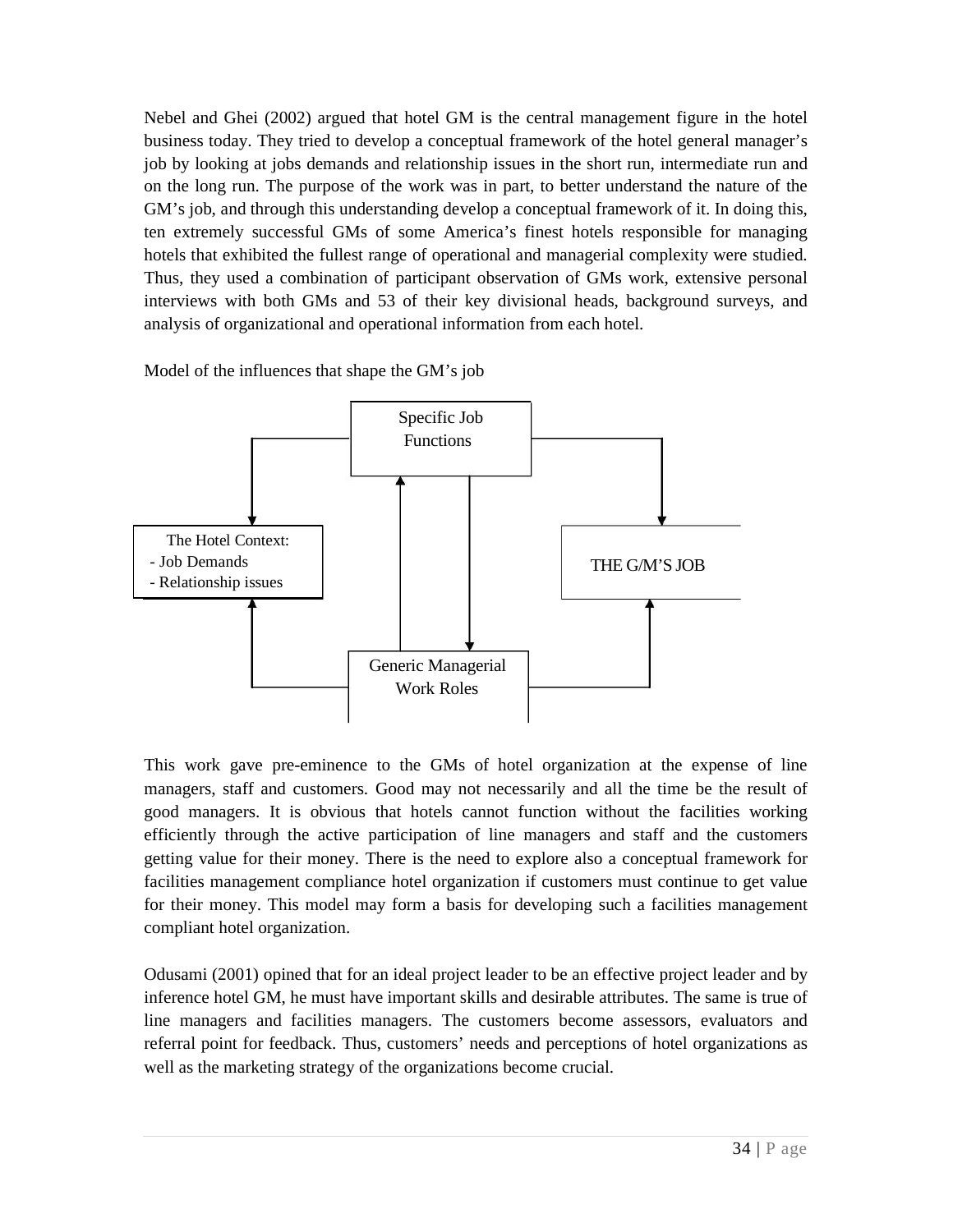Hassanien and Losekoot (2002) carried out a study into the attitudes of hotel general managers and the importance attached to hotel renovation and refurbishment in Egypt. The findings showed that whilst hotel managers express a belief in the importance of hotel renovation, there is little evidence of strategic thought in the renovation process. Instead, the focus appeared to be on customer satisfaction with emphasis on service delivery. They opined that there is scope for a more strategic view of FM among hotel managers and owners.

Renovation and strategic real estate are just an aspect of facilities management. Others such as space management, churn management, life cycles costing and so on are not considered. As a matter of fact, singling out the hotel manager as the centre point of the investigation is really not comprehensive enough.

There is the need to consider the views of the customers and the workers as far as facilities management are concerned.

# **SELF ASSESSMENT EXERCISE**

- 1. Mention the disadvantages of special events on the planning and provision of leisure facilities
- 2. Describe the factors affecting and influencing management and development in leisure facility industry
- 3. Explain Model of the influences that shape the GM's job

# 4.0 **CONCLUSION**

In this unit, you have learned about political forces behind planning and provision of leisure facilities and the impact, Result from staging of special events and the planning and provision on leisure facilities, The Need for Proactive Management in Hotel Businesses and Model of the influences that shape the GM's job

# 5. 0 **SUMM ARY**

As explained in this unit, Governments at all levels have increasingly turned to special events to promote tourism. Regional tourism agencies generally include events, attractions and exhibitions as a large part of their tourism development strategy has major impact on leisure facility developments.

Hotels, just like any other investment outlets are established for profit purposes apart from the fact that they are facilitators to other sectors of the economy like tourism. Being an investment, they must be managed effectively. This is because the business of every business is to remain in business and to achieve this; business must make profit by obtaining customers and retaining them (Bevan, 1991). However, the business world of today is demand led as against supply led prompting attention to determining what customers want, how they want it and where they want it and at what price. A cursory look at the Nigerian Hotels clearly shows that they still believe in a supply led economy. Customers will come. The present circumstances had clearly shown that customers might not come. They will only come if and only if their needs are met and met effectively.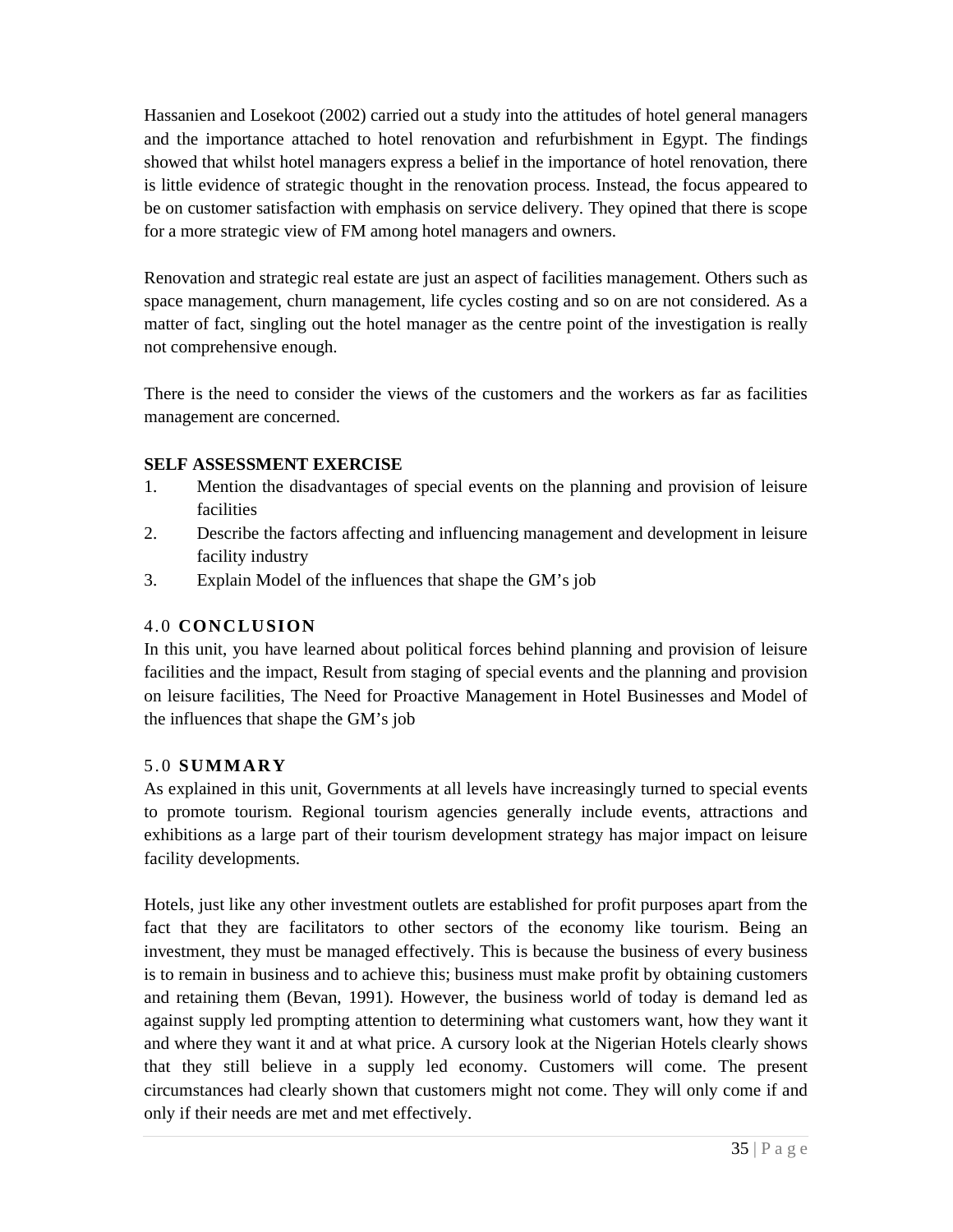#### 6.0 **TUTOR MARKED ASSIGNMENT**

I.Describe the effect of leisure facilities around Abuja

II. What are the negative effect of events on leisure facilities

III. Describe the fact and incidents that aid development of leisure facility

#### 7.0 **REFERENCE**

Faulkner, B. (1993). Evaluating the Tourism Impact of Hallmark Events, Occasional Paper No. 16, Bureau of Tourism Research, Canberra.

Feather, N. (1973). The Measurement of Values: Effects of Different Assessment Procedures, Australian Journal of Psychology, 25 (3), 221-231.

Leiper, N. (1995). Tourism Management. TAFE Publications, Melbourne. Lew, A. (1987). A Framework of Tourist Attraction Research, Annals of Tourism Research, 14 (3), 553-575.

Macdonald, R. (1994). Special Events; The Urban Context, The British Example, Tourism Down Under: Perceptions, Problems and Proposals, Conference Proceedings,

Massey University, Palmerston North, 317-330. Madrigal, R. (1995). Personal Values, Traveler Personality Type, and Leisure Travel Style, Journal of Leisure Research, 27 (2), 125-142.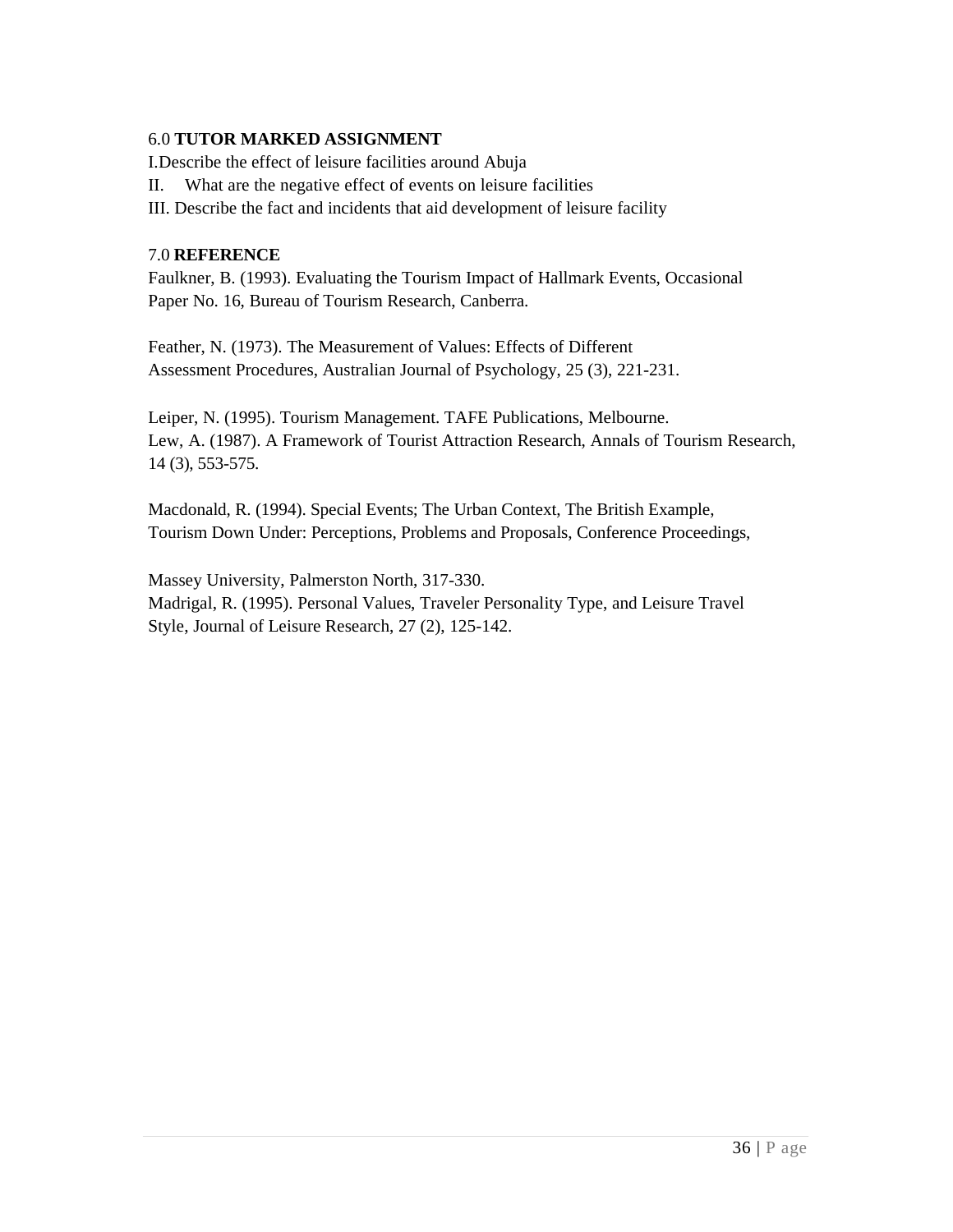# **MODULE 2**

## **Unit 1 HOSPITALITY SERVICE**

### **CONTENTS**

- 1.0 Introduction
- 2.0 Objectives
- 3.0 Main Content
- 3.1 History of Hospitality
- 3.2 The benefit of hospitality service
- 3.3 The Drawbacks encountered by the providers of Hospitality Service
- 3.4 Examples of Hospitality Service Networks
- 3.4.1 General Networks
- 3.4.2 Specialized Networks
- 4.0 Conclusion
- 5.0 Summary
- 6.0 Tutor-Marked Assignment
- 7.0 References

### **INTRODUCTION**

The concept of hospitality services, also known as accommodation sharing, hospitality exchange, and home stay network, refers to centrally organized social networks of individuals who trade accommodation without monetary exchange. While this concept could also include house swapping or even time share plans, it has come to the associated mostly with travelers and tourists staying with one another free of change. Since the 1990s, these services have increasingly moved away from using printed catalogues and phone trees to connect users towards internet websites. This have grown exponentially since 2000 and as at march, 2008 over one million people have register user of this network. This varies in operational structure place different emphasis on graphical vs. texture formatting and cater disproportionately to specific geographic region.

### **OBJECTIVES**

At the end of this unit, you should be able to:

- Define the meaning of hospitality service
- Explain the benefits of hospitality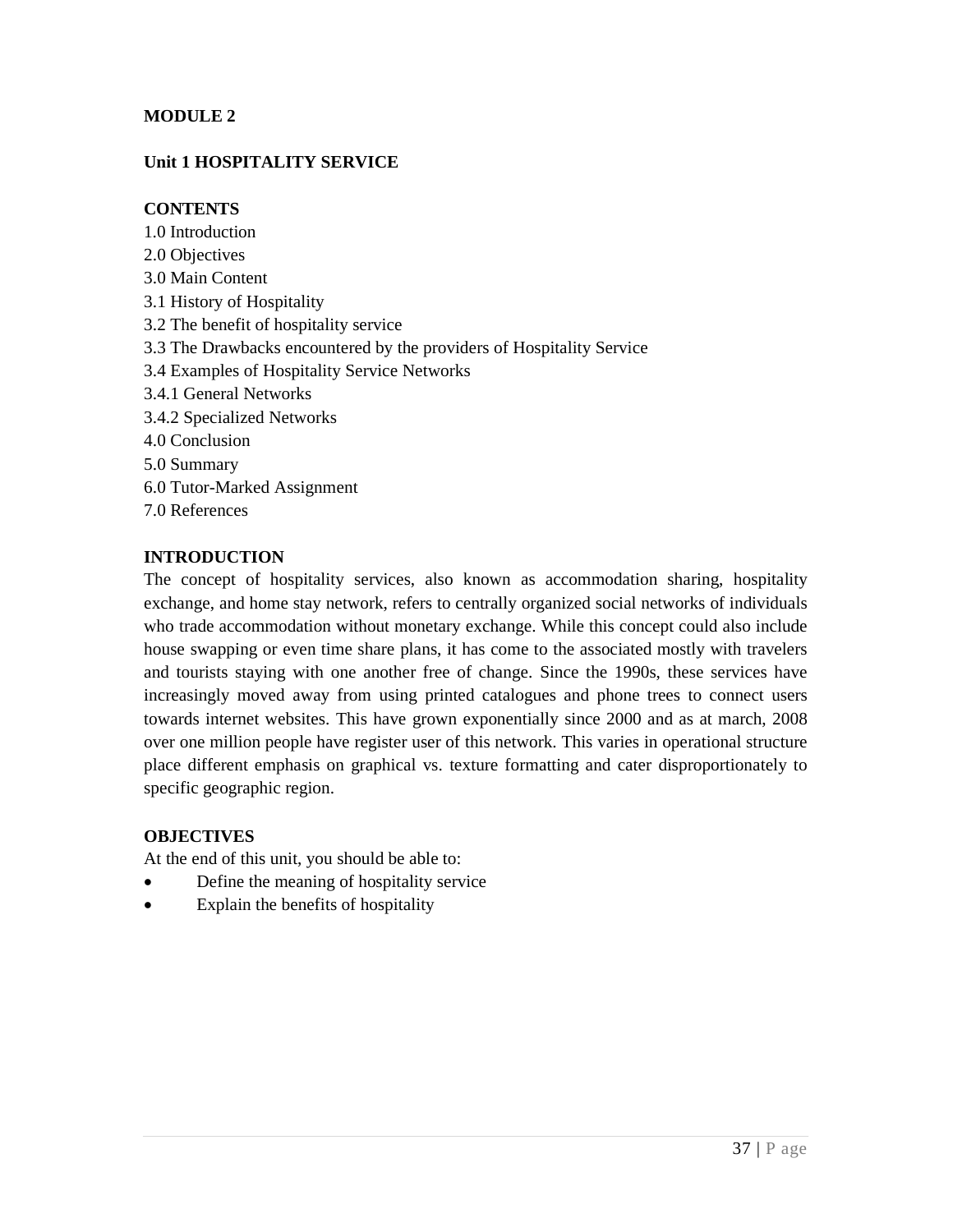# 3.0 **MAIN CONTENT**  3.1 **History of Hospitality**

As reported in the Wikipedia web page(Wikipedia 2009b) bob luitweiler founded the first hospitality service call serve as open doors as a cross national non profit volunteer run organization advocating interracial and international peace in 1949. The next earliest work began in 1965 when John Wilcock setup a traveler directory , originally as a listing of his mutual friends willing to host each other when travel this later become hospitality exchange in 1988 when Joy Lily rescued the organization from imminent demise(Wikipedia 2009b). Hospitality club is a direct successor hospex, the first internet based service, operating out of Germany since 2000. Couch surfing is currently the largest exchange organization and was founded in 2004. Just as all the individual services have their own individual creation story and organizational history(often including demised and resurrection), many also have specific niche market that they cater to include student activities religious pilgrims, and even occupational groups like police officers.

However, the trend in recent years point to a greater consolidation of user in network without a specific group, value, or lifestyle affiliation.

In essence, these networks employ reciprocity – users gain access to other user information only by posting their own which often require fields that include name and contact information, though newer service encourage users to include in more detailed personal materials, including likes and disliked, hopes and dreams, and even photographics, of course more information that were included tends to improve chances that someone will find then trustworthy enough to host or stay with while traveling.

### 3.2 **The benefit of hospitality service**

The rapid growth of the hospitality and tourism industries in the country is not without benefits to central government, local authorities as well as private sector through the generation of foreign revenue, financial returns etc. the benefit are as follows:

### **Monetary Savings**

With the current trend in hospitality industries, the home service rendered by some hospitality industries attracts monetary savings to those patronizing the service. It was proved that staying in private homes means that travelers can save lots of money on accommodation that they will usually be spending on hotels or hostels. Used over a long period of time, this strategy can be cut over all travelling budget into half, or even more combined with hitchhiking. These saving can then be passed on towards more generously patronizing local establishment or simply staying abroad for a longer period of time. Most tourists in oversea enjoy the benefit of hospitality industries due to variety of improvement in their service to the public. People have good return for the monetary value.

# **Local Economic Sustainability**

Many tourist vacations today are sold in package form, often including flight, hotels, rental cars, sightseeing tours, and coupons for chain restaurants and bar. While this makes purchasing more convenient, it also puts more money in the hands of large multinational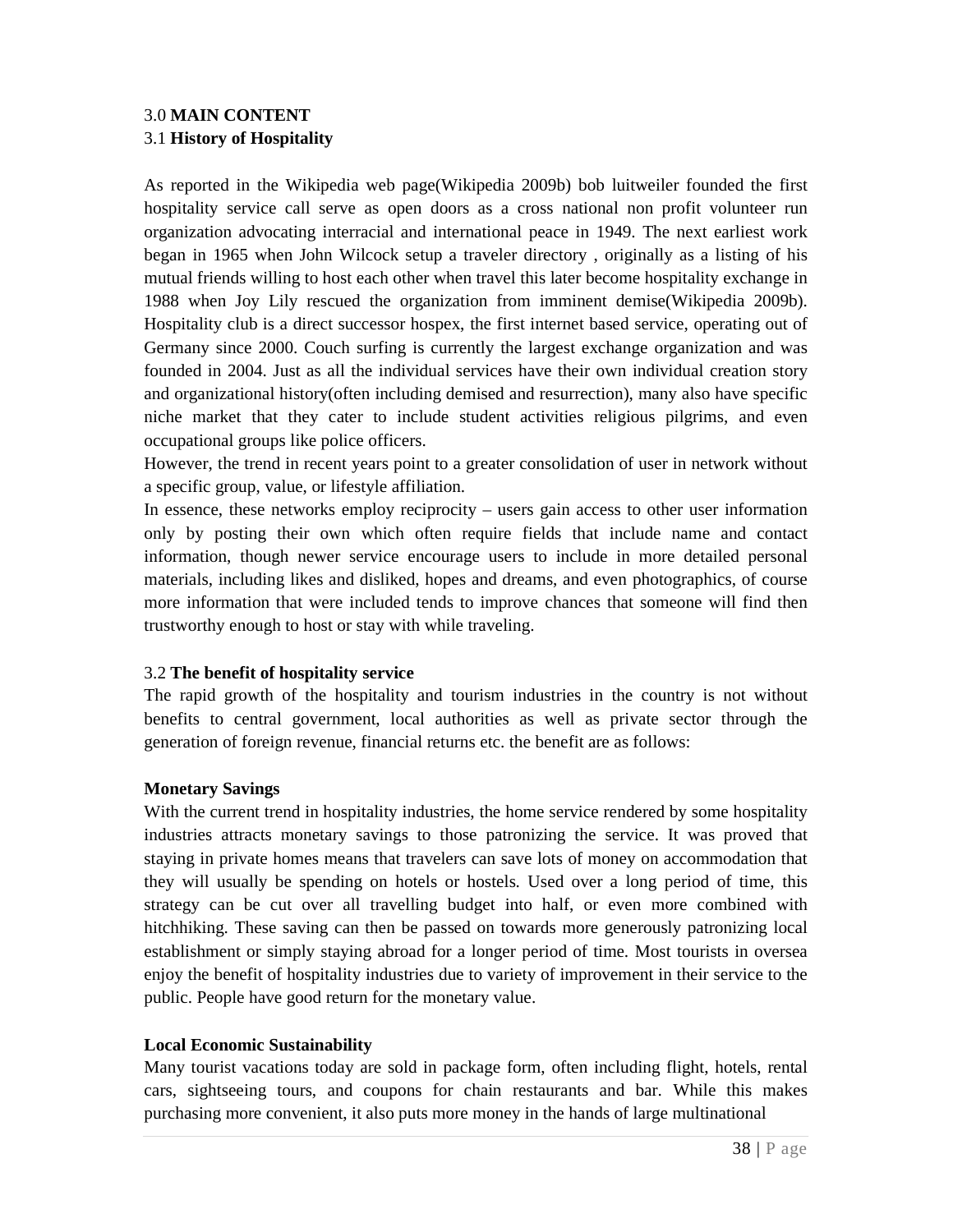corporations exploiting the synergy strategy of marketing their products in the context of their subsidiary companies operating in others market. Many years ago, this might have been termed collusion; today, however, it is the norm. This comes at the expense of locally owned independent businesses. Accommodation sharing helps to break apart this monopoly and hopefully redirects some of the tourist revenue back to the local or national economy.

### **Ecological Sustainability**

Another benefit of hospitality services in relation to tourism is sustainability of the ecological resources, local areas should be develop to meet with the requirement of tourists visiting them. It is especially important in more rural travel venues where hotels are often built in very picturesque, though fragile environments, every night stayed at a local's home means that much less demand for such hotel room. Also, if accommodation sharing does in fact increase the length of average stays, it may reduce the amount of trips to and from different locations and back home again, thus reducing the overall fuel expenditures in the process.

### **Local Contact**

Another important benefit of hospitality industries is the local contact made during visitation to tourist centers. They were of the opinion that one of the primary reasons we travel is to experience what life is like for people living in other countries. Making interpersonal connections and fostering understanding of different cultures may in the long run also be important to international relations. We find tourists milling around "tourist enclaves" where the companies they patronize back home have set up shop to cater for their desires while they are abroad. Sociologist George Ritzer has referred to this phenomenon as the "McDonaldisation of society" and the more recently, the "globalization of nothing". The location of hotels near these centers only fosters more convenient envelopment of the tourist dollar. Also, as expressed by

Mitchell & Harson hospitality exchanges, host wants to show off their local knowledge and exciting off the map venues. Not only many travelers get a distinctly different experience, but they will also get a feel of the everyday lives of local residents

# **Reciprocity**

The contact made by tourists with local people will foster reciprocity which trend to foster richer and more convenient travel experiences not so much on the premise of altruism, but on the basis of social exchange theory. Implicit in the agreement to host travelers is the ability to ask to be hosted by them in the future if one enjoys having interesting guests in their home; this works out well for both parties. It works comparatively better if you are visited by travelers a locale you find particularly attractive. Thus, hosting someone from New York City in Osun Oshogbo in Nigeria seems to be an unbelievable opportunity. Moreover, if you are a westerner visiting someone in a developing nation, your stay might be the only way that this individual or family could afford a trip to a rich nation. This may mean more than just a relaxing vacation for such disadvantages parties.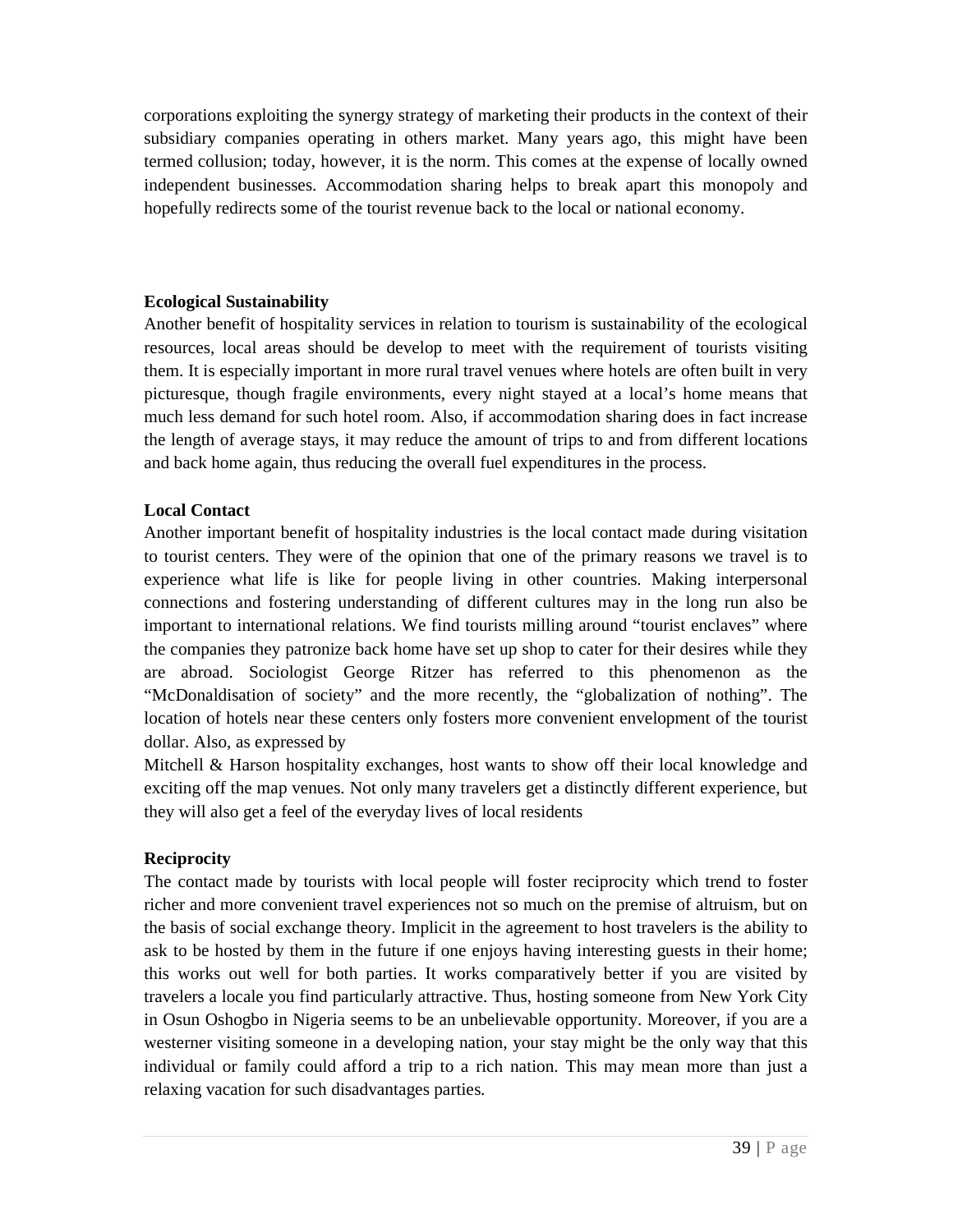#### **Authenticity and Adventure**

Tourism has always searched for these two qualities, but much like Midas and his golden touch, the reach of tourism has to a large extent destroyed the opportunity to encounter them in most places. Unluckily, the experience has been thoroughly commodities by everyone who wanted to secure their opportunity to make a buck in the process. Accommodation sharing offers a way out of this blind and a viable alternative to having one's desires manipulated by corporate conglomerates that never had the best interests of the place or the people foremost in their minds.

3.3 **The Drawbacks encountered by the providers of Hospitality Service.**

Some drawbacks encountered by hospitality providers include;

#### **Lack of Guarantee:**

There is no contractual agreement between users. Reservations are made but if they are for some reasons broken, there is no higher authority to which one could plead for a refund or other compensation. The only repercussion will be the poor rating you give that user and your only consolation will be that your warning will deter others from visiting or hosting them. For those who feel insecure unless their travel arrangements are written in stone before departure, this system will not be comforting.

### **Potential interpersonal conflict or awkwardness**

There is a chance that guest and host will not get along. Perhaps there will be scheduling or ideological conflicts. Maybe you will find that host or visitors have misrepresented themselves. Perhaps the experience will find that hosts or visitors have misrepresented themselves. Perhaps the experience will not be up to your expectations. Intense interpersonal communication in advance and a flexibility once you have arrived is your best bet. These experiences require additional planning and courtesy towards the demands of your host. Thus your living conditions, length of stay, and overall experience will be circumscribed by the living conditions you enter into.

### **Digital divide and demographic segregation**

The average user is a young white person who speaks English and lives in a developed nation. While there are many users who do not fit this description, the more different they are, the less likely they will be involved. This is especially true for persons living in the developing world who likely do not have easy access to the fundamental prerequisite for using these services: computers and the internet.

### **Security**

There is a distinct possibility that someone will abuse the system and that innocent users (especially women) will get hurt. All services include disclaimers that require users to waive their rights to hold anyone but themselves responsible for any harm that may come to them in using them system. They advise that the best defense mechanism is to only involve oneself with users that have extensive personal information and interpersonal networks within the system that have extensive personal information and interpersonal networks within the system that have been verified by others. It does seem entirely plausible that someone clever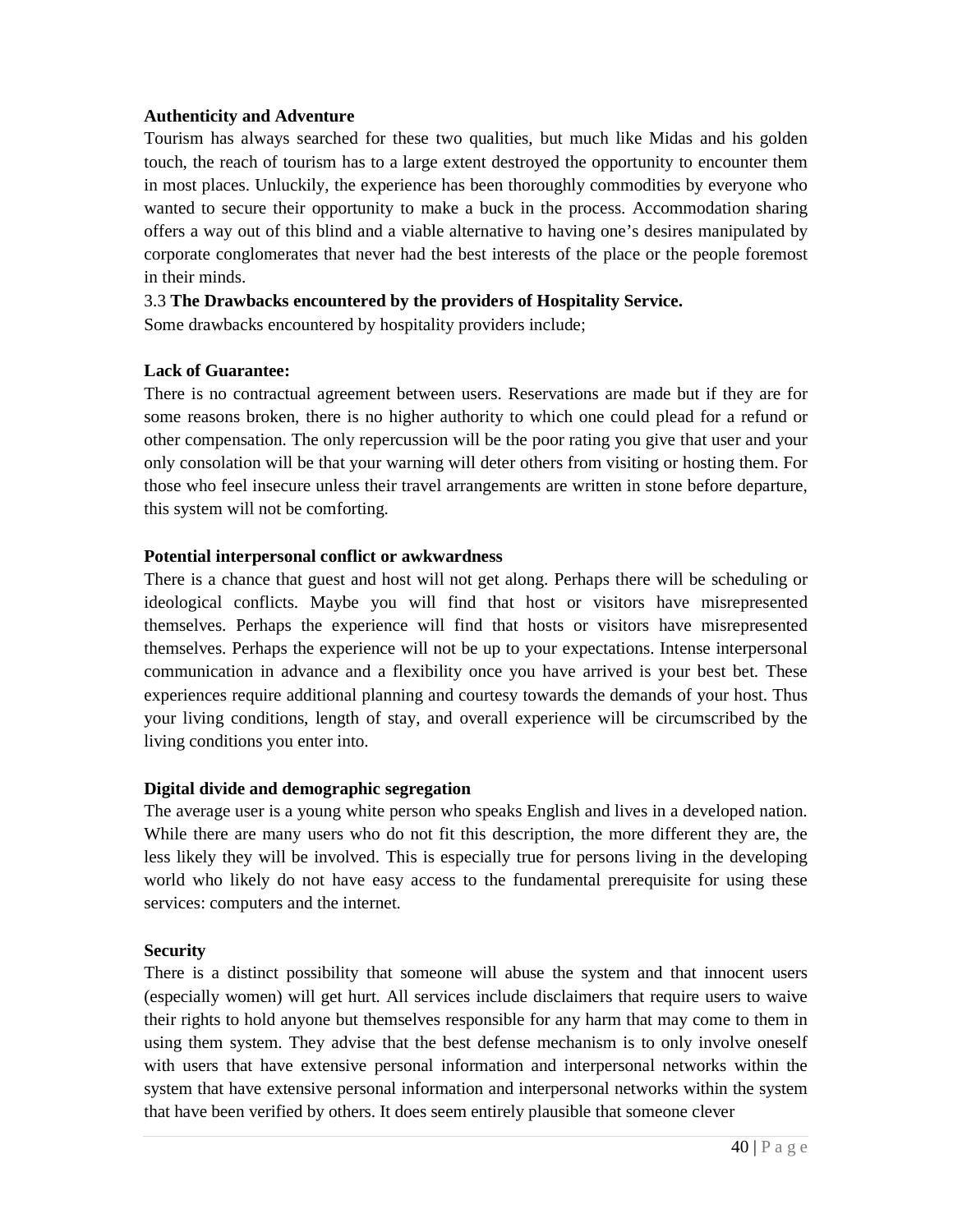and patient enough might be able to invent and entire group of complex user identities and build histories convincing enough to fool even more cautious patrons. Still, the difference between these systems and the other social networking platforms popular nowadays on the web (such as Facebook, MySpace, Tribe, Orkut and Live Journal) is that any agreement reached through the accommodation sharing medium is contingent on actually meeting other people, face-to-face. Other web scams are easier because interpersonal interactions rely so much on putative identities that are never actually verified in the real world. However, this does not diminish the greater risk to physical well being that this kind of travelling by definition must entertain. The best advice is to meet unknown persons in public spaces first, and try to meet some of their acquaintances in person before agreeing to a hospitality exchange.

# 3.4 **Examples of Hospitality Service Networks**

### 3.4.1 **General Networks**

There are countless websites that serve the idea of hospitality services, with new ones appearing as this phenomenon becomes more popular. While this page is not intended to be a directory listing, here is a small sample of the well-established and long-standing networks:

- CouchSurfing A very active network with over 500 thousand members in more that 200 countries
- Hospitality Club A very active network with over 390 thousand member in more than 200 countries
- Servas International Human rights and global peace oriented since 1949. A relatively small network now with over 15,000 members with a very long history .

# 3.4.2 **Specialized Networks**

Some networks offer specialized hospitality services. There are at least 15 (specialized) hospitality services, here are some examples:

- Lesbian and Gay Hospitality Exchange International
- Warm Showers Hospitality network. Towards touring cyclists;
- Paspora servo For Esperanto Speaker
- WWOOF "Worldwide Opportunities on Organic Farm's help on property is exchanged for food, accommodation, education and cultural interaction
- Homeshare International Charity organization providing exchange of housing for help in the home.

# **SELF ASSESSMENT EXERCISE**

Mention and explain two drawbacks encountered by the providers of Hospitality Service

# 4.0 **CONCLUSION**

In this unit, you have learned about the history of hospitality service. You have also learned about the benefit of hospitality, the drawbacks encountered by the providers of hospitality service and example of hospitality service networks.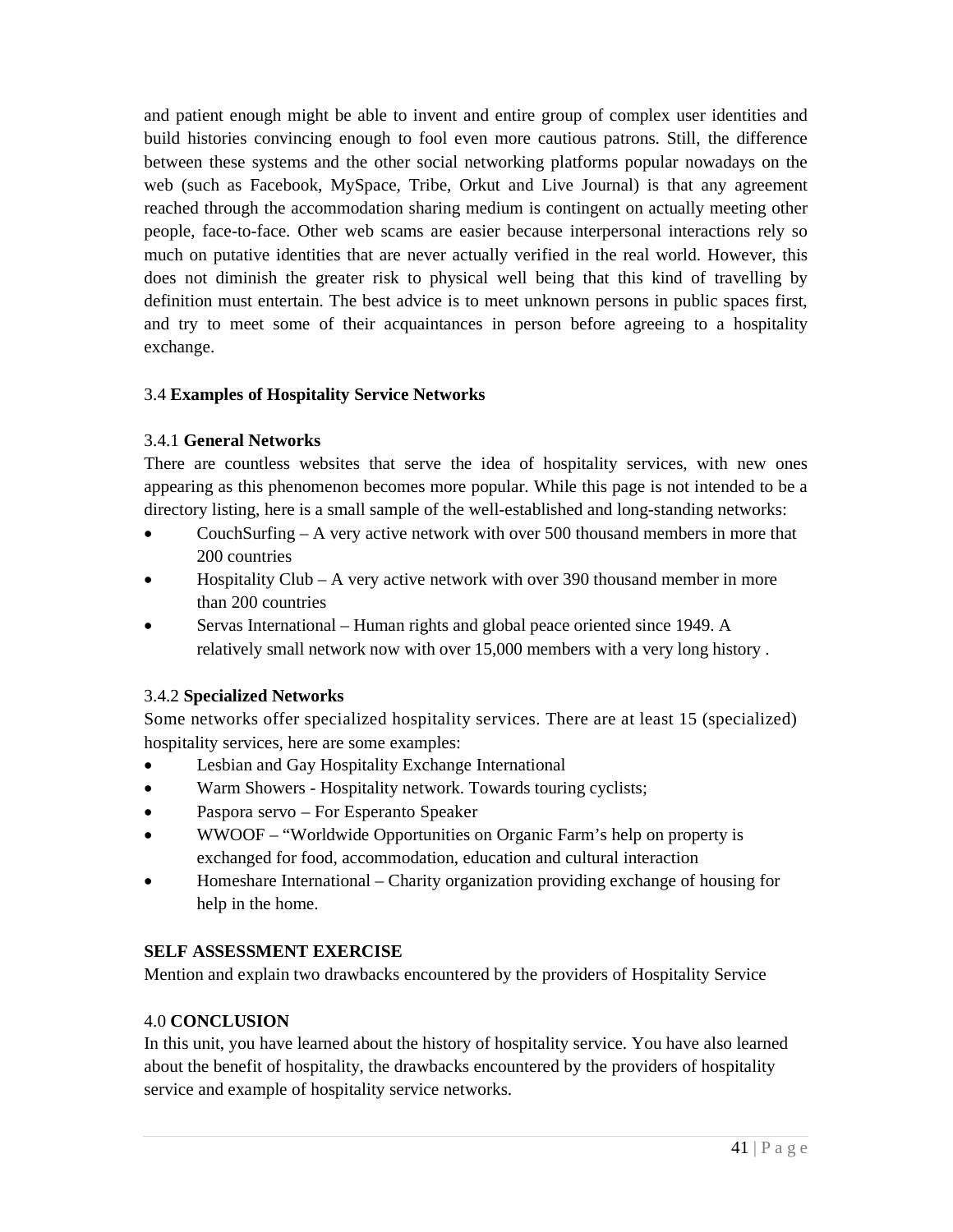### 5.0 **SUMMARY**

As explained in this unit, hospitality services, also known as accommodation sharing, hospitality exchange, and home stay network, refers to centrally organized social networks of individuals who trade accommodation without monetary exchange.

The rapid growth of the hospitality and tourism industries in the country is not without benefits to central government, local authorities as well as private sector through the generation of foreign revenue, financial returns.

## 6.0 **TUTOR-MARKED ASSIGNMENT**

I. Mention and explained the drawbacks encountered by the providers of hospitality II. List benefit of hospitality

### 7.0 **REFERENCES**

Akinyede J.O (2003): national tourism

Akinyede, J. O. (2003): Nigeria and its space mission. GIM International, 17(2), pg 13 – 15

Fahiyi D. O. (1986): Principle of Hotel & Restaurants Management DOC Institute of Catering and Hotel Management Limited, Lagos

http//: www.wikipedia.org/wiki/hospitality service networks.

Reids, J. (2006): In Walker, J. R. (2006): Introduction to Hospitality Pearson Prentice Hall, Upper Saddle Rives New Jersey.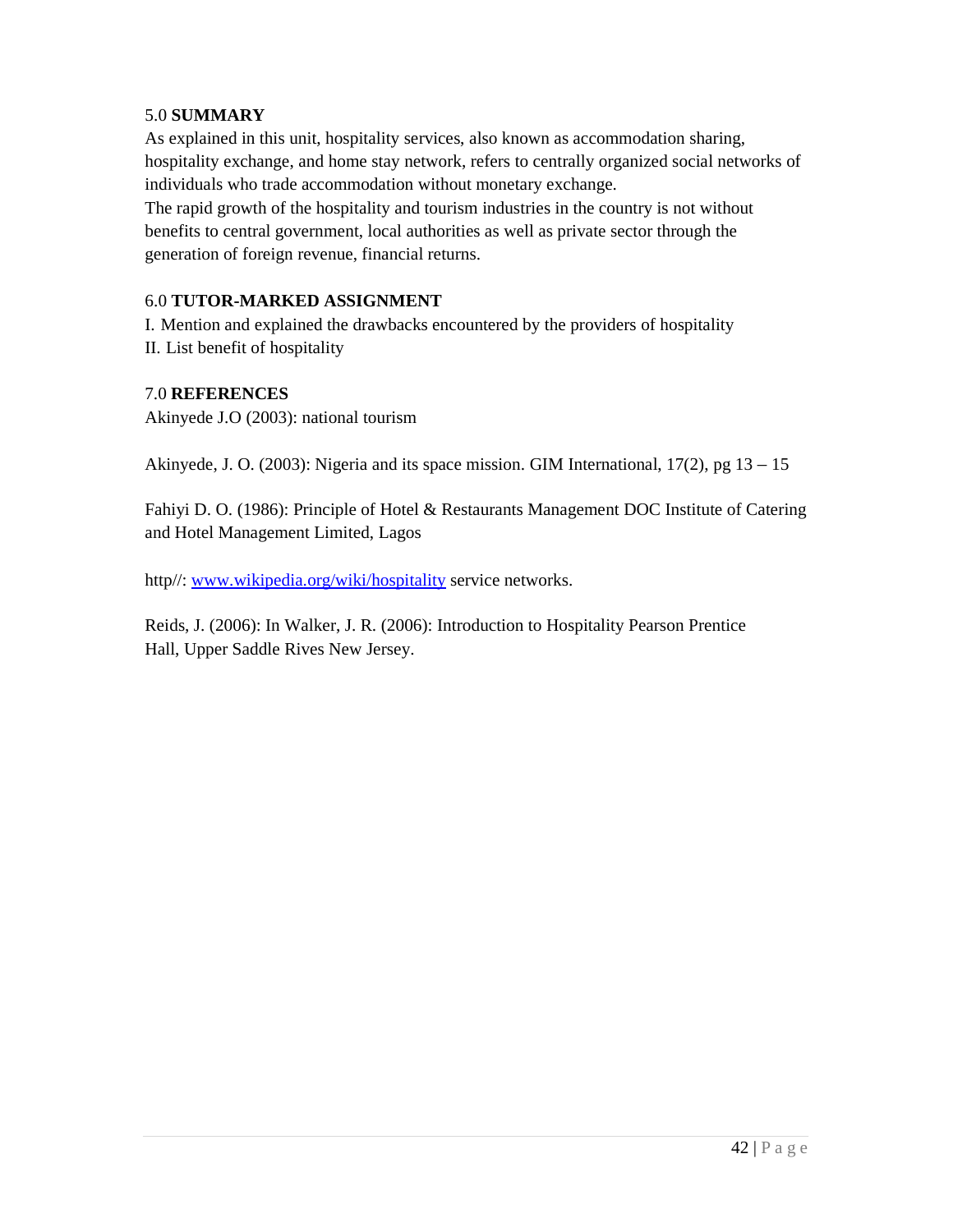## **Unit 2: MANAGEMENT STRATEGIES**

**CONTENTS**  1.0 INTRODUCTION 2.0 OBJECTIVES 3.0 MAIN CONTENT 3.1 WORK SPECIALIZATION 3.2 DEPARTMENTALIZATION 3.3 PATTERNS OF AUTHORITY 3.4 SPANS OF CONTROL 3.5 METHODS OF COORDINATION 4.0 CONCLUSION 5.0 SUMMARY 6.0 TUTOR MARKED ASSIGNMENT 7.0 REFERENCES

### 1.0 **INTRODUCTION**

If the efforts of people in organizations are to be channeled toward productive ends, structure must be given to their activities. Aldag and Stearns (1987) list five ways by which managers give structure to organizations.

- 1. Work specialization
- 2. Departmentalization
- 3. Patterns of authority
- 4. Spans of control
- 5. Methods of coordination

### **2.0 OBJECTIVES**

It is expected that at the end of this unit you should be able to

- I. Mention five ways by which managers give structure to organizations.
- II. Explain the method of coordination in a leisure facility management 43

#### 3.0 **MAIN CONTENT**

#### 3.1 **Work Specialization**

If there is more than one way to accomplish something, management must make a conscious decision about how to divide tasks among workers. At one extreme is the case of little or no specialization, where an individual worker is responsible for all of the tasks required to complete a job. An example is the chef in a small country restaurant who singlehandedly prepares an entire meal for 20 guests. It's rewarding to have total control over a project and motivating to see the results of one's efforts. The problem, however, is that as demand for products or services increases, it becomes more and more difficult for individuals or small groups to increase their output without changing the way they are organized.

One of management's tasks is to determine the extent to which work and jobs should be specialized. As a general rule, specialization holds out the possibility of greater worker productivity and managerial control over tasks.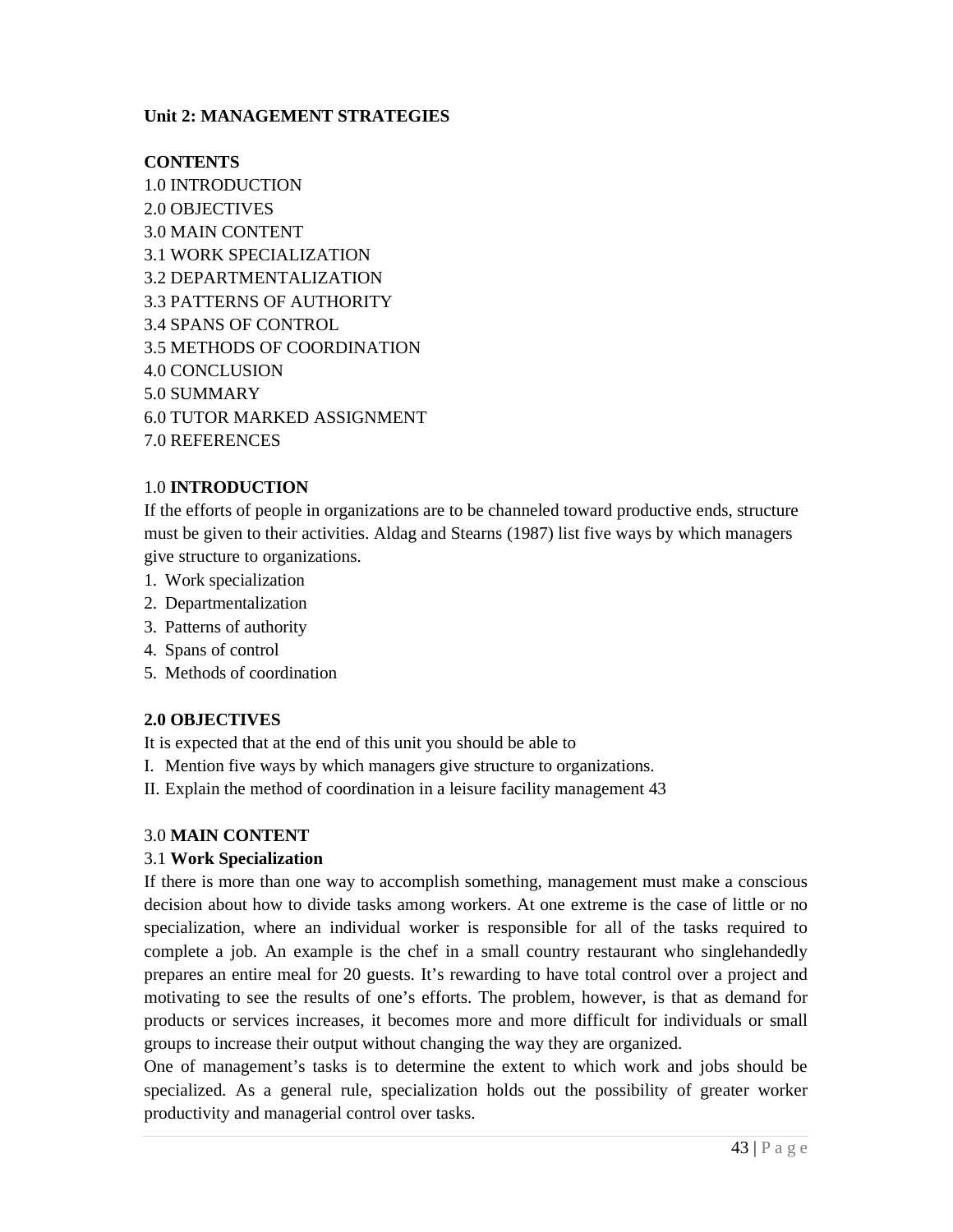### 3.2 **Departmentalization**

As organizations grow in size, managers are faced with the need to group certain jobs in order to ensure efficient coordination and control of activities. Most restaurants departmentalize, with food preparation and food service as separate functional departments. This is a logical and practical solution. Preparing and serving food is achieved through distinctly different kinds of work; both the process and the function of the two activities are different. Forming departments along functional lines is the most common method of organizing a business.

### 3.3 **Patterns of Authority**

Every time managers restructure a job or group into different departments, they are faced with the question of how much decision-making authority to grant individual workers, managers, or departments. Organizations are never totally centralized or decentralized with regard to decision making; rather, they tend toward one direction or the other. A number of factors must be taken into account when deciding what pattern of authority is best for an organization. Managers must take into consideration the experience and personality of subordinates, the environment in which they work (Is it stable or rapidly changing?), the business strategy to be followed, and the management style with which they feel most comfortable. Line executives have responsibility for business units that provide products or services to customers and account for the revenues of the business. In a hotel, the rooms and food and beverage departments account for most revenue. On the other hand, staff departments are set up because the principles of work specialization and departmentalization suggest efficiencies from such an organizational design. The personnel and engineering departments of a hotel are examples of staff units. Once set up, however, staff departments sometimes cause organizational problems. How much authority should functional staff executives have over line executives? At one extreme, line executives could be given total authority. At the other extreme, staff executives, in their specialty areas, could be granted authority over line executives. Two intermediate examples: (1) Line executives are required to consult with staff specialists before making a decision; and (2) line and staff executives are required to make joint decisions.

Whatever the situation, top executives like GMs must arbitrate line-staff disputes when they develop

### 3.4 **Span of Control**

Span of control relates to the number of subordinates reporting to a supervisor. In the past, some management scholars advocated an "ideal" span of control of exactly seven subordinates. That simplistic view is no longer held. The ideal span of control is dependent on:

- Task similarity— the more similar the tasks of subordinates, the wider the span of control can be.
- Training and professionalism— the more trained and skilled a subordinate, the less supervision required and the greater the span of control can be.
- Task certainty—the more routine and predictable work tasks are, the greater the span of control can be.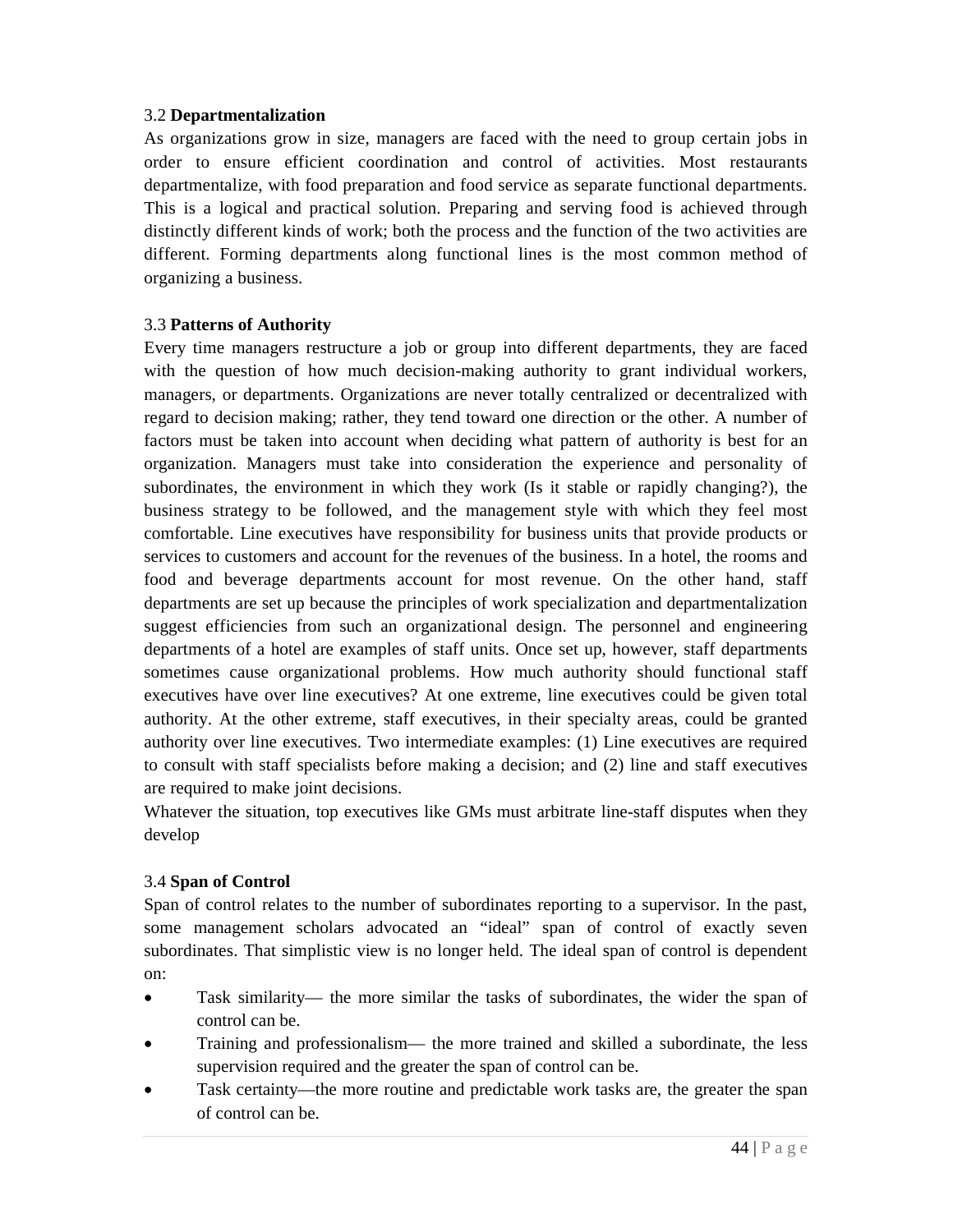- Frequency of interaction—If relationships require frequent interaction, the span of control must be narrow.
- Task integration—the more a supervisor must integrate and coordinate the tasks of subordinates, the narrower the span of control must be.
	- Physical dispersion—The more widely dispersed subordinates are, the fewer a manager can properly supervise.

Some of these factors may work in opposite directions. For example, fast food restaurants are operationally quite similar to each other, suggesting a broad span of control.

However, their physical dispersion works in the (opposite) direction of limiting span of control.

# 3.5 **Coordination of Activities**

Problems arise when organizations do not properly coordinate their activities. In simple organizations of only a few people, coordination is usually not a major concern. Problems develop, however, as organizations grow in complexity. As previously discussed, work specialization and departmentalization are organizational responses to the growth of a business.

As duties are subdivided, it becomes increasingly important to coordinate the activities of individuals and groups toward common goals. The kind of coordination required depends on how tasks and activities are linked. These linkages result in different kinds of interdependence between individuals and groups.

# **SELF ASSESSMENT EXERCISE**

- 1. Mention the ideas span of control
- 2. What do you understand about coordination of activities

# 4.0 **CONCLUSION**

In this unit, you have learned about work specialization, departmentalization, patterns of authority, spans of control and methods of coordination

# 5.0 **SUMMARY**

As explained in this unit, there are five ways by which managers give structure to organizations. They are; Work specialization, Departmentalization, Patterns of authority, Spans of control, and Methods of coordination

# 6.0 **TUTOR MARKED ASSIGNMENT**

- I. Explain Task similarity
- II. Explain pattern of authority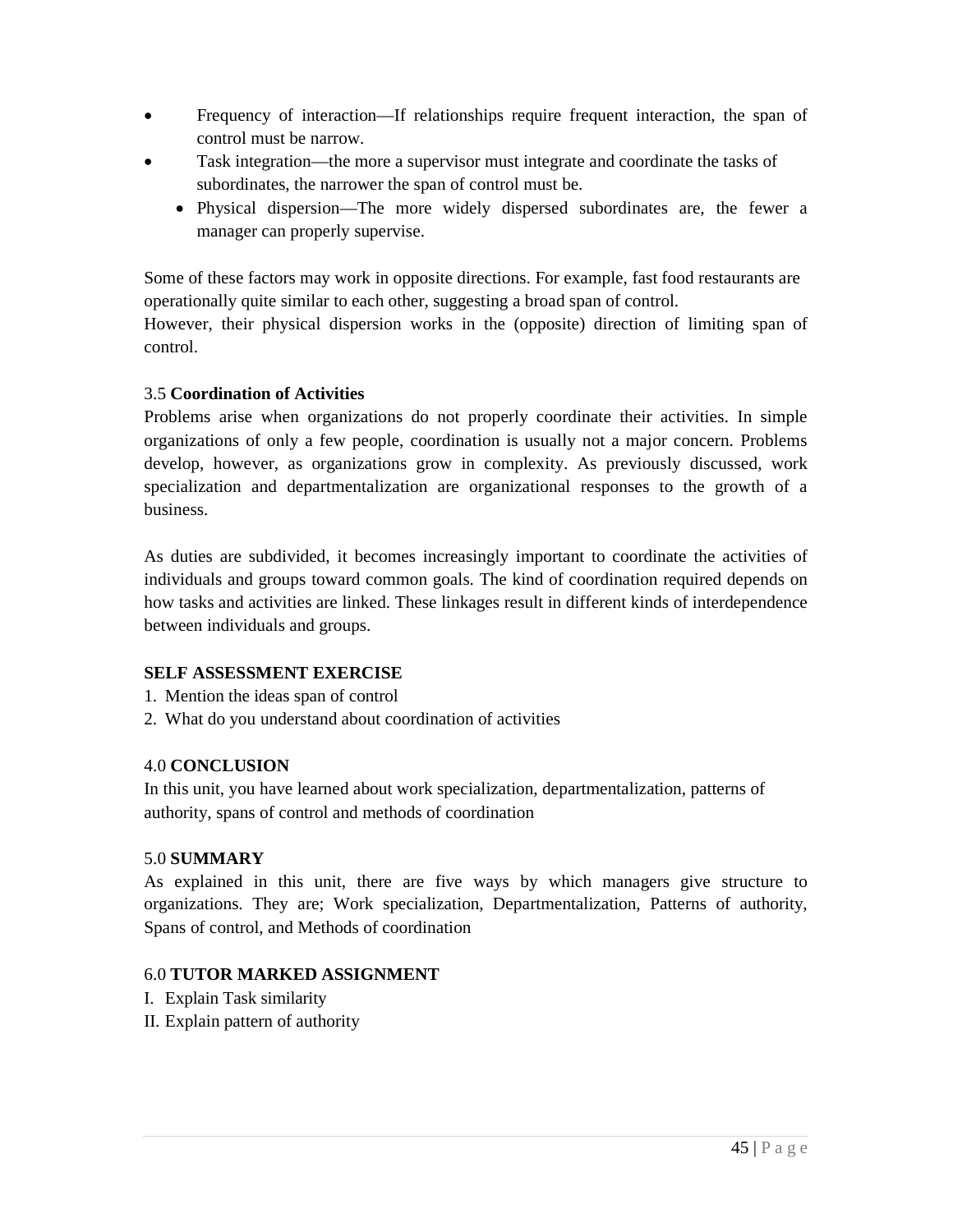### 7.0 **REFERENCE**

Enz, Cathy A. 2001. "What Keeps You Up at Night? Key Issues of Concern for Lodging Managers." Cornell Hotel and Restaurant Administration Quarterly 42(2):38–45.

Flynn, G. 2000. "Predictions About the Future of Employment Law."Workforce 79(1):78–80.

Goldberg, A.C. 1998. "Top Employment Law Issues for 1999." HR Focus 75(12):1–3.

Herzberg, Frederick. 1976. The Managerial Choice: To Be Efficient and To Be Human.

Homewood, IL: Dow Jones–Irwin.

Jackson, S.E., and R.S. Schuler. 2000. Managing Human Resources: A Partnership Perspective.

Cincinnati, OH: South-Western College Publishing.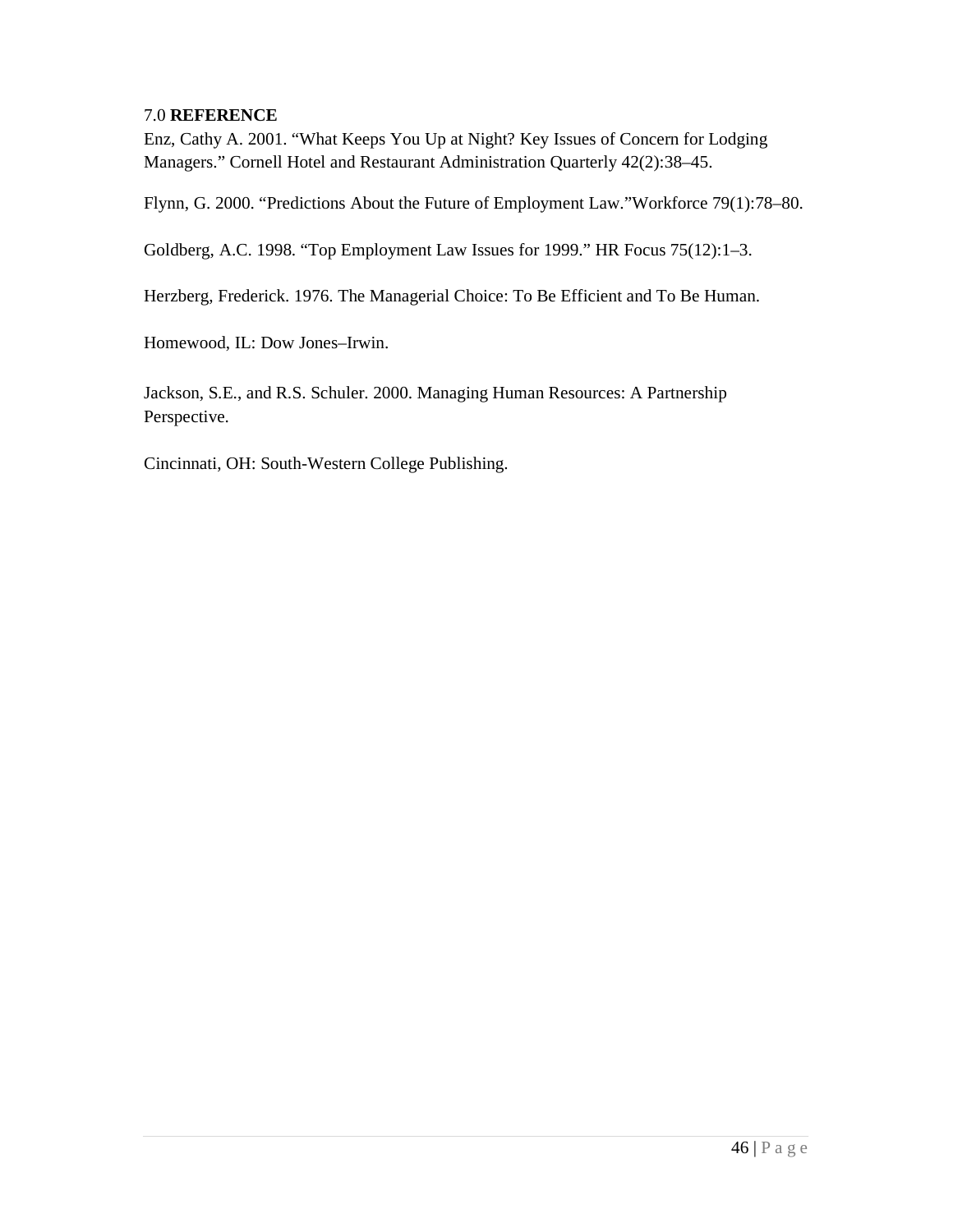# **MODULE 2**

### **Unit 3: FACILITIES MANAGEMENT**

### **CONTENTS**

1.0 INTRODUCTION 2.0 OBJECTIVES 3.0 MAIN CONTENT 3.1 Definition and scope of facilities management 3.2 Function of facilities management 3.3 Goals and tools of facilities management 3.4 Factors Influencing the Growth of Facilities Management 4.0 CONCLUSION 5.0 SUMMARY 6.0 TUTOR MARKED ASSIGNMENT

7.0 REFERENCES

#### 1.0 **Introduction**

Owen (1995) gave a brief beginning of the facilities management faculty. Facilities management's roots are to be found in a broad spectrum of backgrounds. The term "facilities management" itself originated in the hi-tech computer world and was transposed into the built environment area via space planners and office furniture manufacturers. There it was used as a communication vehicle between these interior space specialists and a wide range of clients or "users"; many represented by staff with no property background, including personnel and administrative staff, accountants and production managers. Facilities Management (FM) became recognized as identifiable management concept in the United States of America at the start of the eighties and has been practiced in the United Kingdom since about 1983, with the main growth occurring this decade. All the functions, which are now incorporated under the facilities management umbrella, existed prior to the recognition of FM. What FM has achieved, that is new, is an understanding that a coordinated and integrated approach to a range of business activities can add value to an organization's process. This was corroborated by Spedding (1999) when he said that what is new in FM is the view of the support which the property can give to the mission and goals of a particular business.

### 2.**0 OBJECTIVES**

It is expected that at the end of this unit you should be able to

- I. Define facilities management.
- II. Identified and broke down twelve business areas of Facilities management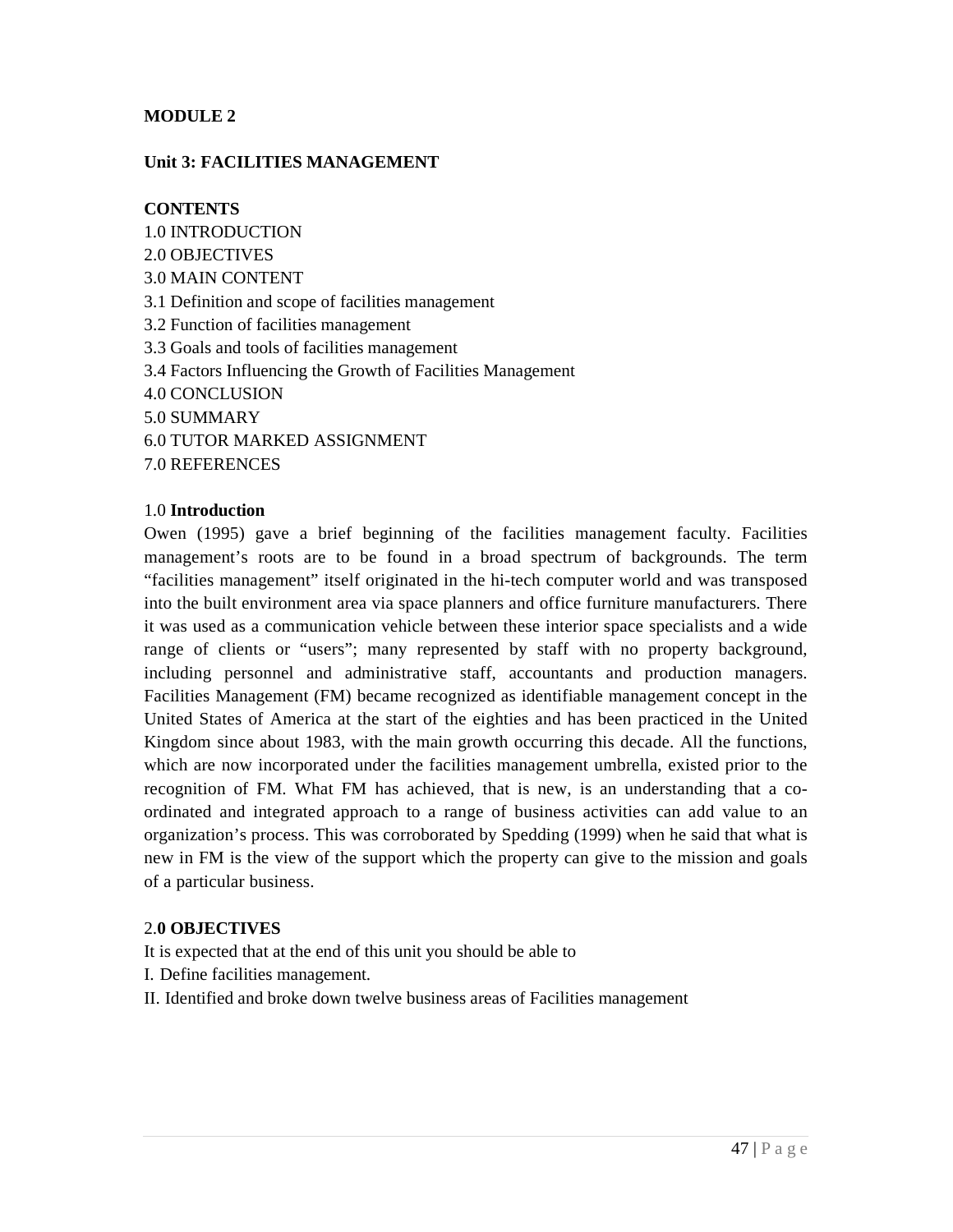#### 3.0 **MAIN CONTENT**

#### 3.1 **DEFINITION AND SCOPE OF FACILITIES MANAGEMENT**

For the purpose of this work it is necessary to identify the contributions of various authors to the development of the encompassing definition and functions of facilities management. Spedding (1999) accepted the definition of facilities management as adopted by International Facilities Management Association (IFMA) in its early days as: - "the practice of coordinating the physical workplace with the people and work of the organization, integrating the principles of business administration, architecture and behavioral and engineering sciences". This definition focuses on unity in diversity that must necessarily be a concern in organizations and achieving such by tapping on the knowledge and capability of various professionals. The real business area of FM was not highlighted which include space management and support service management.

However, there are as many definitions of facilities management as there are many practitioners all contributing to a professional calling that is now internationally recognized. This assertion was corroborated by the Royal Institution of Chartered Surveyors (RICS) research report of 1999 which highlighted the many and varied definitions of facilities management. Becker (1999) [Cited in Cowan (2001)] defined facilities management as "being responsible for co-ordinating all efforts relating to planning, designing and managing buildings and their systems, equipment and furniture to enhance the organization's ability to compete in a rapidly changing world". This definition focuses on building and tries to make FM wider than necessary. Nonetheless this definition can be compared with RICS definition, which is "the total management of all services that support the core business of an organization". A more detailed definition is offered by

Engineering News-Record of April 4th, 1985 [cited in Hamer (1988:1)] as 'the discipline of planning, designing, constructing and managing space – in every type of structure from office buildings to process plants. It involves developing corporate facilities policy, long-range forecasts, real estate, space inventories, projects through design, construction and renovation, building operation and maintenance plans and furniture and equipment inventories'. This definition emphasizes space management, which was missing in IFMA's definition but also failed to identify FM as one of the strategic tools that can be used in turning a company around. Jim Steinmann [cited in Hamer (1988:1)] also defined facilities management 'as the systematic method of inventorying, planning, designing and maintaining space, equipment and furniture for general or special purpose facilities that are subject to a need to be flexible to accommodate change'. This definition added space inventory and recognition of FM as an instrument to sustain 'change' programme of an organization. Alexander (1996) defines facilities management as 'the process by which an organization ensures that its buildings, systems and services support core operations and processes as well as contribute to achieving its strategic objectives in changing conditions. It focuses on meeting users' needs to support the key role of people in organizations, and strives to continuously improve quality, reduce risks and ensure value for money. It is clearly an important management function and business service. Major organizations worldwide use it as part of their strategy for restructuring to provide a competitive edge. It can also ensure that buildings and support services improve customer responsiveness and contribute to business objectives. Alexander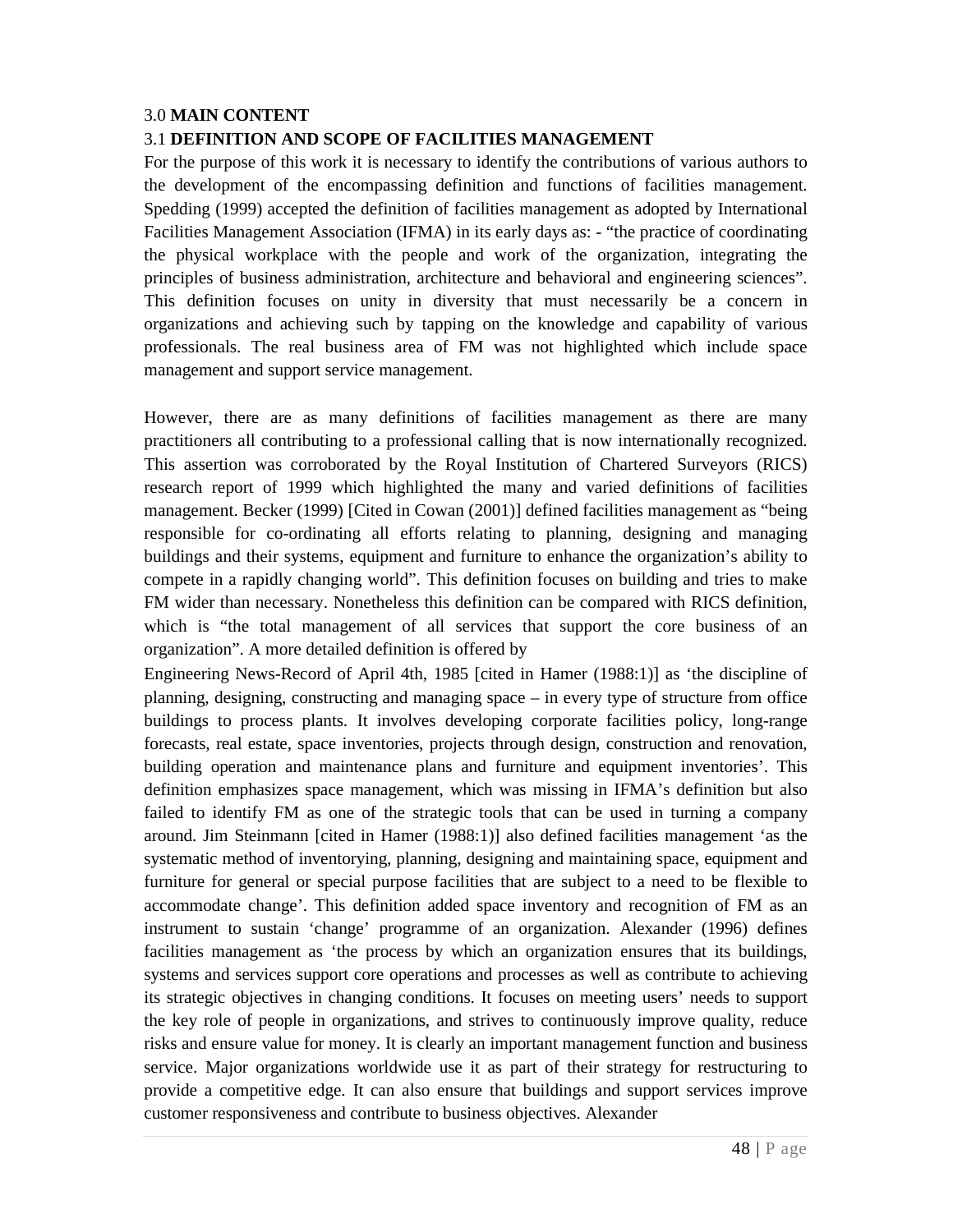(1996) emphasized the fact that facilities management is purely an instrument to support the core business of an organization with the aim of making it more efficient and more productive. Regterschot (1988:19)[cited in Udo (1998)] describes facilities management as 'the integral management (planning and monitoring) and realization of housing, services and means that must contribute to an effective, flexible and creative realization of an organization's objectives in an ever changing environment'. Regterschot (1988) [cited in Udo (1998)] sees it as an instrument for accounting for available space and services with the aim of reducing cost and increasing profit. Hamer (1988:2) described FM 'as the process of planning, implementing, maintaining and accounting for appropriate physical spaces and services for an organization, while simultaneously seeking to reduce the associated total cost'. This definition introduced workplace as an instrument of strategic management, which prompted IFMA to commission a research into its cost per employee in North America. Thus, Hamer (1988) sees FM as an instrument for accounting for available space and services with the aim of reducing cost and improving profit. The University of Strathclyde through its Centre for Facilities

Management defines FM as 'the process by which an organization delivers and sustains support services in a quality environment to meet strategic needs' [Cited in Alexander, 1996 :1). This definition examined FM from total quality management point of view. This definition is in tandem with total quality management's definition of service to the client because strategic need could be the need of the customers, employees, suppliers, investors or even the community.

Park (1998:1) sees FM as ''the structuring of building plant and contents to enhance the creation of the end product". As with all systems it is the generated benefit to the business or activity that matters, not the system itself. The end product can, in this case, be a tangible manufactured item or a service; in either case the product benefits in competitiveness and quality. A recent attempt by Tay and Ooi (2001), [Cited in Brochner, 2003), to harmonize eight current and influential definitions of FM led to the identification of facilities management as the integrated management of the workplace to enhance the performance of the organization. To Brochner (2003), facilities managers are responsible for ensuring cost efficient management of the building and related facilities, and creating an environment that supports the activities of the building user, and "their experience and knowledge would provide vital background to building related decisions. Maas and Pleunis (2001:28) [Cited in Hassanien and Losekoot (2002)] sees FM as "the responsibility for co-ordinating efforts to ensure that buildings, technology, furniture and organizational trends are responded to, over time." However, these definitions do not stress the contribution, which well-managed facilities can make to an organization. Barett (1995) [Cited in Hassanien and

Losekoot (2002)] defines it as "an integrated approach to operating, maintaining, improving, and adopting the buildings and infrastructure of an organization in order to create an environment that strongly supports the primary objectives of that organization'. However, neither definition refers to the process or activities, which are associated with facilities management.

The British Institute of Facilities Management (2000) defines FM as the integration of multidisciplinary activities within the built environment and the management of their impact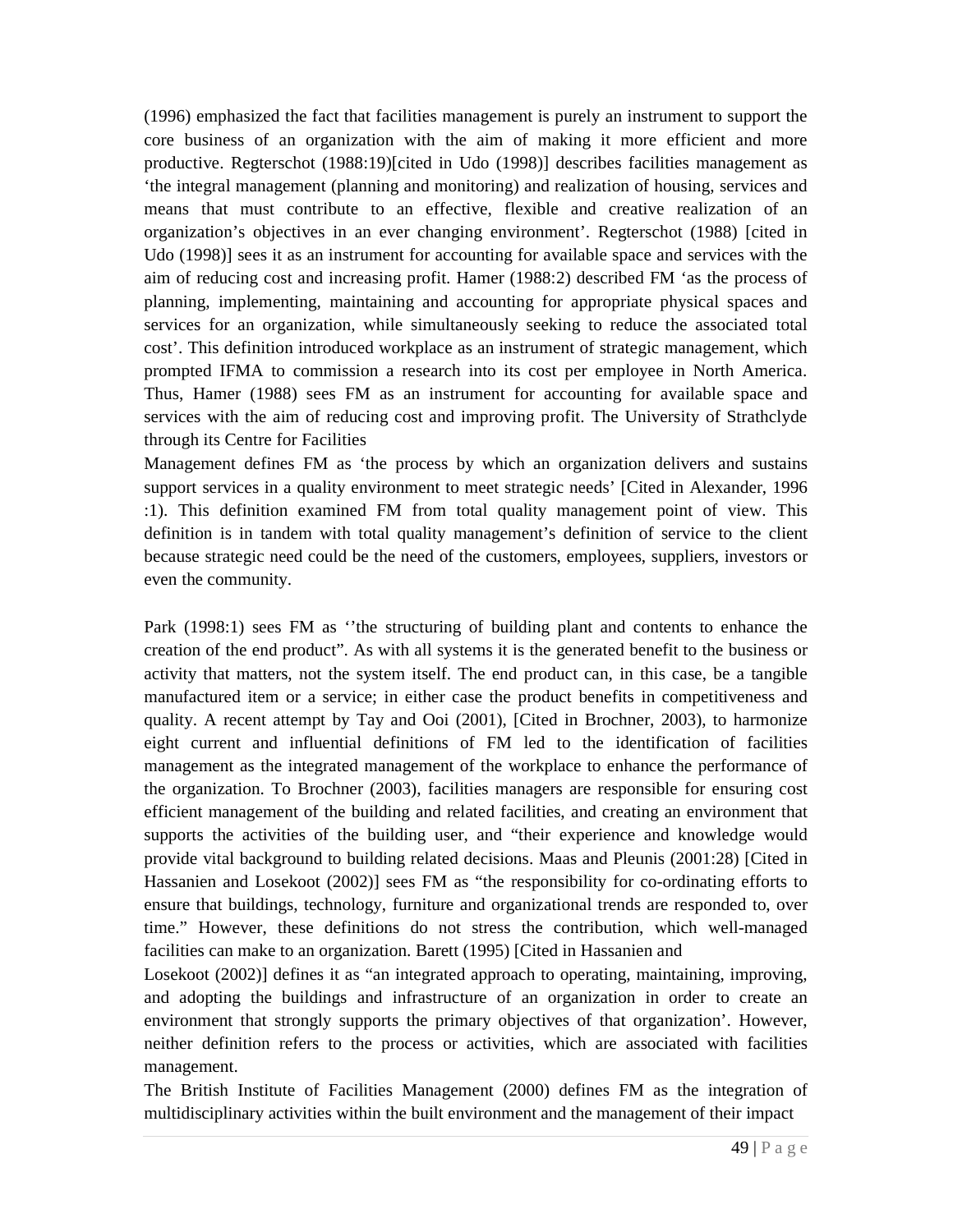upon people and the workplace. This definition recognizes the contribution of processes, principles, laws, theories and practices from other professions and re-iterates the need to manage the tremendous impacts that such diverse background could have on people and the workplace of the organizations.

Then (2000), [Cited in Hassanien and Losekoot (2002)] identifies six areas of management that FM needs to cover strategic management; asset management; services management; change management; people management and information management. FEFC and NAO (1997), [Cited in Hassanien and Losekoot (2002)] list what they regard as the core competencies of facilities management to include property management; financial management; organizational management; innovation and change management and human resources management. On the other hand Alexander (1996) [Cited in Hassanien and Losekoot (2002)] classifies the scope of FM into strategic, tactical and operational. The implications of all these are that as there are many practitioners of FM so also the scope will continue to expand and as the research horizon expands so also the scope will continue to expand.

The varied definitions of FM show that it is an evolving field whose nature is still somewhat fluid (Hamer, 1988:1) and have portrayed facilities management as an all embracing and evocative tool that should normally be an aspect of the organization organogram of any going concern and not only that, but also a strategic tool that could be deployed to reverse the downward trend of any ailing organization. From all the definitions highlighted above and for the purpose of this study, FM is defined as 'a strategic management tool that seeks to exploit the dichotomy between workplace, people and the work of the organization by turning potentiality to reality through proactive management'.

# 3.2 **FUNCTIONS OF FACILITIES MANAGEMENT**

Hamer (1988) opined that among other duties the following are the activities usually performed by facilities managers in the course of their duties: - Inventory management, requirements programming, master planning, location and layout planning, drafting, cost accounting, real estate strategy, move coordination, project administration and implementation, purchasing coordination, maintenance planning, site management and overall system coordination.

Sekula (2003) emphasized that success as facilities manager is not only anchored to how well one does his job but also how well one fits in. Thus, it is important to understand the overall organization and its culture. In getting started, there is the need to establish whether there is any long-range strategic planning in place, any updates and whether the plan is still valid. Mission critical issues are those issues that impact the safety and security of the company and its employees. Operational issues to be dealt with include financial planning and budgeting, lease review, maintenance and operations, service contracts and preferred providers, workspace, technology infrastructure, management systems, departmental organization and staffing and strategy of getting on board with end users and the boardroom. The critical issue is to make an impact. This write up not only buttressed the services being flaunted as the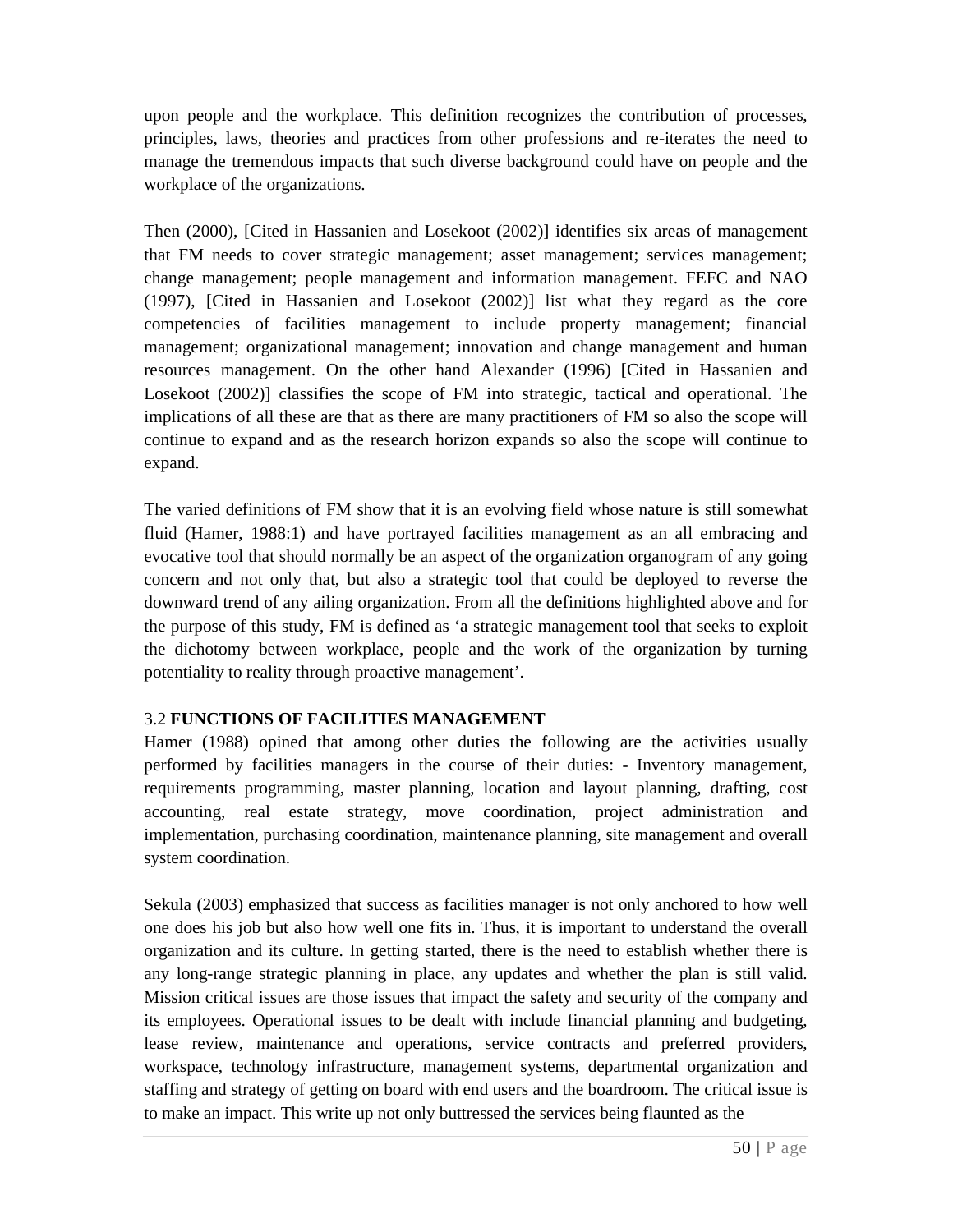areas of business of the facilities managers as identified by Hamer (1988) but also pinpointed personal traits to be possessed by effective facilities managers. The relevance of this work to the present study is the identification of human traits to the success of facilities management operations. Also, the presence of workspace management in an organization indicates commitment to facilities management.

In 1993, the RICS FM skills panel (1993) [cited in Owen (1993) considered FM to consist of three distinct but inter- related areas as follows: - The management of support services; the management of property and the management of information technology. This is a real attempt at identifying the management of support services, the management of the building and management of information technology, which are accessories to the core activities of the organizations.

On the other hand, Owen (1995) identified and broke down twelve business areas of FM, which were further broken down in an attempt to detail its components as shown in Figure 2.5 below. The major headings include law, human resources, information technology, building and real estate, marketing, support services, building maintenance services, business management, operations, building capital works, finance and churn management.



From the context analysis above, the goals of facilities management cannot be far fetched. It is aimed at exploiting the potentials of the property assets to the maximum which otherwise might have been previously unexploited for the benefits of the organization. Hamer (1988) opined that the primary need for facilities management is to gain control over the present situation. This involves knowing what exists, who is using it, what purposes it serves and how much it costs.

This is strategic estate management, which accords with the postulation of Adewunmi and Ogunba (2006) that the best areas of contribution of the surveyor in the multidisciplinary management of facilities are in the core competencies such as property management, construction management and provision of strategic advice.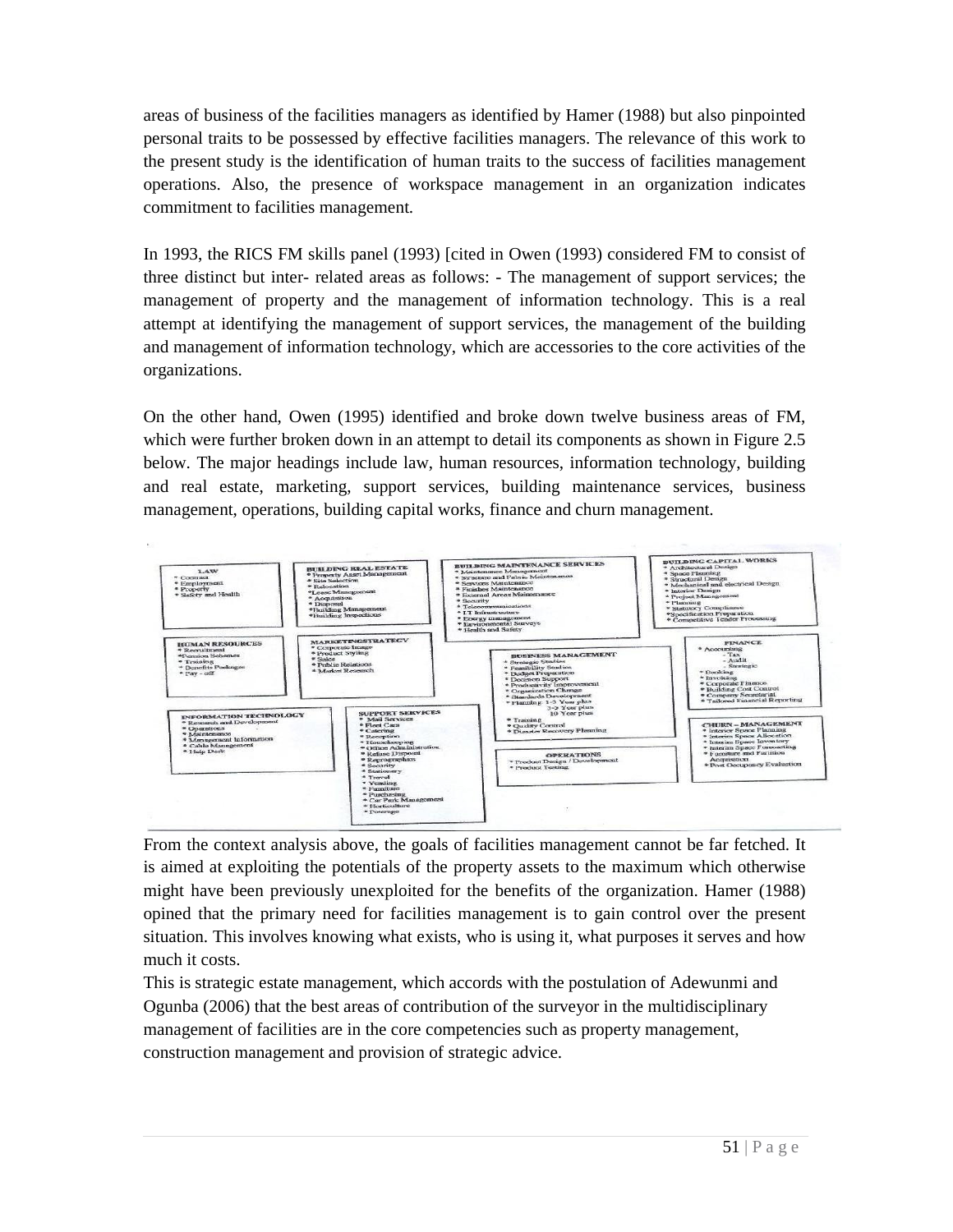## 3.3 **Goals and Tools of Facilities Management**

From the context analysis above, the goals of facilities management cannot be farfetched. It is aimed at exploiting the potentials of the property assets to the maximum which otherwise might have been previously unexploited for the benefits of the organization. Hamer (1988) opined that the primary need for facilities management is to gain control over the present situation. This involves knowing what exists, who is using it, what purposes it serves and how much it costs.

This is strategic estate management, which accords with the postulation of Adewunmi and Ogunba (2006) that the best areas of contribution of the surveyor in the multidisciplinary management of facilities are in the core competencies such as property management, construction management and provision of strategic advice. These competencies have a lot of role to play in workspace and churn management going by a review done by Meyer (2003).

Hamer (1988) insisted that by implementing a facility management program, the manager should be able to accomplish the following goals:

- i. Develop more meaningful and accurate forecasts of future space requirements, reducing expenditure of resources.
- ii. Prepare more accurate future capital budgets.
- iii. Provide a framework within which to meet established budgets more effectively.
- iv. Improve employee morale and efficiency in proportion to the degree to which workstations and an improved environment better respond to employees needs.
- v. Encourage employee to become more anticipatory and less reactionary in their facility management decisions.
- vi. Finding solutions to specific problems are developed within the context of an overall space utilization master plan.
- vii. Utilization of space improves
- viii. Reduction may occur in new/future space required in "staging" space or in space held in reserve for emergencies.
- ix. Postponement or avoidance of construction works can be achieved 52
- x. Rearrangement and relocation of a number of projects can be reduced.
- xi. Management of information and the inventory of space, equipment and furnishings can be controlled.
- xii. Control of capital resources required to support operations can be achieved and allocated more effectively.
- xiii. Improvement of overall work environment is achieved and a more functional, flexible and cost-effective facility is made possible.
- xiv. Development of functional standards for offices, workstations, equipment and special facilities.
- xv. Reduction in average procurement cost.
- xvi. Standardization of interior planning, design projects and design components.
- xvii. Availability of necessary, current and future facility requirements data.
- xviii. Reduction of energy consumption.
- xix. Distribution of electrical, communication and similar services are achieved more effectively.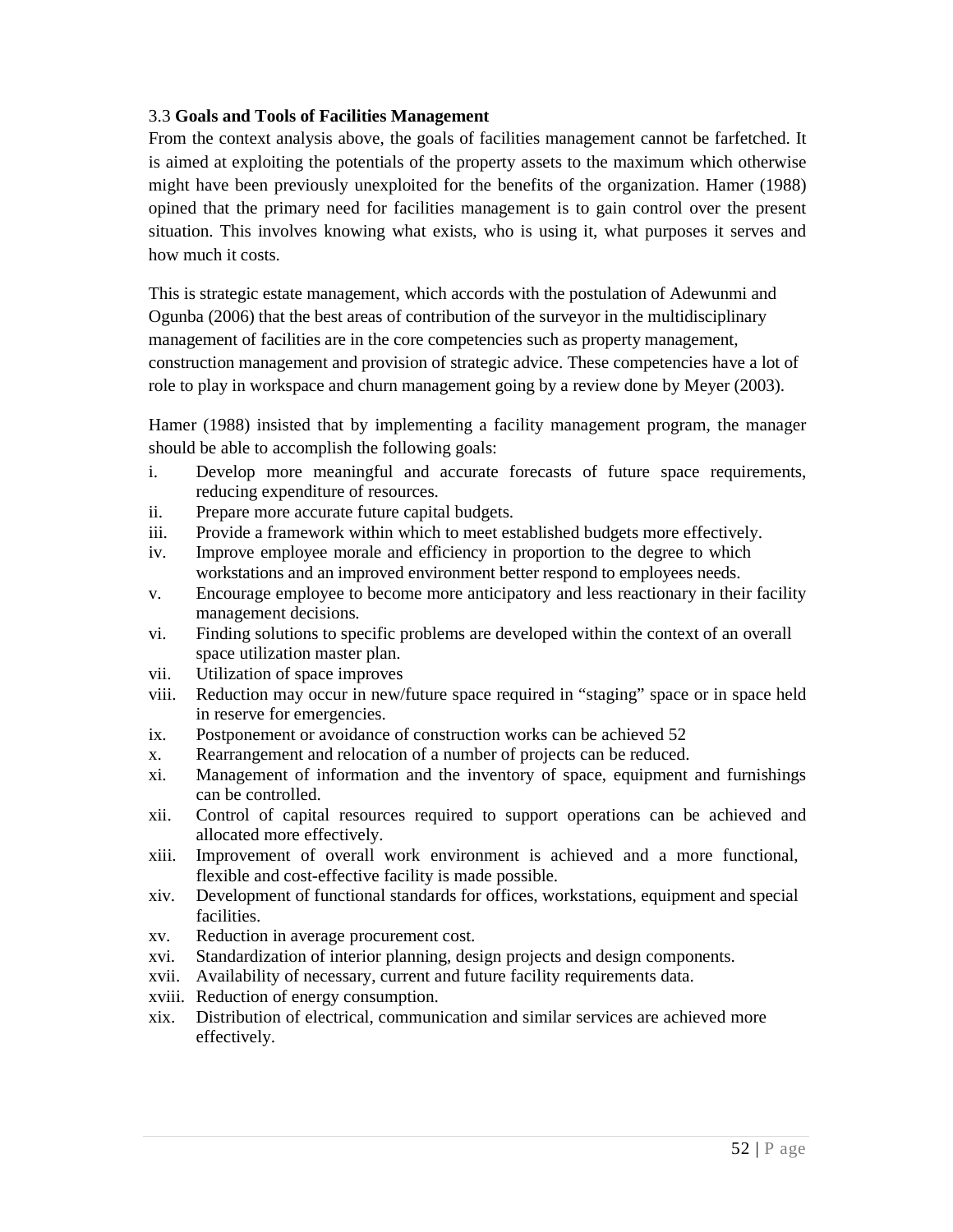#### 3.4 **Factors Influencing the Growth of Facilities Management**

Udo (1998) explored the relationship between facilities management and property management in search of valuable lessons. He concluded by emphasizing the use of facilities management skills and techniques for the management of property investments, which he reckoned, must cover all client services and facilities other than building management. His work basically reechoed the familiar features of FM and property management with the exception of the fact that what propelled FM is the win-win approach to business and to keep winning a company must innovate, anticipate and adapt while constantly improving its ability to meet the expectations of customers, employees, suppliers, investors and the community through the use of case studies analogous to the points cited. The work is generally descriptive without any attempt to justify the constructs through empirical studies. Its use to the present work is to assess the features of hotel

General Managers and Facilities Managers and establish their tendencies to employ a win – win approach.

Okoroh, Jones and Ilozor (2003) averred that a number of trends have become evident as influencing the rapid growth of facilities management. On the supply side, there has been a rapid increase in the number of contractors offering services, which falls under the umbrella of FM which has developed partly through "pull factors" or demand led elements e.g cost reduction, flexibility, specialists in so many fields and partly through "push factors" or increased supply; e.g stimulated by competitive tendering, private finance initiative (PFI), public private partnership (PPP), and technological advances by specialists.

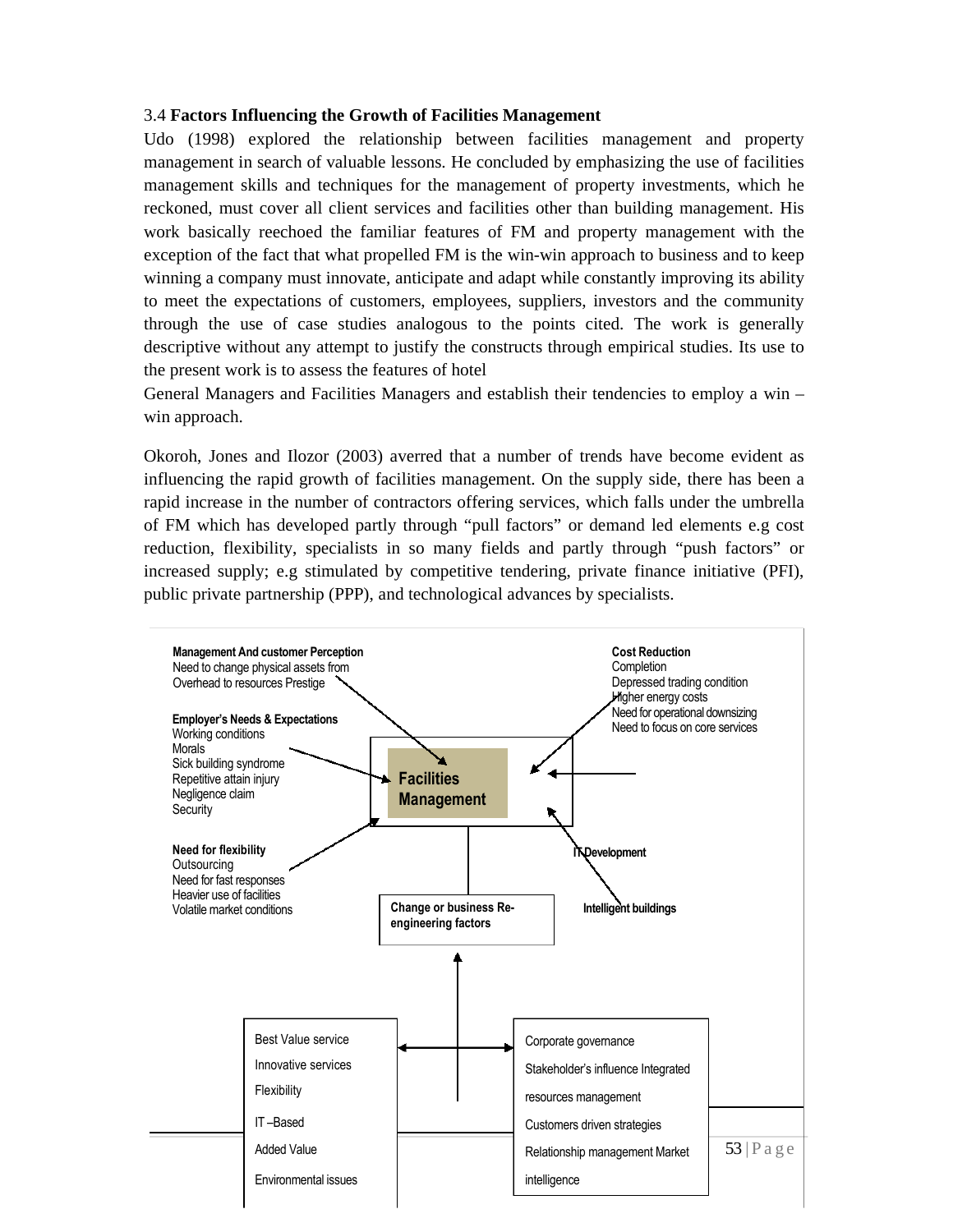But more importantly, are the contributions of globalization, information and communication technology, competition, strategic management and shareholders' pressure .The combined effects of all these had been buoyed by research sponsored by professional institutions such as International Facilities Management Associations (IFMA), British Institute of Facilities Management (BIFM) and The Royal Institution of Chartered Surveyors (RICS), England. Their efforts have been strengthened by the contributions from the academic communities and the growth of facilities management companies throughout the world. Generally, these factors can be regarded as 'change' induced factors, which accentuate strategic management. So, if the same situations are prevailing in the Nigerian environment and the business organizations are not responsive to these, then, one can begin to identify the challenges and obstacles militating against FM adoption in Nigeria.

Alexander (2003) emphasized that facilities provide the infrastructure for business and play a role in attracting inward investment. He listed increasing adaptability to changing business needs; providing a healthy workplace for creative people; assimilating the potential of new technologies and ensuring full use of diminishing resources while minimizing environmental impact as the key facilities issues for the future in all sectors of the economy. For the organization, facilities management means creating a facilities policy that expresses corporate values; giving the authority to the facilities business unit to improve service quality; developing facilities to meet business objectives and recognizing the value that facilities add to the business.

For the facilities management organization, the strategic role entails formulating and communicating a facilities policy; planning and designing for continuous improvement of service quality; identifying business needs and user requirements; negotiating service level agreements; establishing effective purchasing and contract strategies; creating service partnerships and systematic service appraisal quality, value and risk.

### **SELF ASSESSMENT EXERCISE**

1. Mention the goals to be accompanies by managers in implementing a facility management program

2. What are the factors influencing the growth of Facilities Management

### 4.0 **CONCLUSION**

In this unit, you have learned about Definition and scope of facilities management, Function of facilities management, Goals and tool of facilities management and Factors Influencing the Growth of Facilities Management

#### 5.0 **SUMMARY**

This study has documented, what facilities management is all about and the degree of its application in the management of hotel properties. The study has equally addressed other issues such as derivation of indicators of effective application of facilities management in the running of hotels as well as benefits derivable from application of facilities management in hotel businesses and the challenges that are likely to be faced in its holistic application. One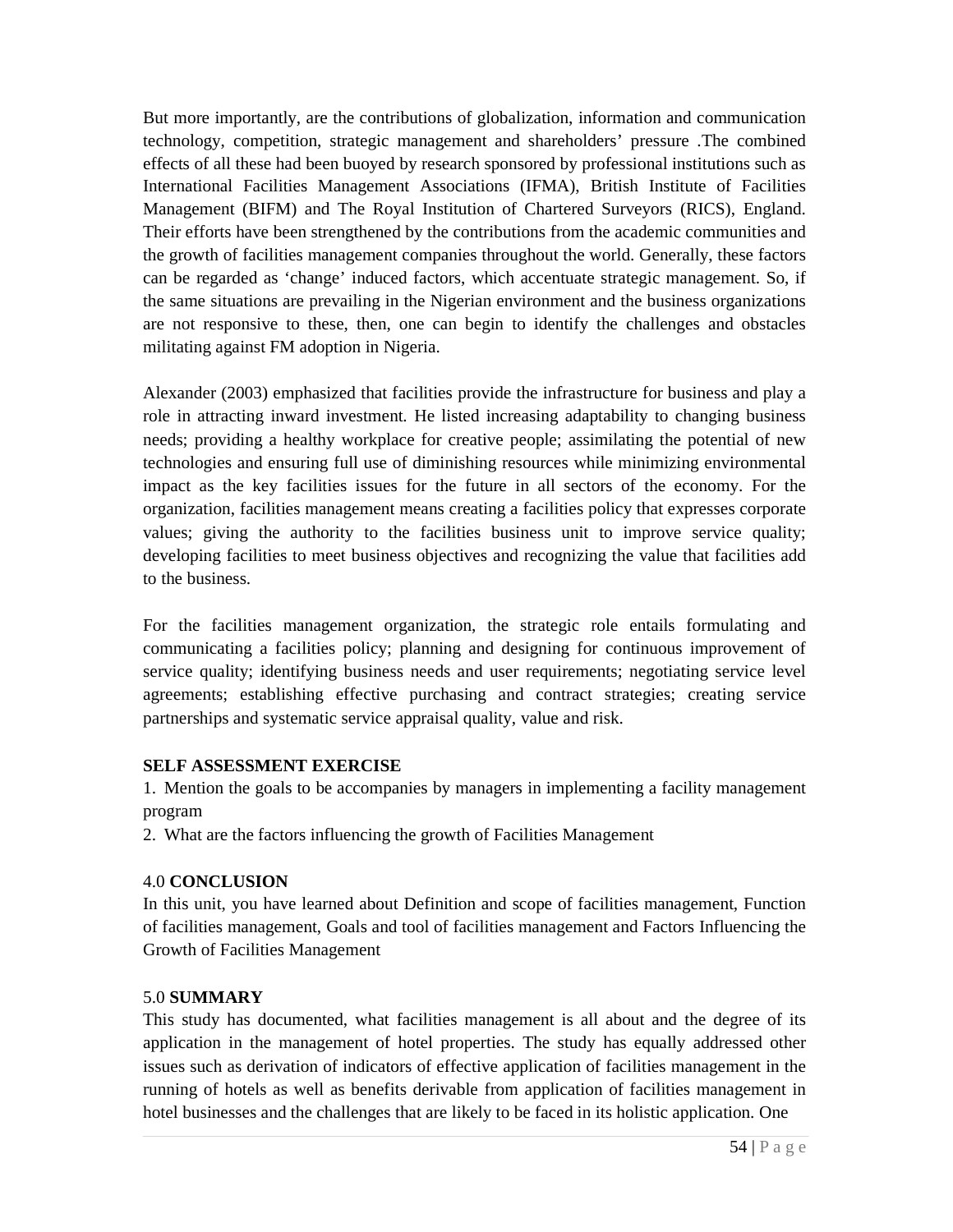of the goals of FM therefore is to ensure that every inch of space in any organization is accounted for, with a view to ensuring that the organization meets the trinity of investment objectives.

### 6.0 **TUTOR MARKED ASSIGNMENT**

I. What are the activities performed by facilities management

II. Mention the three distinct and inter- related areas in Facilities Management

### 7.0 **REFERENCE**

Hamer, J.M (1988). Facility Management System, 1st Ed, New York: Van Nostrand Reinhold Inc.

Hassanien, A and Losekoot, E (2002). The Application of Facilities Management Expertise to the Hotel Renovation Process. Facilities, 20(7/8) 230 – 238

Owen, D (1993) "Facilities Management: What Chartered Surveyors Need to Know" Chartered Surveyor Monthly, Vol. II, Issue 9 June

Sekula, Mark (2003) "Days as Head of Facilities" Facility Management Journal (FMJ). March/April pp13-16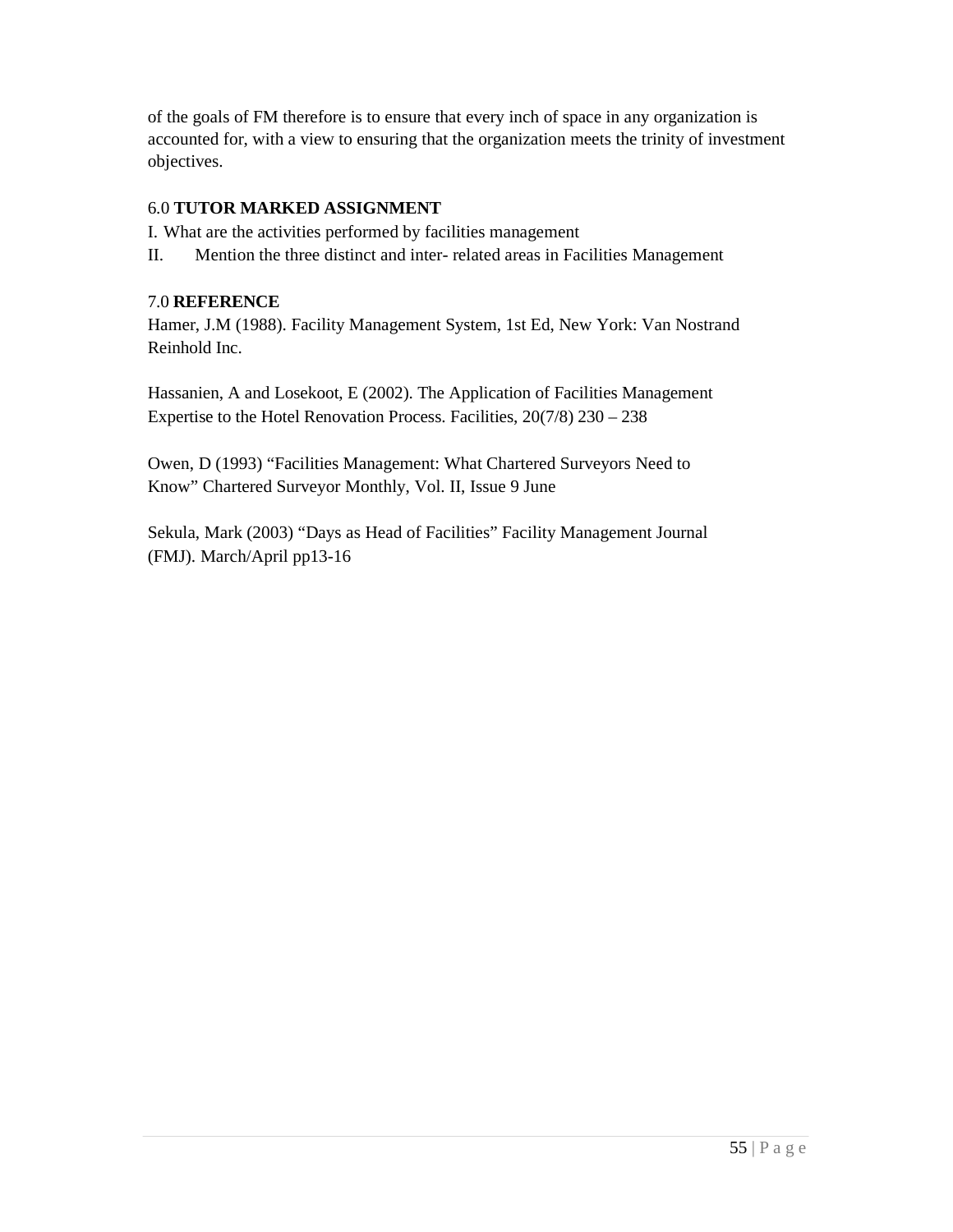# **Module 2**

# **Unit 4: STAGING SPECIAL EVENTS**

# **CONTENTS**

1.0 INTRODUCTION

2.0 OBJECTIVES 3.0 MAIN CONTENT 3.1 Benefit of Staging a Special Event 3.2 Factors Consider in Staging a Special Event 3.2.1 Can Your Organization Afford a Special Event 3.2.2 Create a Realistic Budget and Stick To It 3.2.3 Start Planning at Least Six Months before the Event 3.2.4 Decide on the Audience 3.2.5 Decide on a Location 3.2.6 Identify and Recruit potential Sponsors 3.2.7 Name the Chair of the Event 3.2.8 Select an Open Date 3.2.9 Invite Community VIPS 3.2.10 Prepare Your Program 4.0 CONCLUSION 5.0 SUMMARY 6.0 TUTOR MARKED ASSIGNMENT 7.0 REFERENCES

# 1.0 **INTRODUCTION**

Special events are an opportunity to talk to an interested audience about your accomplishments and plans for the future. Events can inspire volunteers, donors, board members and staff, and encourage future contributions. Special events can provide an opening to approach a potential business relationship. They are also good opportunities to involve local officials and business leaders. And because they may attract media attention, special events can offer your nonprofit free exposure to a wide audience through television and radio coverage.

Your special event can be a rallying point and a reason to celebrate your good works. If financially successful, it can boost your ability to meet the ever-increasing demands for your services as well as the ever-increasing costs of operation. Special events can bring invaluable good will to your nonprofit as well as funds to your coffers.

### 2.0 **OBJECTIVES**

It is expected that at the end of this unit you should be able to I.Explain reasons for staging events

II. Mention two primary benefits of staging a special event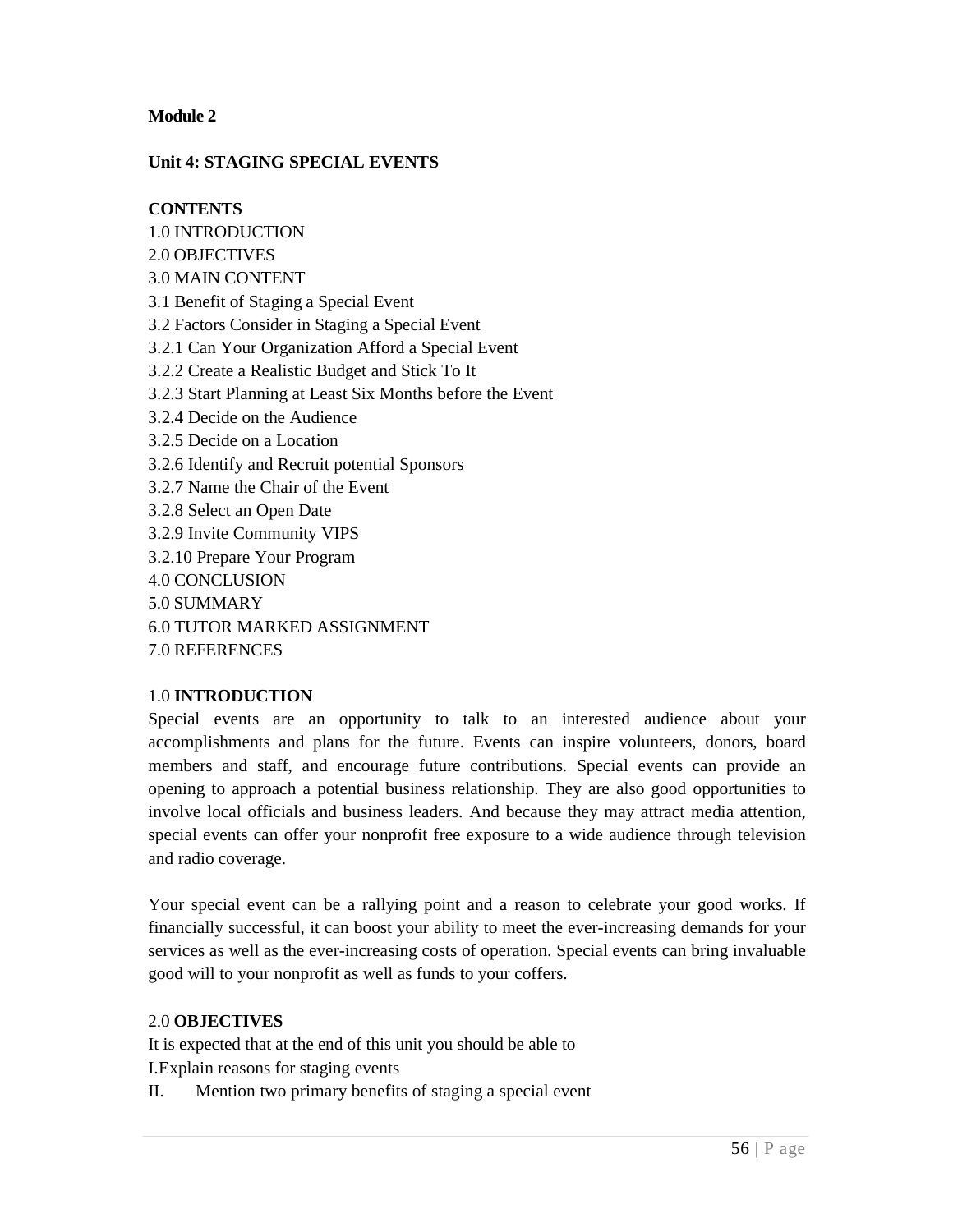## 3.0 **MAIN CONTENT**

### 3.1 Benefits of Staging a Special Event

There are two primary benefits to staging a special event: to raise resources to support your work and to increase the visibility (or promote the good work) of your organization. Because raising money is one of the chief goals, it makes sense to keep your expenses low. This section walks you through the different steps involved in planning and organizing a special event.

### 3.2 **FACTORS TO CONSIDER IN STAGING A SPECIAL EVENT**

### 3.2.1 **Can Your Organization Afford a Special Event?**

The first thing to look at before attempting a special event is your organization's budget and staffing. What will this event cost in money as well as manpower (and be specific)? Will it fit into your budget, and do you have the proper staff to organize, plan and execute such an event?

If you cannot afford one and do not have the staff to support it, putting a special event off until you do have the budget and manpower is the answer. Trying to put a special event together with little money and staff will show in your final product and those in attendance will get a poor impression of your organization.

### 3.2.2 **Create a Realistic Budget and Stick To It**

Your budget must include each category of items you will spend money on. This includes food, location rental, invitations, programs, brochures, guest speakers, entertainment, audio/visual systems, publicity and video or slide production. Although you can start with a rough estimate of these costs, you ultimately must detail them.

### 3.2.3 **Start Planning at Least Six Months before the Event**

You will need time to orchestrate all the details involved in a special event, so once your nonprofit has decided to hold one, set your date at least six months ahead. This gives you time to reserve the right venue, secure underwriters, pick a theme and, most important, sell tickets.

You will also need to form a committee and assign a point person to oversee and coordinate the efforts of various people. Committee members should have expertise in and be responsible for specific aspects of the event. For instance, one member may have skills in publicity and media relations, another in coordinating entertainment, and someone else in overseeing financial operations. Always keep in mind that the amount of time these staff members will need for this project will be extensive.

# 3.2.**4 Decide on the Audience**

Decide on who you want to attend. Do you want community residents, corporate leaders, both?

Your approach to them may be somewhat different. As you plan your theme and the event program, it will be important to clearly understand your audience.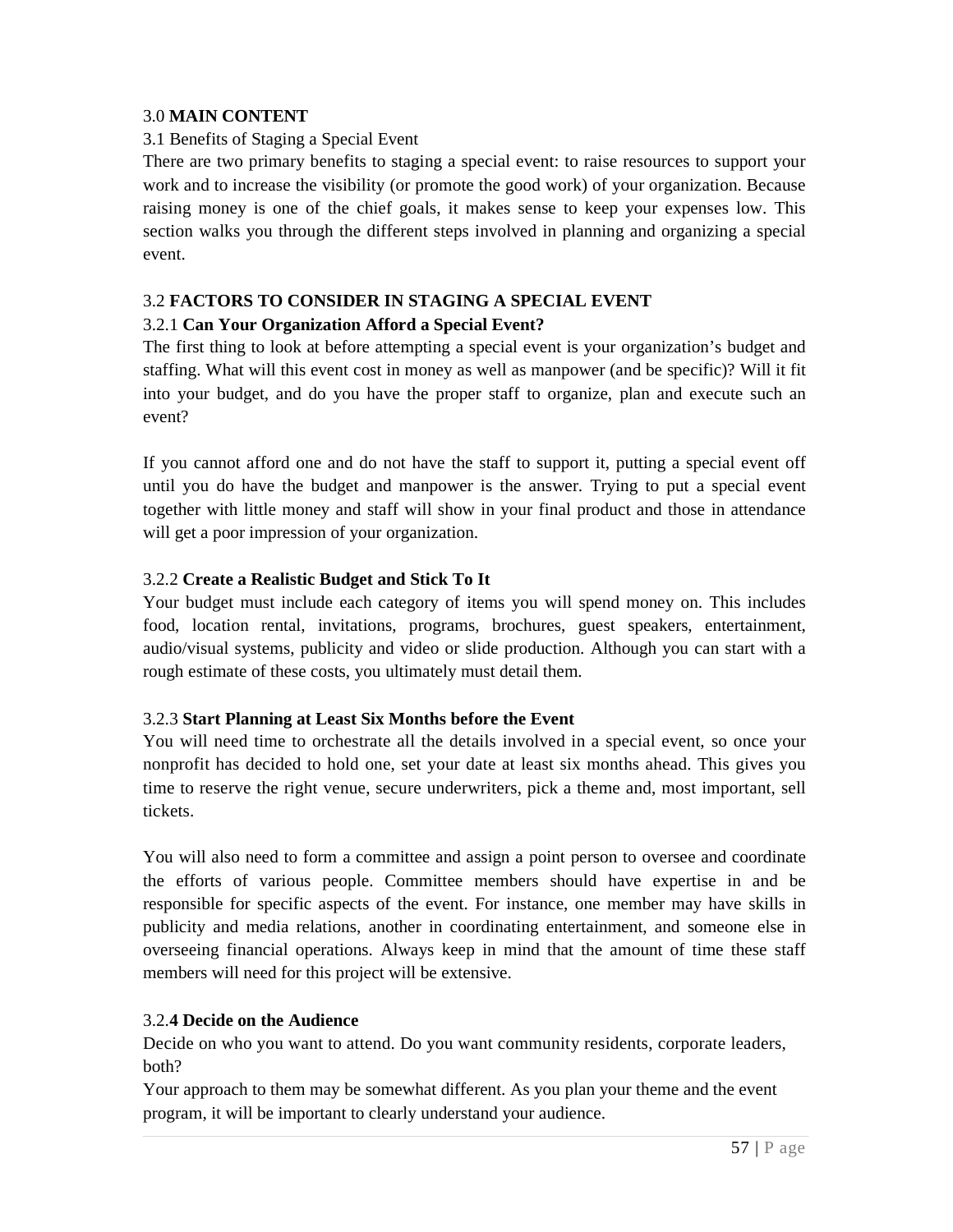### 3.2.5 **Decide on a Location**

The site for the meeting will set the tone. Depending on the type of event, you may want to hold it in the neighborhood, in a building you have yet to renovate or one you have recently completed, at a city landmark or at a fancy hotel. Location will affect the type of special event you select as well as the food and entertainment.

### 3.2.6 **Identify and Recruit potential Sponsors**

Sponsors, or underwriters, are just that — they underwrite the costs of your event. They can be individuals or businesses, but they have one thing in common: they are interested in the work you do and want to see you succeed. Narrow your list of potential sponsors to those who support your work. Start by contacting companies that have helped you in the past and have sponsored similar non profit events. Include companies on your list that can identify with your mission, such as banks. As sponsors of the event, underwriters will want to know what you want to achieve with the eve n t and how you have budgeted for it. They will also want to know what they will get from it. Consider developing sponsorship or underwriting packages at varying levels so that you can give companies different opportunities to contribute. The sponsorship packet should include: organizational marketing materials (including an annual report), any letters of support from board members, corporate or community leaders encouraging participation, and the sponsorship package. Form a special board committee to focus on sponsorships.

### 3.2.7 **Name the Chair of the Event**

Work with your board to name a chair to head up your event. Depending on your circumstances, you may decide to name two chairs, one to do the work and the other as an honorary chair to help raise money. The chair or chairs may, or may not, include current board members. The chairs should have connections that will help ensure the success of the event.

# 3.2.8 **Select an Open Date**

Select a date free of other community events that would draw from your potential guests. Do not pick a date too close to Thanksgiving or religious holidays. Once you decide on a date, reserve the location you want to use.

# 3.2.9 **Invite Community VIPS**

With sufficient prior planning, you can get on the schedules of your mayor and other elected officials, plus civic and business leaders. Their presence can make your event a "must attend."

These community VIPs should be personally invited well in advance and receive at least two complimentary tickets.

# 3.2.10 **Prepare Your Program**

Your event gives you a platform to promote your mission and accomplishments. However, even if you could talk for days about your non profit, keep your entire program to 45 minutes or less.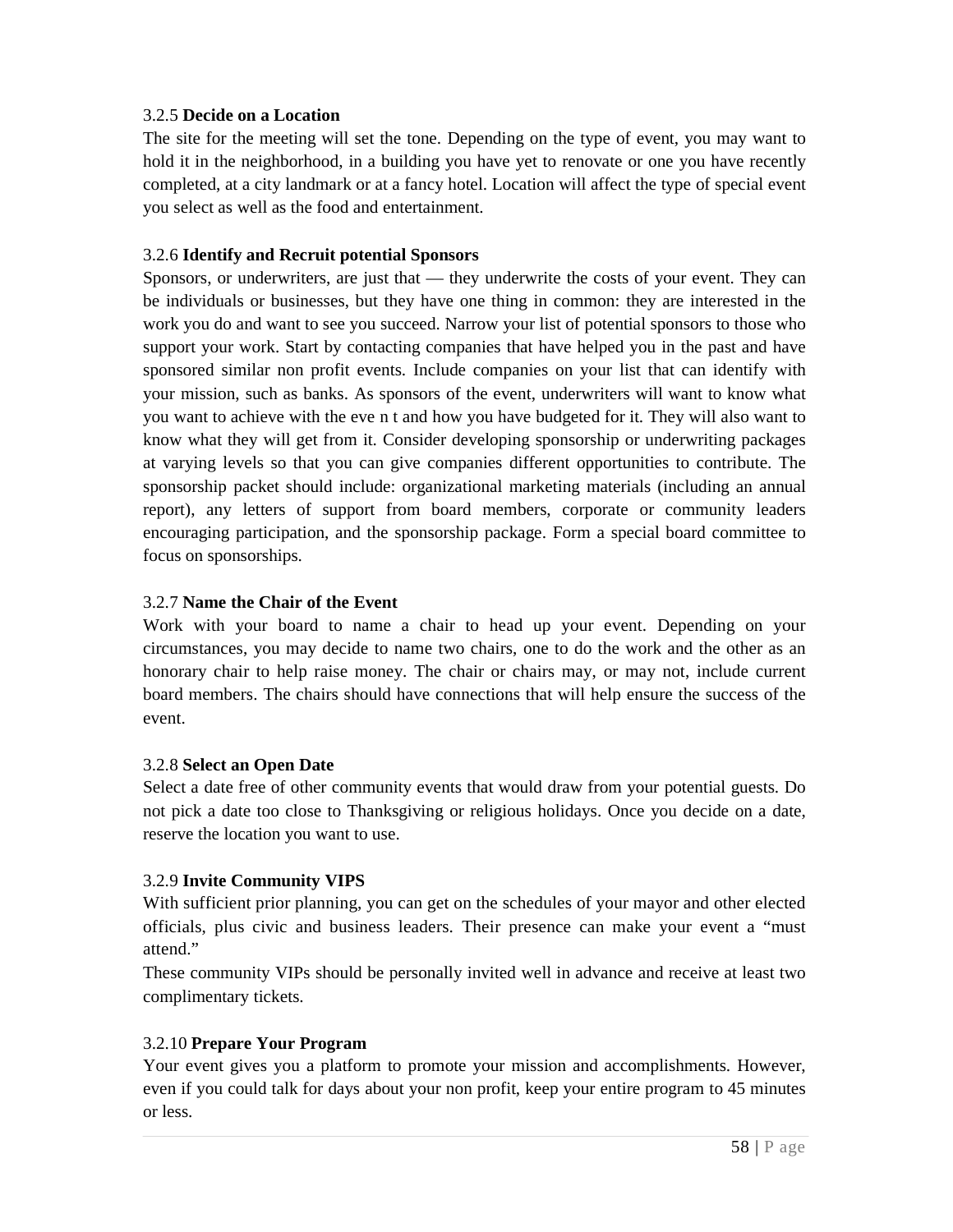You can design your program to incorporate a collage of people and presentations. For example, you could build around a noted guest speaker and hear from a person who was helped by your non profit as well as a local leader to show community support. Video presentations are also effective communications tools. If your budget cannot bear the expense of a video, create a slide show or PowerPoint presentation. Keep the presentation lively and upbeat. By hosting a national figure or local celebrity at your event, you should be able to draw a large crowd. However, securing a commitment from a well-known person requires substantial lead time, and it may be expensive. Know what your budget can afford. A person who has a particular interest in your type of community development may forgo a fee. If you work through a national speakers bureau, count on paying a hefty honorarium.

### **SELF ASSESSMENT EXERCISE**

1. Explain prepare your program as related to factors consider in staging a special event

2. Mention the factors to consider in staging a special event

#### 4.0 **CONCLUSION**

In this unit, you have learned about Benefit of Staging a Special Events and Factors Consider in Staging a Special Event

### 5.0 **SUMMARY**

Organizing a special event consists of a series of chronological steps. Although the steps you take may vary because of circumstances unique to your event, in all events, be sure to revisit your budget weekly to be sure you are on track. Fully document the event so you can use the materials in your presentations to donors. Pictures of a variety of people attending may testify to the broad-based appeal and community support for your mission. Stick to the time frame appropriate for the theme; do not overplay the event. Keep your program 45 minutes or less (including awards, presentations, entertainment, etc.). Greet all guests as they enter.

Communicate your good works through a well-designed program, displays and setting. Find out which dignitaries are present so they can be recognized from the podium. Make certain your entertainment knows when and what to play. Identify reporters and media representatives who attend and be sure to speak with them

#### 6.0 **TUTOR MARKED ASSIGNMENT**

I. Explain what you understand about staging an event?

II. What is an event?

### 7.0 **REFERENCE**

Brochener, J (2003). Integrated Development of Facilities Design and Services Journal of Performance of Constructed Facilities, February 19-23

Cairns, G. and Beech, N. (1999). Flexible Working: Organization Liberation or Individual Straight Jacket?" Facilities,  $17 \binom{1}{2}$  P.  $18 - 23$ 

Schlesinger, L.A (1990) "How to Think Like a Manager: The Art of Managing for the Long Run" in Collins, E.G.C and Devanna, M.A. [Eds.]. Portable MBA 1st ed.

London: Safari Books (Export) Limited. Scott, C. (1961) "Research on Mail Surveys". Journal of the Royal statistical Society, Vol. 124, Series A, Part 2, 143-191. 59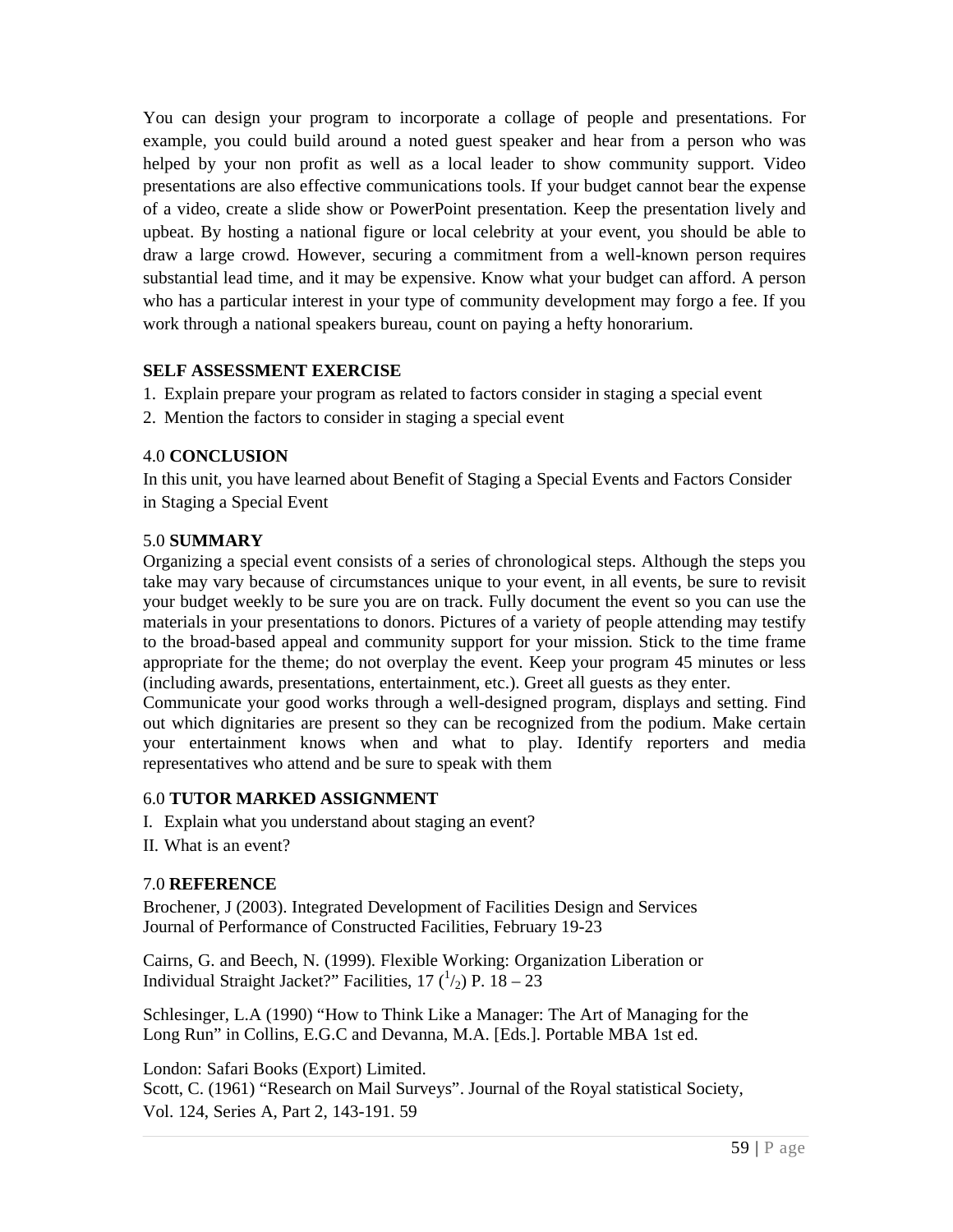# **MODULE 3**

# **Unit 1: OPERATIONAL REQUIREMENTS RELATED TO STAGING SPECIAL EVENT IN LEISURE FACILITIES**

#### **CONTENTS**

1.0 INTRODUCTION 2.0 OBJECTIVES 3.0 MAIN CONTENT 3.1 Operational Requirement 3.2 Permit Regulation and Requirement 3.3 Insurance, Damage, Health and Safety

- 3.4 Indemnity
- 3.5 Public Liability Insurance
- 3.6 Health and Safety Plan
- 3.7 Schedule/Checklist
- 3.8 Security
- 3.9 Consultation
- 3.10 Programming Activities
- 3.10.1 Children
- 3.10.2 Teenagers
- 3.10.3 Professional Performers
- 3.10.4 Multicultural Groups
- 3.11 General Information Sheets
- 4.0 CONCLUSION
- 5.0 SUMMARY
- 6.0 TUTOR MARKED ASSIGNMENT
- 7.0 REFERENCES

#### 1.0 **INTRODUCTION**

As many organizations, both public and private, invest resources in leisure facilities and the provision of special events, it is essential that the managers of such facilities and events are cognizant of particular features, management issues, current practices and trends. This course, through the analysis and application of specific management strategies and skills, both strategic and operational, and through close involvement with selected leisure organizations and their staff, aims to provide knowledge and skills of facility and event management.

### 2.0 **OBJECTIVES**

It is expected that at the end of this unit, you should be able to

I. Identify the importance of operational management in staging special events

II. Identify the essential issues within the organization, planning and implementation of events and the relevance to their particular roles and responsibilities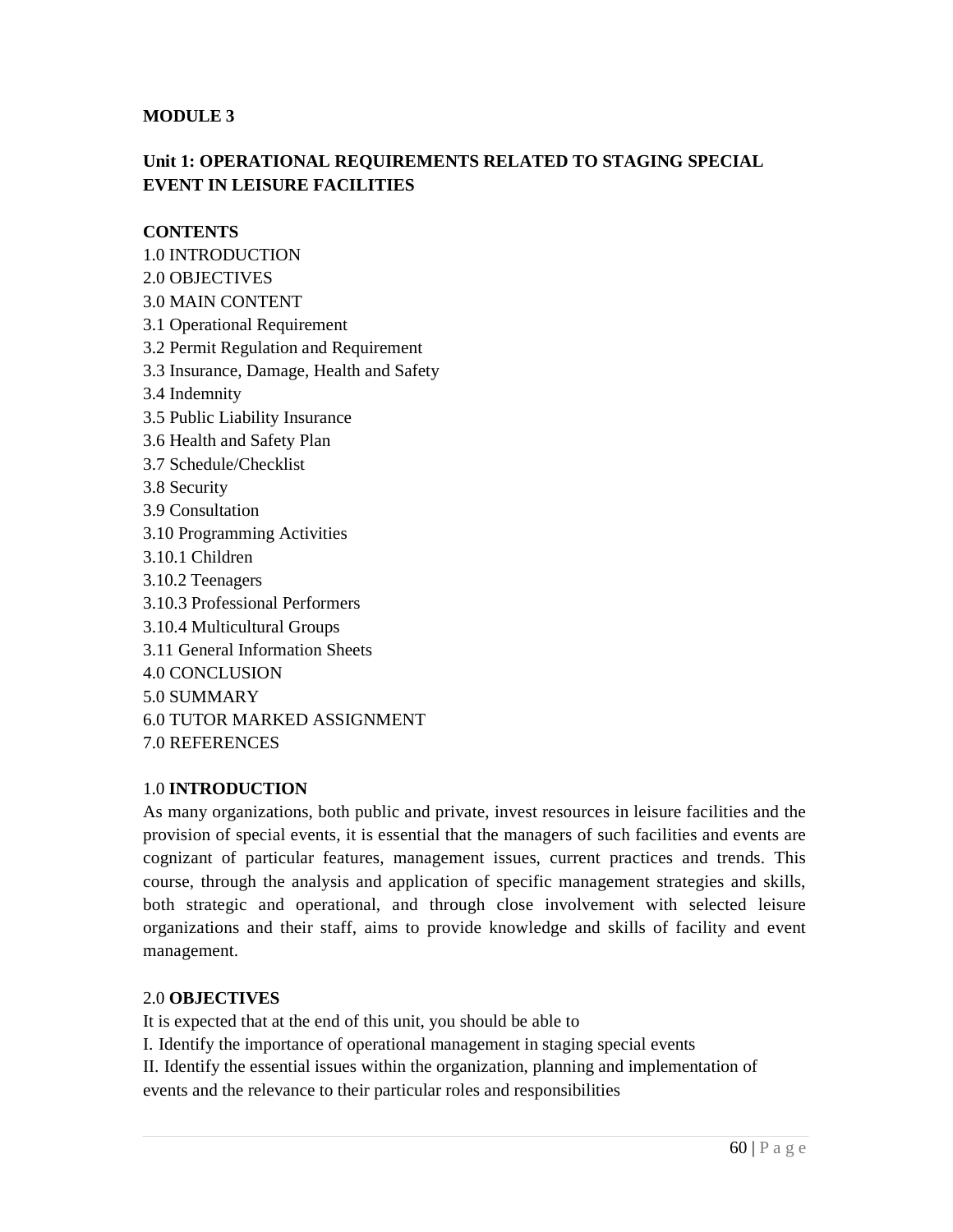# 3.0 **MAIN CONTENT**

### 3.1 **OPERATIONAL REQUIREMENTS**

- •Permits, Regulations and Requirements
- Insurance, Damage and Health and Safety
- •Consultation
- •Programming Activities
- •Stage Management
- •Roles and Tasks

### 3.2 **PERMITS, REGULATIONS AND REQUIREMENTS**

A number of permits may be required for activities associated for an event. For events being held in public spaces, for activities being staged elsewhere within City, the following list of permits or requirements are important to be considered:

- •Road Closures
- •Parking
- •Food Stalls Permits
- •Liquor licenses
- Fire permits
- •Extending Shop Trading Hours
- Amusement Device Licenses
- Fireworks
- •Temporary Building Permits

# 3.3 **INSURANCE, DAMAGE, HEALTH AND SAFETY**

When organizing an event, there are a number of factors to consider in relation to insurance, damage to property and health and safety issues.

- •Public Liability Insurance
- •Damage Bonds
- •Health and Safety Plan
- •Schedule/Checklist

# 3.4 **INDEMNITY**

The purpose of an indemnity is to require the person giving the indemnity to meet any claims made against the person who holds the indemnity.

# 3.5 **PUBLIC LIABILITY INSURANCE**

Public liability insurance is an insurance policy held by an organizer of an activity. It provides the organizer with some protection if a third party brings an action against the organizer or when there is a risk of damage. Without such a policy the organizer would be personally liable. Public liability insurance will also be important when the organizer has indemnified another organization, and a third party makes a claim against that organization.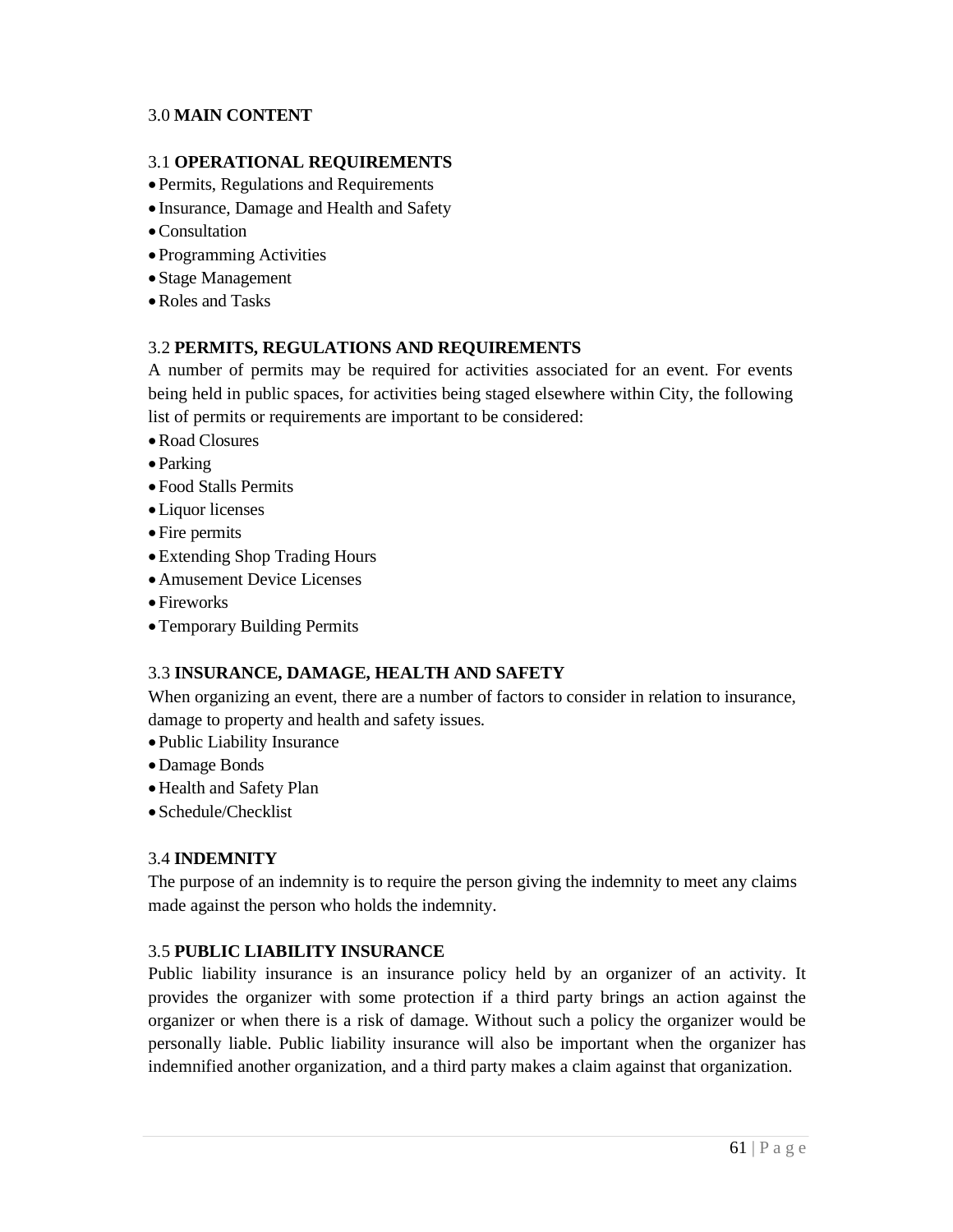### 3.6 **HEALTH AND SAFETY PLAN**

A Health and Safety Plan is a document that:

• Identifies all the hazards which may arise to participants or other people in the vicinity during the event.

• Indicates what reasonable controls the organizer has put in place to minimize, isolate or eliminate the hazards identified.

All activities (even those on private property) should have a Health and Safety Plan. The plan should outline possible causes of hazards, possible outcomes and the suggested actions to reduce hazards. The organizer is responsible for ensuring that the plan is followed.

Power/electricity sources also need to be considered in your health and safety plan. Power leads need to be laid out neatly and in such a way that they will not be tripped over and kicked out of the power point by the public. If possible keep power leads out of public thoroughfares. They should be securely taped to the floor with gaffer tape at one meter intervals.

When running power from distances greater than 20 meters it is wise to hire or buy an industrial power lead. The flimsy leads sold for domestic use cannot handle the transfer of power over long distances. Joining several together is not safe. They can heat up and create fire dangers.

In all cases, safely erect and connect your equipment first before turning on the power. Make sure you have asked the supplier of equipment (such as lighting rigs and PAs) about the type of power required to operate the equipment.

### 3.7 **SCHEDULE/CHECKLIST**

It is important to have a schedule or checklist of all the things that need to be done and their deadlines. This will include:

Making sure that all equipment has been properly maintained, is in good working order and is operated by people who know what they are doing.

- Checking your power supply and access
- Drawing up a plan for the delivery, set up, pack-down and return of equipment
- Keeping a list of what has been borrowed or hired from who and where

### 3.8 **SECURITY**

Keep an eye on things on the day. There is nothing worse than having the equipment you hired or borrowed disappear during the day.

If possible, it is wise practice to leave a little extra in the budget for repairs after the festival, as wear and tear will occur and you may be in the position of having to pay for it.

# 3.9 **CONSULTATION**

If your event is likely to attract large crowds or if it involves amplified sound or road closures, traffic control or parking restrictions you may need to consult with nearby business and/or residents. For instance, road closures, parking restrictions and traffic control will affect residents' access to their properties and may also impact on workers accessing their place of business or customers accessing commercial properties and shops.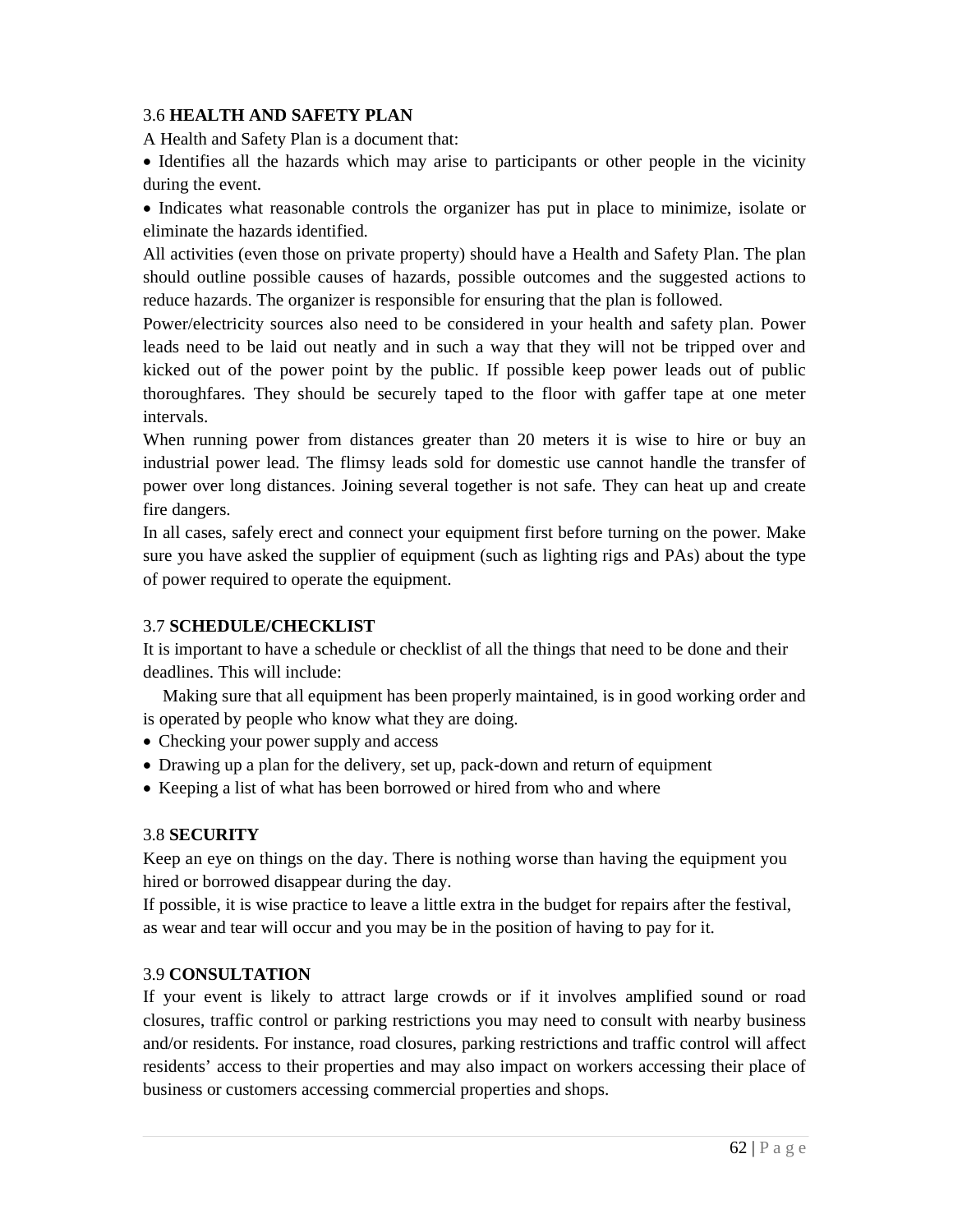Before implementing road closures, traffic control or parking restrictions, you will need to consider how to maintain effective access for locals impacted by the event. You could provide residents with special passes which allow them easy vehicle access to their properties.

If your event is likely to impact a business area, it's best to limit the event time to a day or time of day when the businesses are not open. That way your event will not impact on their trading and won't prevent them from conducting their business. Alternatively, you could design the event to get the local businesses on board. Perhaps they could set up stalls in the street or cafes/restaurants could extend their trading hours.

The best way to communicate the details of your event to those who may be affected by it is to deliver a letter to all the resident/businesses within the impact area. If the area is small, you could deliver the letter personally. However, if the area is large, you could get the letter delivered by a professional agency.

The letter should include:

- The name of the activity
- The name of the organizer
- The general nature of the activity
- The duration of the activity including set up and pack down periods 63
- The organizer's contact details before and on the day of the event (including mobile phone numbers)

### 3.10 **PROGRAMMING ACTIVITIES**

The key to successful programming for an event is variety. The program needs to be attractive to many different people and needs to provide a range of activities that will encourage passive and participatory involvement.

Most activities should appeal to a general audience, whilst others should focus on the needs of particular groups; children, the elderly, ethnic and special interest groups. When planning for these specialized interests, take care to consider the special needs of the group. The special needs of any group can be discussed with representatives of the group itself.

#### 3.10.1 **Children**

Local schools, kindergartens and playgroups may have suggestions or resources that they are happy to share for children's activities. You should aim to have both active and passive activities which are workable, coordinated and interesting. Children's activities need experienced staff.

This will make the delivery of activities much easier and safer. Remember that children have a short attention span so games shouldn't run too long. Make sure you organize to supply adequate resources for your activities. For example, drinks after physical activities, smocks for painting and so on.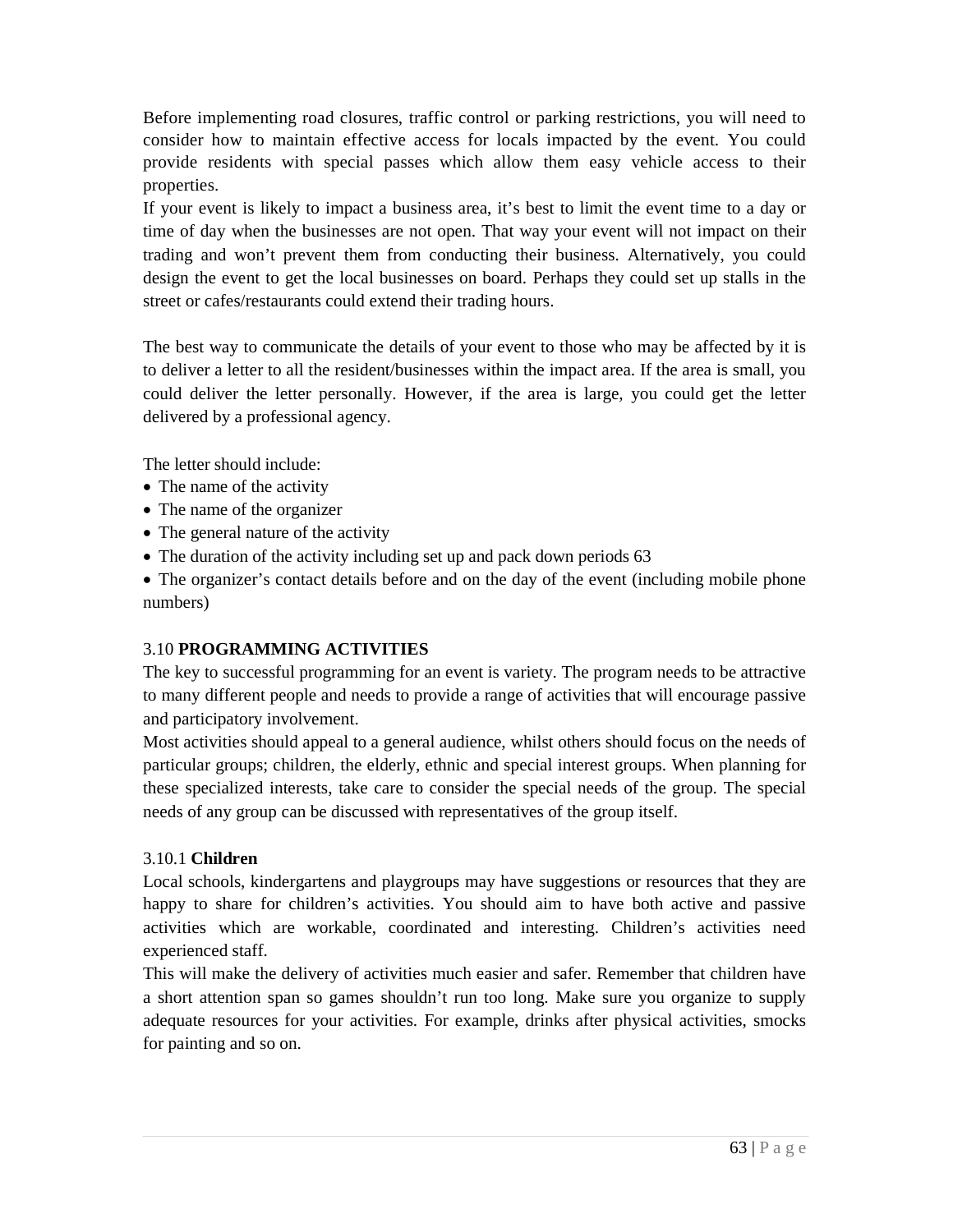### 3.10.2 **Teenagers**

Youth clubs, scouts, girl guides, high schools and colleges can all be approached for ideas and participation. Each group will have a particular skill or resource that can be used in your event program.

### 3.10.3 **Professional Performers**

Finding professional performers is a matter of using whatever contacts you can to get in touch with the performer you want. Look in the Yellow Pages under 'Event Management' - some of the companies listed may be able to arrange entertainers or Comperes for your event. Make sure you check the costs involved. Visit other events and festivals and talk to performers who appear suitable for your event. Ask them what they charge and if they would be interested in performing at your event. Gather contact phone numbers whenever possible.

### 3.10.4 **Multicultural Groups**

Make sure you are aware of the cultural diversity of your community. Statistics New Zealand, local government, the Refugee and Migrant Service, Race Relations and other specific ethnic centers will help you with this information. When looking for groups to perform, look at the cultural groups within your community.

You may have to arrange for interpreters, particularly on the day of the event, for effective communication. If using ethnic performers develop the public's appreciation of their performances. You could do this by getting the Compare or group to talk about the history, significance or custom of a particular dance or display.

# 3.11 **GENERAL INFORMATION SHEETS**

It is convenient to have numerous copies of a general information sheet to be distributed to all parties requesting or needing information.

This information includes:

- date of event
- times of event
- venue name and address (a small map can be helpful)
- event organizers and contact numbers
- a contact name and phone number that can be used on the day of the event

Specific Information Sheets

Other information sheets are specific to different people participating in the event. These include:

A Site Map which shows:

- The position of the production area
- The position of the stage and stalls
- Access to the venue and parking
- Position of toilets, bins, changing tents etc
- Equipment storage (if workers need to know this)
- Information point
- First aid
- Public toilets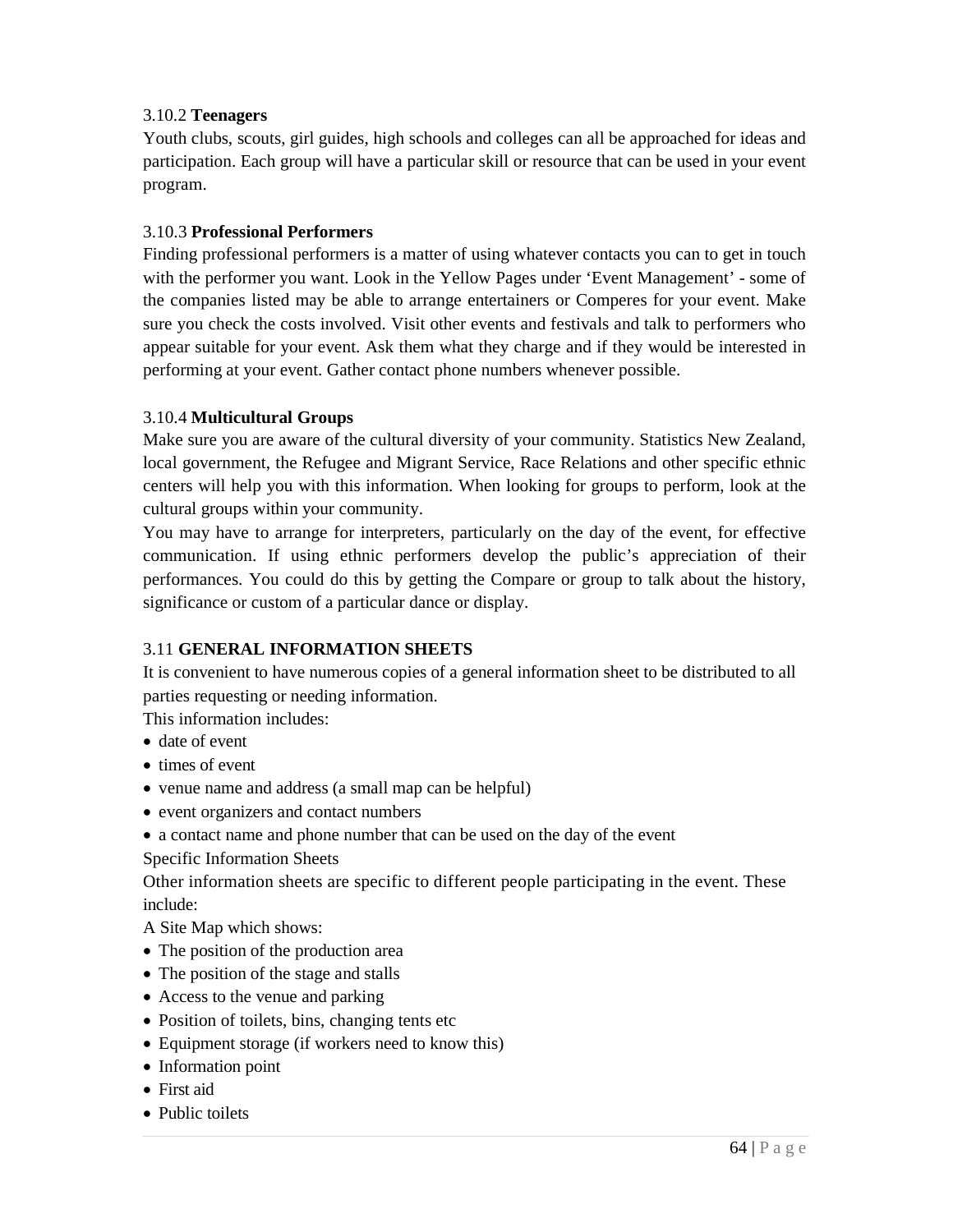•Key features e.g. amusements, ATM machine etc

A Running Sheet which includes the following information:

- •Stage name and location
- •Relevant staff names and roles eg. Stacey Simpson Stage Manager
- •Points of access for vehicles and parking
- •Compeer's name
- •Starting and finishing time of each performance
- •Any other information relevant about amenities

A Stage Plan which includes the following information:

- •Drawing of the stage and the direction it faces
- •Position of microphones
- •Position of amplifiers, instruments, speakers etc.
- •Position of sound engineer
- Number and position of power outlets

A Contact Sheet with names, roles and contact details for the main personnel, contractors and services (e.g. event organizer, stage manager, clean-up contractor, electrician, emergency services etc)

Remember, people with specific roles will require specific information:

- A Performer requires:
- A running sheet
- A Sound Engineer requires:
- A running sheet
- •A stage plan

A Stage Manager requires:

• A running sheet

•A stage plan

Contact phone numbers for all performers

#### **SELF ASSESSMENT EXERCISE**

1. Mention the requirements to considered in other to hold an event in the public place

2. Mention factors to consider in relation to insurance, damage to property and health and safety issue when organizing an event

### 4.0 **CONCLUSION**

This unit demonstrates an understanding of relevant theory and how it can be usefully applied to organizations wishing to hold an event to improve practice.

It also Identify the essential issues within the organization, planning and implementation of events and the relevance to their particular roles and responsibilities.

It Monitor, review and evaluate the processes and outcomes of new perspectives on the management of events.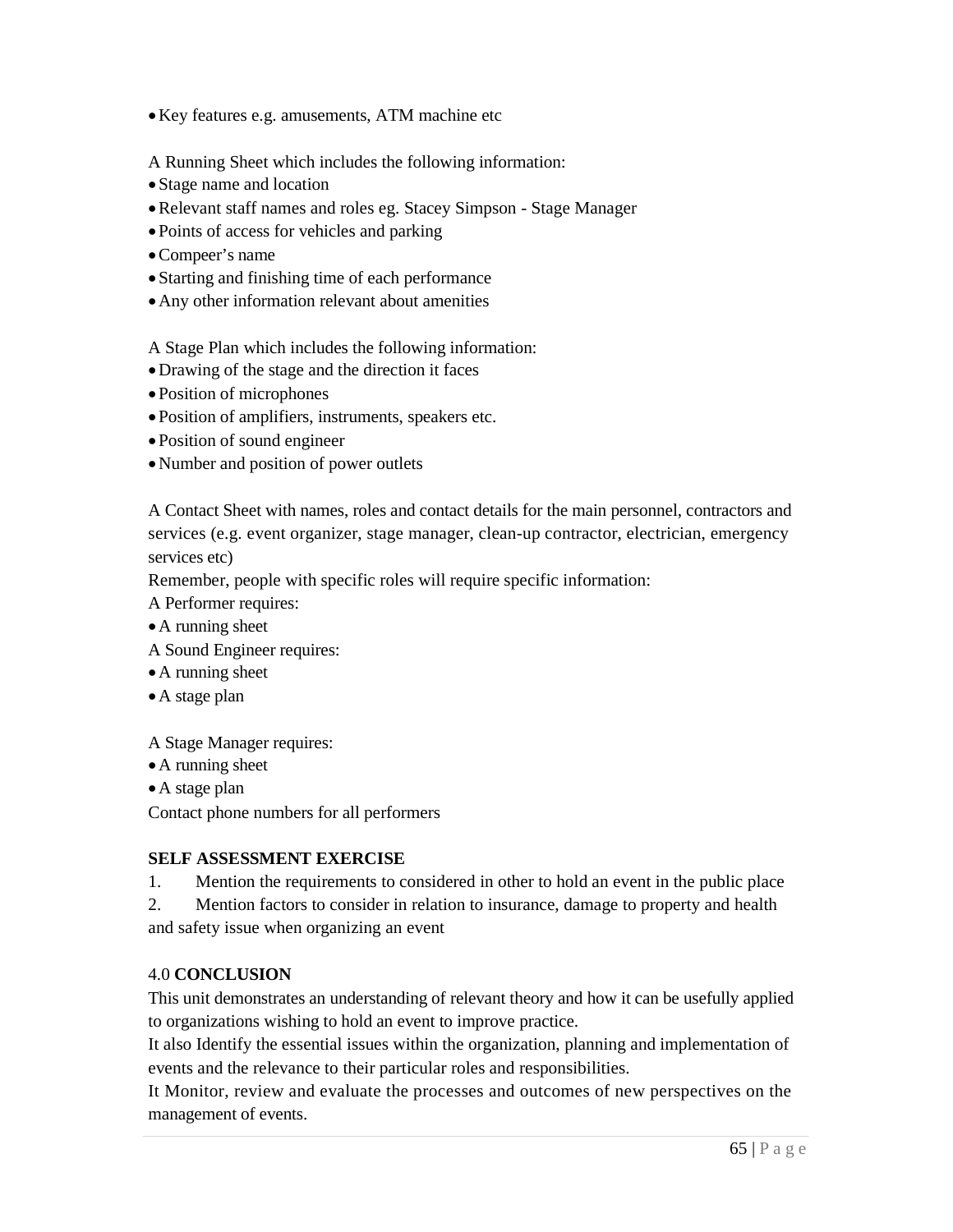## 5.0 **SUMMARY**

This unit explains mutually supportive environment that values the experience of participants and enables them to reflect upon, evaluate and value their own experiences.

This unit examines a range of theoretical perspectives that can be applied to improve practice and enable participants to be more effective practitioners in Events Planning, Organization and Implementation within both their own organizations and countries.

### 6.0 **TUTOR MARKED ASSIGNMENT**

I. Clearly define the evaluation criteria for an event

II. Refer back in your mind, to an event you have been closely involved with from its original conception / idea, Consider and note down the stages that you went through right from the start to its final completion.

### 7.0 **REFERENCE**

http://www.wellingtonwaterfront.co.nz/events/events\_planning\_guide/organising\_an\_event\_t\_ he\_process

Phil Williamson (FHEA, MSc Events, Cert Ed, DMS, BA) is a Senior Lecturer in Events Management. 12 years experience of delivering to undergraduate, postgraduate, industry. Phil's practitioner experience was with leading UK commercial event organizations.

Tilcho Ivanov (Prof. Dr is a Professor in Branch Economics and Management and Economic Analysis at the University of National and World Economy and Varna Free University "Chernorizets Hrabar". He has more than 30 years of experience in different economic sectors.

Carmen Anton Ortin is part of the staff of Fundación Universidad Empresa Region of Murcia (FUERM). She is graduated in Marketing, public relations in companies and international commerce. 12 years professional experience in event management and planning.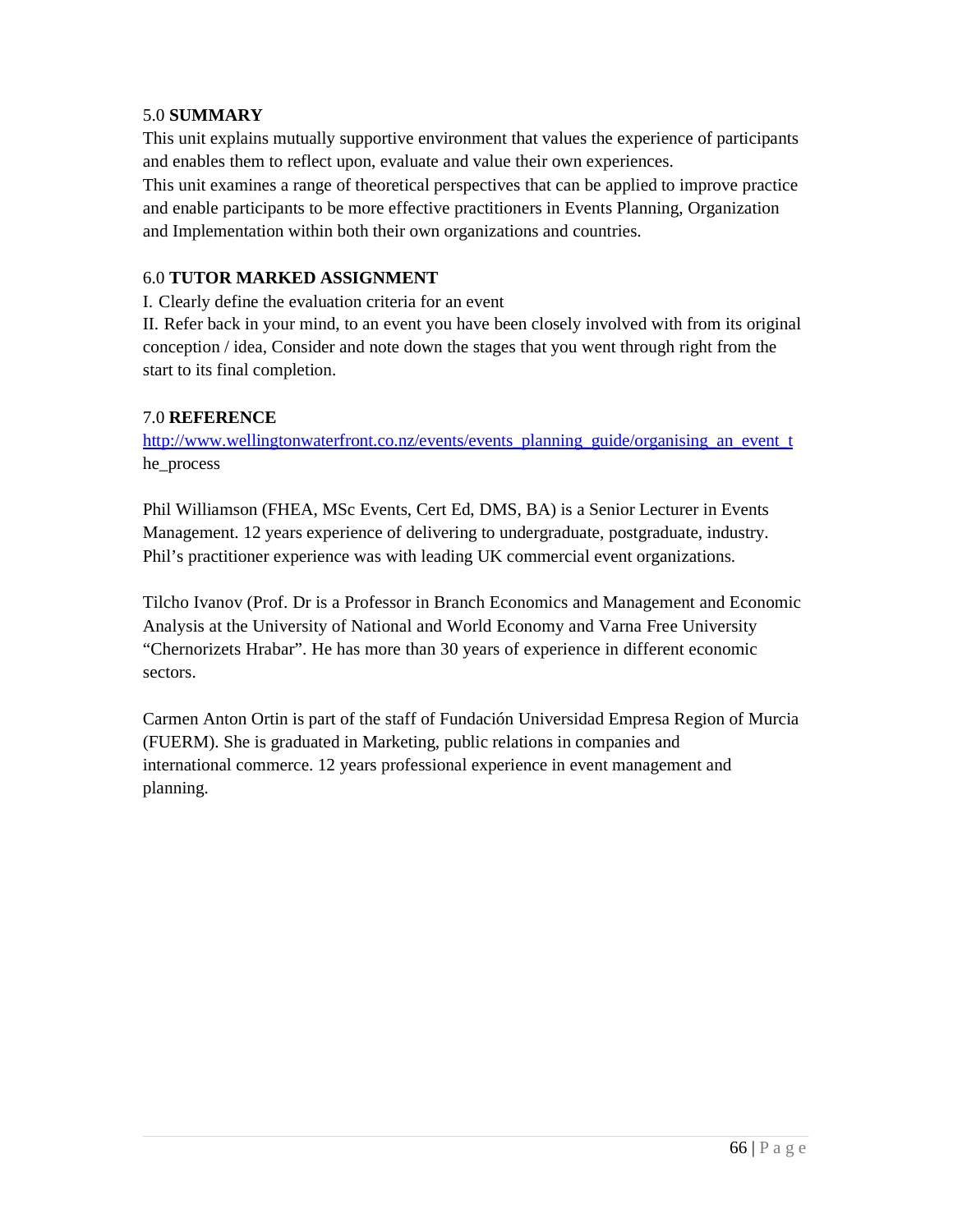# **MODULE 3**

## **Unit 2: EVALUATION TECHNIQUE FOR FACILITIES AND SPECIAL EVENTS**

### **CONTENTS**

1.0 INTRODUCTION 2.0 OBJECTIVES 3.0 MAIN CONTENT 3.1 Events 3.2 Key Points on Planning 3.3 Benefit of Planning 3.4 The Event of Planning Process 3.5 Convention, Conference Organizing 4.0 CONCLUSION 5.0 SUMMARY 6.0 TUTOR MARKED ASSIGNMENT 7.0 REFERENCES

### 1.0 **INTRODUCTION**

The events industry is a complex, dynamic environment and as such the aims of this unit is to ensure that individuals working in the area of Events Planning, Organization and Implementation are:-

- Current in their knowledge of theory within the field and can apply it in appropriate professional problem solving event situations.
- Able to propose and evaluate solutions to problems arising in a professional events planning context
- Able to reflect on personal and professional practice and improve such within the field of adult education

### 2.0 **OBJECTIVES**

It is expected that at the end of this unit you should be able to:

I. Mention the key point in planning

II. Mention the benefit of planning

#### 3.0 **MAIN CONTENT**

#### 3.1 Event

Event definitions give us a starting point from which to progress. Many of the definitions below are from academic / practitioners and do assist in that they can give focus and clarity. They are however contentious in their nature, but do assist practitioners in engaging and debating with the subject matter.

"Events are temporary occurrences ...They have a finite length, and for planned events this is usually fixed and publicized." (Getz 1997, p 4)

Getz (1997) further comments that "events are transient, and every event is a unique blending of its duration, setting, management, and people".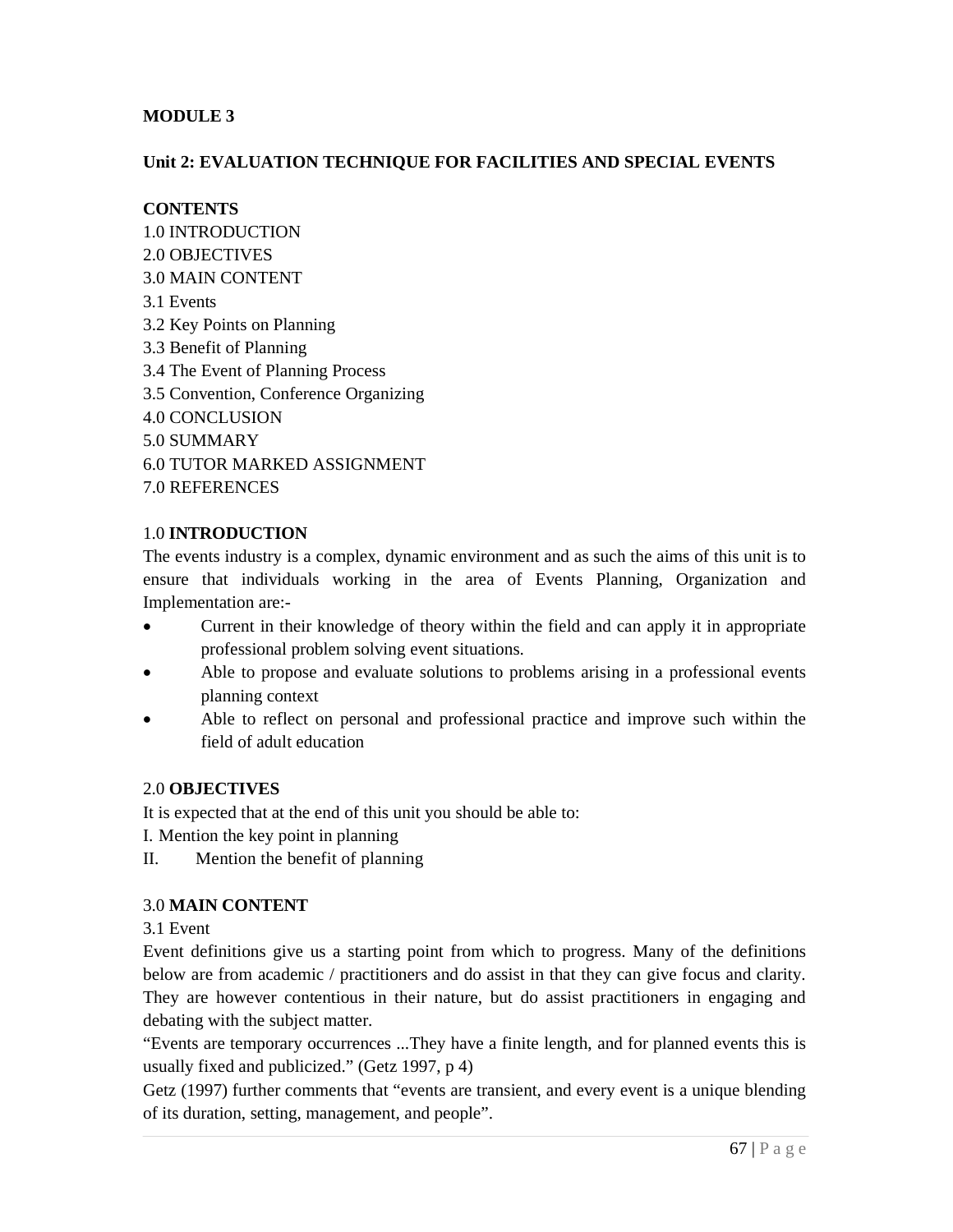Within this quote, key words are evident and will be explored in further detail in future chapters. It does however note the blending and linkages between the disciplines of management, time, staff, attendees (people) and venue(s). Underpinning all will be the planning and organizing of these resources.

"A unique moment in time celebrated with ceremony and ritual to satisfy specific needs." (Goldblatt, 2005)

With regard to special events it is suggested that there is no one standardized definition as opinions vary. Due to such lack of clarity, definitions from the perspectives of both event organizer and guest are used.

- 1. A special event is a one-time or infrequently occurring event outside the normal program or activities of the sponsoring or organizing body.
- 2. To the customer or guest, a special event is an opportunity for a leisure, social, or cultural experience outside the normal range of choices or beyond everyday experience. (Getz, 1997, p.4)

"Special events are that phenomenon arising from those non-routine occasions which have leisure, cultural, personal or organizational objectives set apart from the normal activity of daily life, whose purpose is to enlighten, celebrate, entertain or challenge the experience of a group of people"

# 3.2 **KEY POINTS ON PLANNING**

- Successful planning ensures that an organization/event remains competitive.
- It creates ownership of strategies and communicates this to the organization
- It consists of establishing where an organisation is at present, where it is best placed to go in the future, and the strategies and tactics needed to achieve that position.

# 3.3 **BENEFITS OF PLANNING**

- It enables managers to detect and solve problems
- Alternative strategies are highlighted for consideration
- Staff responsibilities are clarified
- Uncertainty about the future is reduced, thus minimizing resistance to change.

It is true that events can be staged without any formal planning or management structure. But as events become larger, complex and demand greater resources in terms of finance, people, time and expertise all the theories and techniques of business management can be applied.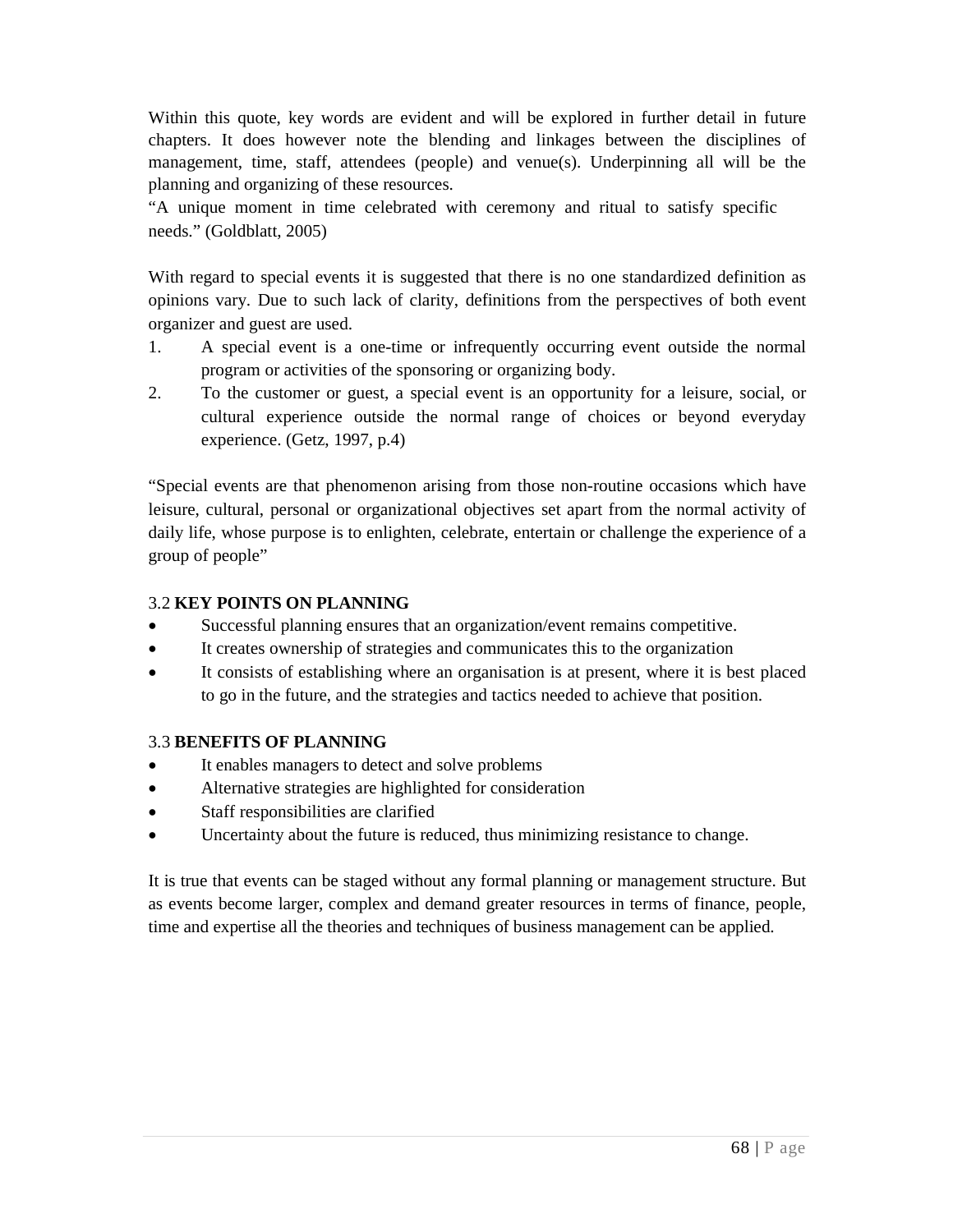### 3.4 **THE EVENT PLANNING PROCESS**



### 3.5 **CONVENTION, CONFERENCE ORGANIZING**

It is vital that the convention program meets and the overall event objectives. Each event will of course vary within content, location, delegate makeup, duration, style etc. There is however a trend toward a more business focuses in addition to a learning, participatory focus.

Some of these answers may on the surface seem rather self - evident, but allocating time to research these issues can benefit your organization in terms of time management, focus and clarity and in the end ensure the event succeeds and repeat business is more likely.

Organizers need to spend more time on attention to programme / session design. Participants and potential partners from a variety of differing cultures are complex human beings with all the emotional baggage attached and so they do require perhaps a new approach to the organizing of their conventions, meetings.

Attention should focus also on the design of lunches, receptions, and other networking sessions in and out of the main scheduled convention, meeting times. If the event combines a business programme with a social; programme, the social itinerary will require planning and creativity from the organizer team in order to make the event memorable. Finding the right mix of convention speakers and participants is not easy and requires thought. Some further thoughts from industry have included: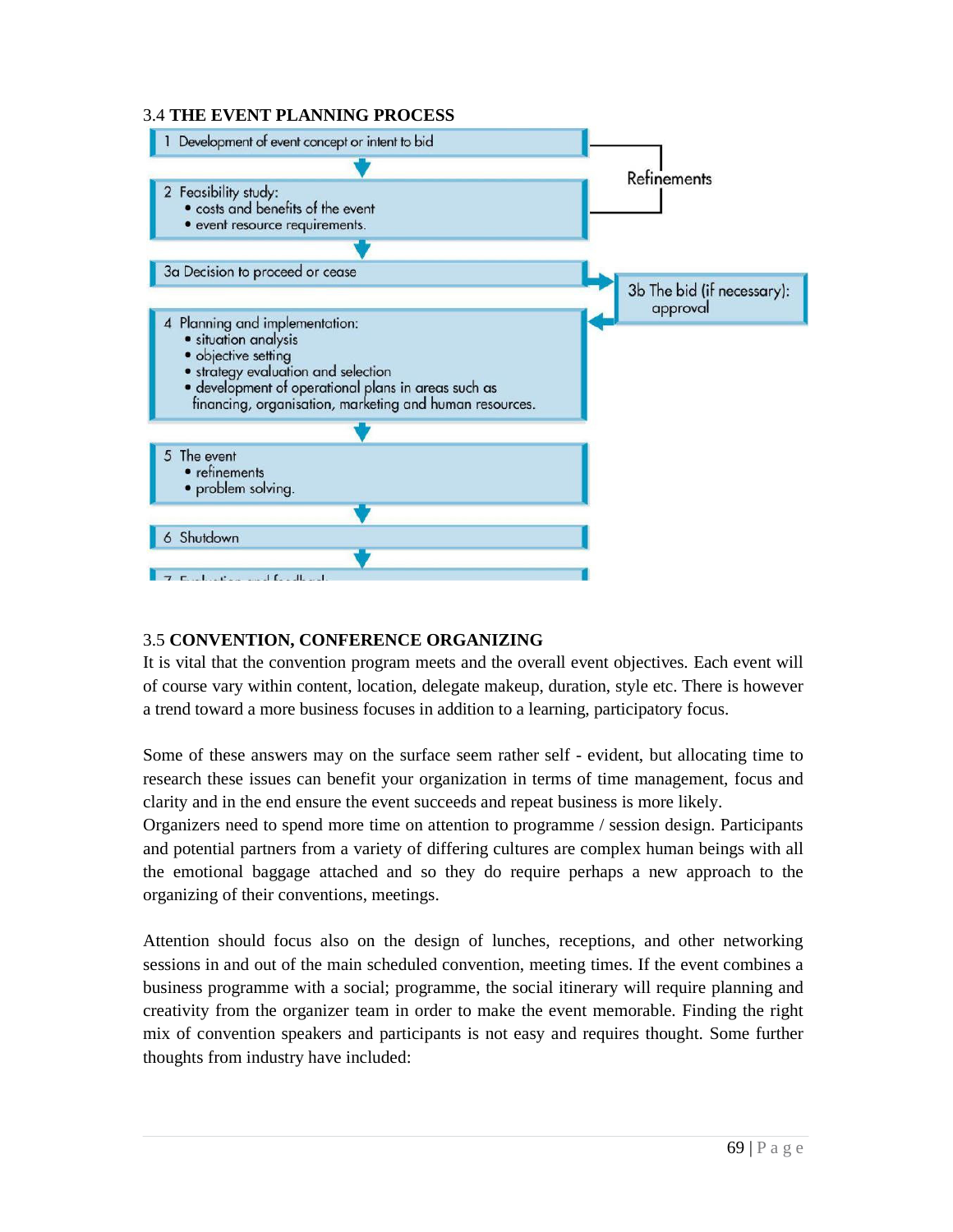The "Five D's" of new meetings:

- Dialog rather than meeting;
- Dedication and involvement of participants;
- Design of format, agenda, and surroundings;
- Digital media;
- Dramatizing content.
	- (Copenhagen Convention and Visitor Bureau (CVB), 2007)

The choice of speakers, workshop leaders is crucial and in many cases such a decision may be imposed upon the organizer by senior management. In such a case, the organizer's role is to ensure that speakers are well briefed about the conventions aims and objectives as well as their own presentation.

- Concise presentations: The selection, briefing and fitting of presentations within the overall programme to timed deadlines is the key.
- Social integration and interaction and sharing knowledge in small groups are important.

Promote opportunities for interactivity, engagement. Maximize networking among participants.

• Effective facilitation: If a meeting is to introduce new learning techniques, it must be facilitated by a skilled moderator.

1. The aim of a MISSION STATEMENT is to specify the purpose of the events, the philosophy and values that guide it, and the scope of the business.

A mission statement must be:

- •Short, clear, understandable
- •Goal-oriented, provides direction and focus
- •Defines firm's domains of operation and criteria for success
- Inspiring and motivational, gives employees a sense of belonging
- •Reflects the company's strategy
- 2. Two types of objectives: financial & strategic
- 3. Crafting a Strategy to achieve performances: 5 approaches
- •Macroeconomic Analysis
- Industry Analysis
- •Game Theory
- •Capabilities-Based-Strategy formulation
- •Dynamic capabilities and evolutionary thinking

4. Strategy implementation is fundamentally an administrative activity and includes the following components:

- Building an organization capable of carrying out the strategy successfully establishing a Strategy-supportive budget
- Installing internal administrative support systems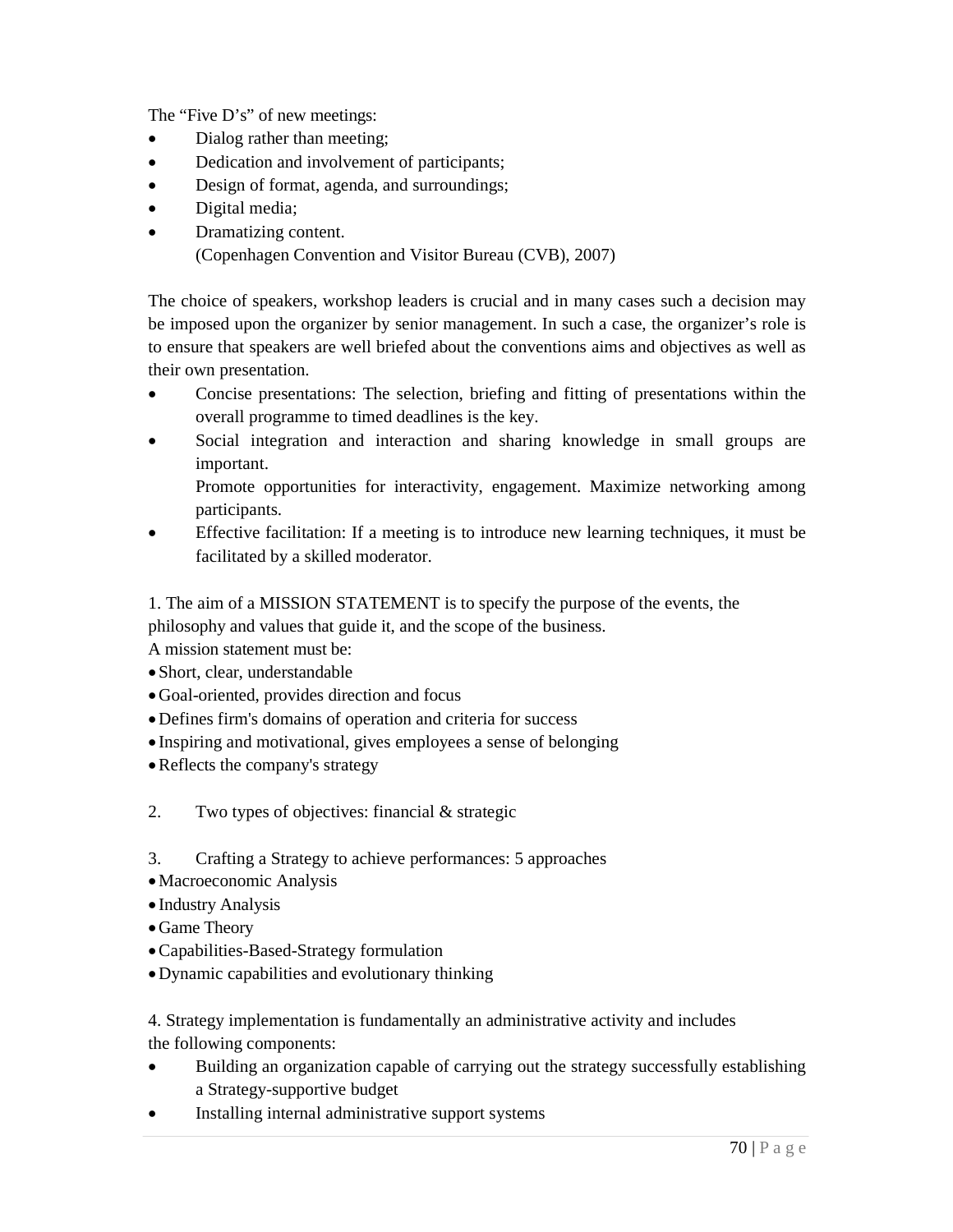- Devising rewards and incentives that are linked to objectives and strategy
- Shaping the corporate culture to fit the strategy exercising strategic leadership

5. Doing the tasks of strategic management is an ongoing responsibility. Managers must constantly evaluate performance, monitor the situation, and decide how well things are going

- Altering the organization's long-term direction
- Redefining the business
- •Raising or lowering performance objectives
- Modifying the strategy
- Improving strategy execution

#### **SELF ASSESSMENT EXERCISE**

- 1. Mention the event planning process
- 2. Explain the aim of mission statement

#### 4.0 **CONCLUSION**

This unit demonstrates an understanding of relevant theory and how it can be usefully applied to organizations wishing to hold an event to improve practice.

It also Identify the essential issues within the organization, planning and implementation of events and the relevance to their particular roles and responsibilities.

It Monitor, review and evaluate the processes and outcomes of new perspectives on the management of events.

### 5.0 **SUMMARY**

This unit explains mutually supportive environment that values the experience of participants and enables them to reflect upon, evaluate and value their own experiences. This unit examines a range of theoretical perspectives that can be applied to improve practice and enable participants to be more effective practitioners in Events Planning, Organization and Implementation within both their own organizations and countries.

### 6.0 **TUTOR MARKED ASSIGNMENT**

I.Mention the aims of individuals working in the area of event planning

II. Define the term 'event'

### 7.0 **REFERENCE**

A. L. Stinchcombe, "Social Structure and Organizations," in Handbook of Organizations (Chicago: Rand McNally, March 1965), 142-93.

Josef Bruderl and Rudolf Schussler, "Organizational Mortality: The Liabilities of Newness and Adolescence," Administrative Science Quarterly 35 (1990): 530-47.

Elaine Romanelli, "Environments and Strategies of Organization Start-Up: Effects on Early Survival," Administrative Science Quarterly 34 (1989): 369-87.

L. Richardson, "The Mechanics of Failure," Asian Business, November 1991, p. 85. S. 73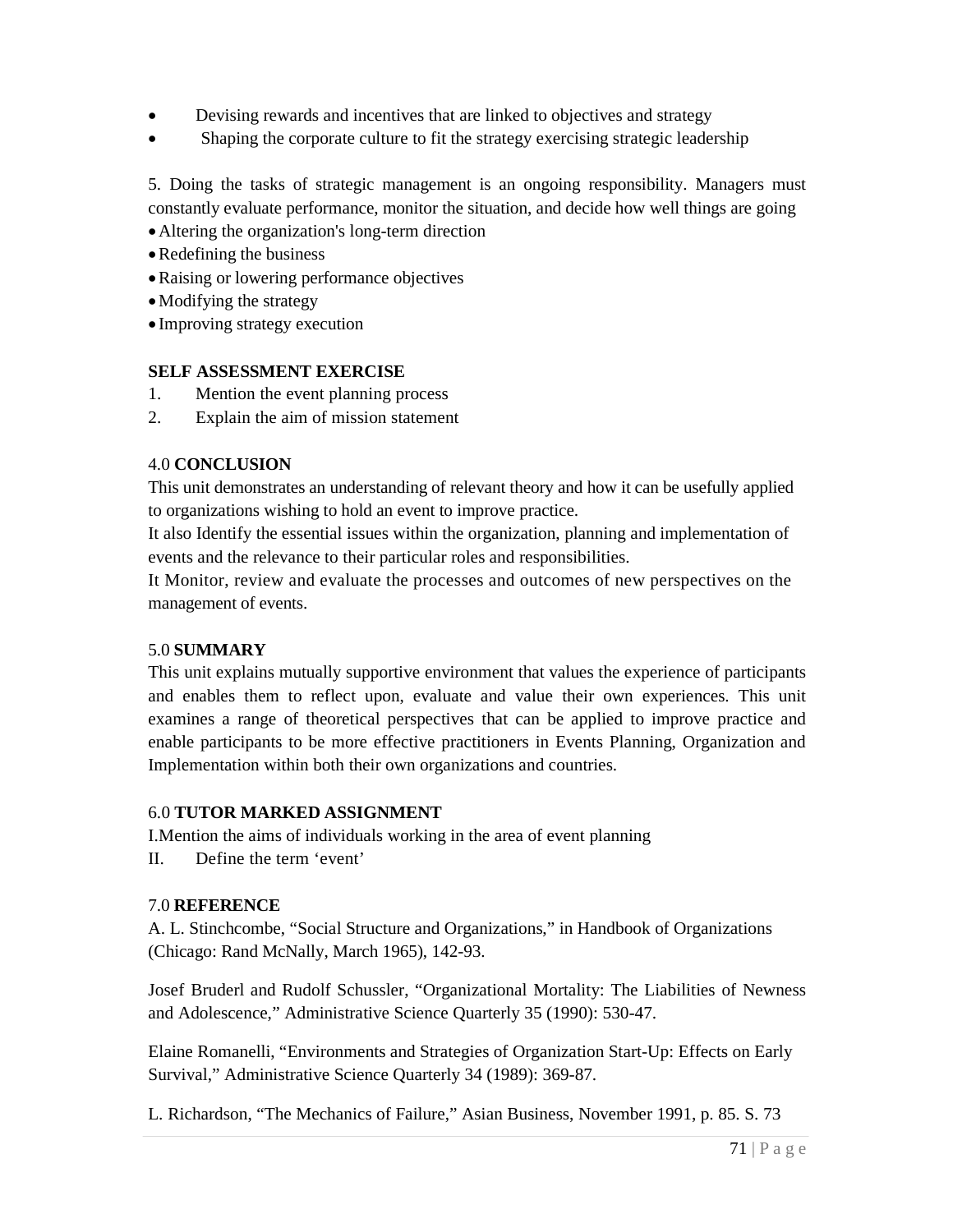## **MODULE 3**

# **UNIT 3: CONTROL SYSTEM FOR FOOD AND BEVERAGES IN LODGING FACILITIES MANAGEMENT**

#### **CONTENTS**

1.0 INTRODUCTION 2.0 OBJECTIVES 3.0 MAIN CONTENT 3.1 Financial Performance 3.2 Sustainability 3.3 Brand Equity 3.4 Competitive Situation 3.5 Multiple and Varied Products 3.6 Customer Satisfaction 3.7 Product Safety and Security 4.0 CONCLUSION 5.0 SUMMARY 6.0 TUTOR MARKED ASSIGNMENT 7.0 REFERENCES

### 1.0 **INTRODUCTION**

It has never been tougher to build and sustain a successful food and beverage business than it is today. Food and beverage companies face an array of increasingly complex issues and questions—and the manner in which they choose to respond will shape the future of the industry for many years to come.

Over the past 12 months, researchers have carried out tests on leading manufacturers, retailers, and food service companies from around the world. This research provides unique insight into the current challenges facing the industry.

### 2.0 **OBJECTIVES**

It is expected that at the end of this unit you should be able to: I. Mention the three major sustainability objective II. Explain the level of professionalism of event changing systems for food and beverage services.

### 3.0 **MAIN CONTENT**

Food and beverage manufacturing industry must be staffed at all levels by individuals who are well equipped with the knowledge, skills and appropriate attitudes to satisfy the demands of this dynamic industry.

This global training can best be realized through a dedicated partnership between the specialized educational institutions and the tourism sector. A partnership such as this should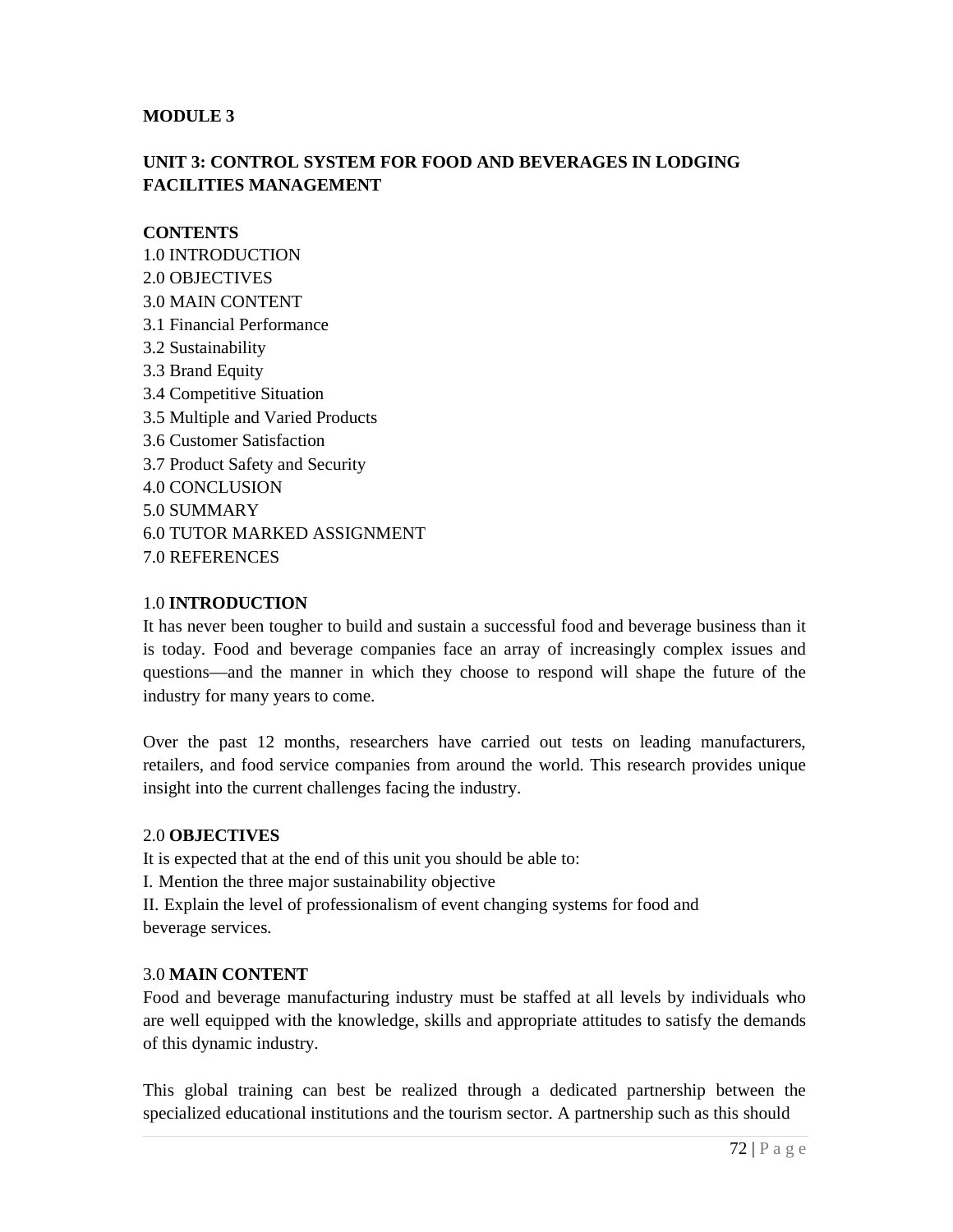effectively garner the requisites of the industry, thereby making it possible to provide students with the essentials to contribute to a prosperous

Food and beverage manufacturing has come a long way over the years. Yet, ever expanding product lines coupled with increasingly complex supply chains and tough competition for shelf space make for an industry hungry to maximize production efficiency without eroding already tight profit margins.

Computerization control equipment and software should irrefutably become indispensable parts of your production process, it is essential that you find just the right combination to suit the particular needs of your enterprise or leisure facility.

Global market forces are driving the continual evolution of the food and beverage industry. Consolidation, changing consumer preferences and increasing government regulations are dramatically impacting manufacturing and business strategy. In this fiercely competitive marketplace, you must offer a greater variety of products to meet consumer demand. At the same time, you must consistently and cost-effectively produce high quality products. To be successful, you need to focus on three key

## 3.1 **FINANCIAL PERFORMANCE**

In today's global marketplace, where growth via acquisition is prominent, the key to sustained positive financial performance is the ability to understand and respond to consumer demands and competitive pressures while reducing cost of production.

### 3.2 **SUSTAINABILITY**

Manufacturers want to have a positive impact on society and the environment. In addition, they want to turn sustainability challenges into business advantages. At the heart of a wellplanned sustainability program is the belief that corporate investment in environmental and social responsibility must strengthen business performance to be successful. It must reduce environmental impact; achieve genuine economy in the use of resources, deliver a return on investment, and enhance the equity of your company.

Through automation, three major sustainability objectives can be addressed:

- Energy conservation and efficiency
- Environmental responsibility and resource management
- Safety for workers, machinery, processes and products

# 3.3 **BRAND EQUITY**

Customer loyalty is key to the success of your business, and maintaining customer loyalty is achieved through consistently manufacturing high-quality products, batch after batch. In doing so you add value to your brand. Therefore, protecting your brand equity is the core to financial strength, whether you are providing a local product, a high-value import, or a global mega-brand.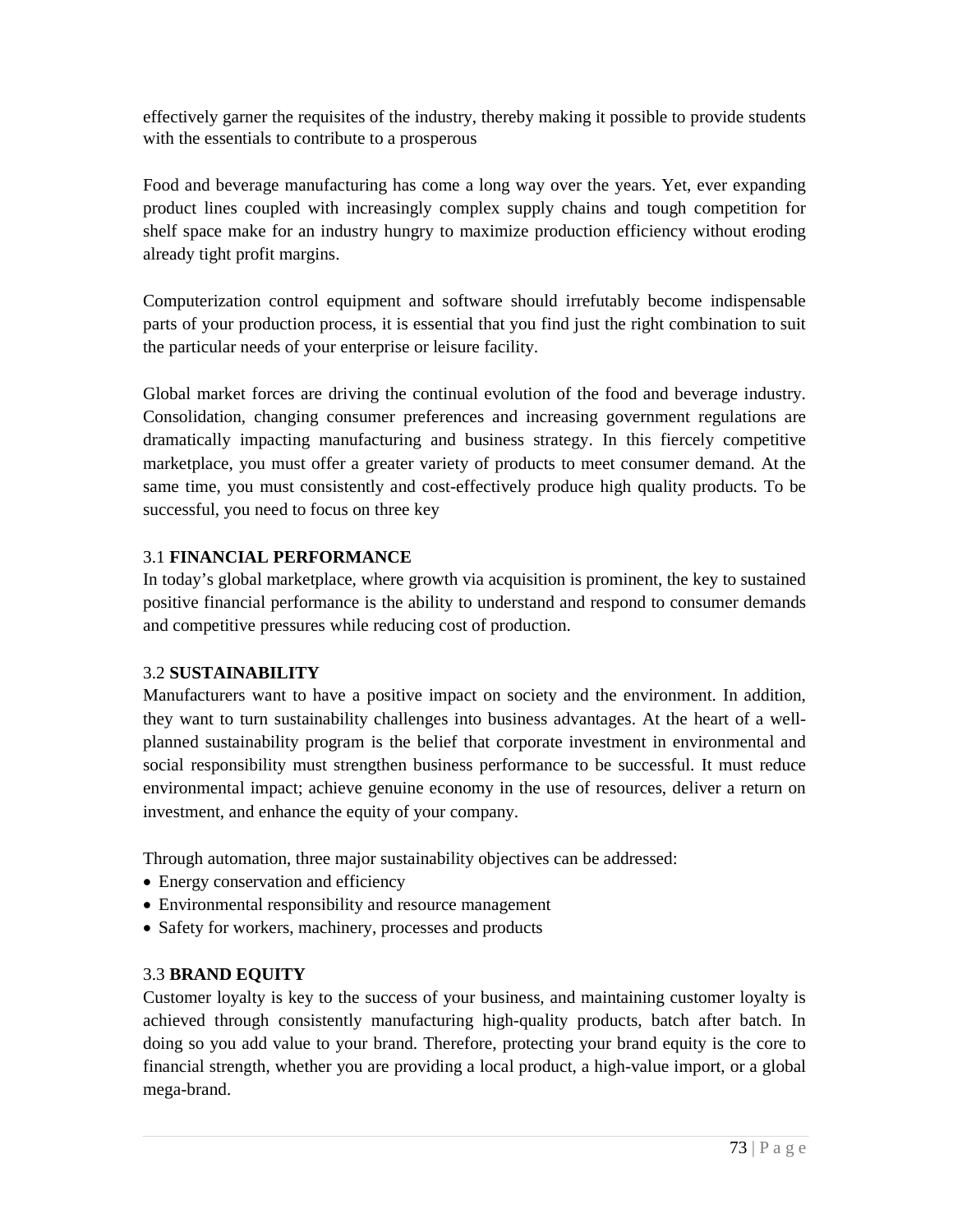## 3.4 **COMPETITIVE SITUATION**

Producing quality goods at the lowest possible cost is a major concern. Manufacturers are responding by identifying opportunities to improve production efficiency by using information systems that monitor operations and provide the capability to analyze results and determine the root cause of problems. The performance of assets is being improved as maintenance regimes are stepped up with improved support and better management of spare parts. And, you are reducing utility costs by installing information systems to monitor utility usage and identify opportunities to reduce costs.

# 3.5 **MULTIPLE AND VARIED PRODUCTS**

We live in a mass-customized society – one where consumers want it their way, with the quality and cost levels that they have come to expect. This creates significant pressure on food and beverage manufacturers who have the difficult task of meeting the ongoing evolution of consumer demand. Today's consumers run the gamut – from those who want healthier choices to others who want more convenient packaging and unique flavors. This increased volume and diversity of products is causing plants to design their lines based on shorter production runs with more changeovers.

Meeting these demands requires operational flexibility. You must be able to easily add new products to the mix, change recipes on the fly and quickly implement new operational procedures. In addition, you must execute these changeovers while meeting high sanitation and environmental requirements. All of this has to be done smoothly to reduce time-to-market and limit the impact on operations.

# 3.6 **CUSTOMER SATISFACTION**

While speed and flexibility are crucial, plants must also take the steps needed to ensure the highest quality possible. The key to maintaining brand equity, which is paramount in this industry, is product consistency — not only batch-to-batch, but facility-to-facility. To meet these consistency requirements, companies need advanced automation and information technology.

This technology will help ensure that each batch and each operation is performed the same as the previous one, while simultaneously allowing operators to compensate for process changes and raw material variability that can impact the finished product.

# 3.7 **PRODUCT SAFETY AND SECURITY**

As concerns over food safety and transparency continue to grow in the minds of consumers, you are required to improve the processes you have in place that monitor quality and track material through the facility. At each critical control point of the production process, systems are being installed to monitor operations in order to verify that operations have been properly executed.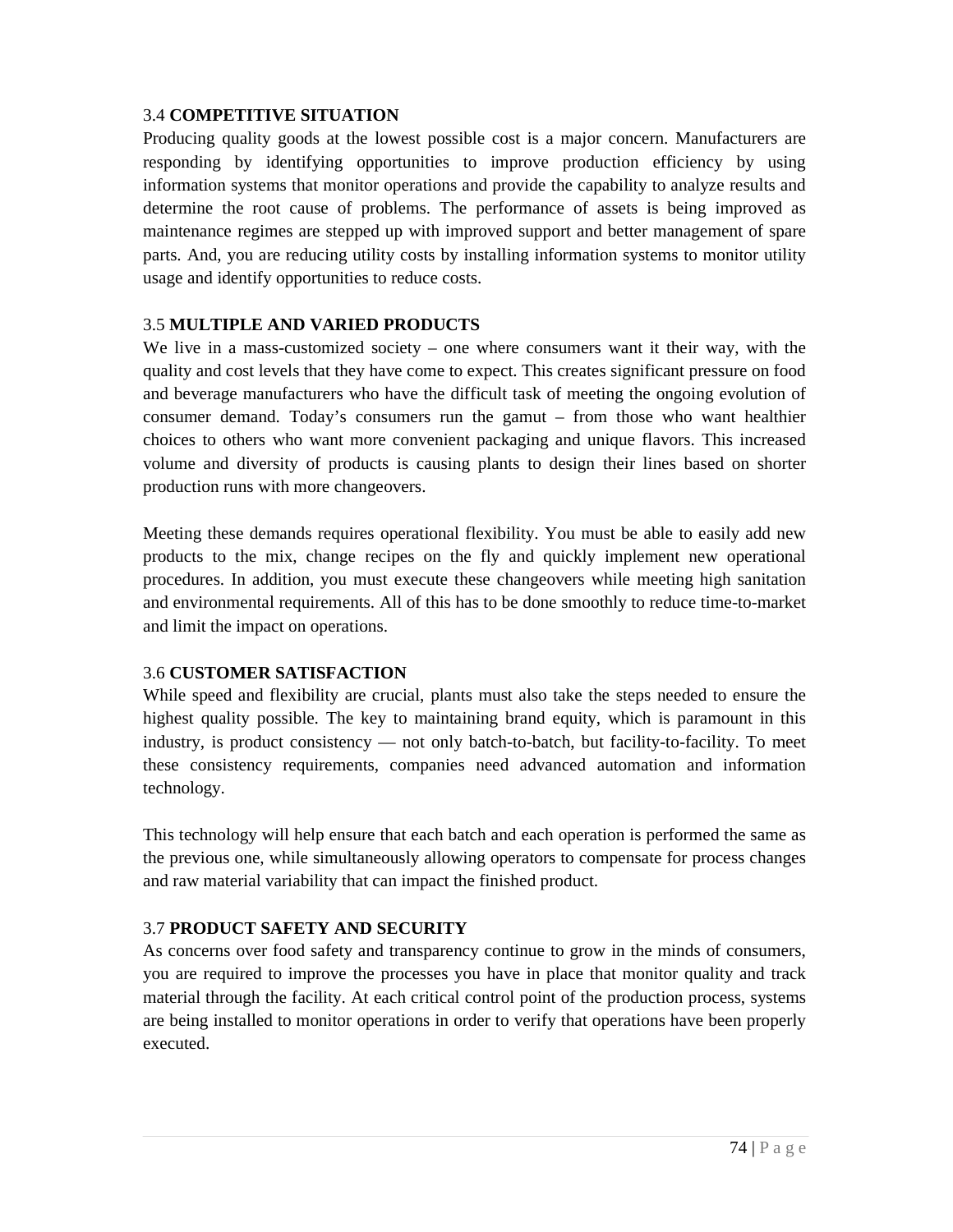Systems are being implemented to track all raw and in-process material through the entire facility to meet regulations and provide information if a product recall is required.

You may be looking at the vulnerability of the networks, automation and information systems and implementing changes to protect your systems from intruders.

### **SELF ASSESSMENT EXERCISE**

Explain the following terms

- 1. Competitive Situation
- 2. Multiple and varied products
- 3. Customer satisfaction
- 4. Product safety and security

### 4.0 **CONCLUSION**

In this unit, you have learned about Food and beverage manufacturing, Financial Performance, Sustainability, Brand Equity, Competitive Situation, Multiple and Varied Products, Customer Satisfaction and Product Safety and Security

## 5.0 **SUMMARY**

As explained in this unit, Food and beverage manufacturing has come a long way over the years.

Yet, ever expanding product lines coupled with increasingly complex supply chains and tough competition for shelf space make for an industry hungry to maximize production efficiency without eroding already tight profit margins. 77

The Tourism/Hospitality Industry must be staffed at all levels by individuals who are well equipped with the knowledge, skills and appropriate attitudes to satisfy the demands of this dynamic industry.

This global training can best be realized through a dedicated partnership between the specialized educational institutions and the tourism sector. A partnership such as this should effectively garner the requisites of the industry, thereby making it possible to provide students with the essentials to contribute to a prosperous Tourism/Hospitality Industry

# 6.0 **TUTOR MARKED ASSIGNMENT**

I. What is brand equity?

II. Describe product safety and security in regard to food and beverage service and production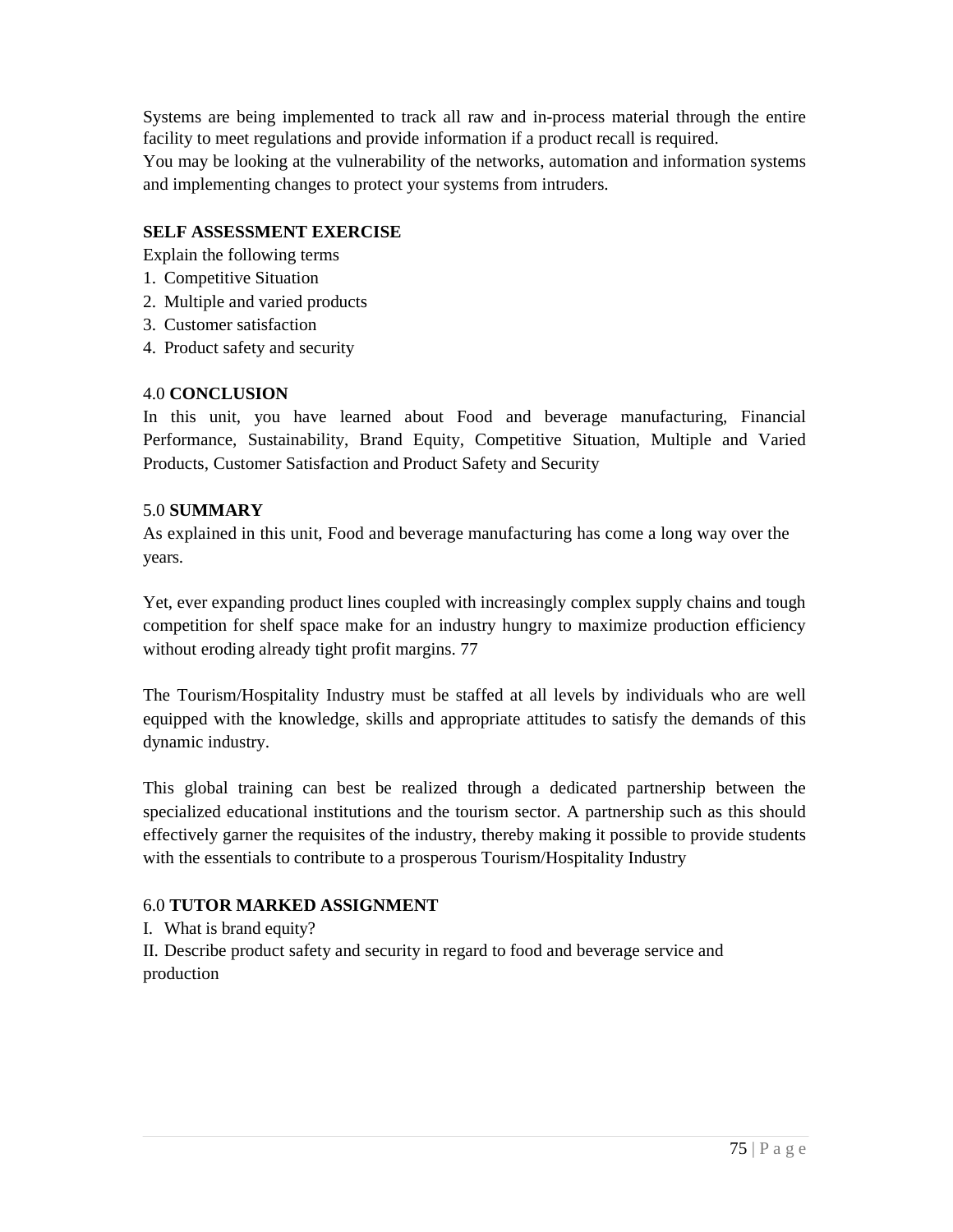### 7.0 **REFERENCE**

Dennis L. and John C. (2006): Food and Beverage Service. Book Power Publishers. London

Houston S. O. and Glenesk N. (1982): The professional Service of Food and Beverage. Beastford Academic and Education Ltd. London. Pg. 18 – 20

Luhcrap. D. Cousins, J. and smith, R (2002): Food and Beverage service. Hodder and stroughron Educational. A division of Hodder Headline Plc 338 Euston Road, London NWI 3BH

Onyike N. (1995): The role of hotels classification and its effect on the growth of the Hospitality Industry in Nigeria. A Research Project work for HND programme. Pg. 23-54. 78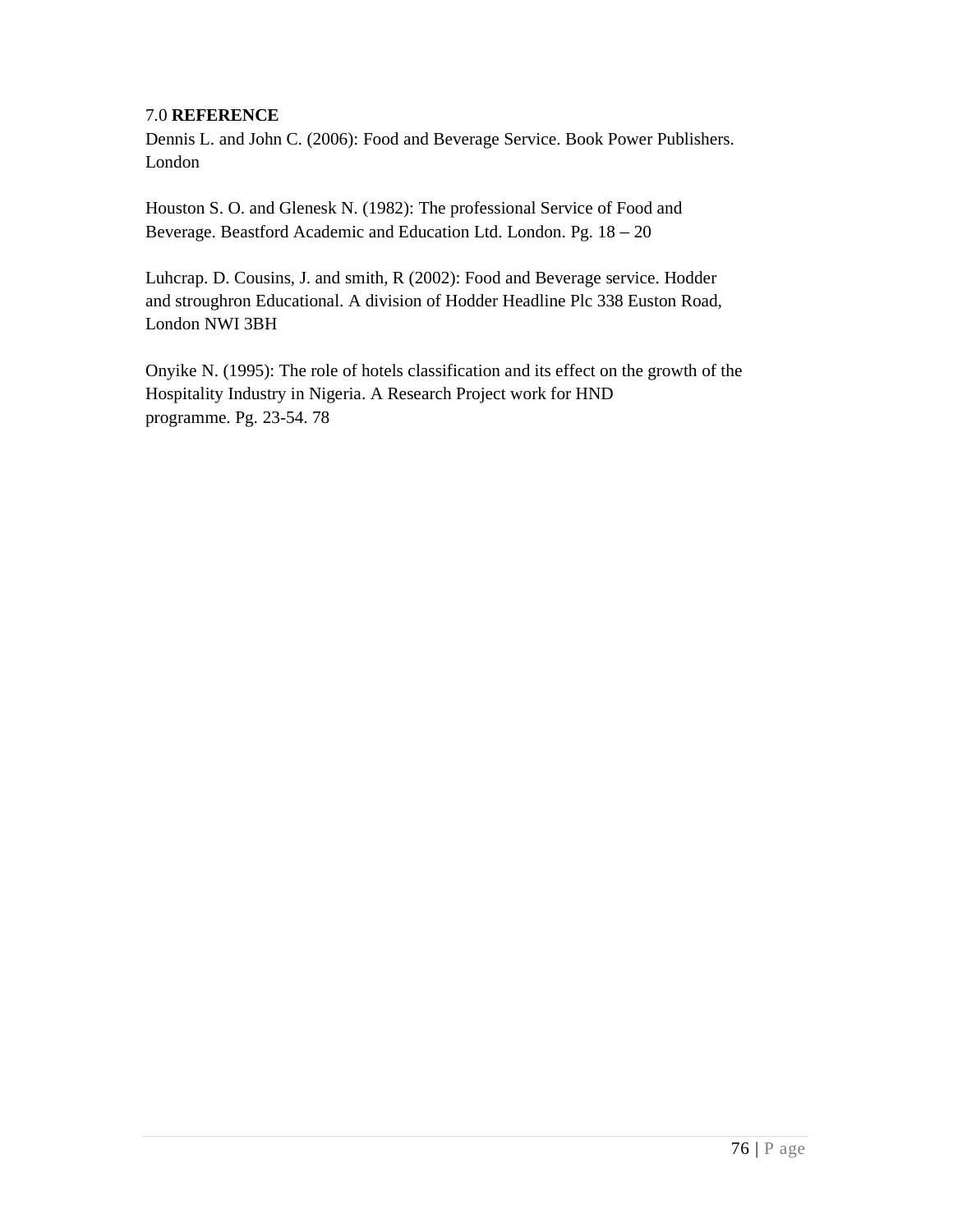# **MODULE 3**

## **Unit 4: FOOD COST IN LODGING FACILITIES MANAGEMENT**

### **CONTENTS**

1.0 INTRODUCTION 2.0 OBJECTIVES 3.0 MAIN CONTENT 3.1 Causes of Increased Food Prices 3.2 Increased Industrial Demand 3.3 Impact of Higher Food Prices 3.3.1 Trade 3.3.2 Subsidies 3.3.3 Increased Oil Prices 3.4 Impact on Consumer Behavior 3.4.1 The Silver Lining 3.5 Impact on Retailer and Supplier Strategies 4.0 CONCLUSION 5.0 SUMMARY 6.0 TUTOR MARKED ASSIGNMENT 7.0 REFERENCES

### 1.0 **INTRODUCTION**

Over the past three decades, consumers, retailers, and manufacturers have come to expect food prices to consistently fall relative to consumer income. This was part of a larger trend of declining relative commodity prices. In rich countries, food has become such a modest share of total consumer expenditure, that consumers can spend a large share of their total food budget on food services, such as restaurants, rather than simply purchasing ingredients for meal preparation. Low food prices have enabled consumers to purchase high-priced specialty foods, organic foods, and store-prepared meals. It has also allowed consumers to spend far more on many non-food items. Indeed, food retailers have struggled to offer higher value products in order to continue growing.

### 2.0 **OBJECTIVES**

It is expected that at the end of this unit you should be able to:

I. Explain the important of costing food and beverages

II. Mention what causes price increase in food in lodging facilities management 79

### 3.0 **MAIN CONTENT**

Since 2000, the prices of maize and rice have doubled while the price of wheat has tripled. In 2007 alone, wheat prices rose 52 percent while the Food and Agriculture Organization of the United Nations (FAO) reports that its global food price index rose 40 percent compared to only 9 percent in 2006. This raises several questions:

•Will this trend be sustained or is it ephemeral?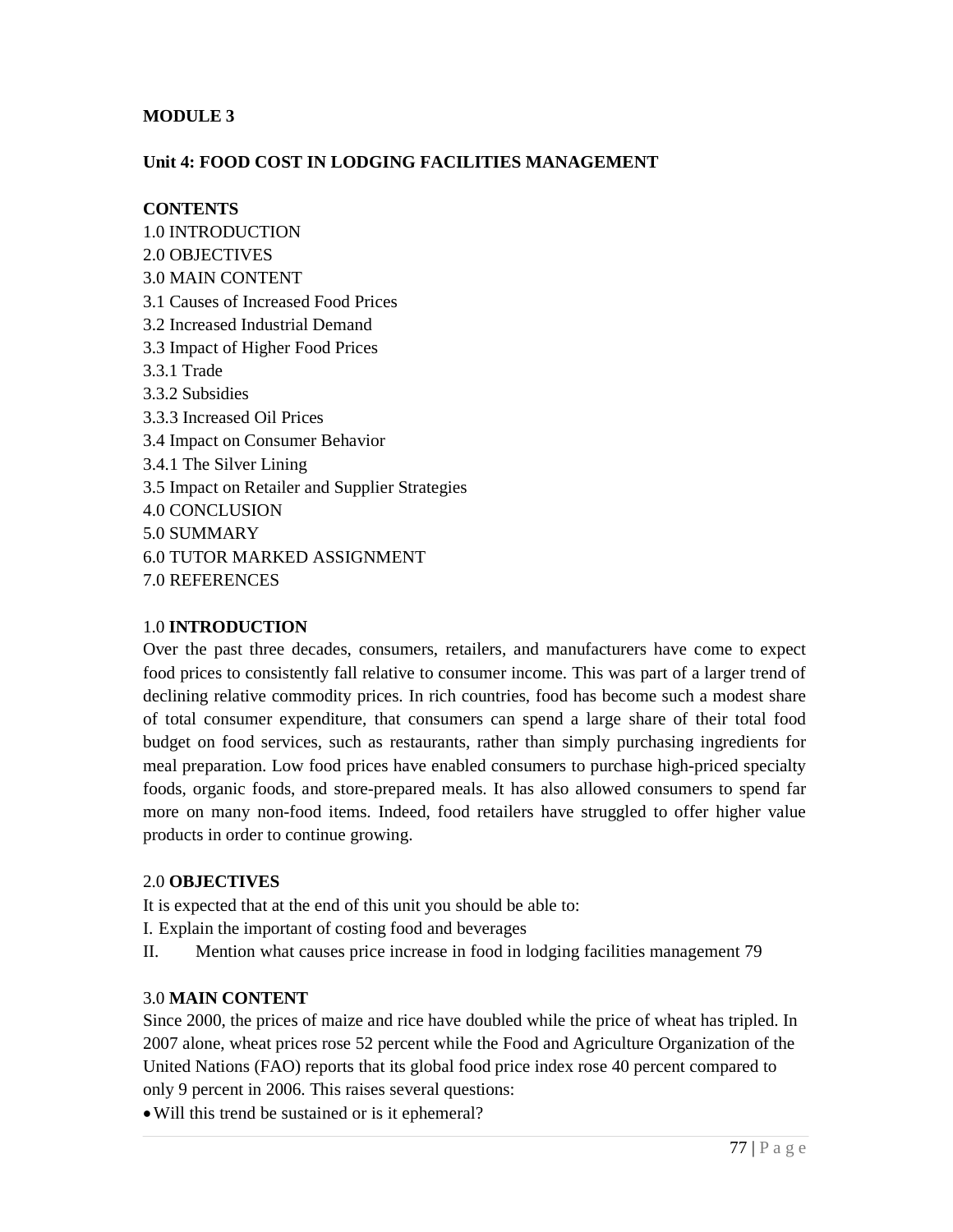- What impact will it have on consumer behavior?
- •What impact will it have on the business strategies of food retailers and suppliers?

## 3.1 **CAUSES OF INCREASED FOOD PRICES**

Increased consumer demand over the past 20 years, global economic growth has been very strong— especially in this decade and mainly due to rapid growth in large emerging markets such as China. As consumer incomes have grown, average meat consumption per Chinese consumer has more than doubled.

In India, while grain consumption remained flat from 1990 to 2005, consumption of meat, fish, and dairy products increased substantially. This means much higher demand for the grains needed to raise animals, since far more grain is needed to produce one kilogram of meat than one kilogram of bread or pasta. As incomes grow, consumers throughout the emerging world are shifting away from simple grains to vegetables, fruits, meat, dairy, and fish (see chart below).

Thus, upward pressure on grain prices is, in part, due to strong demand and shifting consumer preferences.

|            |       | $\sum_{i=1}^{n}$ |               |         |         |
|------------|-------|------------------|---------------|---------|---------|
|            | India | China            | <b>Brazil</b> | Kenya   | Nigeria |
| Cereals    | 1.0   | 0.8              | 1.2           | $1.1\,$ | 1.0     |
| Oil crops  | 1.7   | 2.4              | 1.1           | 0.8     | 1.1     |
| Meat       | 1.2   | 2.4              | 1.7           | 0.9     | 1.0     |
| Milk       | 1.2   | 3.0              | 1.2           | 0.9     | 1.3     |
| Fish       | 1.2   | 2.3              | 0.9           | 0.4     | 0.8     |
| Fruits     | 1.3   | 3.5              | 0.8           | 1.0     | 1.1     |
| Vegetables | 1.3   | 2.9              | 1.3           | 1.0     | 1.3     |
|            |       |                  |               |         |         |

Change in food-consumption quantity, ratios 2005/1990

Source: IFPRI - data from FAO 2007 80

# 3.2 **INCREASED INDUSTRIAL DEMAND**

Global demand for industrial use of cereals increased 25 percent since 20002. In the United States, the use of corn for ethanol production increased over 500 percent between 2000 and 2006 (see chart on ethanol production, next page). The principal reason for this was substantially elevated U.S. government subsidies for ethanol production, especially after 2005.

This has fueled a sizable global rise in the price of maize. Moreover, the in part, increased agricultural productivity in the past several decades was due to increased usage of petroleumbased fertilizer. If oil prices remain elevated indefinitely, this could retard usage of such fertilizer and, at the very least, retard productivity improvements. Based on expected supply and demand patterns, it is reasonable to anticipate that petroleum prices will remain elevated for the next several years.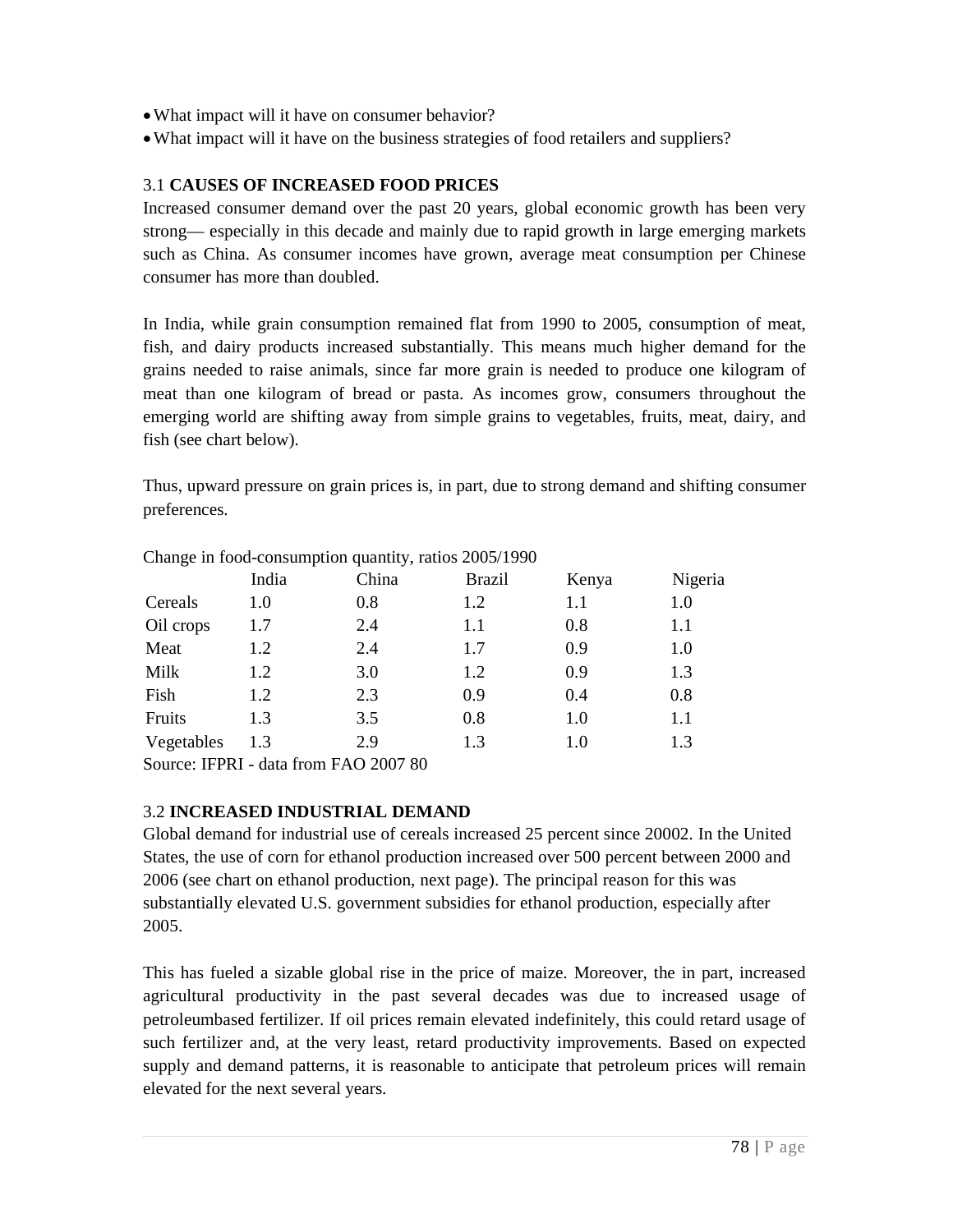A similar situation occurred from 1973-74 when oil prices quadrupled as a result of the Arab boycott following the October 1973 Arab-Israeli war. As a consequence, food prices surged. Over time, however, inflation-adjusted food prices dropped below pre-1973 levels.

# 3.3 **IMPACT OF HIGHER FOOD PRICES**

## 3.3.1 **TRADE**

Food exporters are benefiting from higher prices. Even in food-importing countries, producers are benefiting from higher prices. Higher food prices could have the effect in some countries of improving income distribution by raising the incomes of rural farmers relative to the incomes of urban consumers. On the other hand, some government policies offset this impact by subsidizing consumers and restricting farm exports.

# 3.3.2 **SUBSIDIES**

Governments in emerging markets that subsidize staple foods have had to dramatically increase their expenditures. Poor people in poor countries, especially urban consumers, will either suffer from higher prices or from the financial fallout caused by unsustainable subsidies. There is no free lunch.

In fast-growing emerging countries such as China, governments have better options than in very poor countries. They can ease their fiscal stance by offering assistance to poor consumers in the form of tax cuts or direct cash payments. This would be preferable to price controls that undermine market forces and cost far more to implement. To date, however, China and most other countries have focused on price controls and subsidies.

To deal with higher global prices, some governments are becoming more protective of their food production. Argentina, Russia, and China, for example, have raised tariffs on the export of crops, making it less attractive for farmers to export their goods to the world market. India temporarily banned the export of milk last summer to safeguard supply. This prevented farmers from benefiting from record prices. At the same time, some countries are reducing import restrictions to counter rising food prices. Among the countries that have cut tariffs are those in the European

Union, China, Russia, Mexico, Morocco, Azerbaijan, Bosnia, Egypt, Philippines, Taiwan, Bangladesh, India, Nigeria, Ghana, Turkey, and Peru.

# 3.3.3 **INCREASED OIL PRICES**

The energy cost of producing and transporting food has increased substantially due to much higher global petroleum prices. One byproduct of this is that consumers are becoming more attracted to locally sourced foods. Another byproduct is higher retail prices of food.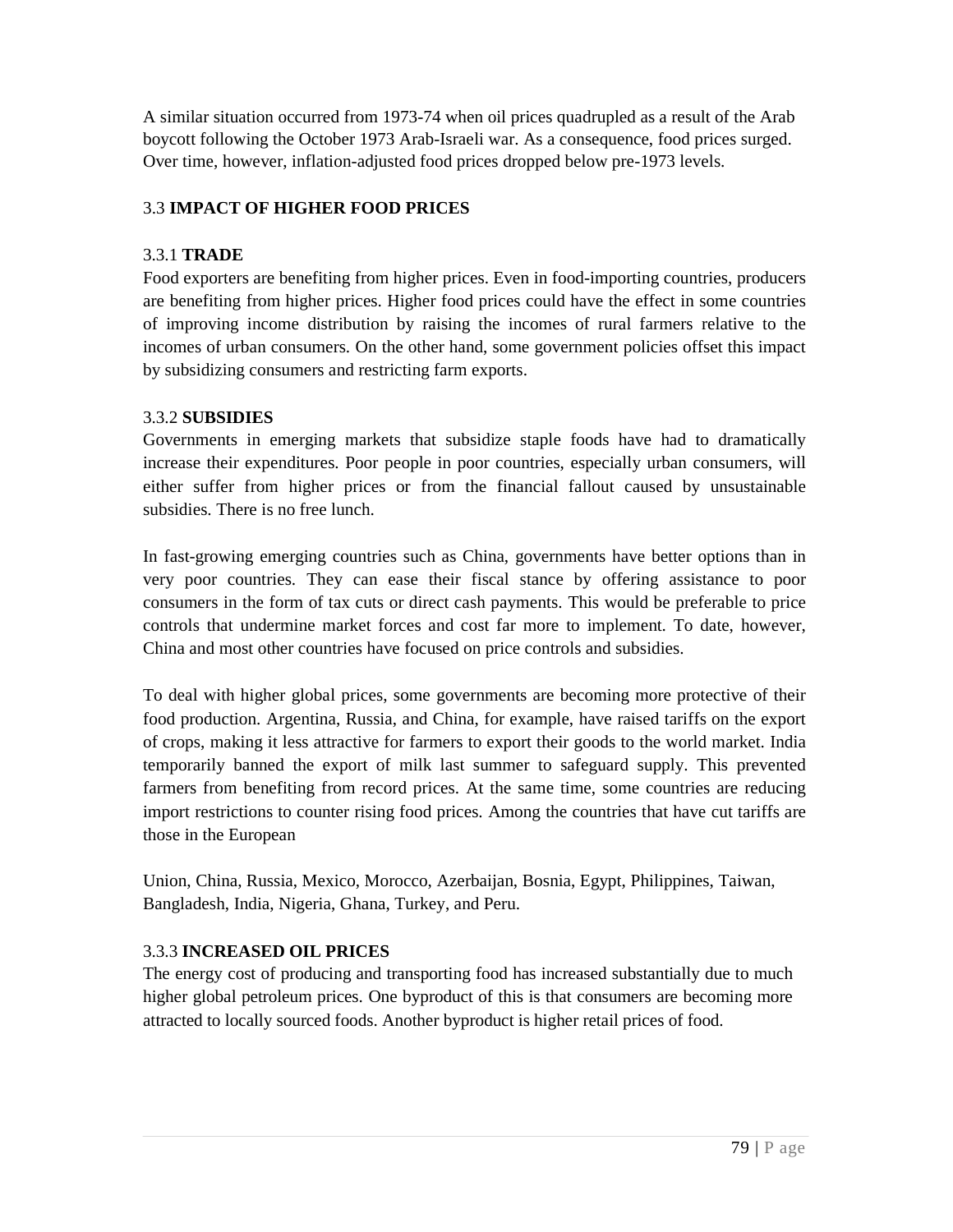# 3.4 **IMPACT ON CONSUMER BEHAVIOR**

Higher relative food prices should lead to increased purchasing of low priced private label and discount products and shopping at low-priced retailers. It should also lead to a shift away from eating meals outside the home. These trends appear to be under way. However, increased energy prices and slower overall economic growth also contribute to these trends, making it difficult to identify the impact of higher food prices.

In poorer countries, the rise in food prices is far more serious to ordinary consumers. Already there have been violent disturbances in some countries when subsidies have been reduced. In China, a leading hypermarket's promotion of low prices caused a riot as customers fought to get the discounted items. In addition, sustained higher food prices in emerging markets will necessarily lead to reduced spending on non-food products.

## 3.4.1 **THE SILVER LINING**

We tend to see increased food prices as a bad thing, and for poor countries this is almost certainly true. But there may be a silver lining for affluent countries. One negative byproduct of low food prices is that consumers are not constrained in the purchase of food. The result has been a high calorie diet for relatively sedentary people. The ultimate result is an epidemic of obesity.

Higher food prices might restrain consumption. On the other hand, caloric intake is not the only problem. Today, the typical person in the United Kingdom consumes roughly the same number of calories as he or she did 200 years ago. The principal difference is that the consumer back then led a physically challenging existence and required those calories just for subsistence.

# 3.5 **IMPACT ON RETAILER AND SUPPLIER STRATEGIES**

Some food retailers are struggling to hold the line on food price increases. This requires that they either absorb a reduction in margins or, more likely, pressure their suppliers to absorb a reduction in margins.

If retailers or suppliers do choose to raise prices with impunity, several criteria need to be met, including clear product differentiation, strong brand equity, innovative products or services, and, in the case of retailers, a superior customer experience. Experience suggests that consumers are willing to pay a premium for such things. For food retailers, rising relative food prices mean that consumers are likely to switch from eating out to shopping for food for home consumption. All other things being equal, this should stimulate growth.

It should not be forgotten, however, that retailers can benefit from higher general prices. In past episodes of inflation, retailers were able to be profitable even in the absence of efficiency or price competitiveness because an environment of rising prices dulls consumer sensitivity to price differences.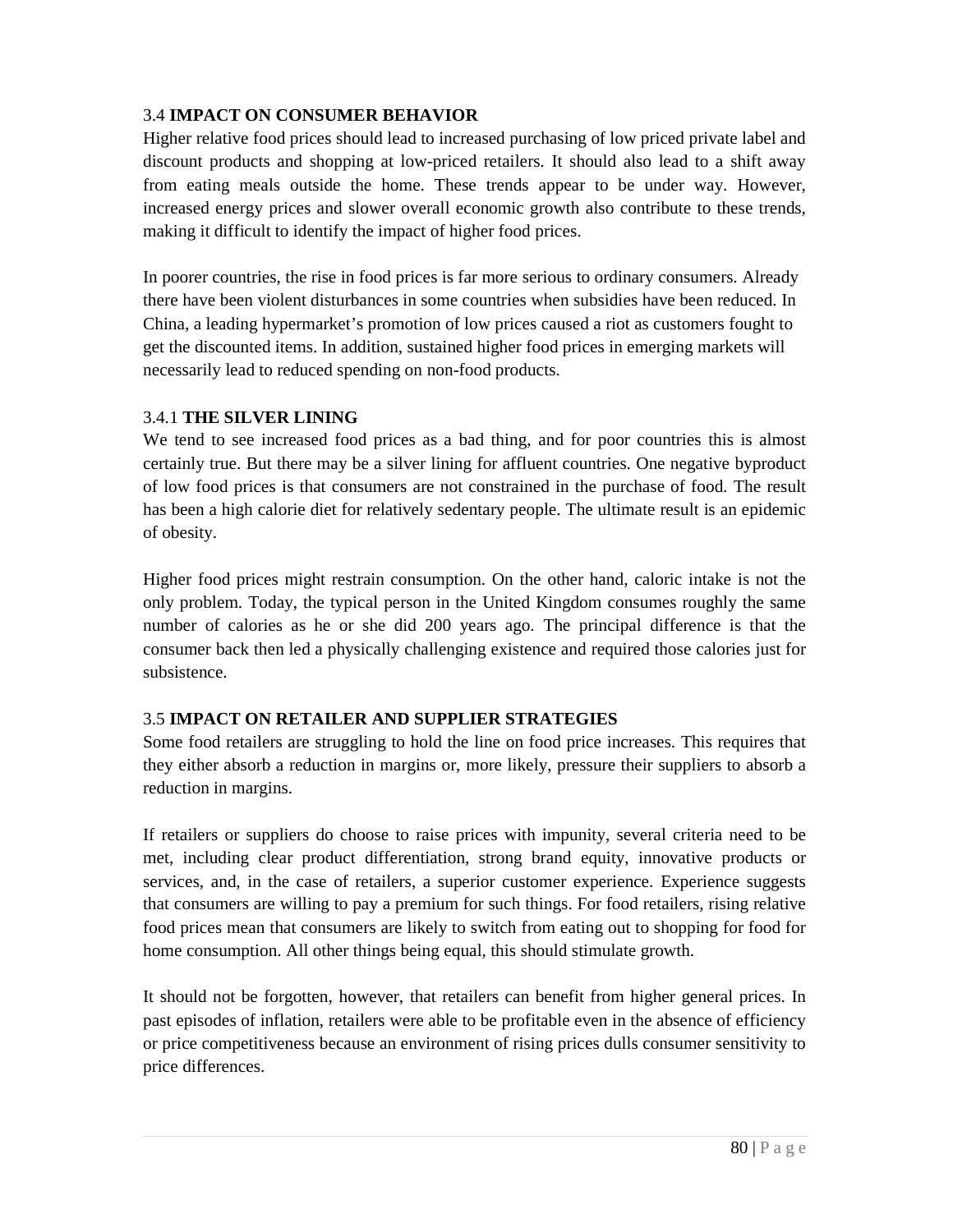That, in turn, reduces the importance of supply-chain efficiency. Moreover, inflation allows retailers to profit by holding inventories of non-perishable products. Finally, in times of product price inflation, margins are no longer being squeezed due to higher employment, energy, or property costs. Thus, from the retailer's perspective, the current environment is not completely onerous.

### **SELF ASSESSMENT EXERCISE**

- 1. Explain the cause of increase in price of agricultural productive
- 2. Explain the impact of higher food prices

#### 4.0 **CONCLUSION**

In this unit, you have learned about Causes of Increased Food Prices, Increased Industrial Demand, Impact of Higher Food Prices, Impact on Consumer Behavior and Impact on Retailer and Supplier Strategies

#### 5.0 **SUMMARY**

As explained in this unit, Food and beverage companies face an array of increasingly complex issues and questions—and the manner in which they choose to respond will shape the future of the industry for many years to come.

While food and beverage businesses face many common challenges and opportunities, strategy in the industry is not "one size fits all."

In the demanding and competitive markets in which all food and beverage businesses trade, it is critical that there be absolute clarity as to the strategy being pursued and how that strategy will be executed. There is no room for ambiguity. Strategies need to reflect the choices that are right for the business, given the available opportunities in the market and the capability of the business to exploit those opportunities, thus creating value.

#### 6.0 **TUTOR MARKED ASSIGNMENT**

I. State the impacts of the higher food prices on the food and beverage cost control

II. What is the effect of subsidy on food and beverage cost

#### 7.0 **REFERENCE**

A. L. Stinchcombe, "Social Structure and Organizations," in Handbook of Organizations (Chicago: Rand McNally, March 1965), 142-93.

Josef Bruderl and Rudolf Schussler, "Organizational Mortality: The Liabilities of Newness and Adolescence," Administrative Science Quarterly 35 (1990): 530-47.

Elaine Romanelli, "Environments and Strategies of Organization Start-Up: Effects on Early Survival," Administrative Science Quarterly 34 (1989): 369-87.

L. Richardson, "The Mechanics of Failure," Asian Business, November 1991, p. 85. S.

Venkataraman, Andrew Van de Ven, Jeanne Buckeye, and Roger Hudson, "Starting Up in a Turbulent Environment: A Process Model of Failure Among Firms with High

Customer Dependence," Journal of Business Venturing 5 (1990): 277-95. 84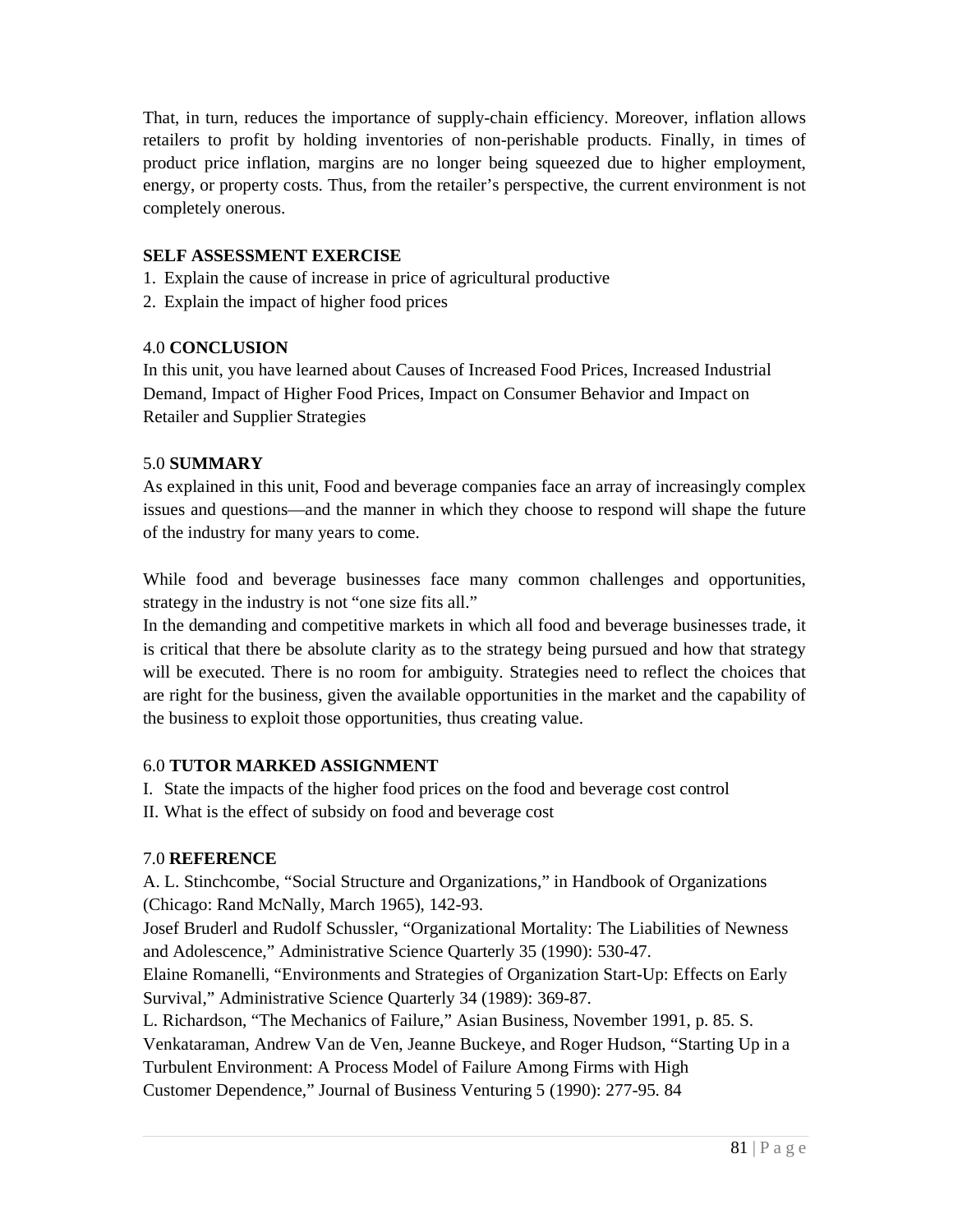# **MODULE 4**

# **Unit 1: PLANNING, DESIGN AND MANAGEMENT ISSUES IN KEEPING WITH CURRENT PRACTICE AND TRENDS**

#### **CONTENTS**

1.0 INTRODUCTION 2.0 OBJECTIVES 3.0 MAIN CONTENT 3.1 Leisure Facility Management 3.2 Definition Terms 3.3 Planning 3.4 Developing Objectives for a Hotel 3.5 Goals 3.6 Policy 4.0 CONCLUSION 5.0 SUMMARY 6.0 TUTOR MARKED ASSIGNMENT 7.0 REFERENCES

#### 1.0 **INTRODUCTION**

As many organizations, both public and private, invest resources in leisure facilities and the provision of special events, it is essential that the managers of such facilities and events are cognizant of particular features, management issues, current practices and trends. This course, through the analysis and application of specific management strategies and skills, both strategic and operational, and through close involvement with selected leisure organizations and their staff, aims to provide knowledge and skills of facility and event management.

### 2.0 **OBJECTIVES**

It is expected that at the end of this unit you should be able to

I. Explain Planning and management needs in keeping with current trends and practice in leisure facilities

II. Mention the areas that needs to be identify in objectives of performance sand results 85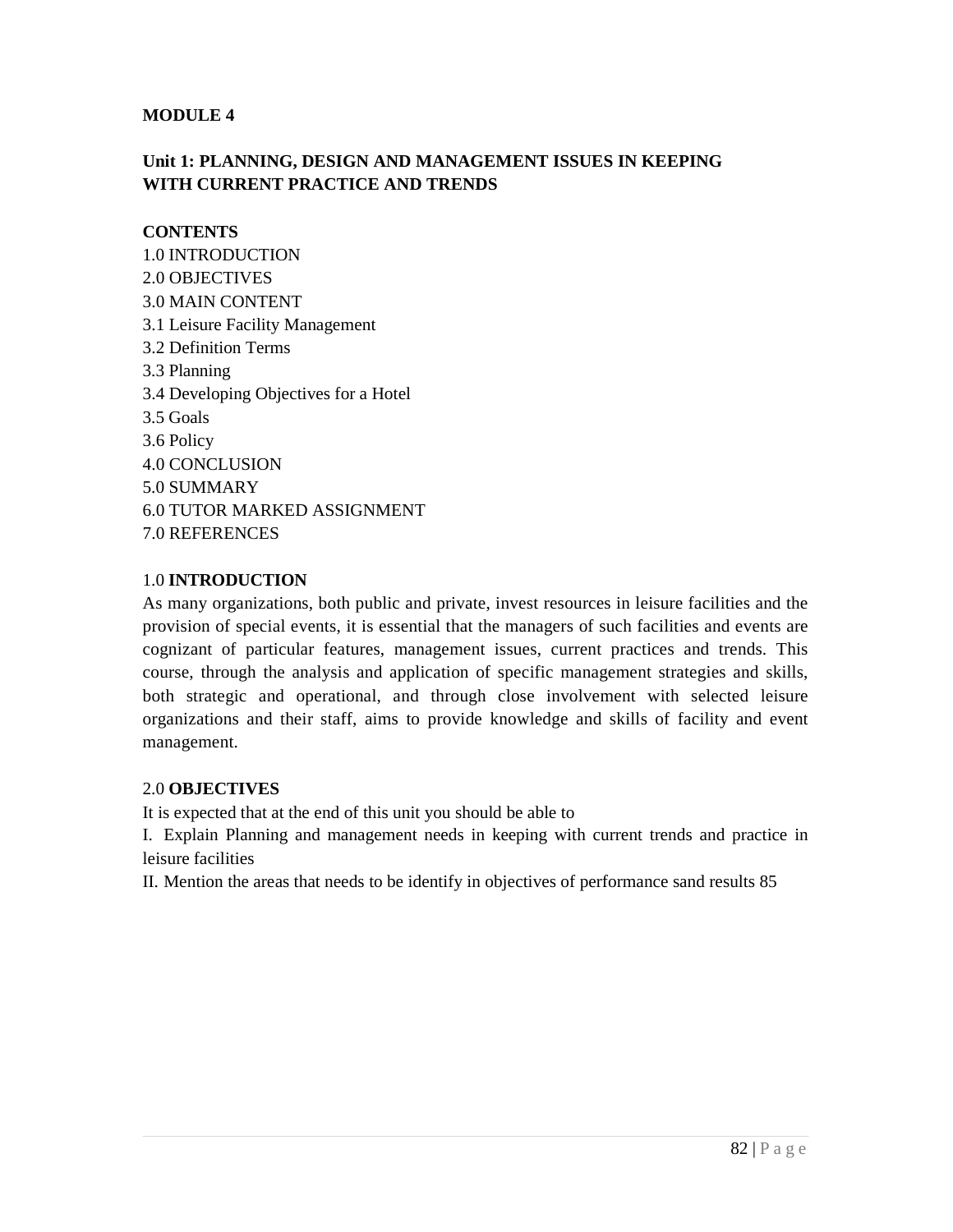# 3.0 **MAIN CONTENT**

## 3.1 **LEISURE FACILITIES MANAGEMENT**

Different members of staff in a hotel may have different ideas about the meaning of words; and those differences can create problems for a manager. Consider a hotel manager who has six department heads who each have a very different concept of what a manager should do, or what is required when they are asked to present a plan.

Managers (at any level) need to ensure everyone is speaking the same language. An important role for any manager is to diffuse any semantic differences (ie. differences in perception).

One common point in the confusion may lie in the word "organisation". eg. This word can involve specifying the tasks each individual performs; and to others, specifying the tasks each work group performs. If a manager tells a department head to organise their department, they may get different responses from different managers, unless they broadly specify the level of organisation they require.

Other semantic differences may be mentioned.

- Decision-making is regarded, by some as the act of choosing a course of action from among alternatives. Others consider decision-making the total managerial task and its environment.
- Leadership and management are considered to be the same thing by some; and very different by others.
- Communications may mean anything from written or oral reports to a vast network of formal and informal relationships.

### 3.2 **Definitions of Terms:**

### **(a) Planning**

This is defined in a dictionary, as "a way of proceeding". Planning however involves the selection of organizational and departmental objectives as well as the determination of the means of achieving them. It is thus a rational approach to pre-select objectives.

A plan may be described as "a statement of objectives which are to be attained in the future and an outline of the steps which are necessary to reach them". Planning is the design of a desired future and of effective ways of bringing that about.

**(b)** Policy

Defined as; political sagacity, prudent conduct. A policy is a standing plan, which is used over and over again to guide specific actions. In addition policy serves as a key role in spelling out and clarifying strategy. To put it simply, a policy may guide our thinking in decision making. It is also a major management tool for securing consistent behavior.

### **(c)** Strategy

Defined as "the art of planning and directing". "Policy" becomes fairly well understood then management literature began to use the term "strategy".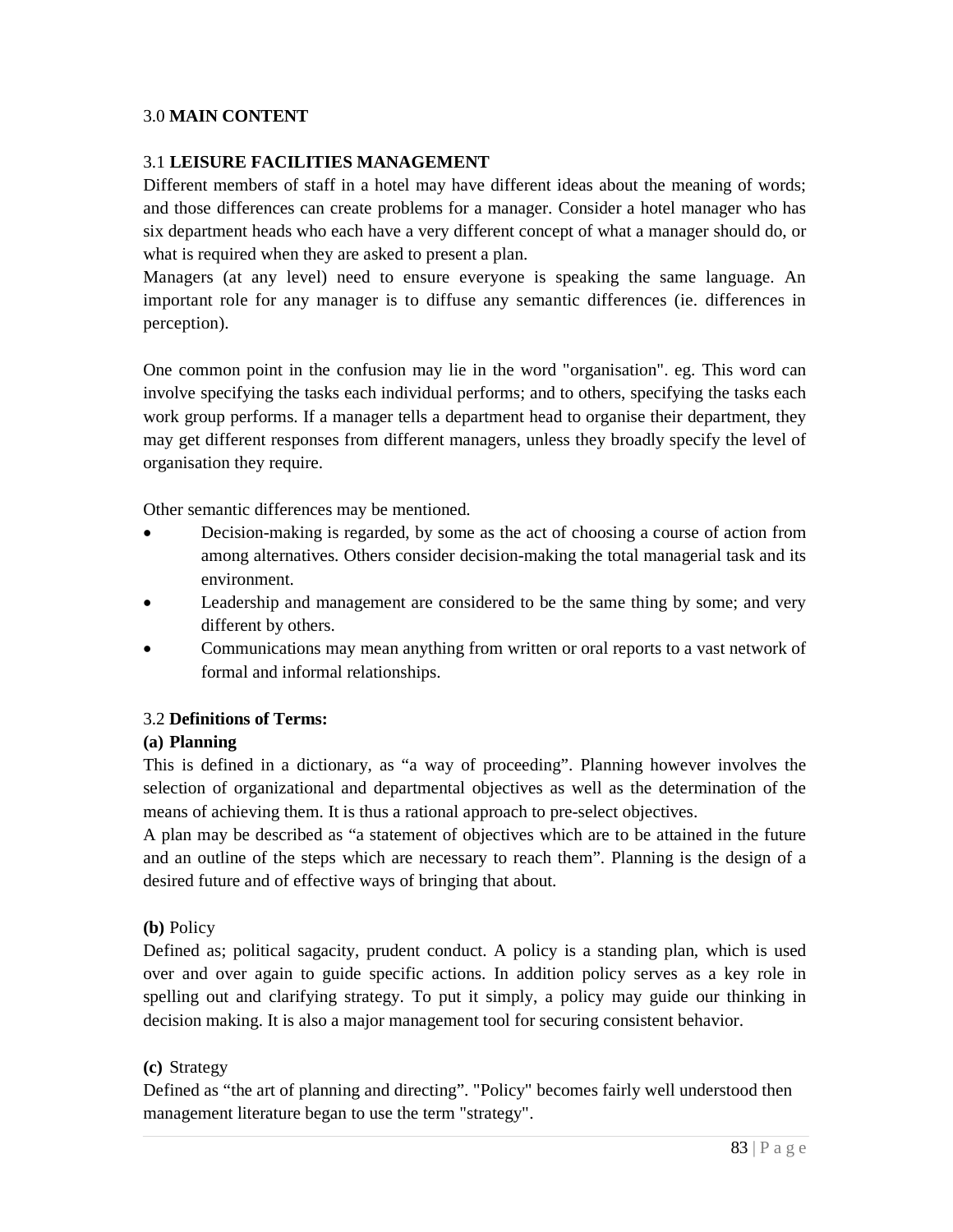This had the result of thoroughly confusing the meaning of and relationship between strategy and policy. Strategy involves taking a broad company view, determining major targets for company action.

# 3.3 **PLANNING**

The first step in planning is to set objectives.

These objectives or goals are the ends towards which activity is aimed. There are many objectives which range from overall organisational objectives to departmental objectives. One is related to the other, but they may not necessarily be the same. For example, two overall hotel objectives of the company may be:

- •To make a certain gross profit.
- •To cater for mainly a particular type of customer (eg. business travelers, families).

An individual hotel's objectives may be:

- •To reduce costs by standardising menus and reducing the variety of items on the menu.
- •To concentrate on the four largest companies in the local area from which the conference business will come.

Objectives are then required to facilitate those goals.

These are targets to aim for, but they must be realistic or achievable targets.

# 3.**4 DEVELOPING OBJECTIVES FOR AN HOTEL**

(a)Decide what it means to manage a business.

(b)Spell out targets (What results are to be aimed for?).

(c)Decide what is needed and how to work effectively to best achieve these targets.

Objectives should be lasting, definite, written down and communicated clearly to all employees.

Following are areas that have been identified in which objectives of performance and results have to be set:

- Market standing
- Innovation 87
- Productivity
- •Physical and financial resources
- Profitability
- •Manager performance and development
- •Worker performance and attitude
- •Public responsibility.

Having set the objectives planning can now be carried out.

- (a) Planning is something which is done in advance of taking action. It is anticipatory decision making.
- (b) Planning is required when your determined goal(s) requires a set of inter-dependent decisions.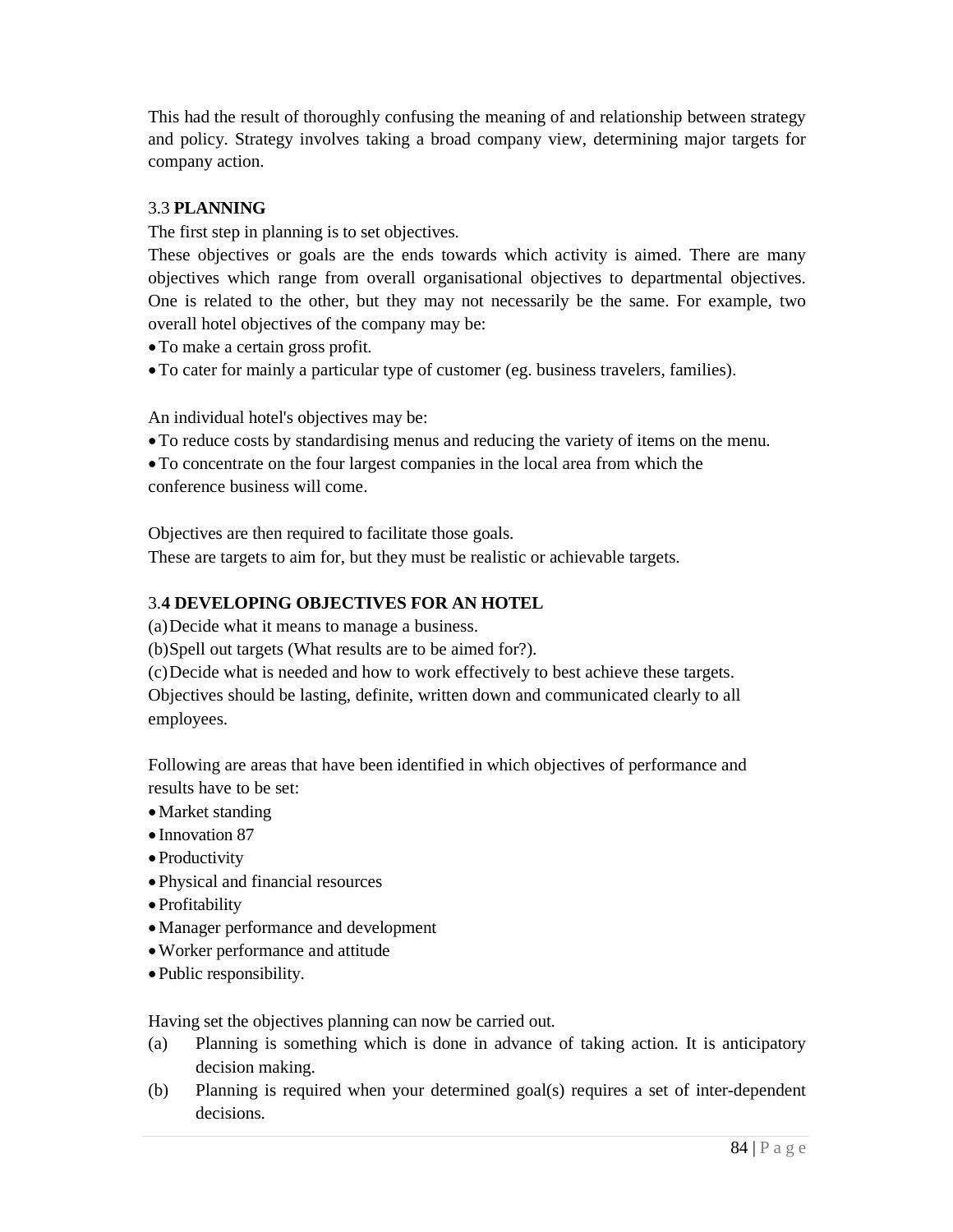(c) Planning is a process directed towards achieving one or more targets which are not expected to occur unless action is taken.

Planning is thus concerned with both:

- avoiding incorrect actions and
- reducing the frequency of failure so as to exploit opportunities.

When considering planning, there are certain questions which must be asked. These include:

- (a) What is really meant by the term "planning", and how does it relate to other aspects of the managerial task?
- (b) Different plans may be used; what are the advantages of each?
- (c) What are the parameters which govern planning, both as regards detail and extent?
- (d) What basic steps must be taken in order to develop plans?
- (e) Can the process of planning be simplified?

Planning is part of a cycle that makes up a manager's role.

Planning is a very broad concept and it could be sub-divided into three main groups:

- •Goals
- Single use plans
- •Standing plans

Different types of plans can further sub-divided into a hierarchy.

These can range from the very broad objectives of the company down to standard methods and procedures within individual work teams.

### 3.5 **GOALS**

Goals may be sub-divided into: (a)Objectives

Which have already been discussed.

(b)Budgets

These are numerically assessed factors which are used as a guide to anticipated future results. They must not be guesses, because they are to act as a guide to reaching further objectives, so that the budget figures can be compared with the actual results. Budgets may serve as control standards and also assist coordination between departments.

### (c)Performance Standards

These standards may be set up to express anticipated results of the organisation in terms of:

- (i) Expenses
- (ii) Quality
- (iii) Quantity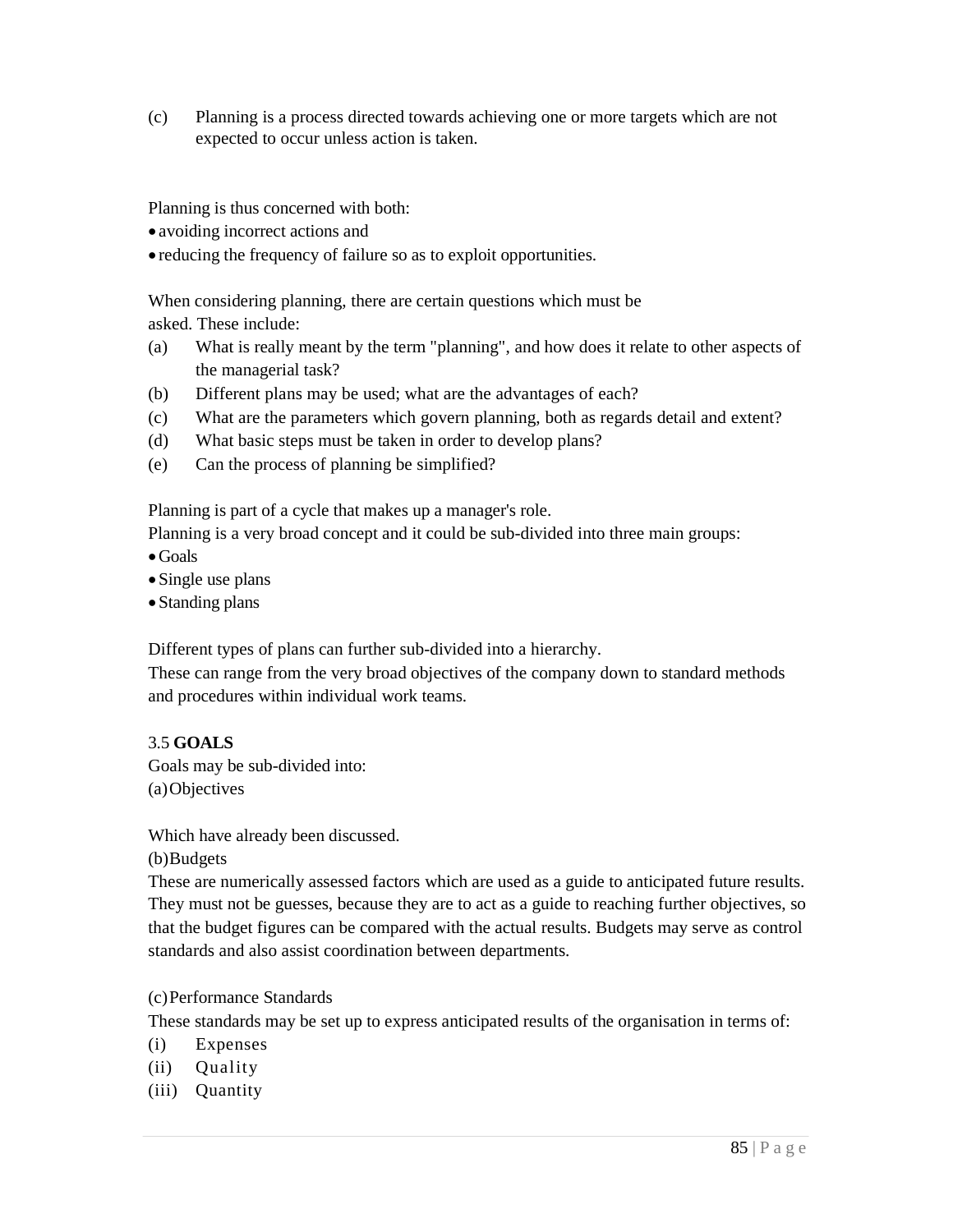Goals have a number of advantages in that they show where the organisation should be going and what particular business it should be engaged in. Goals make planning easier and facilitate the integration of standards. Goals can also be used to develop more refined planning processes, and they may serve as a form of control by checking the planned performance against the actual performance.

### 3.**6 POLICY**

### 1. **TYPES OF POLICIES**

Policy is a major tool that central management uses to achieve consistency in behaviour of staff, hence consistency in service to customers. Policy permeates the numerous daily activities of a firm and helps to establish a normal predictable pattern of behaviour. Policies have a hierarchy in that they range from general or major policies to derived policies which apply to the smallest section of the organisation. For example, a general or organisation policy may be to promote from within to achieve a high standard of ethics. Derived policy, at unit level, may be to hire only professionally qualified trainees. The latter policy is linked to the former in that they have the same aim in mind.

In many instances, policy may arise through the setting of precedents. Subordinates could interpret a decision which has been made by management as one which will set future policy.

In other words, they try to anticipate the action which management will take by viewing previous decisions. This can be a problem if it is not the intention of management to set such a policy.

Policies delimit the areas within which decisions are made, which should be complementary and contribute to objectives.

Policies should:

- Be a guide, and not a rule, therefore allowing for discretion.
- Aid operational efficiency.
- Aid coordination.
- Instill confidence in decision making.

### **SELF ASSESSMENT EXERCISE**

Define the term

- 1.Planning
- 2.Policy
- 3.Strategy

### 4.0 **CONCLUSION**

In this unit, you have learned about Leisure Facility Management, Planning, and Developing Objectives for an Hotel, Goals of an Hotel and Policy of an hotel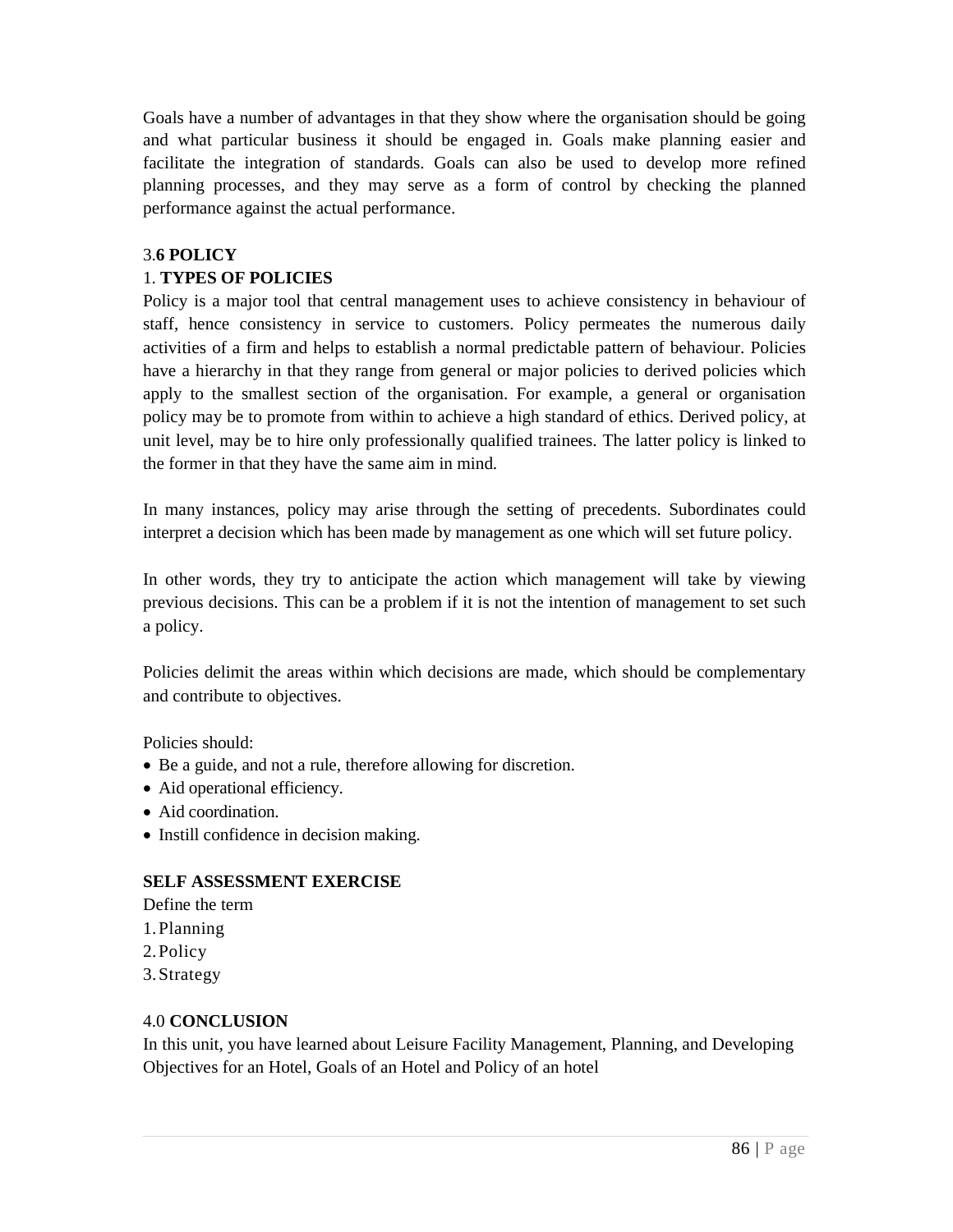### 5.0 **SUMMARY**

As explained in this unit, Managers (at any level) need to ensure everyone is speaking the same language. An important role for any manager is to diffuse any semantic differences (ie. differences in perception).

A policy may guide our thinking in decision making. It is also a major management tool for securing consistent behavior.

This course, through the analysis and application of specific management strategies and skills, both strategic and operational, and through close involvement with selected leisure organizations and their staff, aims to provide knowledge and skills of facility and event management.

#### 6.0 **TUTOR MARKED ASSIGNMENT**

I. Mention the steps in developing objective for an hotel

II. What are the questions to ask when considering planning of an hotel

#### 7.0 **REFERENCE**

Allen, J. (2002). The business of event planning: Behind-the-scenes secrets of successful special events. Ontario: John Wiley & Sons Canada Ltd.

American Sport Education Program. (1996). Event Management for Sport Directors. Champaign, Illinois: Human Kinetics Publishers.

Ammon, R., Southall, R., & Blair, D. (2004). Sport facility management: Organising events and mitigating risks. Morgantown, WV: Fitness Information Technology.

Armstrong, J. (2001). Planning special events. San Francisco: Jossey-Bass.

Berlonghi, A. (1994). The special event risk management manual. Calif: Alexander Berlonghi.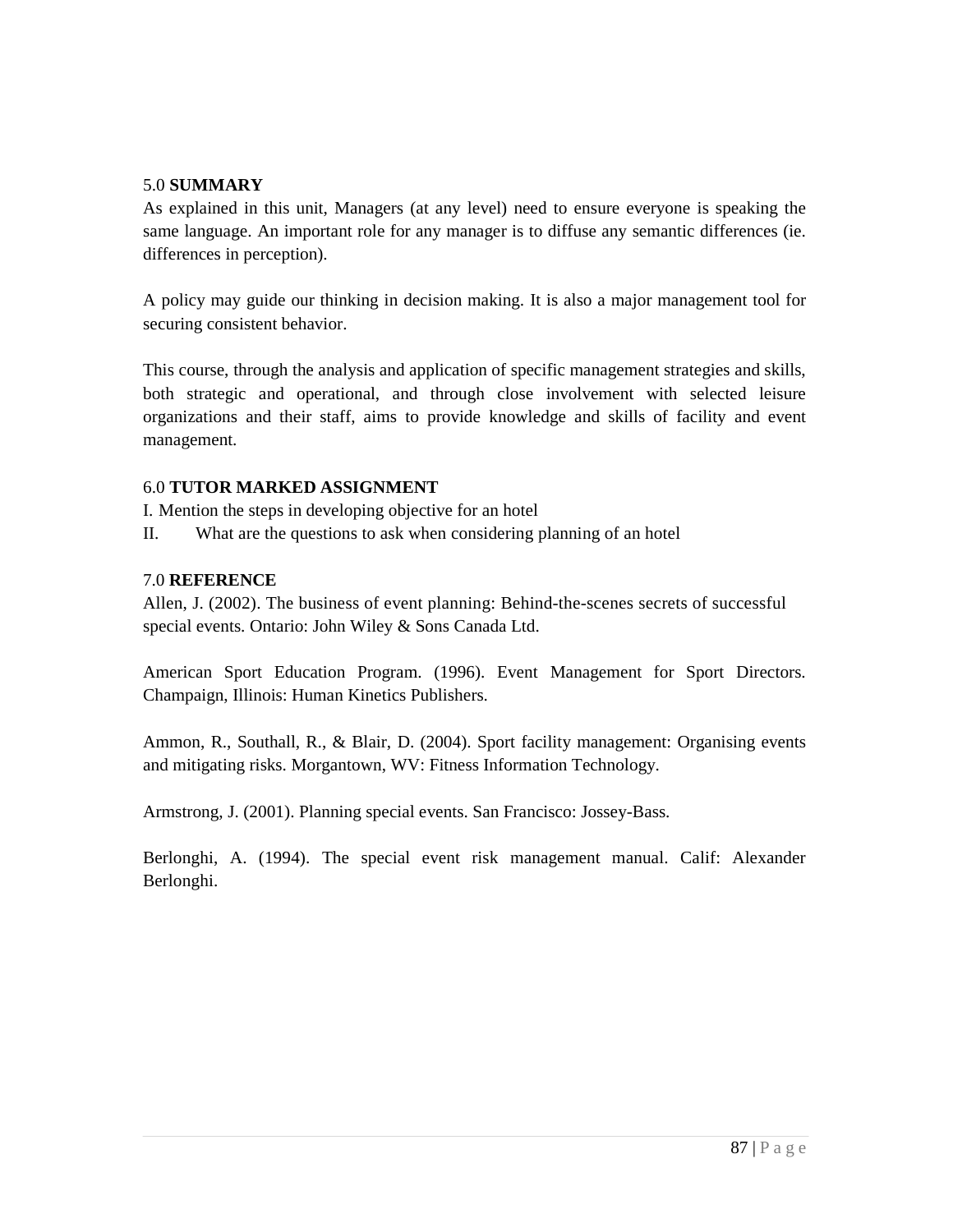## **MODULE 4**

**Unit 2: Planning and Management needs in Special Events (large scale sport, cultural and community recreation)** 

#### **CONTENTS**

1.0 INTRODUCTION 2.0 OBJECTIVES 3.0 MAIN CONTENT 3.1 Advance Planning 3.2 Insurance 3.3 Managing the Risk 3.4 Venue Design (Providing A Safe Venue) 3.5 Providing Space for People 3.6 Structural Safety 3.7 Catering/Food Safety 3.8 Training 4.0 CONCLUSION 5.0 SUMMARY 6.0 TUTOR MARKED ASSIGNMENT 7.0 REFERENCES

### 1.0 **INTRODUCTION**

Events are a workplace for some and a leisure activity for others and range from family days in the local park to musical event festivals, firework displays, carnivals, sporting events etc.

Negligence on the part of the owner of the premises and/or the organiser of the event can result in injury to either workers or patrons.

This unit is designed to provide advice to organizers of events who have under 'common law' a 'duty of care' towards persons involved with an event, including players, patrons, suppliers and event staff. It outlines the steps to be taken and the measures that can be implemented to provide for a safe event.

### 2.0 **OBJECTIVES**

It is expected that at the end of this unit you should be able to

- I. Mention the common law, duty of care towards persons involved in an event organization
- II. Explain all the planning and management needs in Special Event 91

# 3.0 **MAIN CONTENT**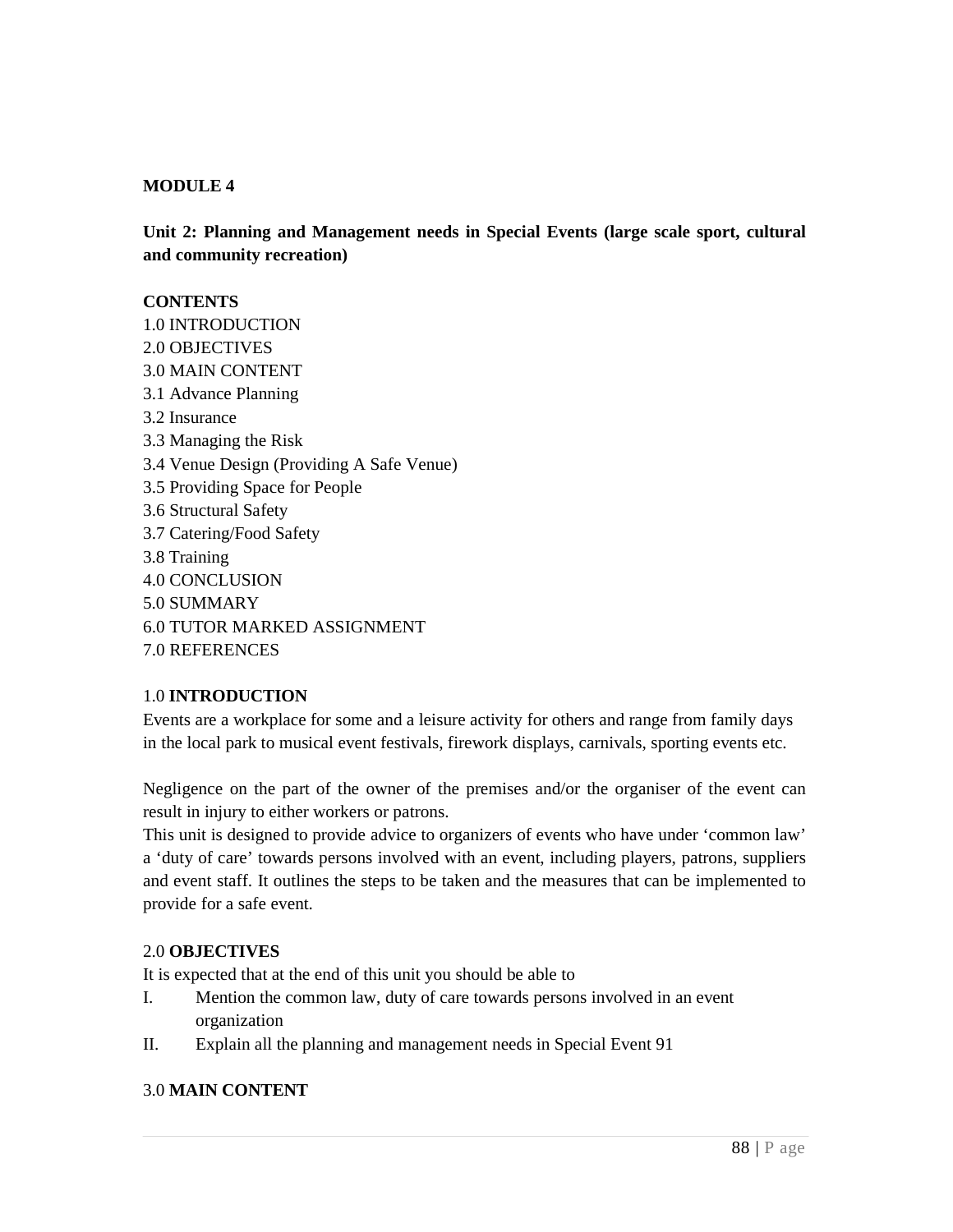Though venues and events may differ, the application of certain common principles and standards of good practice can reduce the uncertainty associated with planning and organizing for a safe and successful event. This booklet advocates a common sense approach to event organization by focusing on:

- •Planning the event
- •Providing a safe venue
- •Staff organization
- •Preparing for the unexpected
- •Documentation
- •Event stakeholders

## 3.1 **ADVANCE PLANNING**

Commence planning well in advance of the proposed event opening date. How far in advance will be dependent on the size, type and duration of the proposed activity and the logistics required for the event. Before committing to financial outlay you should first address the feasibility of organizing the event at the planned date and venue. Some of the issues and considerations to be addressed at this feasibility stage include:

| Issue                        | Consideration                                                                             |
|------------------------------|-------------------------------------------------------------------------------------------|
| Details of other competing   | The timing of your event and the target audience                                          |
| events, which may take place | could be affected by another event organised at                                           |
| at the same time             | the same time and in the same area. Some local                                            |
|                              | research should be undertaken before                                                      |
|                              | committing to the proposed date.                                                          |
| Sponsorship opportunities    | Companies or individuals may be interested in                                             |
|                              | becoming associated with your event. It is your                                           |
|                              | responsibility to ensure that your sponsor's                                              |
|                              | expectations can be met.                                                                  |
| A marketing strategy         | If you want the public to attend your event you                                           |
|                              | may have to develop a marketing strategy. This                                            |
|                              | may range from flyers in your local area to                                               |
|                              | radio and television advertising.                                                         |
|                              |                                                                                           |
| Insurance                    | No event can take place without insurance; the                                            |
|                              | availability of cover required will be dependent                                          |
|                              | on the activities, size and scale of your event and                                       |
|                              | your efforts to minimize risk factors.                                                    |
| Available funds              | An estimate of income and expenditure should                                              |
|                              | be prepared as there are many costs, which may                                            |
|                              | not be apparent until you begin the detailed<br>planning of your event. Items such as the |
|                              | collection and disposal of litter and waste can                                           |
|                              | be an item of expenditure that is sometimes                                               |
|                              | forgotten when preparing your budget.                                                     |
| Suitable venue availability  | There may be an existing facility available for                                           |
|                              | your event or you may need to modify a facility.                                          |
|                              | This is one of the most important factors when                                            |
|                              | researching the feasibility of your project, some                                         |
|                              | of the questions you should ask include:                                                  |
|                              | • Will you need to construct temporary                                                    |
|                              |                                                                                           |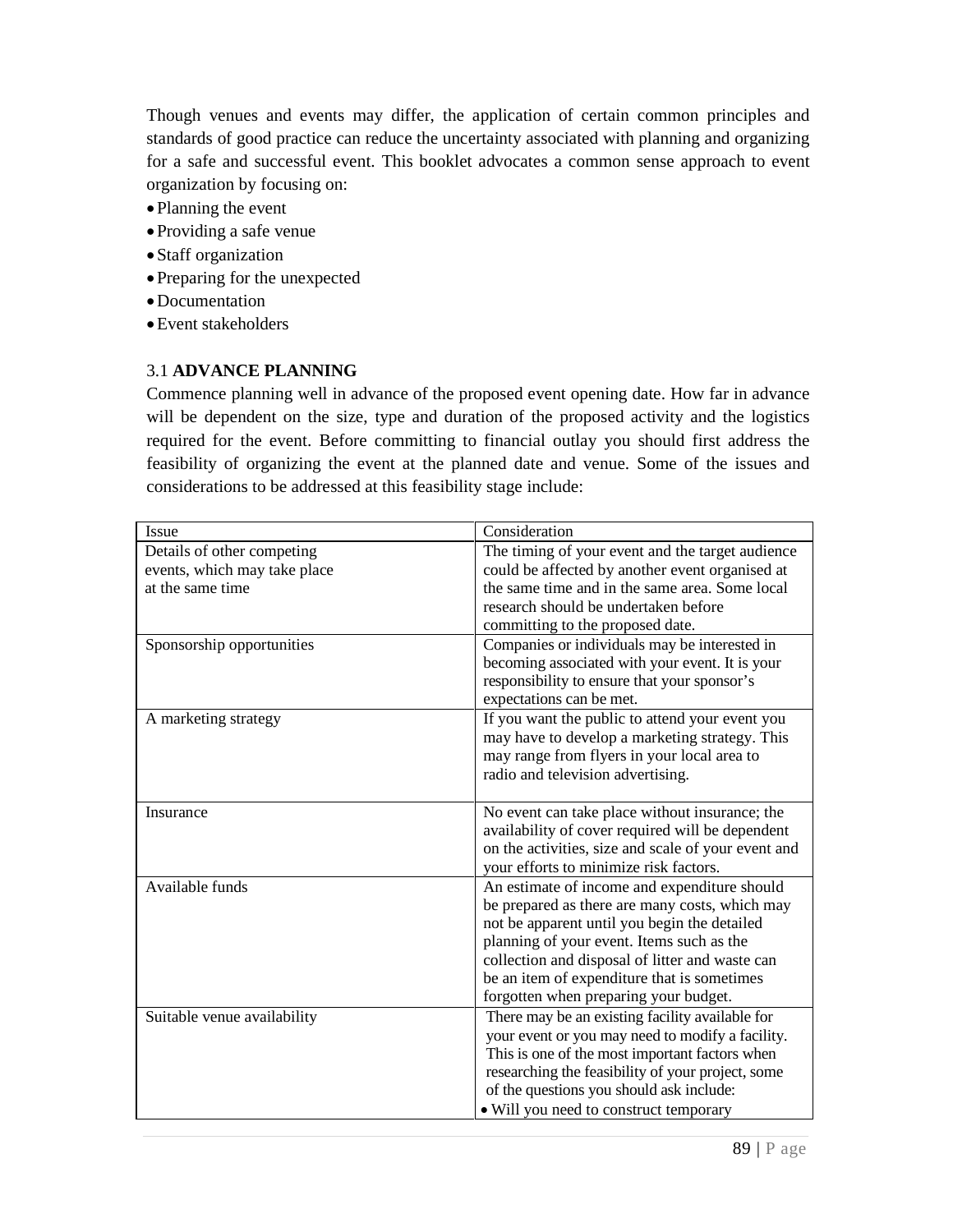|                                           | facilities?                                     |
|-------------------------------------------|-------------------------------------------------|
|                                           | Is there sufficient space for the               |
|                                           | expected audience?                              |
|                                           | Are there security considerations?              |
|                                           | Is there adequate access and egress             |
|                                           | from the site?                                  |
|                                           | Is there sufficient parking and/or loading      |
|                                           | areas nearby?                                   |
| Contact with relevant bodies and agencies | Any activity, which involves a concentration    |
|                                           | of people gathering in one place, will have an  |
|                                           | effect on local infrastructure and it is common |
|                                           | courtesy to inform agencies and local residents |
|                                           | of your intention to hold an event.             |
|                                           | You may be obliged to enter into a              |
|                                           | formal consultative process with the statutory  |
| Availability of resources                 | Resources required for events, include time,    |
|                                           | people, equipment and finance. Some of the      |
|                                           | questions you should address include:           |
|                                           | How many staff will the event                   |
|                                           | require? Will some of the staff be paid?        |
|                                           | • Is there sufficient time to plan the event?   |
|                                           | Is the equipment required available             |
|                                           | for the period of the event?                    |
|                                           | • Are there local sources of equipment?         |
|                                           | • How much planning is required?                |
|                                           | • What are the financial implications?          |
|                                           | · Do I need professional assistance?            |

3.2 **INSURANCE:** Insurance is one of the most important factors in organizing an event. The law requires the organizer to have Employers Liability cover for all employees including unpaid helpers and Public Liability cover for your patrons. The specific needs of your event should be discussed with an insurance company or broker to ensure that adequate cover is provided for the event.

Venue owners may also request specific insurances and indemnities and in some cases the insurance company may also require you to accept excess on the policy.

### 3.**3 MANAGING THE RISK**

Every event has attendant risks; the first step in managing those risks involves examining all areas of your event to determine where losses can occur. This examination is not limited to safety issues, but can ensure that the event is conducted in the safest possible manner and if something unfortunate does occur that the loss does not further impact the organization either financially or through adverse publicity. There are four general areas of losses associated with events:

- Personnel
- Property
- Income

.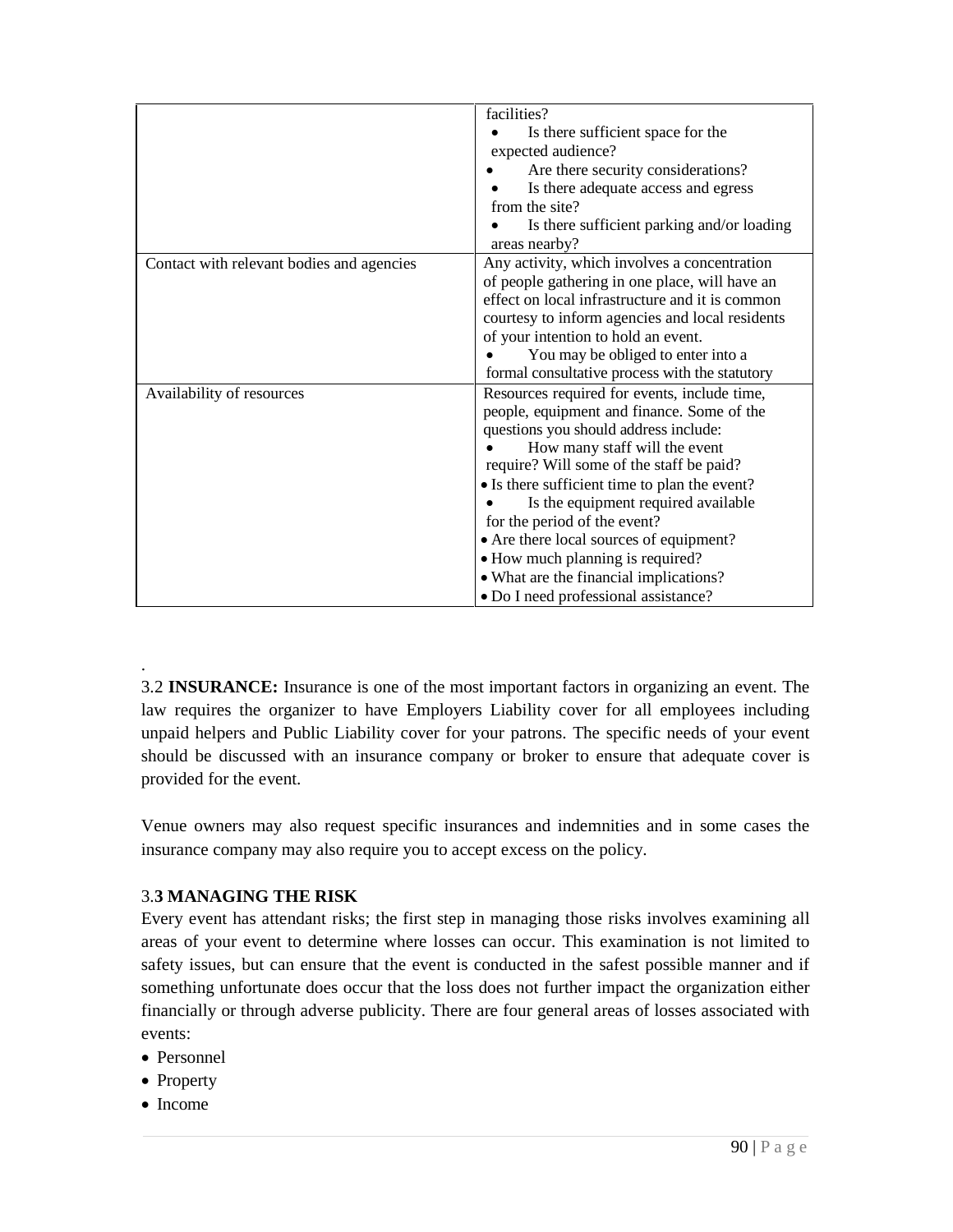## • Liability

By examining all areas where losses could possibly occur, you can identify where you may need to purchase additional insurance.

## 3.4 **VENUE DESIGN (PROVIDING A SAFE VENUE)**

With outdoor events in particular the site choice and preparation is obviously crucial to a successful event. It needs to be sufficiently large to accommodate the size of the audience expected, taking account of the space that will be occupied by structures, the activities and the facilities provided.

The suitability of the site will also depend on the ground conditions, access routes, the provision of services, and any environmental constraints such as the potential for noise disturbance if there are houses or workplaces close to the venue.

A site-layout map should be drawn up showing the position of all the activities/attractions, the facilities and structures, the circulation routes and entrances and exits. There should be sufficient, well dispersed exits to allow for safe and rapid evacuation and a specific non pedestrian route may need to be identified for emergency vehicles.

Walk the site and identify particular hazards such as steep slopes, uneven ground or kerbs on which people could trip. Consideration should also be given to weather conditions and under foot conditions in this regard.

Draw up an itinerary for the erection and dismantling of all structures on site and consider how to facilitate the safe movement of vehicles within the site.

# 3.5 **PROVIDING SPACE FOR PEOPLE**

The objectives in restricting the numbers in attendance at any event is to avoid the dangers of overcrowding and to ensure that the means of escape in an emergency are adequate for the numbers of people being evacuated from the venue. To determine the total number of people who can inhabit a given space you will need to calculate the 'occupant capacity'. The following factors should be considered:

- Layout of the venue/site
- Viewing areas
- Seating arrangements
- Site/venue infrastructure
- Exit doors and routes
- Circulation areas
- Space required per person

The advice of a competent person and the fire authorities should be sought when determining the numbers of people who can be accommodated at the event. If the event involves the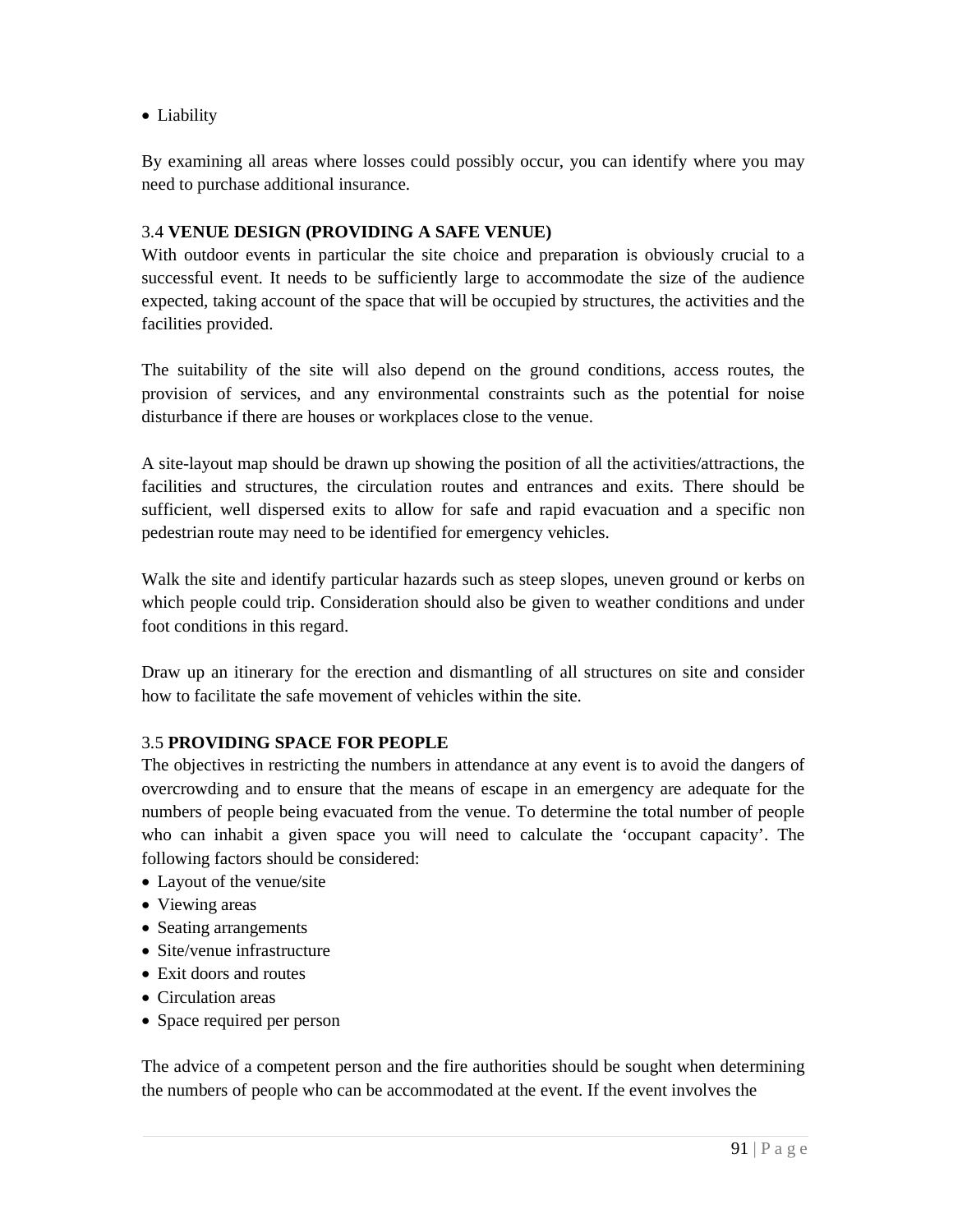provision of seating only, then the number of seats the venue can hold will be a determining factor.

### 3.6 **STRUCTURAL SAFETY**

The failure of any temporary structure in a crowded, confined space could have devastating effects. It is therefore essential to ensure that any temporary seating, staging, sound towers, large tents, marquees, stalls, attractions etc, are acquired from reputable companies, comply with the appropriate standards and are erected by experienced persons using safe working practices. A competent person should provide certification on the stability of all such structures and you should be advised of the maximum wind loading which structures can withstand. Once the structure has been erected, a competent person (structural engineer) should 'sign it off' as being sound.

The risks associated with the supply and use of these structures can be minimised by adherence to the following safety guidelines:

- •Provision of a clear brief to the supplier
- Provision of clearly defined site layout drawings
- Provision of proper working drawings
- •Accurate setting out and leveling of bearing pads
- An organized work sequence and regular inspections
- Adherence to design without site modification unless absolutely necessary
- •Regular maintenance and inspection of components
- •Adequate time for erection
- •Routine inspections during the period of the event

# 3.7 **CATERING/FOOD SAFETY**

The event organizer should ensure that all caterers operating on their behalf are reputable, their staffs are appropriately trained and food handling and preparation techniques are safe. Caterers operating concessions should be asked to produce food stall licenses, occasional food permits (where appropriate) and where required a casual trading permit from the local authority. The suppliers of catering outlets must have the facilities required in order to prevent the contamination of food. The main concerns of the Environmental Health Officer in relation to food safety are the provision of:

- •Suitable, sufficient and easily cleanable:
- •Surfaces for the preparation of food
- •Cooking equipment
- •Utensil wash-up facilities
- •Staff hand wash facilities which are separate to food preparation
- Hot ( $> 63$ oC) and cold ( $< 5$ oC) holding facilities
- Temperature checks and monitoring
- Storage for dry goods
- •Removal of refuse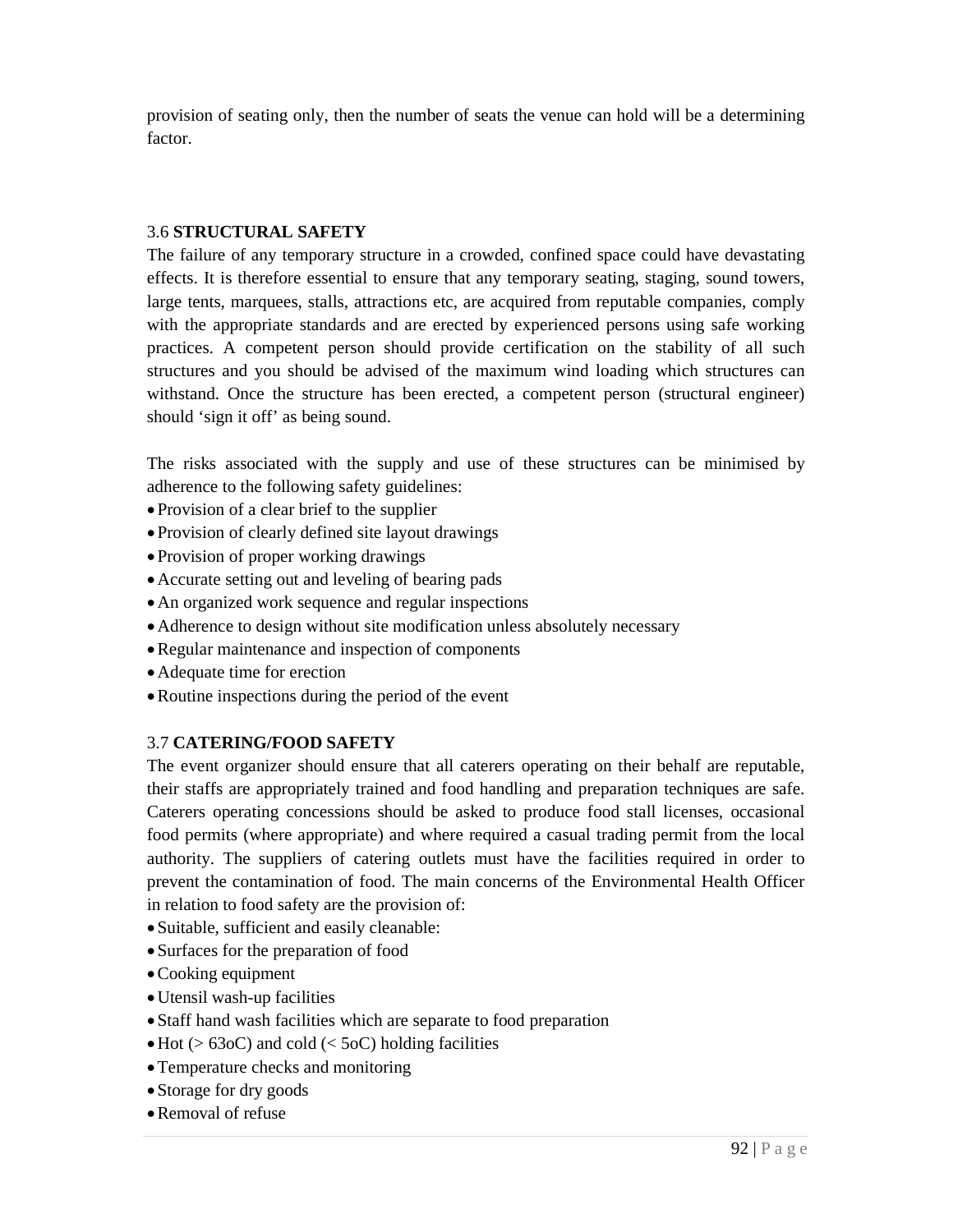- Supply of potable water and power supply
- Separate sanitary facilities for catering staff to include:
- Wash hand basin with hot and cold water, antibacterial liquid soap, paper towels for hand drying.

### 3.8 **TRAINING**

All event staff should be trained to be competent in the specific tasks they will undertake during the event. As each event is unique, the human resource needs can be diverse from one event to the next. The levels of competence and the teamwork involved in staffing and managing an event are not always appreciated; in particular there is a high level of dependency amongst event staff, particularly in the event of an emergency incident. In addition to verifying the competence of the event staff, the organiser should ensure that key personnel are aware of the content of the event management plan. Attention should be paid to the specific tasks they will be expected to perform during the event particularly their responsibilities with regard to the safety arrangements and emergency response procedures.

## **SELF ASSESSMENT EXERCISE**

Mention and explain the consideration to be address at feasibility stage of an event

### 4.0 **CONCLUSION**

In this unit, you have learned about Planning and Management needs in Special Events, Advance Planning, Insurance, Managing the Risk, Venue Design (Providing A Safe Venue), Providing Space for People, Structural Safety, Catering/Food Safety and Training

#### 5.0 **SUMMARY**

As explained in this unit, Event staff and organizer should ensure that key personnel are aware of the content of the event management plan. Attention should be paid to the specific tasks they will be expected to perform during the event particularly their responsibilities with regard to the safety arrangements and emergency response procedures.

This unit has provided advice to organizers of events who have under 'common law' a 'duty of care' towards persons involved with an event, including players, patrons, suppliers and event staff. It outlines the steps to be taken and the measures that can be implemented to provide for a safe event.

### 6.0 **TUTOR MARKED ASSIGNMENT**

I. Why is insurance very important in planning and organization of events?

II. What are the factor to consider in calculating occupant capacity?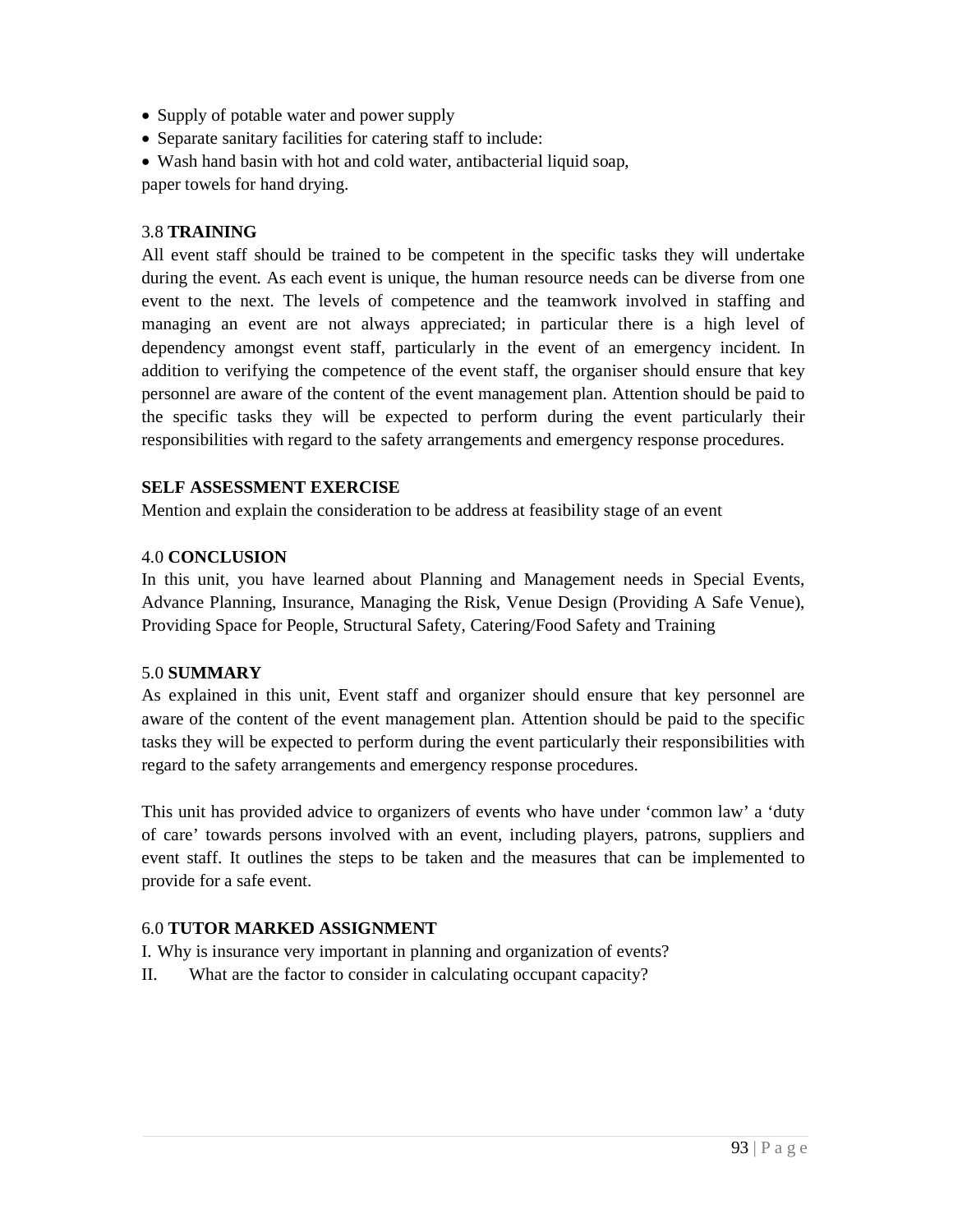## 7.0 **REFERENCE**

## http://www.irishrugby.ie/downloads/IRFU\_Advisory\_handbook.pdf EVENT MANAGEMENT HANDBOOK

Code of practice for outdoor pop concerts and other musical events: Department of Education.

1996: available from Government Publications Office Code of practice for safety at sports grounds: Department of Education 1996: available from Government Publications Office Event Registration Form

The event safety guide (Purple guide) a guide to health, safety and welfare at music and similar events: Health and Safety Executive UK second edition. 2001: available from UK Health and Safety Executive HSE

Guide to safety at sports grounds (Green guide): Department of culture media and sport: available from UK Stationery Office Guide to fire precautions in existing places of entertainment and like premises: UK Home Office: available from UK Stationery

Office A guide to risk assessments requirements - Health and safety executive: available from UK Stationery Office Temporary demountable structures: available from The Institution of Structural Engineers British Standard BS 7671: 1992 Requirements for electrical installations: available from British Standards Institute 98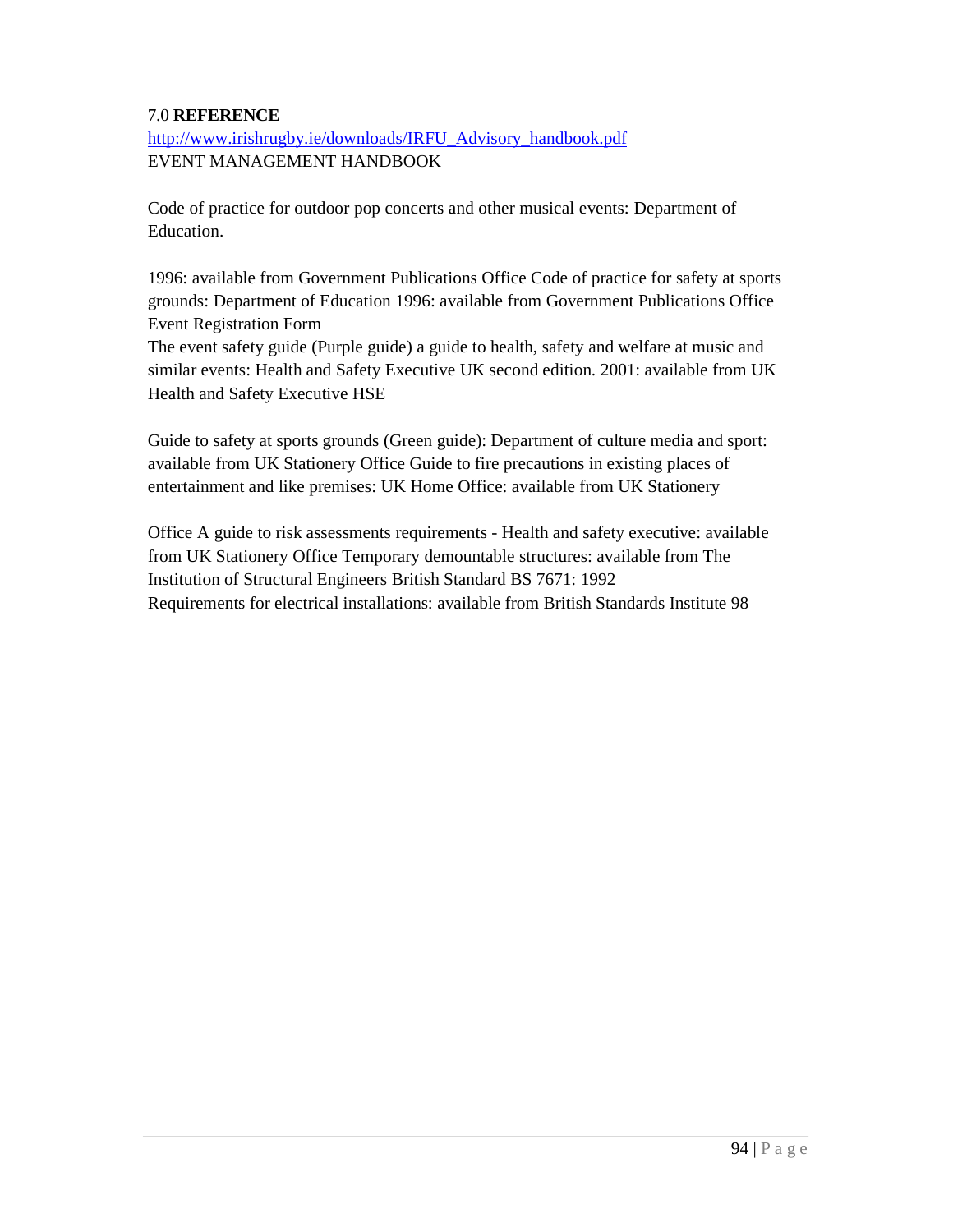# **MODULE 4**

## **Unit 3: TRAINING STAFFS IN LODGING FACILITIES MANAGEMENT**

## **CONTENTS**

- 1.0 Introduction
- 2.0 Objectives
- 3.0 Main Content
- 3.1 What is training
- 3.2 Type of training
- 3.2.1 Pre-service training
- 3.2.2 In-service training and staff development
- 3.3 Selecting a training method
- 3.4 Training strategy
- 3.5 Significant of training
- 4.0 Conclusion
- 5.0 Summary
- 6.0 Tutor-Marked Assignment
- 7.0 References

### 1.0 **INTRODUCTION**

The term training refers to the acquisition of knowledge, skills, and competencies as a result of the teaching of vocational or practical skills and knowledge that relate to specific useful competencies. It forms the core of apprenticeships and provides backbone of content at institutes of technology. In addition to the basic training required for a trade, occupation or profession, observers of the labor-market recognize today the need to continue training beyond initial qualification: to maintain, upgrade and updates skills throughout working life. People within many professions and occupations may refer to this sort of training as professional development.

### 2.0 **OBJECTIVES**

At the end of this unit, you should be able to:

•Define training

•Mention and explain the three types of training categories a hospitality employee require. 99

### 3.0 **MAIN CONTENT**

### 3.1 **What Is Training**

Training can be defined as bridging the gap between the expected standard of performance and the actual noticeable individual performance. When this gap be it knowledge, skill or attitude is observed, then there is a training need.

Training prepares the fresh entrants for what the industry expects and re-equips the old hand with new ideas and skills for an ever-demanding job. People in industry and establishments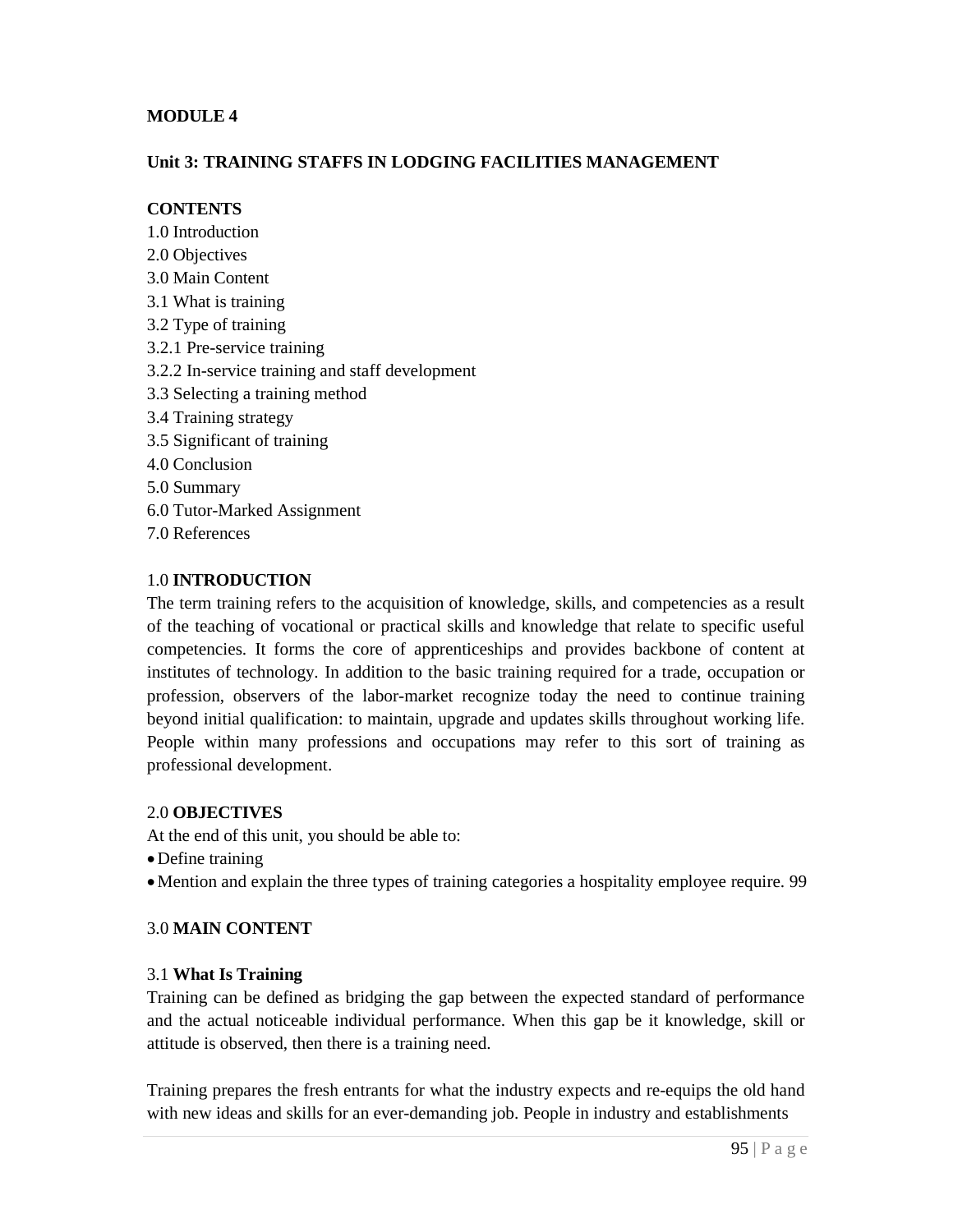are in learning situations. They often change their jobs. As new machinery or processes are introduces into departments, promotions take place and organization restructuring occurs. Each new situation creates a 'learning problem' before the affected individual feels competent to perform in the new situations. Training time for this type of learning varies from a few hours to weeks and months. When the learning situation lasts for more than few days, we then say that training is taking place. And when the learning process is systemized or formalized then a training program or course is produced. This makes learning easier, faster and less costly. The process of learning when properly applied can contribute greatly to productivity. The types of training hospitality employees require can be categories into three areas which must be considered when planning training.

- Knowledge of the job
- Skill to carry out the functions of the job and the
- •Right attitudes must be applied for positive effect.

## **Knowledge training**

Generally speaking, training is the addition to the already existing basic knowledge of an individual, in order to establish a new standard as required by the organization. Knowledge is information. Employees need correct information at the right time in order to be proactive and empowered. All categories of employees mentioned earlier, both old and new will continue to be trained to increase their knowledge on products, policies and much more.

## **Skills training**

Most employees want to do a good job skills training if well planned and practice consistently will bring definite results throughout the work force to increase / prove their knowledge on products, policies and much more. Skills training can be on:

- 1. Use of new equipment and applying unique service procedures.
- 2. It can be on method of cooking special dishes (this should not be tried on-the job in order to avoid disaster and delay).
- 3. And practice of skills must be done off –the job.

# **Attitude training**

If people know their job well and what is expected of them, they will feel proud to do it. The smile will come actually, to show that they care. In regard,

- Policies and procedures should be reviewed as necessary and leaders must ensure employees' awareness.
- Culture (as in patient/customers inter-relationship), must be briefed daily.
- Personal grooming /hygiene, in operation and outlets, are all important subjects in regular training

In this way, the on/off-the job training emerges, the personnel in charge of employee' development must be able to determine what must be trained on/off the job.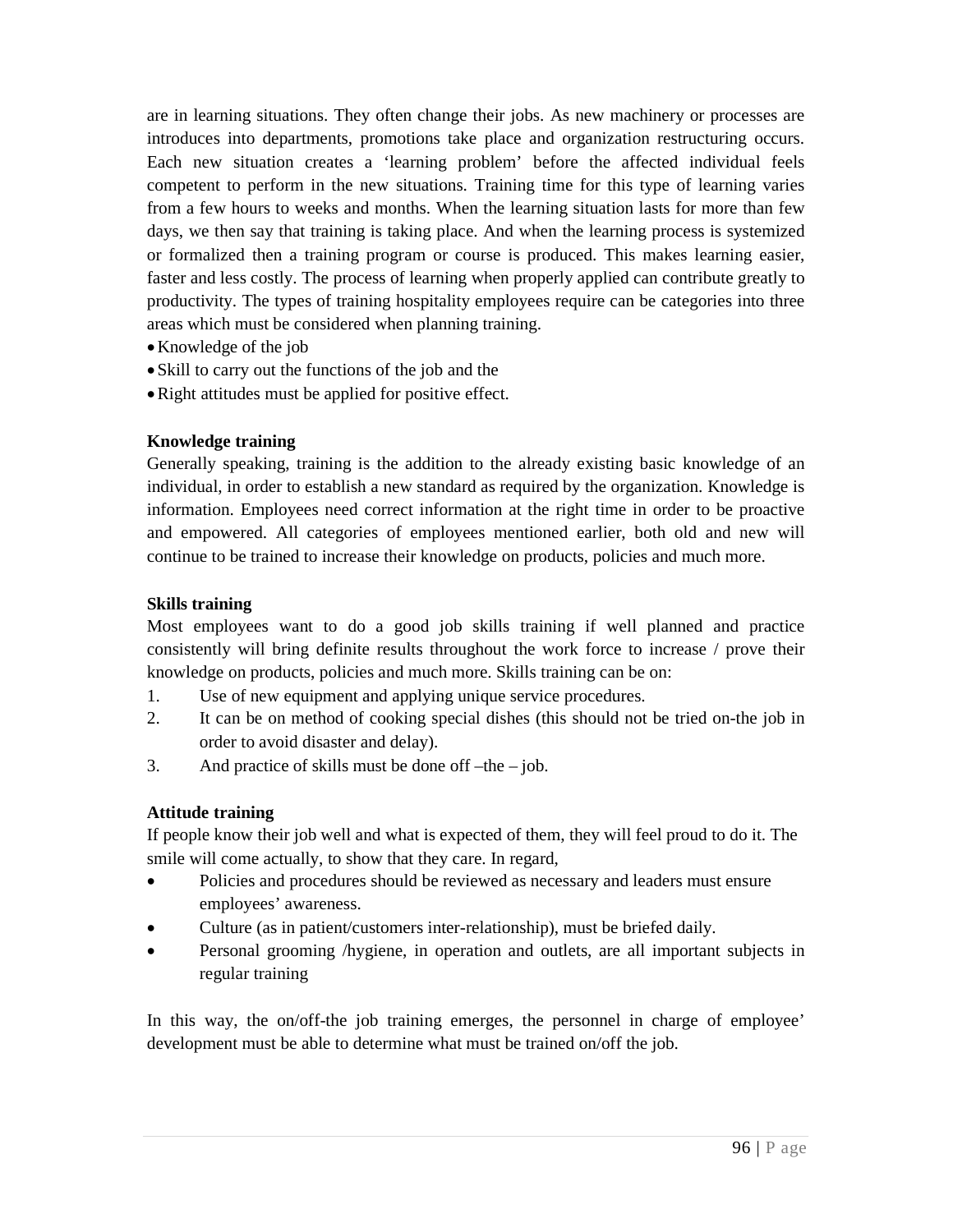# **Training: on and off the job**

The human resources development in any organization is crucial to its strength and future growth. A strong and healthy workforce is a good investment which attests to an organization's competitive strength in the market place. The hospitality sector is not different in this way. The staff of any hospitality organization can be classified into 3 (three) categories:

- First, the fresh graduates who posse's theoretical knowledge but lack adequate practical knowledge.
- The second group has passé through some private schools where curricular content has not been arranged to meet the requirements of the most hospitality organizations. Apart from the Nigerian Hotel School in Ikoyi, Lagos Federal Palace Hotel Training School and the Bagauda Lake Training Centre in Kano, there are sadly few other organized schools in the country. This situation explains the shortage of good supervisors and craft people in the Hotel, Catering and Tourism establishment in the country.
- The third group of employees came in as their only option for employment. They are taken through various strata of the organization and they work according to its system and functions. On the positive side, they are usually given multi skills training or crossexposure. On the other hand, their participation may be very limited.

Having seen the background selections of the hospitality employees, the question is how we can organize proper training for them in order to create a balance and make the individual become productive within the organization or the industry in general? Let us examine the similarities in the hotel and catering organization ranging from hotel to restaurant and perhaps other residential institutions. The similarities may include:

- 1. Provision of well planned nutritionally balanced meals (according to the needs of your customers).
- 2. Meals variation in order to remove monotony
- 3. Organization of kitchen into special sections
- 4. Constraints in the availability of food stuff
- 5. Meals planned to certain budget constraints
- 6. Specially arranged diets to a large extent in hospital but lesser or occasional in the hotel and other residential institutions.

### **On - the - Job - Training.**

Only some skills can be trained on the job, the more technical should be left for off-the –job training. Knowledge and skills training can be carried out on –the-job. For greater effect, training must be done in form of coaching. A trained manager/supervisor or a team leader can be assigned to handle this.

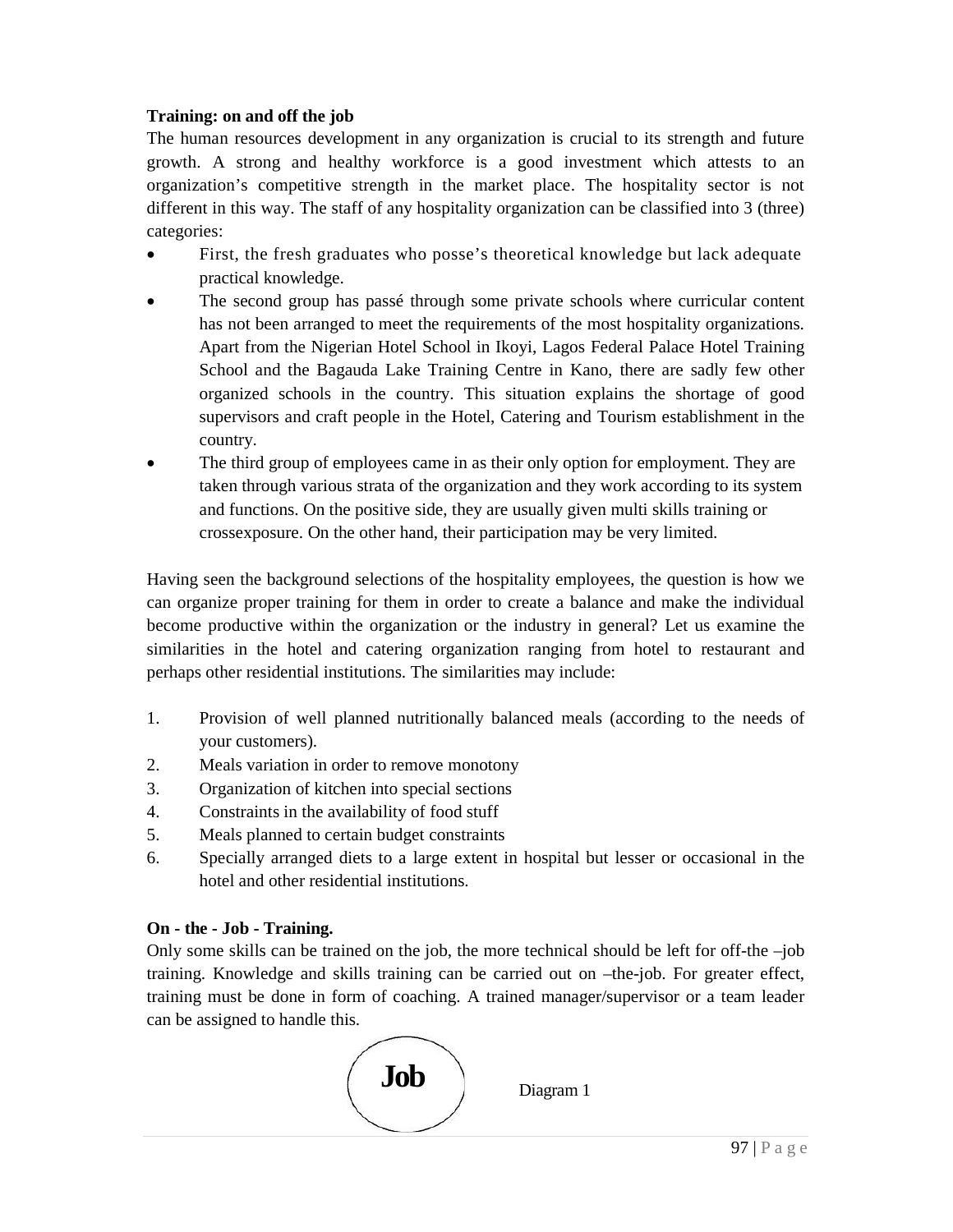Job functions must be broken down into tasks; tasks broken into steps to give the individual time to master each step before going to the next. This allows an individual to perform complete tasks listed in his job, while the trainer is on- hand to correct and give more coaching or praise as the case may be.



Diagram 2

The trainer must exercise patience when taking trainees through steps. Remember you did not learn the task in one day. The trainer must "play out secrets" of the skills.

The differences may include for example, in the hospital, college and university halls of residence

- 1. Cooking for the sick patients and their visitors, therefore production may be less exotic and grand.
- 2. Meals are not served after certain times of the day.
- 3. Meals choices are influenced
- 4. The service style is probably limited
- 5. Services tailored to aid patient's speedy recovery.

# **Off-the –Job Training**.

- The following areas are trained off-the -job:
- Orientation/induction into new organization or a new system
- Introduction of new policy/procedures.
- Special training after promotion and re-deployment
- Knowledge of a new product.

That way, we avoid embarrassment or conflicts observation, either negative or positive, should be brought to the classroom or training room for Off-the –Job Training. 102

# 3.2 Types of training

According to Bass and Vaughan (1966) training may broadly be categorized into two types: preservice training and in service training. P re-service training is more academic in nature and is offered by formal institutions following definite curricula and syllabuses for a certain duration to offer a formal degree or diploma. In-service training, on the other hand, is offered by the organization from time to time for the development of skills and knowledge of the incumbents.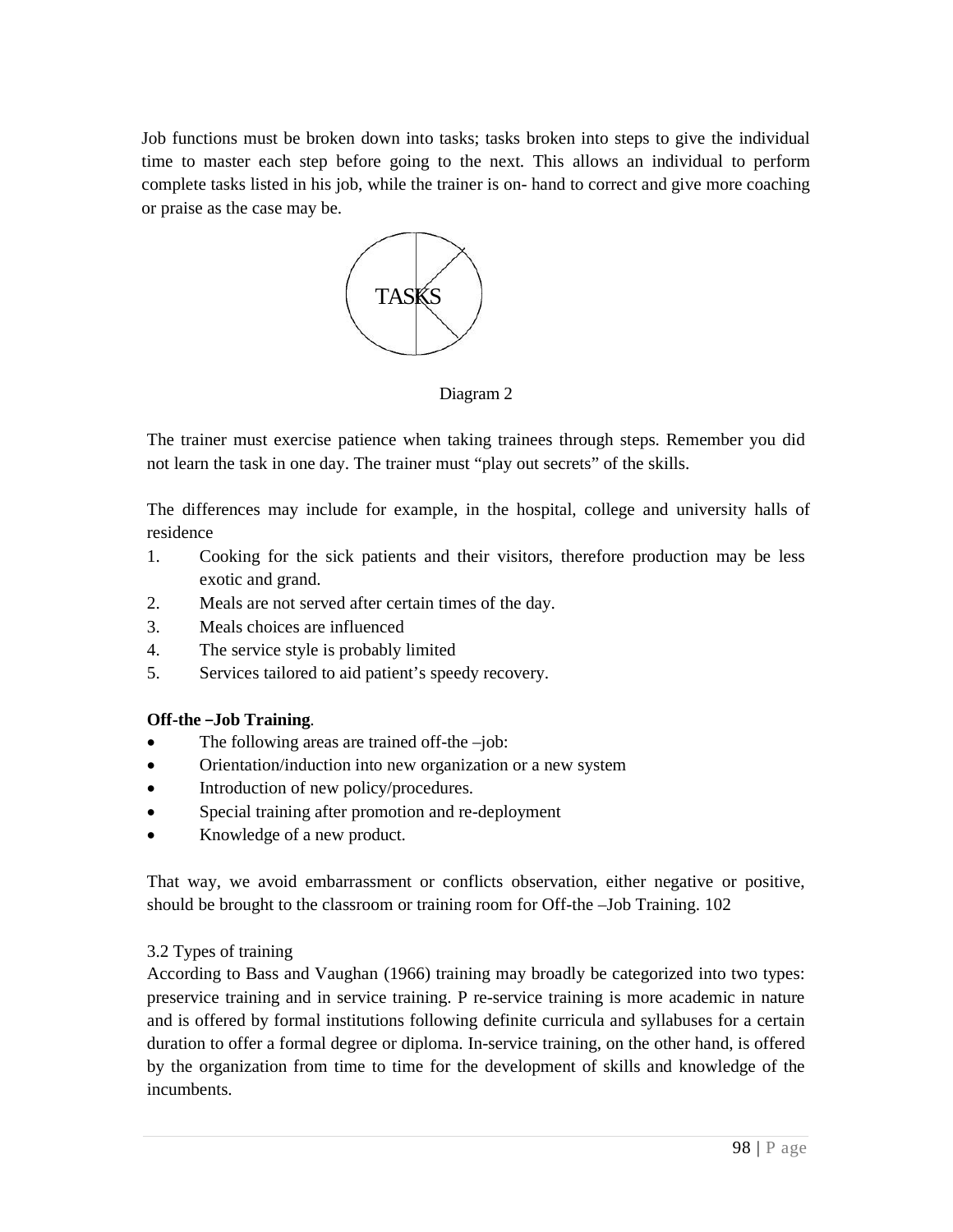### 3.2.1 **Pre-service training**

Pre-service training is a process through which individuals are made ready to enter a certain kind of professional job such as agriculture, medicine, or engineering. They have to attend regular classes in a formal institution and need to complete a definite curriculum and courses successfully to receive a formal degree or diploma. They are not entitled to get a professional job unless they can earn a certificate, diploma, or degree from the appropriate institution. Preservice training contents emphasize mostly technical subject matter such as crops, animal husbandry, and fisheries as well as pedagogical skills to prepare the students to work in agriculture.

## 3.2.2 **In-Service Training and Staff Development.**

In-service training is a process of staff development for the purpose of improving the performance of an incumbent holding a position with assigned job responsibilities. It promotes the professional growth of individuals. "It is a program designed to strengthen the competencies of workers while they are on the job"(Malone, 1984, p. 209). In-service training is a problem –centered, leaner –oriented, and time –bound series of activities which provide the opportunity to develop a sense of purpose, broaden perception of the clientele, and increase capacity to gain knowledge and mastery of techniques.

In-Service Training may broadly be categorized into five different types

- (1) Induction or Orientation Training
- (2) Foundation Training,
- (3) On-The-Job Training,
- (4) Refresher or Maintenance Training
- (5) Career Development Training.

All of these types of training are needed for the proper development of extension staff throughout their service life.

# **Induction or Orientation Training**

Induction training is given immediately after employment to introduce the new extension staff members to their positions. It begins on the first day the new employee is on the job.

This type of training is aimed at acquainting the new employee with the organization and its personnel. Induction training for all new personnel should develop an attitude of personal dedication to the service of people and the organization. This kind of training supplements whatever pre-service training the new personnel might have had. When people start to work in an organization for the first time, they are eager to know what sort of outfit they are getting into, what they are supposed to do, and whom they will work with. They are likely to be more attentive and open-minded than experienced employees. In fact, the most favorable time for gaining employees' attention and for molding good habits among them is when they are new to the job.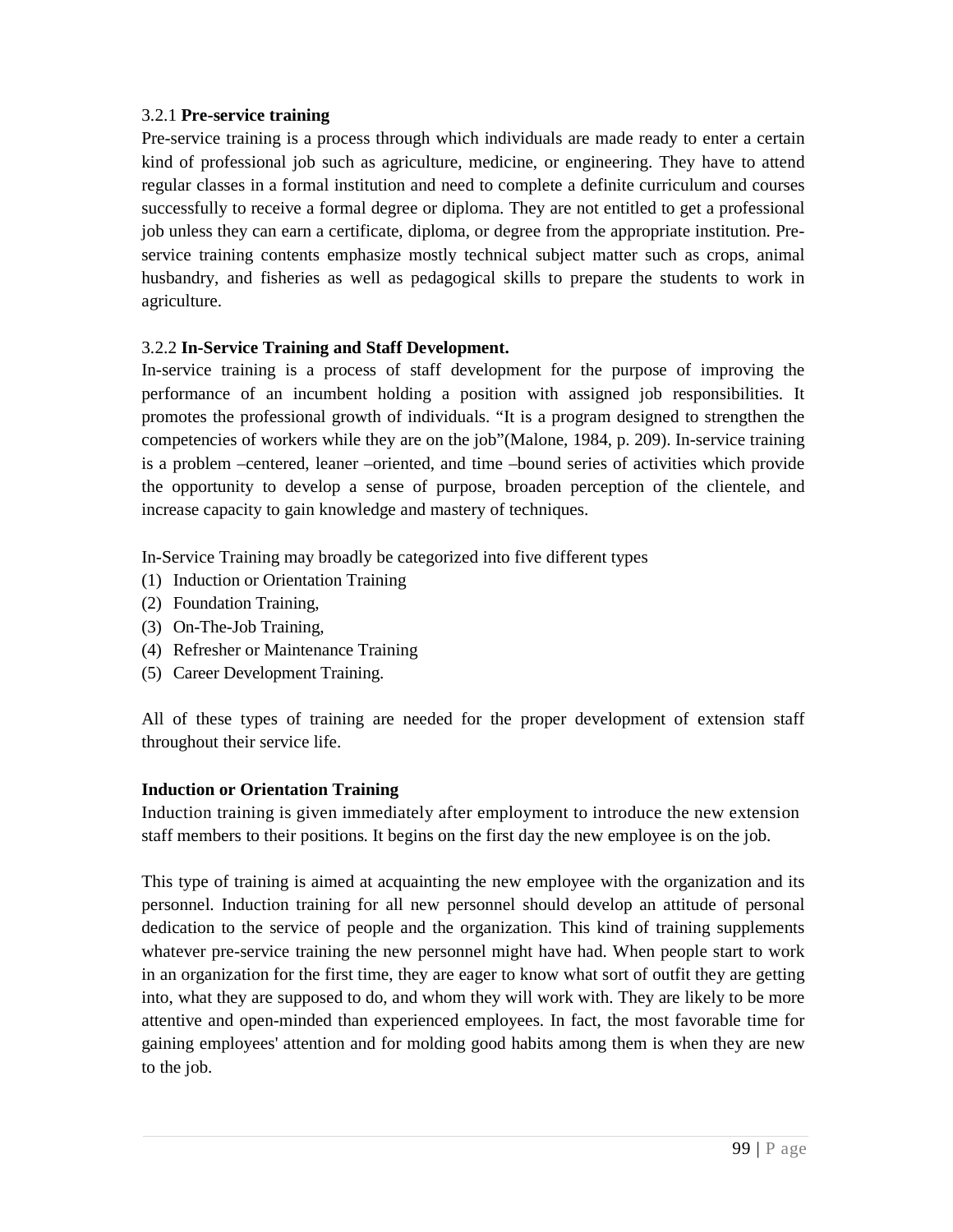### **Foundation Training**

Foundation training is in service training which is also appropriate for newly recruited personnel. Besides technical competence and routine instruction about the organization, every staff member needs some professional knowledge about various rules and regulations of the government, financial transactions, administrative capability, communication skills, leadership ability, coordination and cooperation among institutions and their linkage mechanism, report writing, and so on. Foundation training is made available to employees to strengthen the foundation of their service career. This training is usually provided at an early stage of service life.

## **Maintenance or Refresher Training**

This training is offered to update and maintain the specialized subject-matter knowledge of the incumbents. Refresher training keeps the specialists, administrators, subject-matter officers, extension supervisors, and frontline workers updated and enables them to add to the knowledge and skills they have already. Maintenance or refresher training usually deals with new information and new methods, as well as review of older materials. This type of training is needed both to keep employees at the peak of their possible production and to prevent them from getting into a rut.

## **On-the-Job Training**

This is ad hoc or regularly scheduled training, such as fortnightly training under the training and visit  $(T&V)$  system of extension, and is provided by the superior officer or the subjectmatter specialists to the subordinate field staff. This training is generally technically oriented and may include formal presentations, informal discussion, and opportunities to try out new skills and knowledge in the field. The superior officer, administrator, or subject-matter specialist of each extension department must play a role in providing on-the-job training to the staff while conducting day-to-day normal activities.

# **Career or Development Training**

This type of in-service training is designed to upgrade the knowledge, skills, and ability of employees to help them assume greater responsibility in higher positions. The training is arranged departmentally for successful extension workers, at all levels, for their own continuing education and professional development. Extension services that provide the opportunity for all staff to prepare a plan for career training will receive the benefits of having longer tenured and more satisfied employees, which increases both the effectiveness and efficiency of an extension service. Malone stated that "career development is the act of acquiring information and resources that enables one to plan a program of lifelong learning related to his or her work life. Although extension workers are responsible for designing their own career development education, the extension organization sometimes sets some criteria and provides opportunities for the staff by offering options.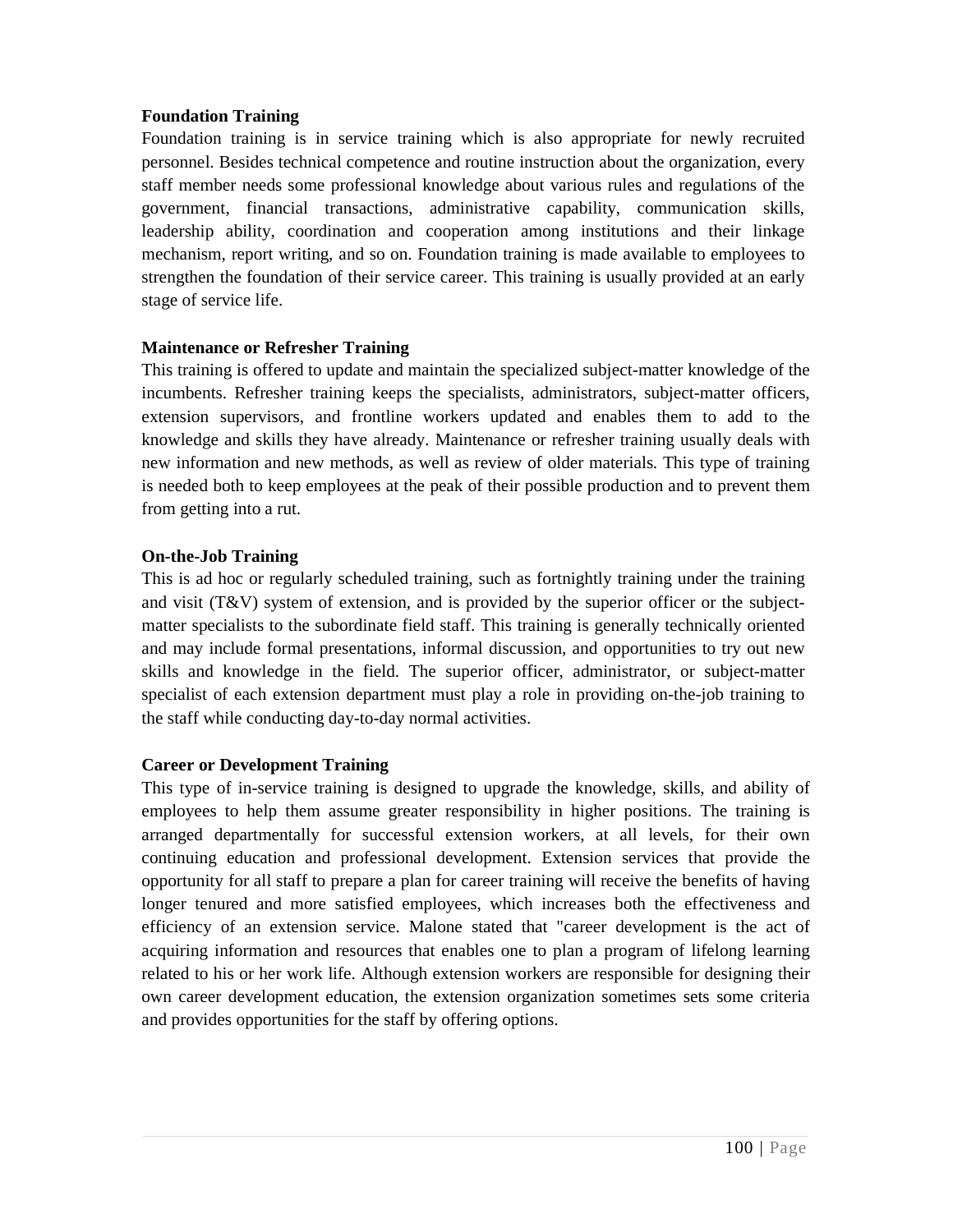### 3.3 **Selecting a training method.**

A training program has a better chance of success when its training methods are carefully selected. A training method is a strategy or tactic that a trainer uses to deliver the content so that the trainees achieve the objectives. Selecting an appropriate training method is perhaps the most important step in training activity once the training contents are identified. There are many training methods, but not all these are equally suitable for all topics and in all situations. To achieve the training objective, a trainer should select the most appropriate training method for the content to involve the trainees in the learning process.

Four major factors are considered when selecting a training method:

- Learning objective,
- The content,
- The trainees
- The practical requirements.

Training methods should be selected on the basis of the degree to which they do the following:

- •Allow active participation of the learners
- •Help the learners transfer learning experiences fro training to the job situation
- •Provide the learners with knowledge of results about their attempts to improve.
- •Provide some means for the learners to be reinforced for the appropriate behavior.
- •Provide the learners with opportunity to practice and repeat when needed.
- Motivate the learners to improve their own performance
- •Help learners increase their willingness to change.

### 3.4 Training strategy

The training strategies include: Role plays, brainstorming, question and answer: these are effective when the topic is on social skills/practice, whichever strategy is adopted, training activities must have a topic relevant to the task and interesting to the trainee. Helps the trainees remember the training.

The question and answer technique is very useful in training .Instead of telling the trainees facts all the time, you can plan questions to make them work out the answer themselves.

### 3.5 **Significance of Training**

Many organizations make large capital investment, but have a habit of overlooking the aspect of investing in training of employee. By embarking in training, organizations effectively turn their investment from a liability into an asset because they get a return on the investment made through more efficient working and better productivity. Also by not investing in training organization not only are not getting the best out its investment but often is prolong negative impact.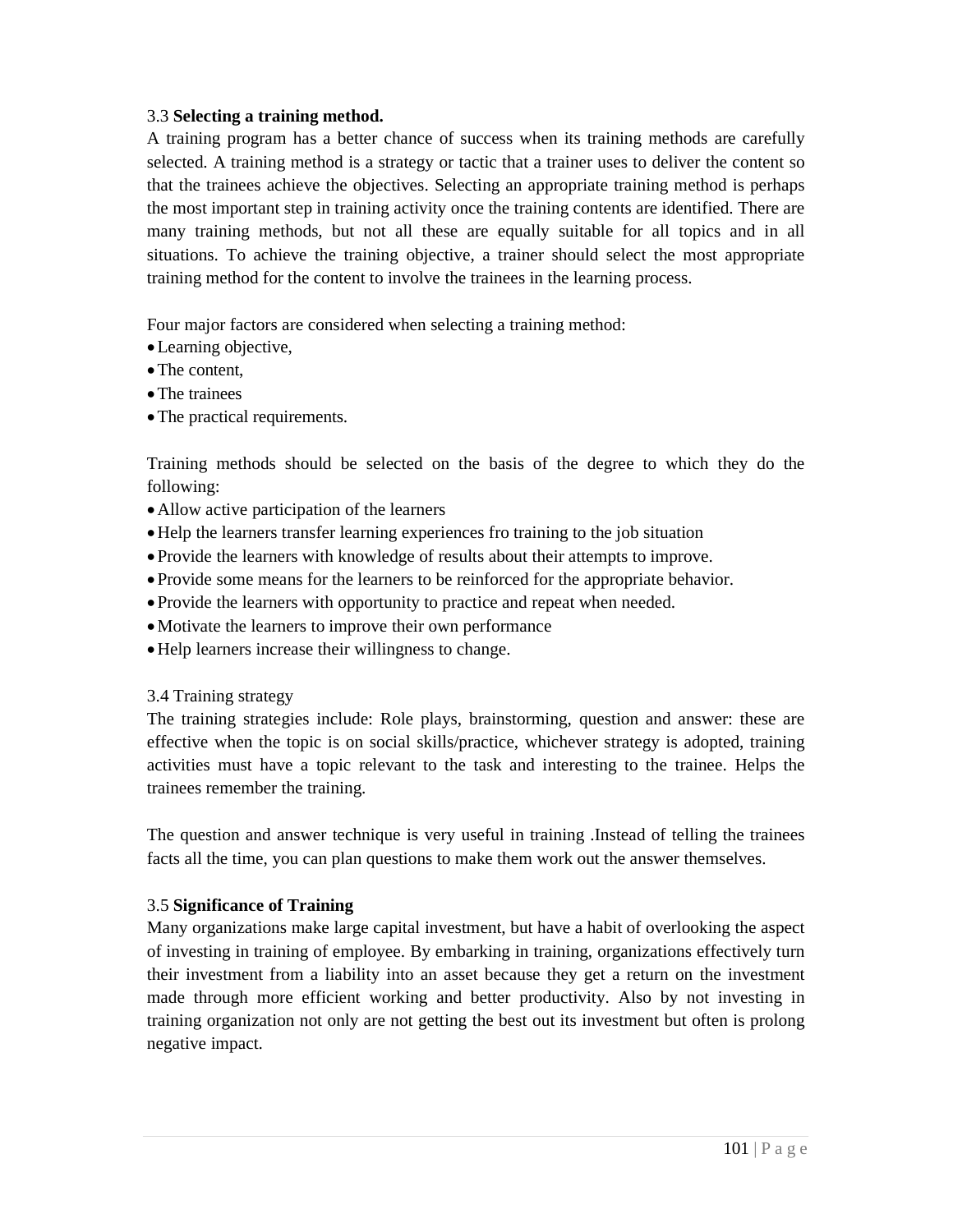### Impact on bottom line

Successful employee training delivers improvements in employee performance which, in turn, creates a better performing business and improved bottom line. Research conducted has suggested that, where training programmes are effective, employee productivity can increase by 230 per cent

#### **Staff retention**

Training increases staff retention which will save the organization money.

Instead of paying recruitment fees, re-investing in training, loss of management time why not treat your people as your number one asset? By investing in staff development the organization receives a return on investment many times over. In some companies, training programs have reduced staff turnover by 70 per cent and led to a return on investment of 7,000 per cent Improved quality and productivity

Training that meets both staff and employer needs can increase the quality and flexibility of a business's services by fostering

- •Accuracy and efficiency
- •Good work safety practice
- •Great customer service 106

The benefits of training in one area can flow through to all levels of an organization. Over time, training will boost the bottom line and reduce costs by decreasing:

- •Wasted time and materials
- •Maintenance costs of machinery and equipment
- •Workplace accidents, leading to lower insurance premiums
- •External recruitment costs through the internal promotion of skilled staff
- •Absenteeism

The benefit of this training culture is a happy, innovative and successful workforce. A positive training culture only comes through a respect for and an investment in your people.

1. Remaining competitive Businesses must continually change their work practices and infrastructure to stay competitive In a global market. Technology, previously the main driver of competitive advantages, is progressively taking a back seat to people. As economies become progressively services orientated, it is the development of people that is providing successful businesses with long-term sustainable success.

Training staff to manage the implementation of business strategies, improvement to procedures and customer service policies can also act as a benchmark for future recruitment and quality assurance practices. As well as impacting on business profit margins, training can improve;

- •Staff morale and satisfaction
- •Soft skills such as inter –staff communication and leadership
- •Time management
- •Customer satisfaction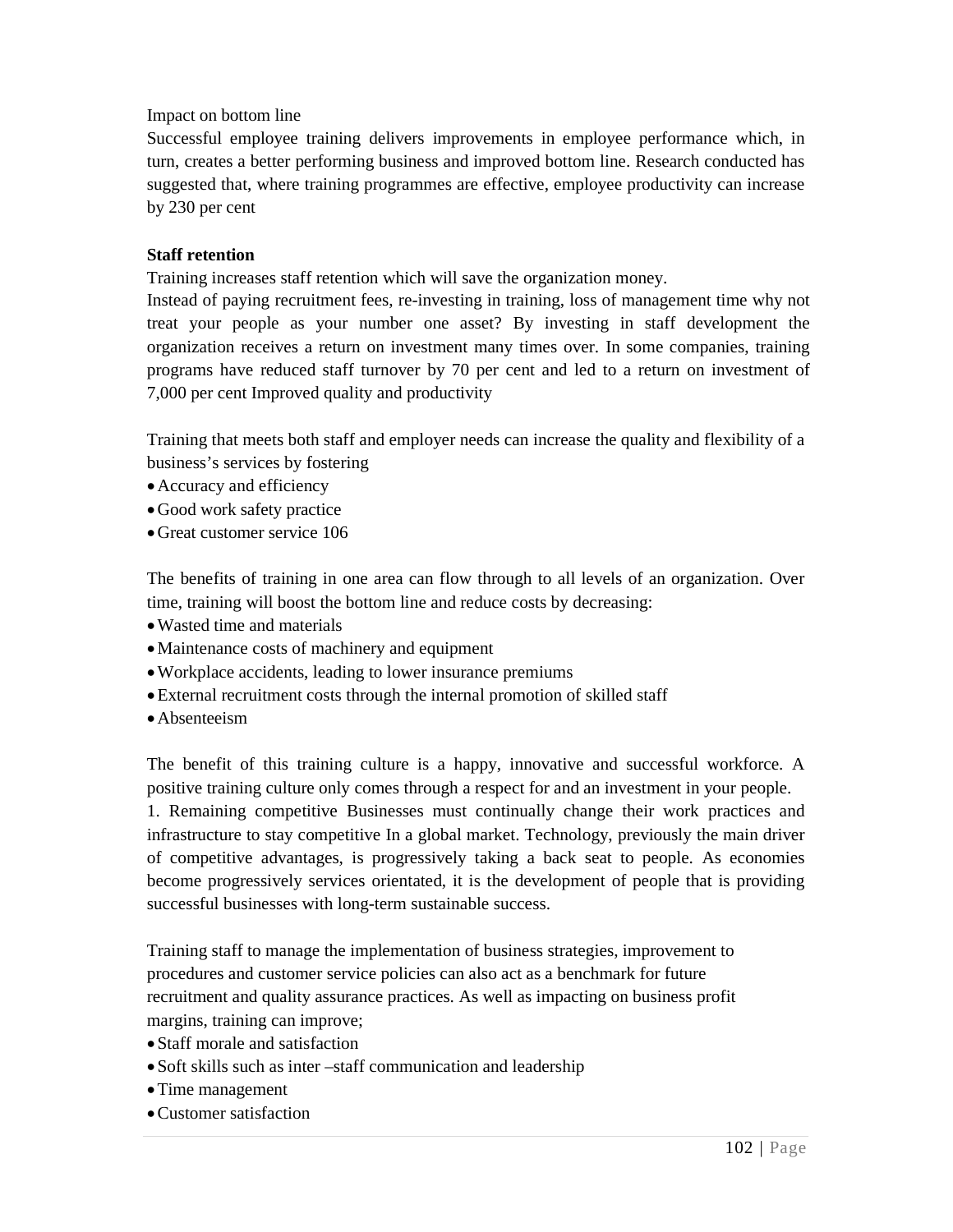## **SELF ASSESSMENT EXERCISE**

Explain how training services can foster and decrease the benefits of training in all levels of an organization.

## 4.0 **CONCLUSION**

In this unit, you have learned the definition of training. You have also learned about the types of training, selecting a training method, training strategy and significant of training, 107

### 5.0 **SUMMARY**

As explained in this unit, Training can be defined as bridging the gap between the expected standard of performance and the actual noticeable individual performance. When this gap, be it knowledge, skill or attitude is observed, then there is a training need.

On –the –job training takes place in a normal working situation, using the actual tools, equipment, documents or materials that trainees will use when fully trained. On-the-job training has a general reputation a most effective for vocational work.

Off-the –job training takes place away form normal work situations \_\_ implying training takes place. Off-the-job training has the advantages that it allows people to get away from work and concentrate more thoroughly on the training itself.

## 6.0 **TUTOR-MARKED ASSIGNMENT**

i. Differentiate between on the job training and off the job training

- ii.Explain the following, types of In-Service Training
- Induction or Orientation Training
- Foundation Training,
- On-The-Job Training,
- Refresher or Maintenance Training
- Career Development Training.
- •

# 6.0 **REFERENCES**

Akin-Bankole D. (2008): Beyond the front desk: Training for Hospitality Industry Diamond publication limited, Lagos. Pg. 7, 13 – 19

Anthony L. (1999): Gower Handbook of Training and Development, Gower publishing, Ltd. ISBN 0566081229

Bass, B. M., & Vanghan J. A. (1996) Training in Industry: The Management Of Learning. Belmont, Ca: Wadsworth Publishing. 108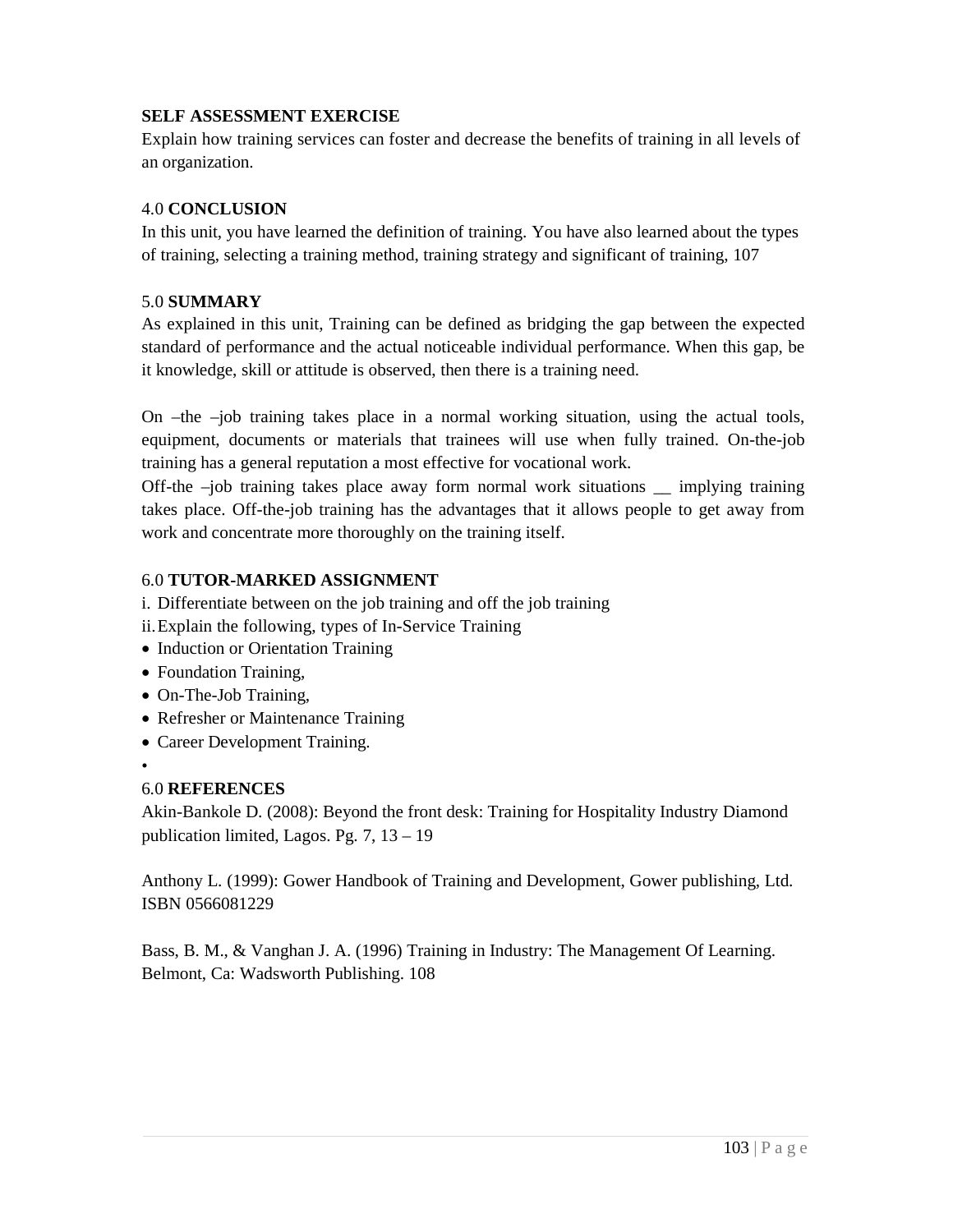# **MODULE 4**

## **Unit 4: EVENT EVALUATION AND COST BENEFIT ANALYSIS**

## **CONTENTS**

1.0 INTRODUCTION 2.0 OBJECTIVES 3.0 MAIN CONTENT 3.1 Event Evaluation 3.2 Cost Benefit Analysis 4.0 CONCLUSION 5.0 SUMMARY 6.0 TUTOR MARKED ASSIGNMENT 7.0 REFERENCES

### 1.0 **INTRODUCTION**

Special events provide important recreational opportunities for local residents and, in many destinations; they form a fundamental component of the destination's tourism development strategy. There are many types of special events and it is quite difficult to find an all embracing definition. However, in this guide special events are defined as 'one-time or infrequently occurring events of limited duration that provide consumers with leisure and social opportunities beyond their everyday experience. Although many regard special events as a recent phenomenon, they have in fact a very long history. The first Olympic Games in 776 BC is commonly regarded as the earliest example of a special event, and religious and cultural festivals held throughout the ages, were the original forms of what we know today as special events.

Special events of different kinds have played an important role in the economic and social development of communities for many years. Since the Second World War, there has been a substantial increase in the range of events worldwide, varying from single day fetes and fairs to major sporting and cultural festivals through to World Expos. The duration of these events range from a single day up to many months in the case of World Expos. During the 1990s, there was a massive increase in the number and type of special events. This growth was due largely to the emphasis being placed on regional economic development and destination marketing by many governments and tourism marketing organisations.

Cost Benefit Analysis (CBA) is an evaluation technique based primarily on the notions of 'scarce resources' and 'opportunity cost'. It was developed because of the need to look 'economy-wide' for the range of economic, social and environmental impacts of an event. With any project or policy decision having multiple dimensions, CBA does not rely on any single dimension such as the economic perspective. In today's climate, where increasing importance is placed on environmental, cultural and health aspects, this 'economy-wide' or holistic approach to analysis is critical. By measuring the overall costs and benefits and the aggregate impact of all aspects,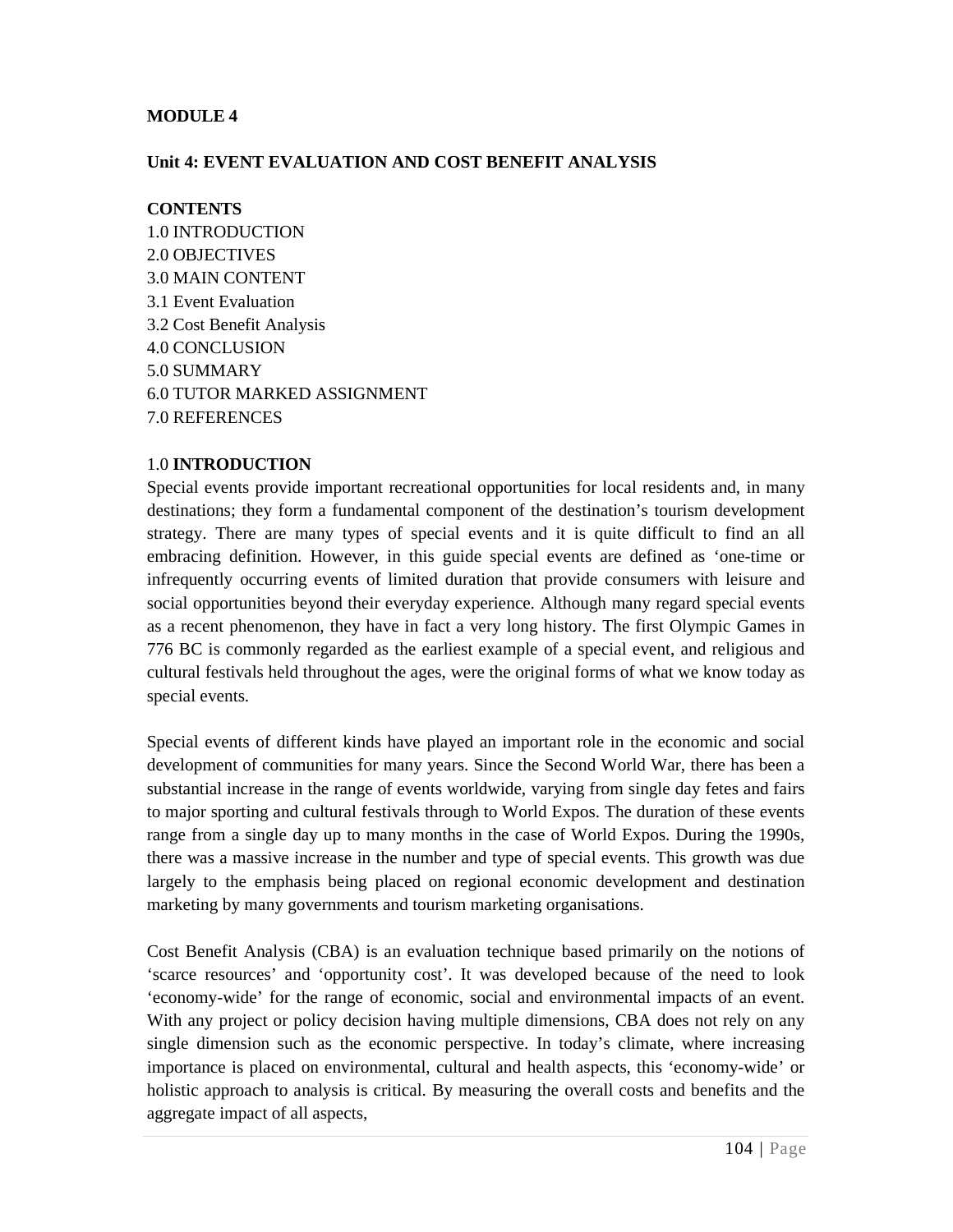#### 2.0 **OBJECTIVES**

It is expected that at the end of this unit you should be able to

- I. Explain the need for effective event evaluation
- II. Explain in full the relationship between cost benefit analysis and event evaluation

#### 3.0 **MAIN CONTENT**

3.1 Event Evaluation

Special events are seen to have the ability to produce a wide range of significant economic and social benefits for communities and regions, which helps to explain the reason that they have been so eagerly embraced by communities. Special events increase the opportunities for new expenditure within a host region by attracting visitors to the region. They also act to retain the expenditure of locals who, in the absence of local special events, would travel elsewhere in pursuit of leisure activities. Research also suggests that whilst the expenditure profile varies according to the type of event, special event tourists have higher than average daily expenditures than tourists.

Special events influence both day trip and overnight visitation. As well as providing opportunities to increase direct expenditure at a destination, they can also contribute substantially to a destination's range of tourist attractions, facilitate media coverage for the destination, promote awareness of the destination for future visitation and lead to the construction of new facilities and infrastructure. The prominence given to special events by governments and tourism marketing organisations has resulted in some destinations seeking to specialise in the creation and hosting of special events. There is also a trend towards the construction of 'mega-venues' catering for conventions, trade shows, art and sporting events.

The proliferation of events, and event-producing agencies, has resulted in the need for the performance of events to be evaluated more stringently. Event managers and planners are now being called upon more often to prepare comprehensive post-event evaluations with detailed accounts of the impacts of the event. As many special events require financial assistance from governments and businesses in order to be staged, post-event evaluations are required by such agencies that need to assess the value of their investments. Evaluation is also required by event organisers who need to justify their activities to a diverse set of stakeholders, which includes sponsors, funding agencies, economic and tourism development agencies, special interest groups, and the community at large.

Many communities, destinations, and corporations have created permanent staff positions or agencies to promote, bid for, develop and coordinate the events sector for strategic reasons.

In recent times, many state and local government bodies have created specialist events units for this purpose. Whilst special events can result in positive economic impacts, they also have the potential to result in economic losses, create conflict within the host community, and tarnish the reputation of a destination, especially if they do not have strong local support. It is often with high expectations of economic and social gains that governments and communities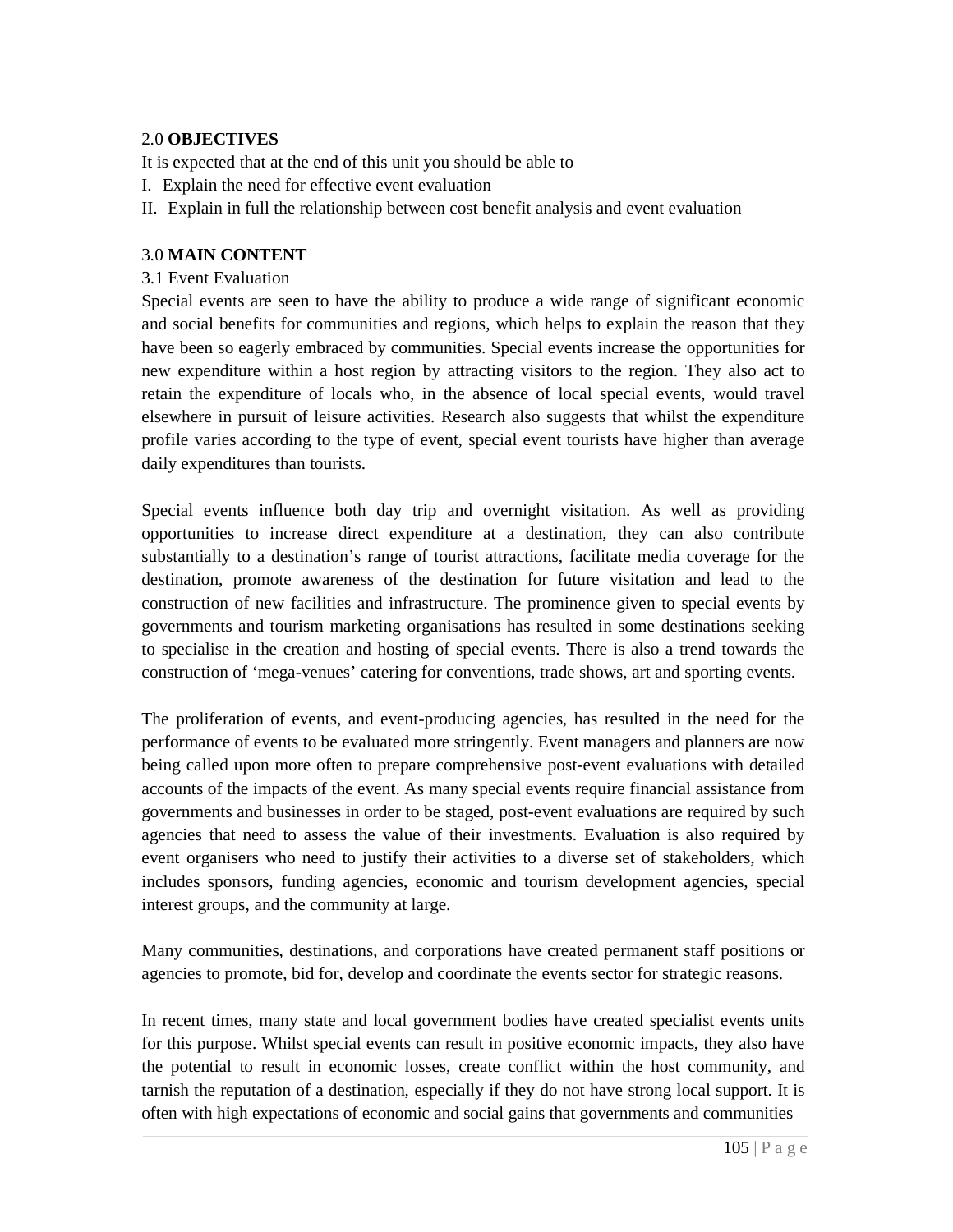embark on developing these events. However, there is a growing realisation that some of these events do not live up to these expectations. As such, there needs to be thorough evaluation of the costs and benefits they produce in order to justify the funding assistance they receive as well as to assess their overall impact

## 3.2 **Cost Benefit Analysis**

CBA is thus widely used in a variety of industry sectors to evaluate an assortment of measures, such as health policy initiatives, tourism strategies, and public and private sector investments.

Cost-benefit analysis is a valuable tool to provide information and support decision-making (Dwyer & Forsyth 1993; Boardman, Greenberg, Vining & Wemer 2001; ACT Auditor General 2002). When resources are limited and there are alternative uses for them, CBA attempts to provide a framework for determining their best use. It seeks to measure the cost of a project or proposal against the loss of opportunity of doing something else with those resources, that is, the 'opportunity cost'. In other words, it measures the value of the best alternative, and the opportunity cost(s) refers to the value of the next best alternative(s) that must be foregone. For example, government sponsorship for a program necessarily entails it relinquishing something else, since its resources are limited. A government tourism department, with its restricted funding can either subsidise a 'Special Events' program or a 'Marketing Promotion' program. If it chooses the 'Special Events' program, then the cost of giving up the 'Marketing Promotion' program is an opportunity cost, which could include reduced visitation and associated expenditure to the destination in the future. CBA identifies these opportunity costs and helps decision makers choose one option in preference to another.

The opportunity cost of allocating funds to one program is the most valuable alternative foregone.

The standard approach is to identify costs and benefits that are directly attributable to the project, quantify costs and benefits, apply an appropriate discount rate to future cash flows to calculate net present value, conduct sensitivity tests for uncertainty, and then consider equity issues and intangibles. Cost-benefit analysis attempts to measure all major costs and benefits associated with a project. This approach is more encompassing than methodologies confined to measuring net economic benefits. CBA expresses the costs and benefits in dollar amounts as a convenient measuring tool. The difference between the total benefits and total costs is the net benefit of the project. The net benefit can be compared across different projects (ACT Auditor General 2002). 111

CBA is a useful tool for measuring and comparing the benefits of a special event with the costs related to that event, and its use was recommended in 1986 by Burns, Hatch and Mules. However, it has not been widely used because it is more difficult to employ than simpler and more narrowly based economic assessments.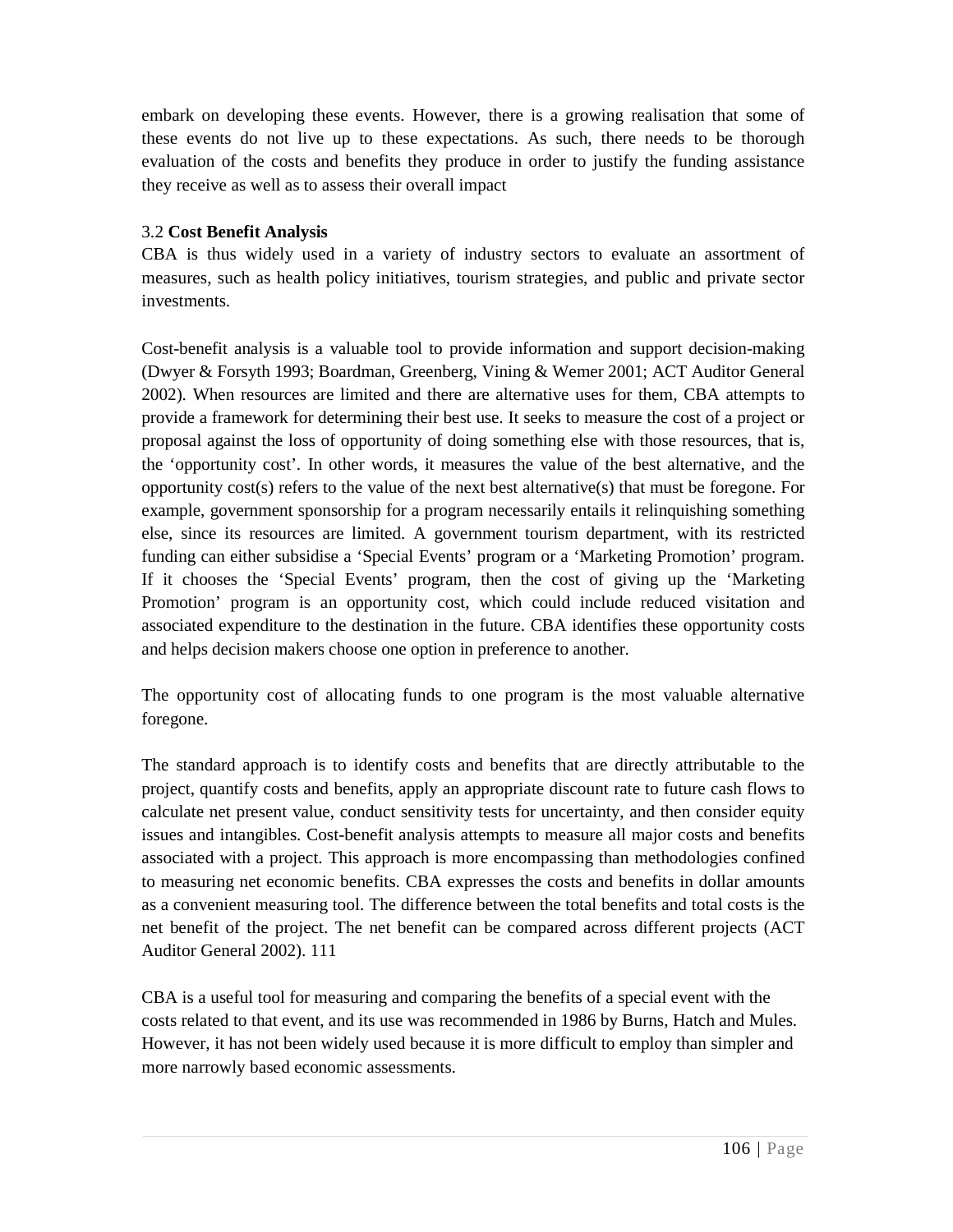A major reason for undertaking a CBA is to ensure a consistent approach to evaluation that enables comparison of different options. A CBA should measure all effects, costs and benefits of an event. While the benefit of an event may be the impact on production levels, thereby primarily benefiting operators, the costs, such as traffic congestion and noise levels, could be on the wider community. An event is considered a success if the sum of benefits exceeds the sum of the costs of that event; in short, if the community as a whole benefits from the event.

If intangible objectives, such as 'publicising the region' or 'promoting community pride' are considered important to the project, then a means of assessing their 'worth' should be determined and the best way to pursue them should be carefully considered. In considering intangibles, attention should be given to the impact on the community (such as who is affected and how) and the likelihood of the full impact being realised. Where there is good reason to believe that prices paid or received do not represent true opportunity costs (e.g. where the event is provided with the use of valuable land free of charge), shadow prices should be used. 'Shadow pricing' refers to changes made to nominal prices to reflect real costs (Boardman et al. 2001). With information about the net economic benefits from the event, funding and support agencies can make informed decisions about the event. If the net benefits are positive, support for the event can be justified. It is also possible to assess the level of subsidy that is appropriate, if subsidies or tax concessions are required for the event to proceed.

# **SELF ASSESSMENT EXERCISE**

1. Mention the important of event evaluation 2. Explain Cost Benefit Analysis (CBA)

# 4.0 **CONCLUSION**

In this unit, you have learnt Event evaluation, Cost benefit analysis, also the importance of event evaluation and cost benefit analysis

# 5.0 SUMMARY

As explained in this unit, although it is recommended strongly that events should be evaluated in a holistic fashion using techniques such as cost benefit analysis, the focus of this guide is on the economic dimension of evaluation. Despite the fact that the economic performance of events has been the key area of interest in evaluations over the past couple of decades, there has been so much variation in the methods used to undertake such analyses that it is almost impossible to make useful comparisons regarding the relative economic contributions of different events. The techniques chosen to assess the economic impact of events have often grossly overstated the impact by including expenditure that would have occurred irrespective of the event taking place. CBA provides a framework, which can be applied in a straightforward manner to events. It is a matter of identifying and valuing the costs and benefits, which accrue as a result of the event, as comprehensively as is feasible. Some of these benefits and costs can be measured directly, including benefits to patrons, and the environmental costs of staging the event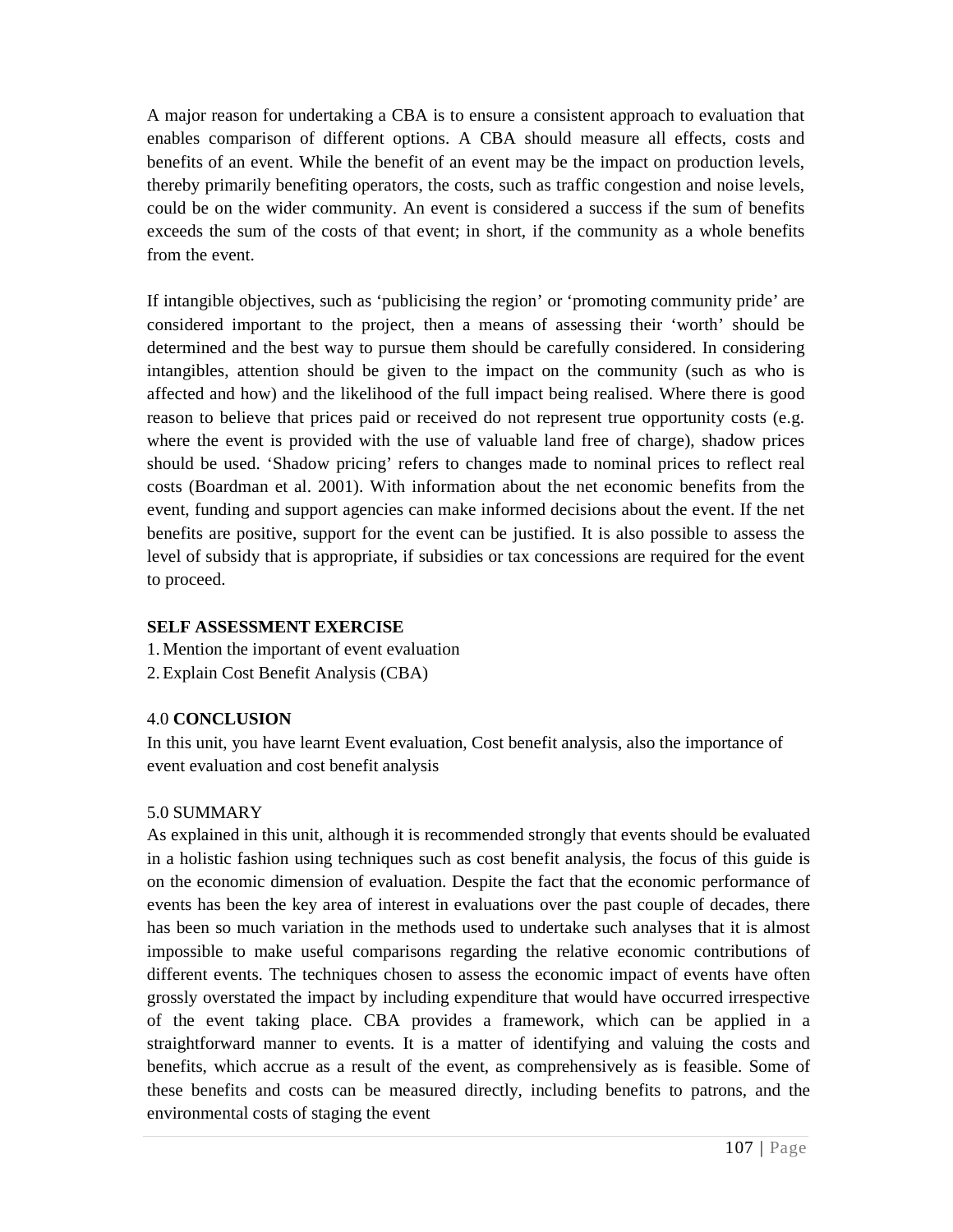## 6.0 **TUTOR MARKED ASSIGNMENT**

- I. Describe event evaluation?
- II. Explain the importance of event evaluation?
- III. Define Cost Benefit Analysis (CBA)
- IV. Mention the important of cost benefit analysis

## 7.0 **REFERENCE**

Dixon, P., Picton, M. & Rimmer, M. (2002). 'Efficiency effects of changes in Commonwealth grants to states', Paper presented at the 31st Australian Conference of Economists, Adelaide, South Australia, September/October.

Dwyer, L. & Forsyth, P. (1993). 'Assessing the benefits and costs of inbound tourism', Annals of Tourism Research, vol. 20, pp. 751-768

Getz, D. (1994). 'Events tourism: evaluating the impacts' in: J.R.B. Ritchie & C.R. Goeldner (Eds). Travel, tourism and hospitality research – a handbook for managers and researchers, John Wiley and Sons,New York.

Hunn, C. & Mangan, J. (1999). 'Estimating the economic impact of tourism at the local, regional and state or territory level, including consideration of the multiplier effect' in: Valuing tourism: methods and techniques, Occasional paper No. 28, Bureau of Tourism Research, Canberra.

Ingerson, L. & Westerbeek, H. (1999). 'Determining key success criteria for attracting hallmark sporting events', Pacific Tourism Review, vol. 3, pp. 239-253.

Jago, L. & Shaw, R. (1998). 'Special events: a conceptual and definitional framework', Festival Management and Event Tourism, vol. 5, pp. 21-32.

Faulkner, H.W. (1993). Evaluating the tourism impact of hallmark events, Occasional Paper No 16, Bureau of Tourism Research, Canberra, ACT. 113

Fletcher, J. (1994). 'Input-output analysis' in: S. Witt & L. Moutinho (Eds). Tourism marketing and management handbook (2nd edn), Prentice Hall International, UK, pp. 480- 484.

Fredline, E., Raybould, M., Jago, L. & Deery, M. (2004). 'Triple bottom line event evaluation: progress towards a technique to assist in planning and managing events in a sustainable manner', Tourism State of the Art II Conference, Strathclyde University, Glasgow.

Getz, D. (1987). 'Tourism planning and research: traditions, models and futures', Paper Presented at The Australian Travel Research Workshop, Bunbury,Western Australia, 5-6 November.